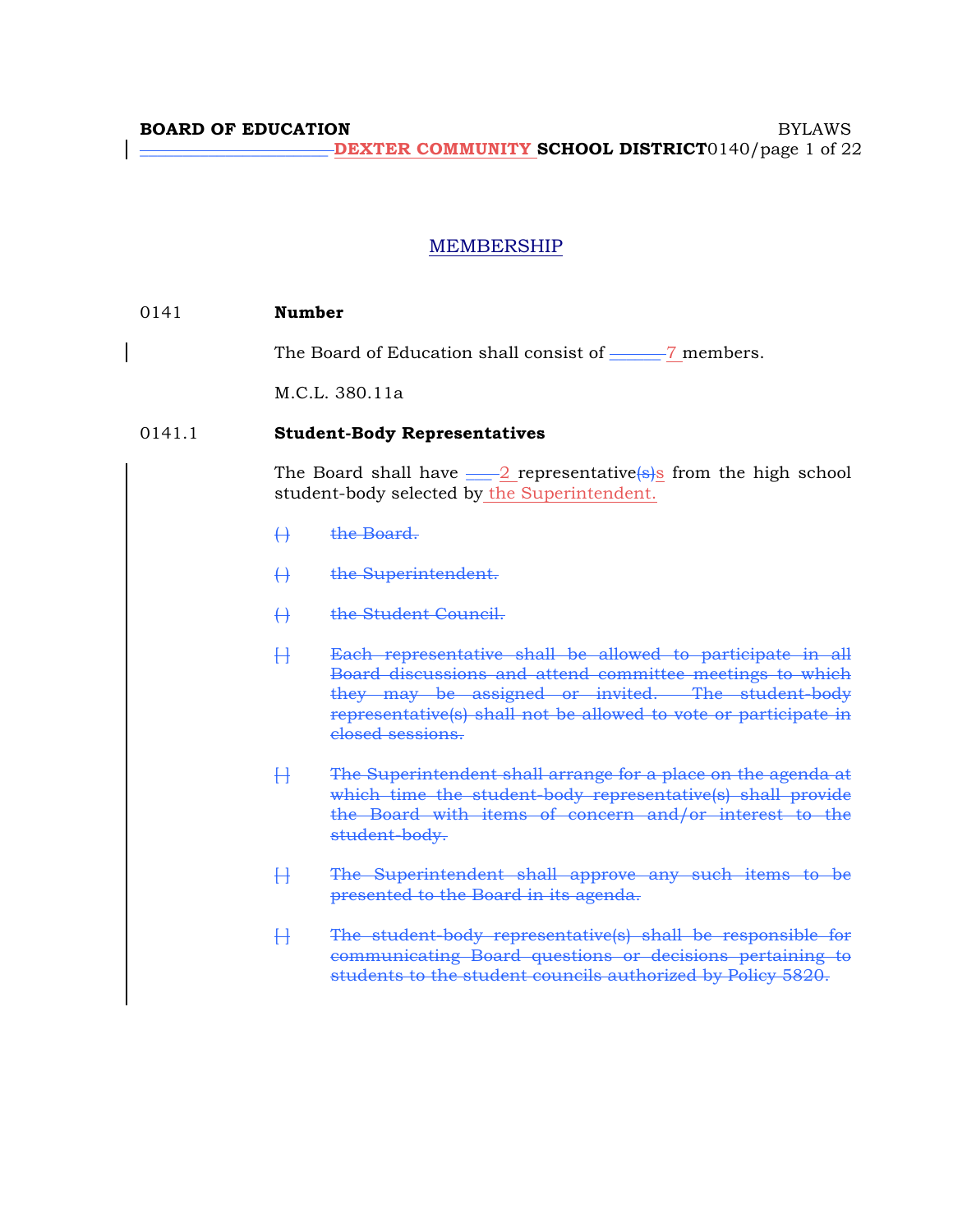### **BOARD OF EDUCATION** BYLAWS

**\_\_\_\_\_\_\_\_\_\_\_\_\_\_\_\_\_\_\_\_\_\_ DEXTER COMMUNITY SCHOOL DISTRICT**0140/page 2 of 22

## 0142 **Election/Appointment**

### 0142.1 **Electoral Process**

The number of members of the Board shall remain the same as before July 1, 1996 unless changed by the School electors at a regular or special School election. A ballot question for changing the number of Board members may be placed on the ballot by action of the Board or by petition submitted by School electors as provided under Michigan election law (M.C.L. 168.301 to 168.315).

Members of the Board shall be elected in the November even year general election (the first Tuesday after the first Monday) in a manner that is consistent with State law.

A special election may be called by the Board as provided under Michigan election law (M.C.L. 168.301 to 168.315).

M.C.L. 168.301 et seq.

### 0142.2 **Qualifications**

An individual is eligible for election as a School Board member if the individual is a citizen of the United States and is a qualified and registered elector of the School District by the filing deadline.

M.C.L. 168.302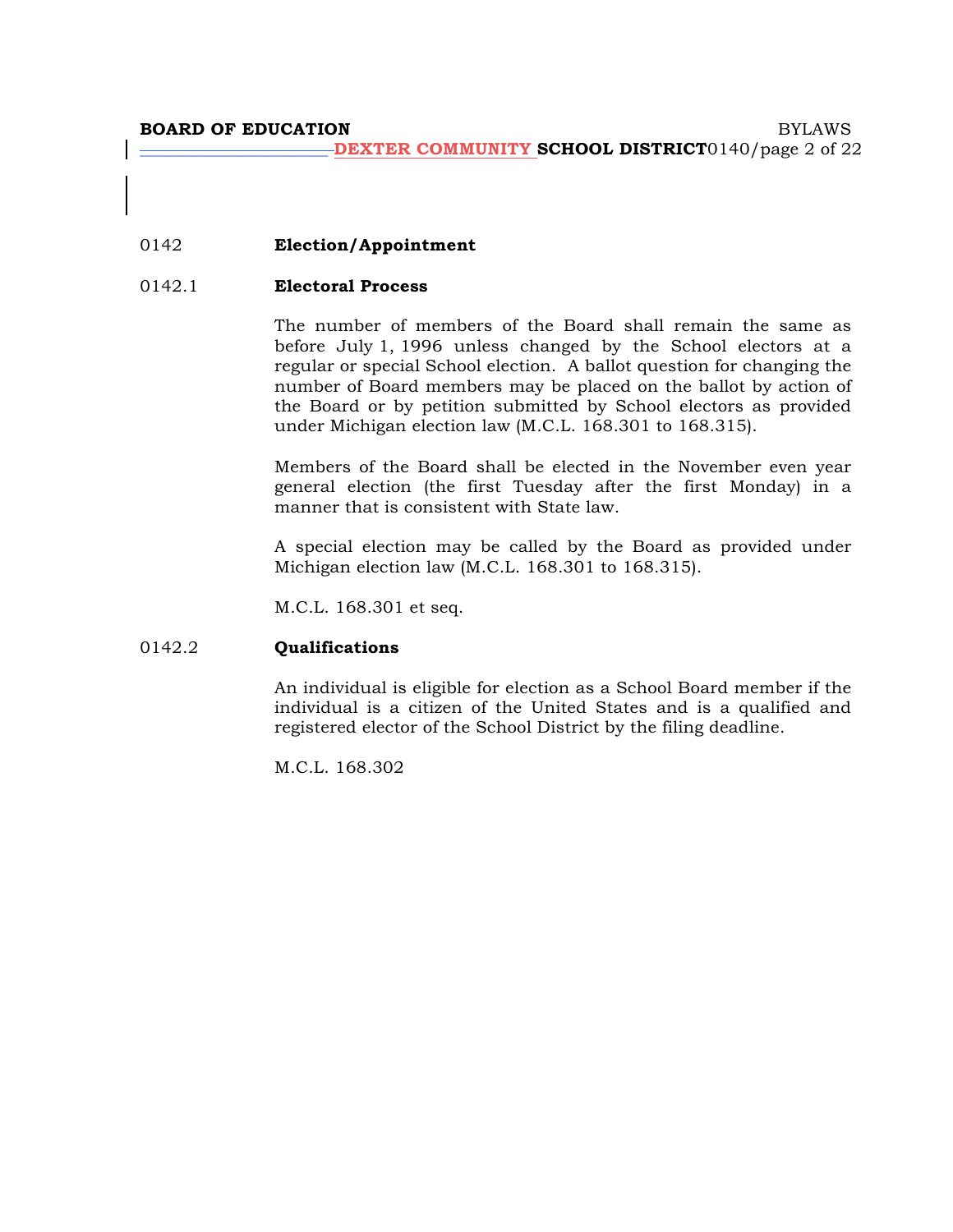# **BOARD OF EDUCATION** BYLAWS **DEXTER COMMUNITY SCHOOL DISTRICT**0140/page 3 of 22

### 0142.3 **Term**

Members of the Board shall be elected by the School electors for terms of  $\left\{\right\}$  four  $\left\{\right\}$  years or  $\left\{\right\}$  six  $\left(6\right)$  years.

At each regular School election, members of the Board shall be elected to fill the positions of those whose terms will expire. A term of office begins as provided by law (M.C.L. 168.302) and continues until a successor is elected and qualified.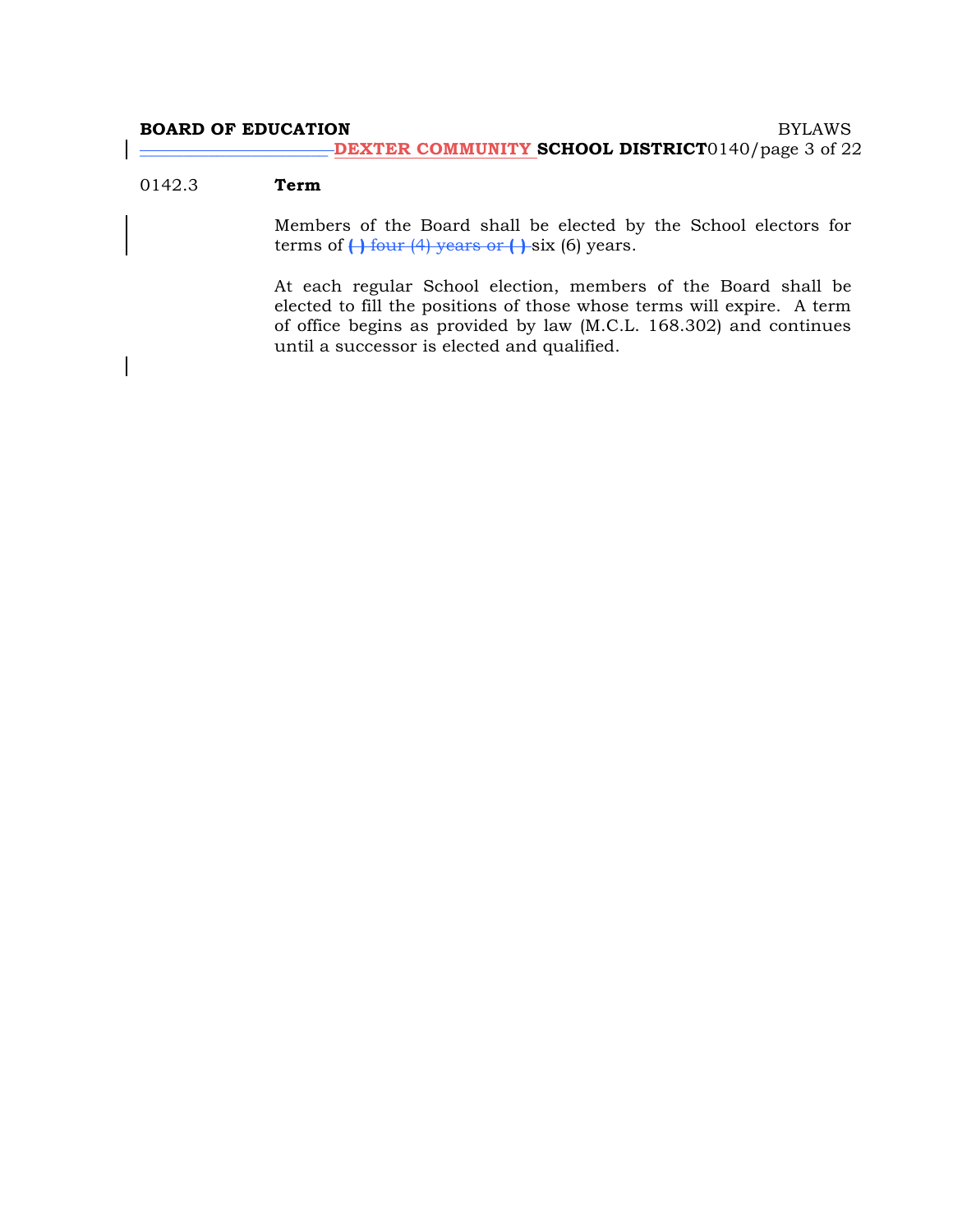At least one (1) School Board member for a School District shall be elected at each of the School District's regular elections. A School Board member's term of office begins January 1st, immediately following the November election.

M.C.L. 168.301 et seq.

# 0142.4 **Oath**

Each newly-elected Board member shall file an acceptance of office as well as an affidavit of eligibility within ten (10) days after receiving a certificate of election and shall take an oath of office as prescribed by the Constitution of Michigan.

A ceremonial oath of office may be administered at the Organizational Meeting and may be administered by the Superintendent.

- [ ] A ceremonial oath of office may be administered at the Organizational Meeting and may be administered by:
	- ( ) any Board member
	- () the past President of the Board
	- () the past Secretary of the Board
	- () the Superintendent
	- $\theta$  a notary public

M.C.L. 168.309, 168.310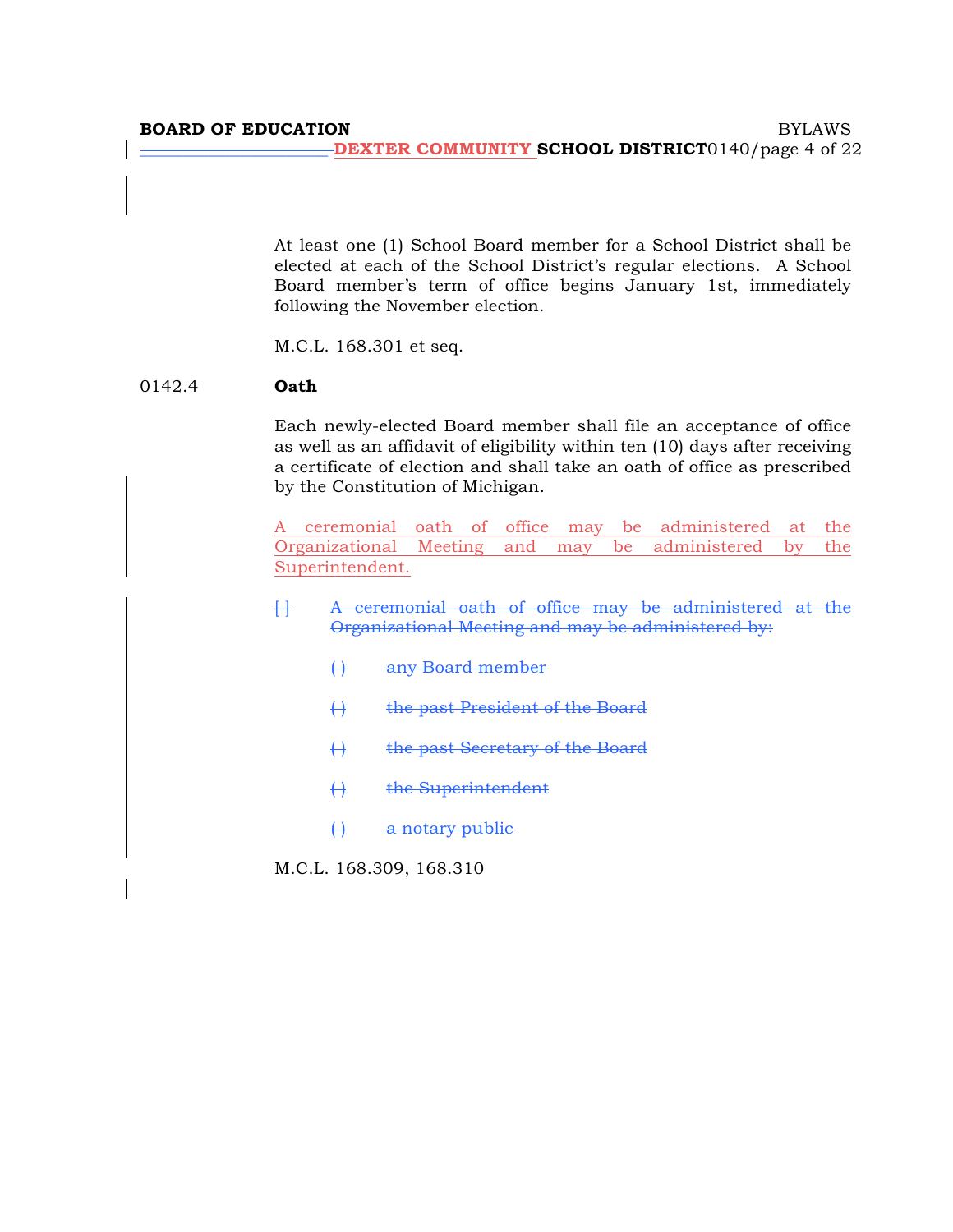### **BOARD OF EDUCATION** BYLAWS

**\_\_\_\_\_\_\_\_\_\_\_\_\_\_\_\_\_\_\_\_\_\_ DEXTER COMMUNITY SCHOOL DISTRICT**0140/page 5 of 22

# 0142.5 **Vacancies**

The office of a Board member shall become vacant immediately upon the occurrence of any one (1) of the following events:

- A. the death of the incumbent, or the incumbent's being adjudicated insane or being found to be mentally incompetent by the proper court
- B. the incumbent's resignation
- C. the incumbent's removal from office
- D. the incumbent's conviction of a felony
- E. the incumbent's election or appointment being declared void by a competent tribunal
- F. the incumbent's neglect or failure to file the acceptance of office, to take the oath of office, or to give or renew an official bond required by law
- G. the failure of the District to elect a successor at the annual school meeting or election
- H. the incumbent's ceasing to possess the legal qualifications for holding office
- I. the incumbent's residence being removed from the School District

If less than a majority of the offices of the District becomes vacant, the remaining members of the Board shall fill the vacancy immediately.

If the vacancy is not filled within thirty (30) days after it occurs, the Board of the Intermediate School District shall fill the vacancy by appointment.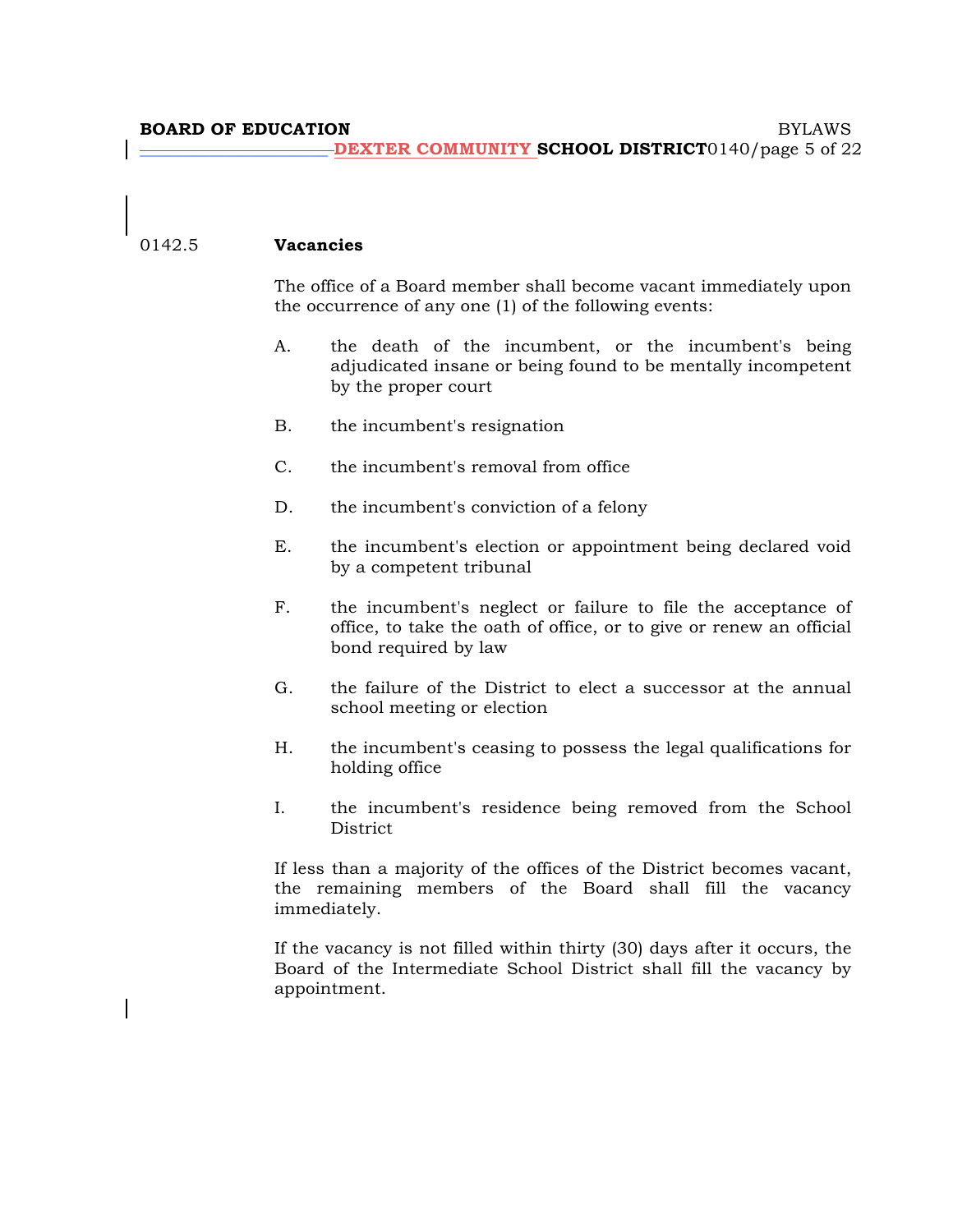A person elected or appointed to fill a vacancy on the Board shall file an acceptance of office and shall hold office until the next regular school election.

M.C.L. 168.310, 168.311

## **Filling a Board Vacancy**

If the majority of the Board is still seated, the vacancy shall be filled by the Board using the following procedure:

- $(A.)$  The Board shall seek qualified and interested candidates from the community through the news media, word of mouth, and contacts with appropriate organizations.
- $\overline{AB}$ . All applicants are to submit a notice of their interest, in writing, to the \_\_\_\_\_\_\_\_\_\_\_\_\_\_\_.Board President.
- $\leftarrow C$ .) The Board shall interview all interested candidates to ascertain their qualifications.
- $\overline{AD}$ . Appointment by the Board to fill a vacancy shall be by majority vote of the full Board.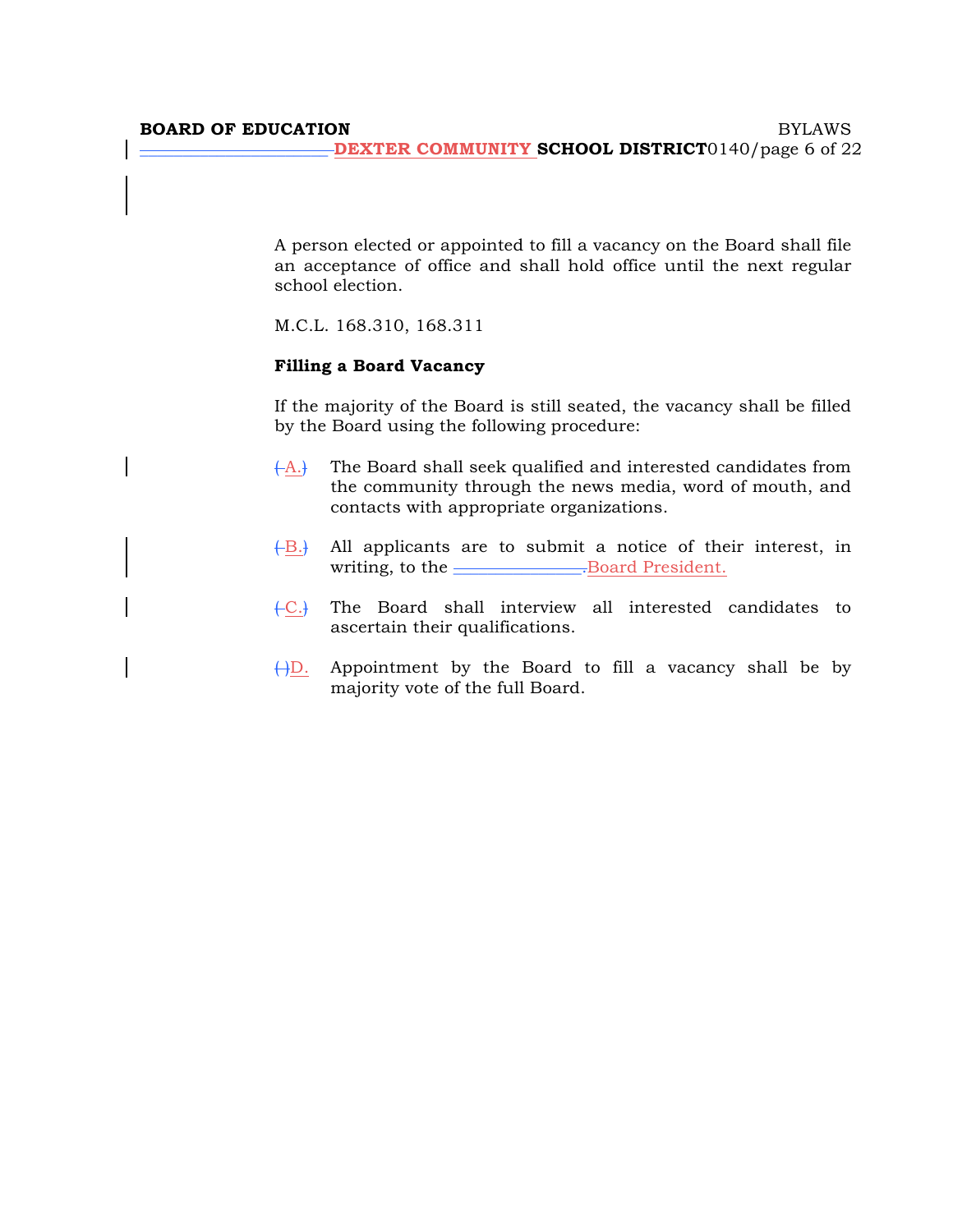# **BOARD OF EDUCATION** BYLAWS **\_\_\_\_\_\_\_\_\_\_\_\_\_\_\_\_\_\_\_\_\_\_\_\_\_\_DEXTER COMMUNITY SCHOOL DISTRICT**0140/page 7 of 22

# 0142.6 **Recall**

 $\begin{array}{c} \hline \end{array}$ 

Any member of the Board may be recalled pursuant to M.C.L. 168.951 et seq.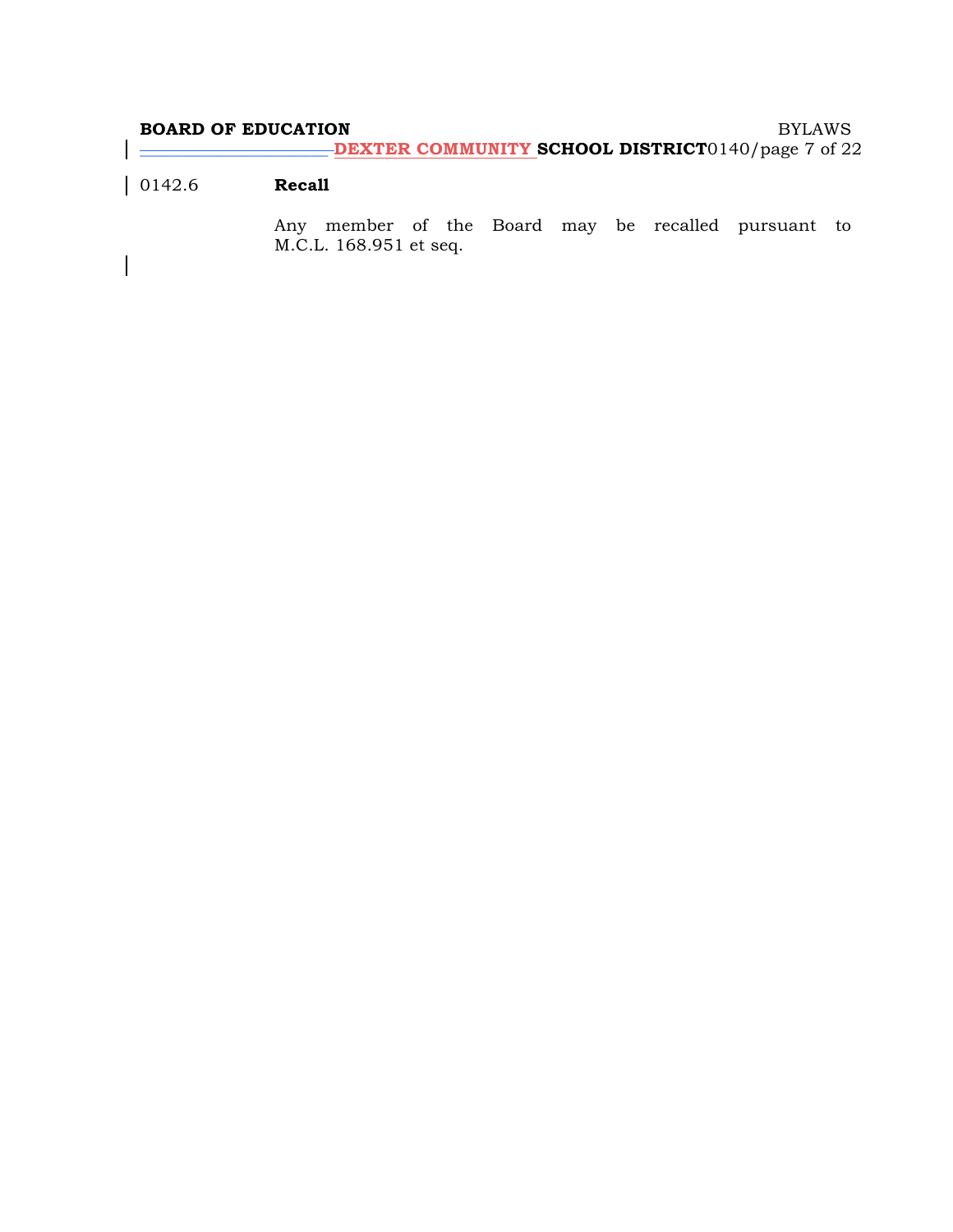# **BOARD OF EDUCATION** BYLAWS

**\_\_\_\_\_\_\_\_\_\_\_\_\_\_\_\_\_\_\_\_\_\_ DEXTER COMMUNITY SCHOOL DISTRICT**0140/page 8 of 22

# 0142.7 **Orientation**

The Board believes that the preparation of each Board member for the performance of Board duties is essential to the effective functioning of the Board. The Board shall encourage each new Board member to understand the functions of the Board, acquire knowledge of matters related to the operation of the District, and learn Board procedures. Accordingly, the Board shall give to each new Board member for his/her use and possession during the term on the Board the following items:

( ) no later than his/her first regular meeting as a Board member

for his/her use and possession during the term on the Board the following items:

- $\{A.\}$  a copy of the Board policy manual
- $\overline{AB}$ . a copy of each current negotiated agreement
- $\left\{\{-C.\right\}\right\}$  the current budget statement, audit report, and related fiscal materials

Each new Board member shall be invited to meet with: the Board President, the Superintendent, and/or the Business Manager to discuss Board functions, policies, and procedures.

The Board shall encourage the attendance of each new Board member at orientation and training meetings.

(Other Materials) \_\_\_\_\_\_\_\_\_\_\_\_\_\_\_\_\_\_\_\_\_\_\_\_\_

- $\Box$  The Board will provide and maintain a library of publications and reference materials for the use of Board members.
- H Each new Board member shall be invited to meet with:
	- (A) the Board President
	- ( ) the Superintendent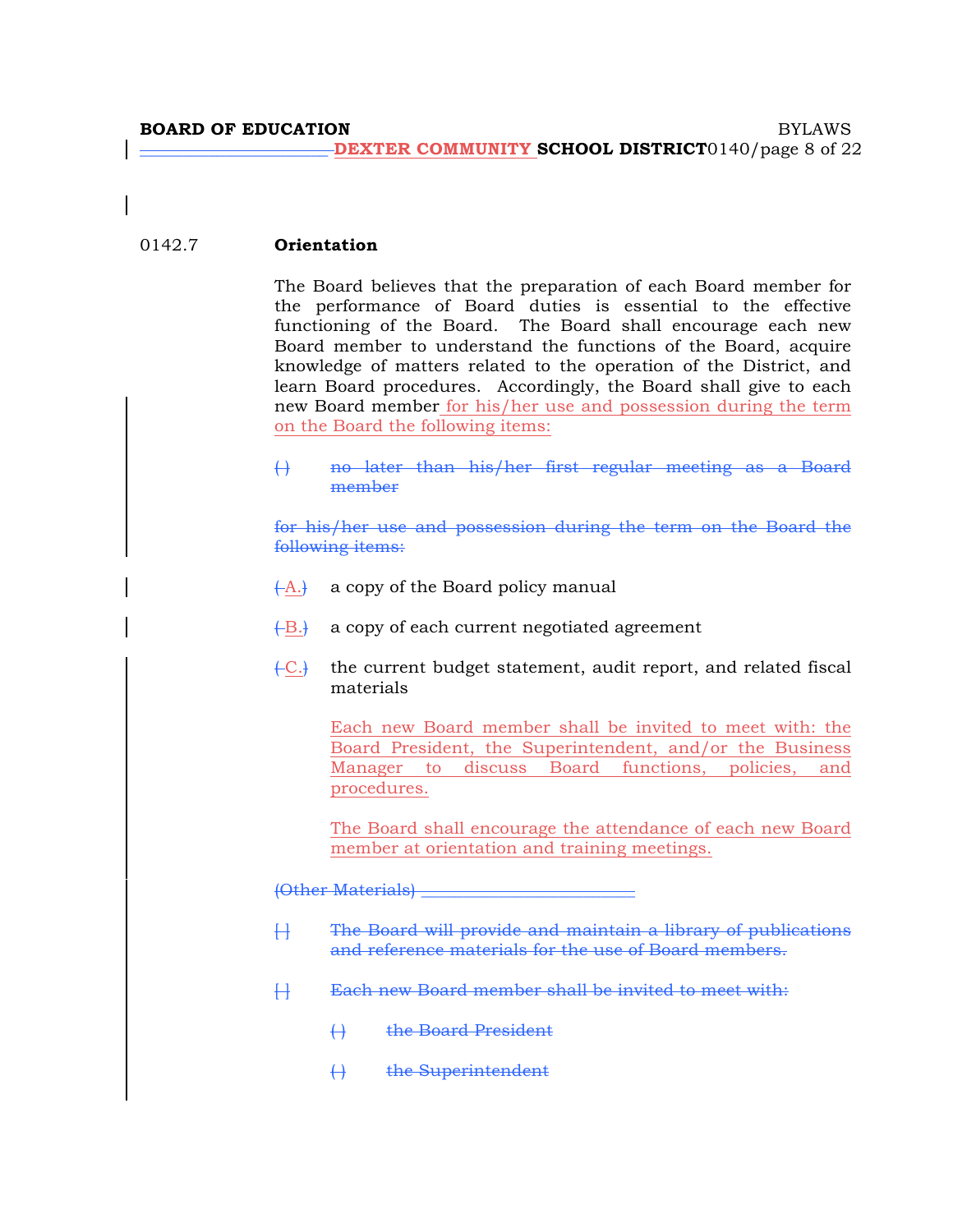() the Business Manager

to discuss Board functions, policies, and procedures.

[ ] The Board shall encourage the attendance of each new Board member at orientation and training meetings.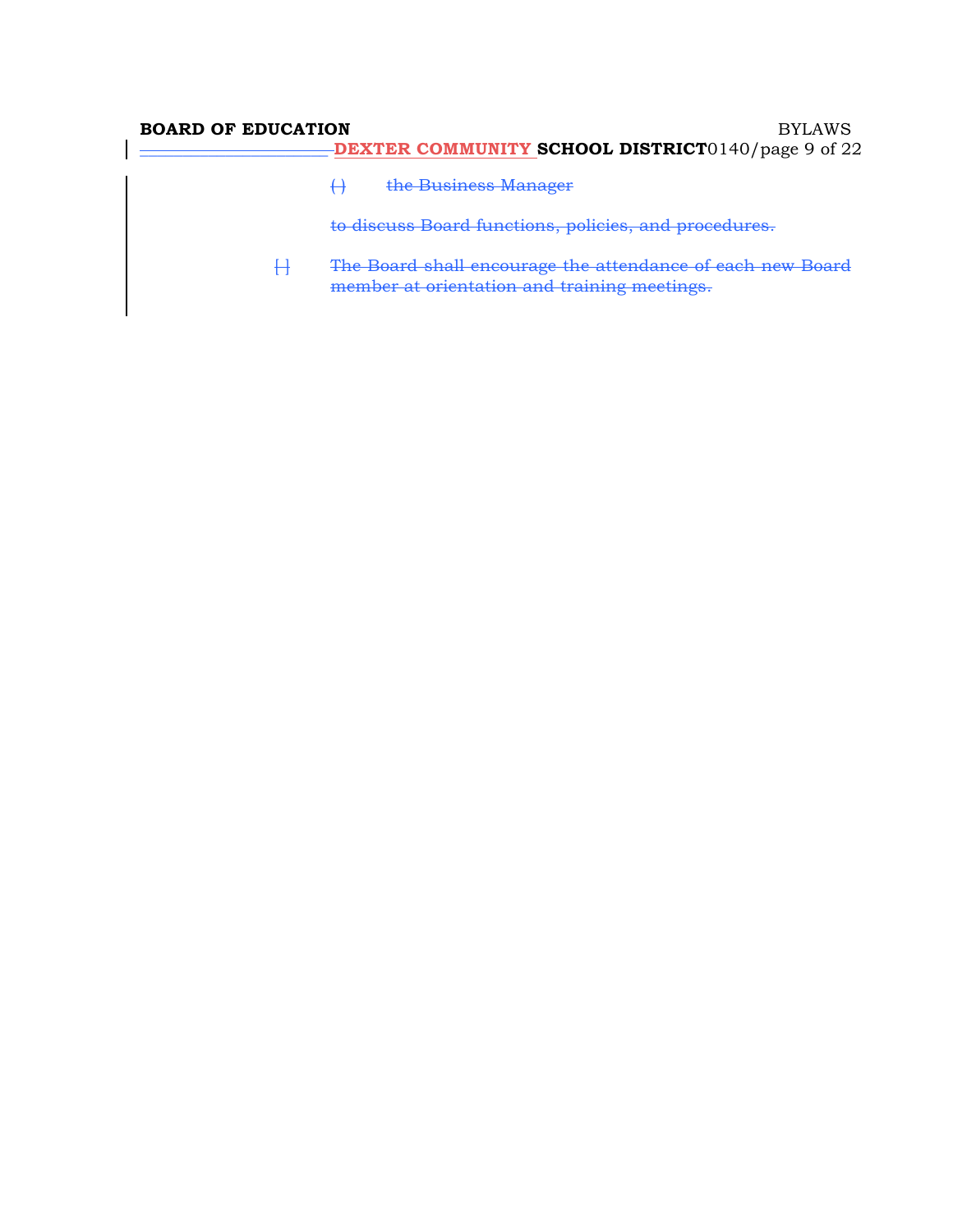**BOARD OF EDUCATION** BYLAWS **\_\_\_\_\_\_\_\_\_\_\_\_\_\_\_\_\_\_\_\_\_\_ DEXTER COMMUNITY SCHOOL DISTRICT**0140/page 10 of 22

# 0143 **Authority**

Individual members of the Board do not possess the powers that reside in the Board of Education. The Board speaks through its minutes and not through its individual members. An act of the Board shall not be valid unless approved at an official meeting by at least a majority vote of the members elected to and serving on the Board. M.C.L. 380.1201

No member of the Board shall be denied documents or information to which s/he is legally entitled and which are required in the performance of his/her duties as a Board member.

[ ] No member of the Board shall be denied documents or information to which s/he is legally entitled and which are required in the performance of his/her duties as a Board member.

Access to District personnel records shall be subject to the following rules:

- A. Examination of school employee personnel records by the Board of Education shall be conducted in accordance with the Open Meetings Act.
- B. Personnel records shall, in their entirety, be returned to the custody of the Superintendent at the conclusion of the Board meeting.
- C. Information obtained from employee personnel records by members of the Board shall be used only for the purpose of aiding the members in fulfilling their legal responsibilities in making decisions in such matters as appointments, assignments, promotions, demotions, remuneration, discipline, and dismissal or to aid the development and implementation of personnel policies, or for such other uses as are necessary to enable the Board to carry out its legal responsibilities.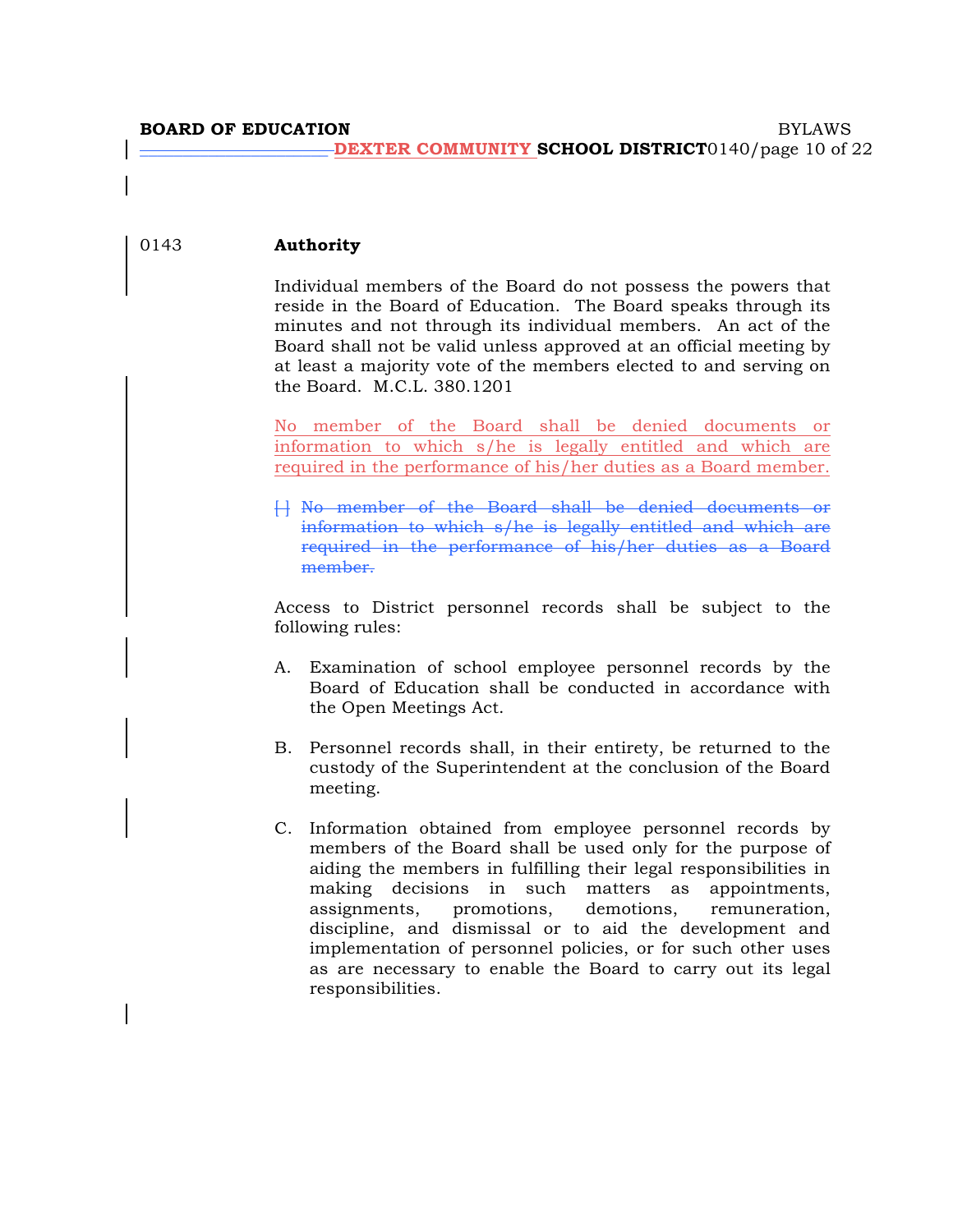**\_\_\_\_\_\_\_\_\_\_\_\_\_\_\_\_\_\_\_\_\_\_ DEXTER COMMUNITY SCHOOL DISTRICT**0140/page 11 of 22

# 0143.1 **Public Expression of Board Members**

The Board President functions as the official spokesperson for the Board.

From time-to-time, however, individual Board members make public statements on school matters:

- A. to local media;
- B. to local officials and/or State officials.

Sometimes the statements imply, or the readers (listeners) infer, that the opinions expressed or statements made are the official positions of the Board. The misunderstandings that can result from these incidents can embarrass both the member and the Board. Therefore, Board members should, when writing or speaking on school matters to the media, legislators, and other officials, make it clear that their views do not necessarily reflect the views of the Board or of their colleagues on the Board.

- A. This bylaw shall apply to all statements and/or writings by individual Board members not explicitly sanctioned by a majority of its members, except as follows:
	- 1. correspondence, such as legislative proposals, when the Board member has received official guidance from the Board on the matters discussed in the letter
	- 2. routine, not for publication, correspondence of the Superintendent and other Board employees
	- 3. routine "thank you" letters of the Board
	- 4. statements by Board members on nonschool matters (providing the statements do not identify the author as a member of the Board)
	- 5. personal statements not intended for publication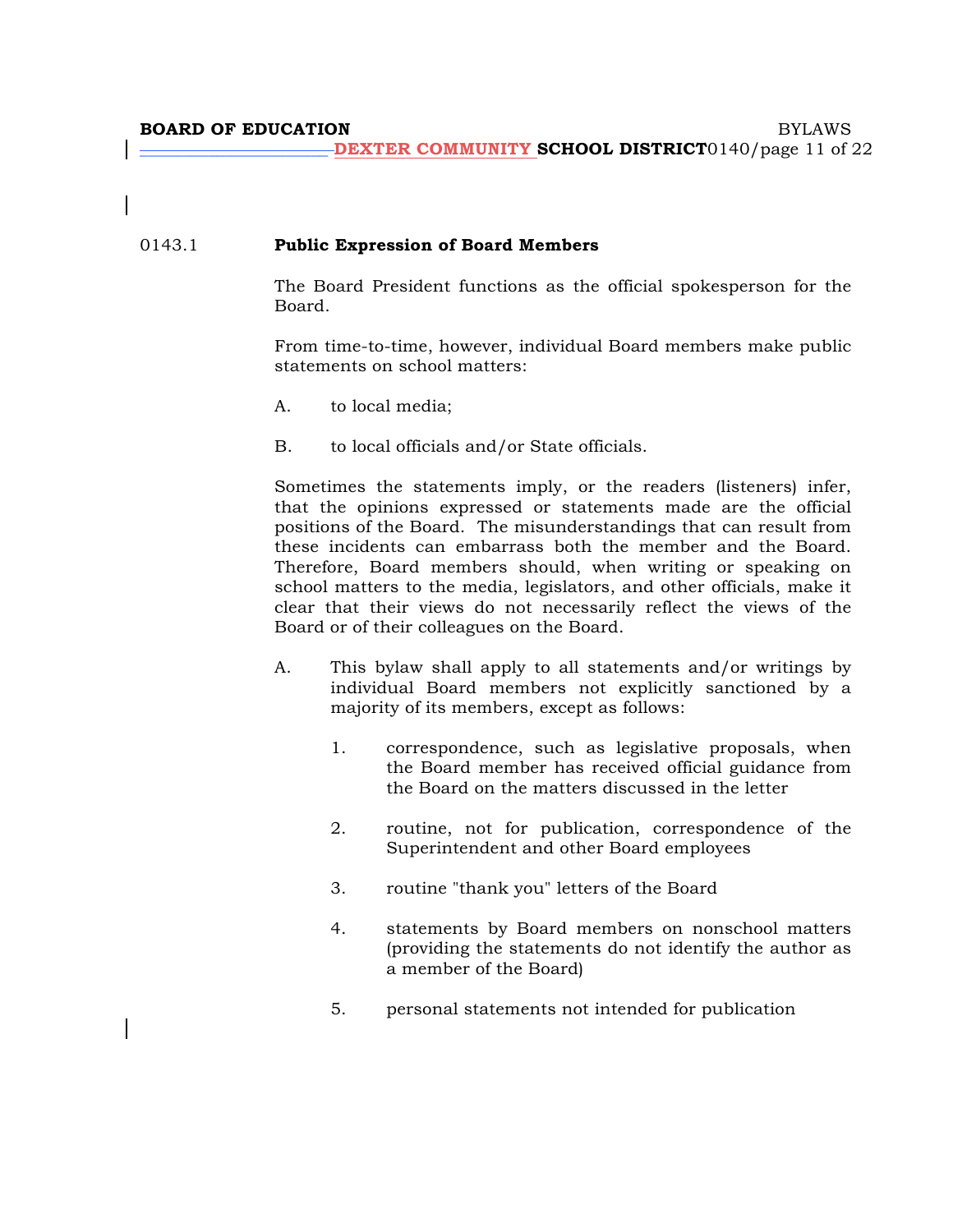B. Copies of this bylaw shall be sent annually to local media by the Board President.

## 0144 **Operations**

### 0144.1 **Compensation**

Board members shall receive not more than \$30 per meeting up to a total of not more than fifty-two (52) meetings (including committee meetings) as compensation for their services. Expenses of a Board member shall be reimbursed when incurred in the performance of his/her duties or in the performance of functions authorized by the Board and duly vouchered.

M.C.L. 380.11a, 380.1254

The following guidelines have been established by the Board of Education to ensure appropriate and proper reimbursement of expenses for Board members.

- $[A]$  Expenses will be reimbursed only for activities authorized by the Board.
- $[B, ]$  Reimbursement for mileage will not exceed the current rate established by the Internal Revenue Service.
- $\overline{HC}$ . Attendance at Board-approved conferences should be at the location closest to the District.
- [ ] When attending a Board-approved conference, all fees, parking, mileage, meals, and housing will be reimbursed. The maximum reimbursable expenses are as follows:

Housing \$\_\_\_\_\_\_\_\_\_ per night

**Meals** 

Breakfast \$

Lunch \$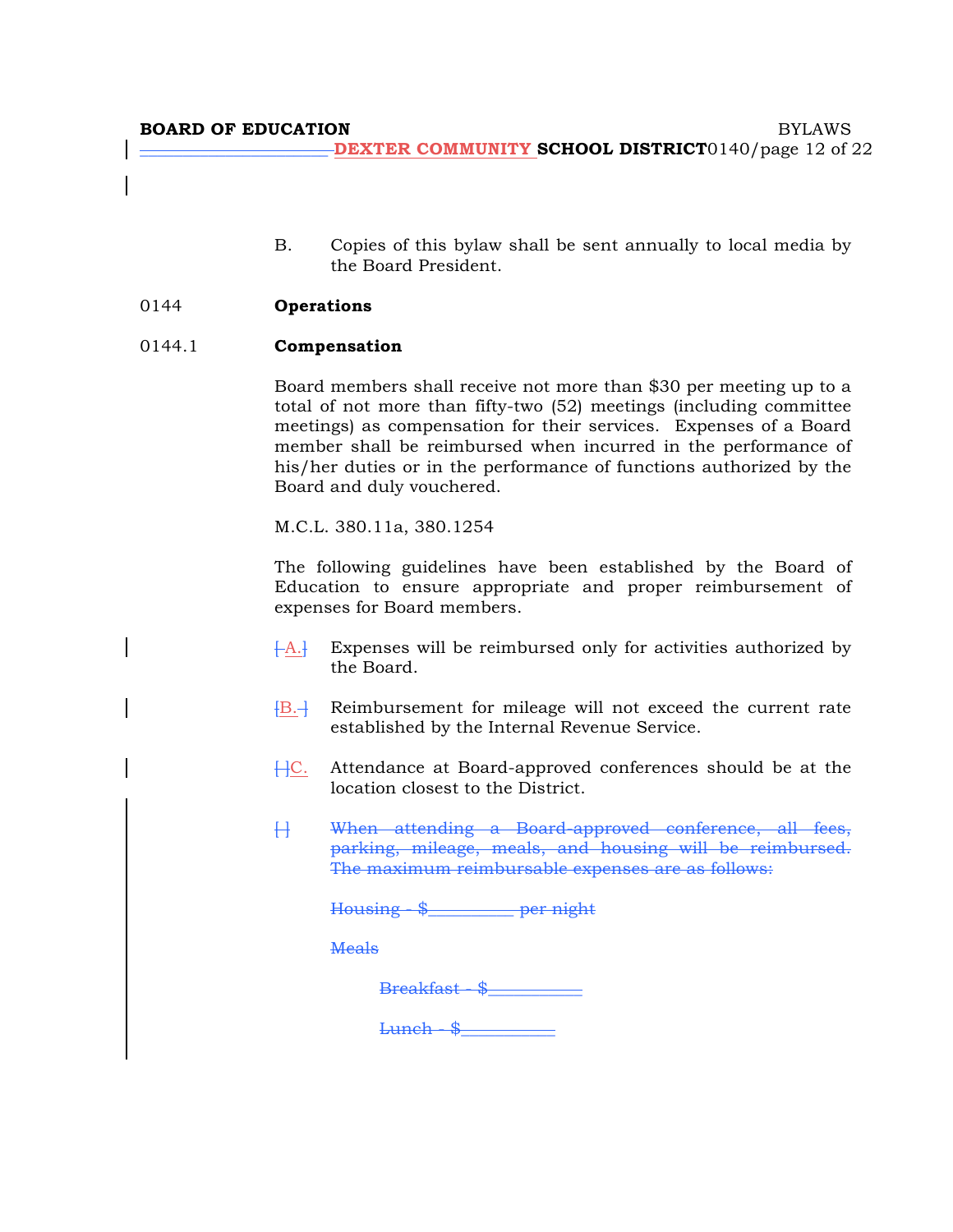### Dinner - \$\_\_\_\_\_\_\_\_\_\_\_\_

Telephone expenses will be reimbursed to a maximum of  $\longrightarrow$  per fiscal year.

- $[D.]}$  Purchase of any printed or other materials relating to Boardmanship will be reimbursed if prepurchase approval is given by the Board. If such approval is not possible or feasible, a voucher must be submitted to the Board for approval. No postpurchase voucher will be approved if it exceeds \$\_\_\_\_\_\_\_\_\_\_\_\_\_\_\_\_\_.
- $E.$  When the Board attends a community or school-related event as a Board function, or a Board member attends as the designated representative of the Board, any incurred expenses, including mileage, will be reimbursed by the Board. If a Board member attends such events as a private citizen, any incurred expenses are to be paid by the Board member.
- $\overline{F}$ . No entertainment expenses or purchases of alcoholic beverages are reimbursable.

A voucher detailing the amount and nature of each expense must be submitted to the Board for approval at a Board meeting after the expenses have been incurred and prior to reimbursement.

Board members may use District credit or debit cards only in accordance with Board Policy 6423 and the accompanying administrative guidelines.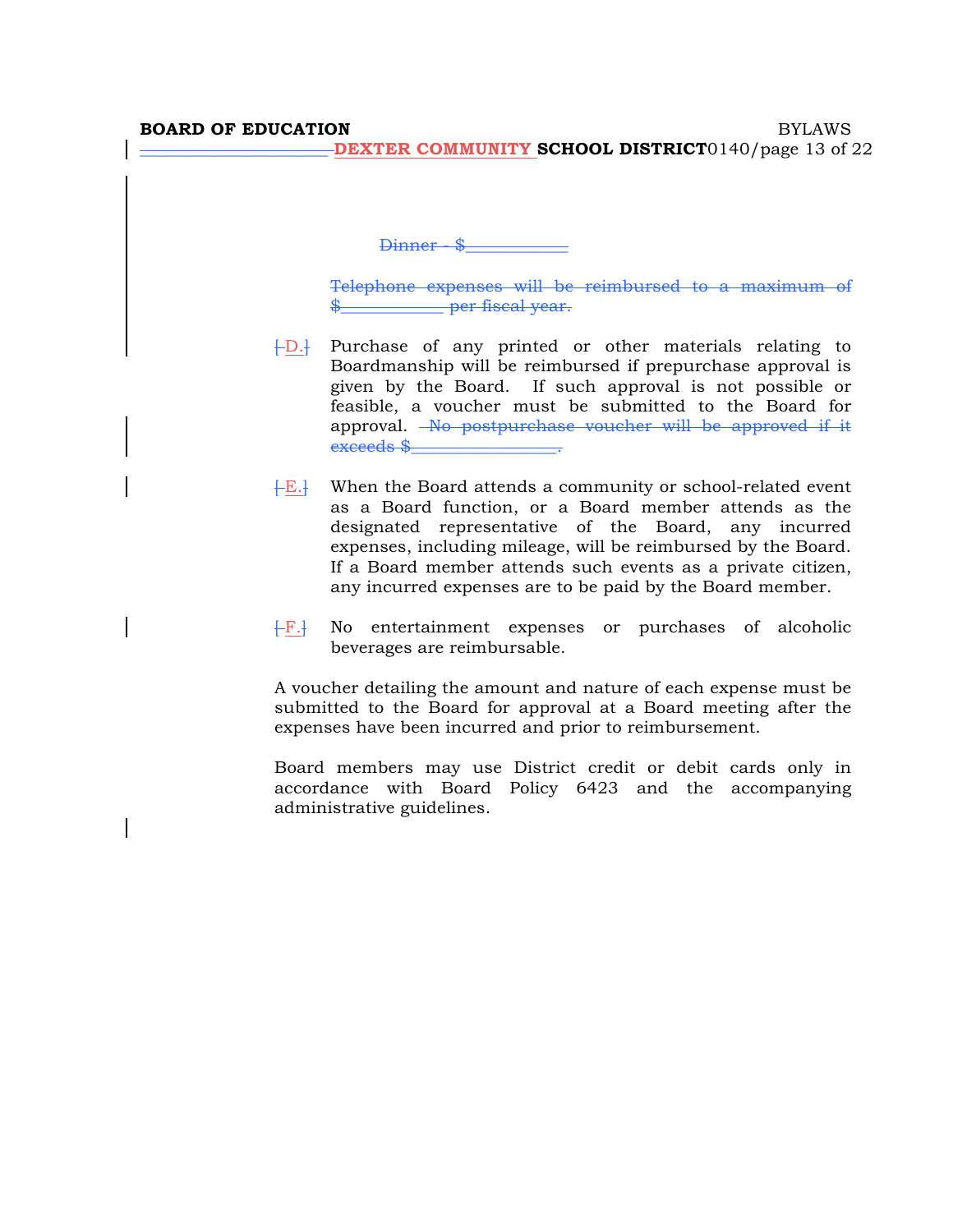**\_\_\_\_\_\_\_\_\_\_\_\_\_\_\_\_\_\_\_\_\_\_ DEXTER COMMUNITY SCHOOL DISTRICT**0140/page 14 of 22

### 0144.2 **Board Member Ethics**

As members of the Board of Education, Board members will strive to improve public education and to that end they will:

- A. attend all regularly scheduled Board meetings insofar as possible, and become informed concerning the issues to be considered at those meetings;
- B. recognize that they should endeavor to make policy decisions only after full discussion at publicly held Board meetings;
- C. render all decisions based on the available facts and independent judgment, and refuse to surrender that judgment to individuals or special interest groups;
- D. encourage the free expression of opinion by all Board members, and seek systematic communications between the Board and students, staff, and all elements of the community;
- E. work with the other Board members to establish effective Board policies and to delegate authority for the administration of the District to the Superintendent;
- F. communicate to other Board members and the Superintendent expressions of public reaction to Board policies and school programs;
- G. inform themselves about current educational issues by individual study and through participation in programs providing needed information, such as those sponsored by the State and National School Boards Associations;
- H. support the employment of those persons best qualified to serve as school staff, and insist on a regular and impartial evaluation of all staff;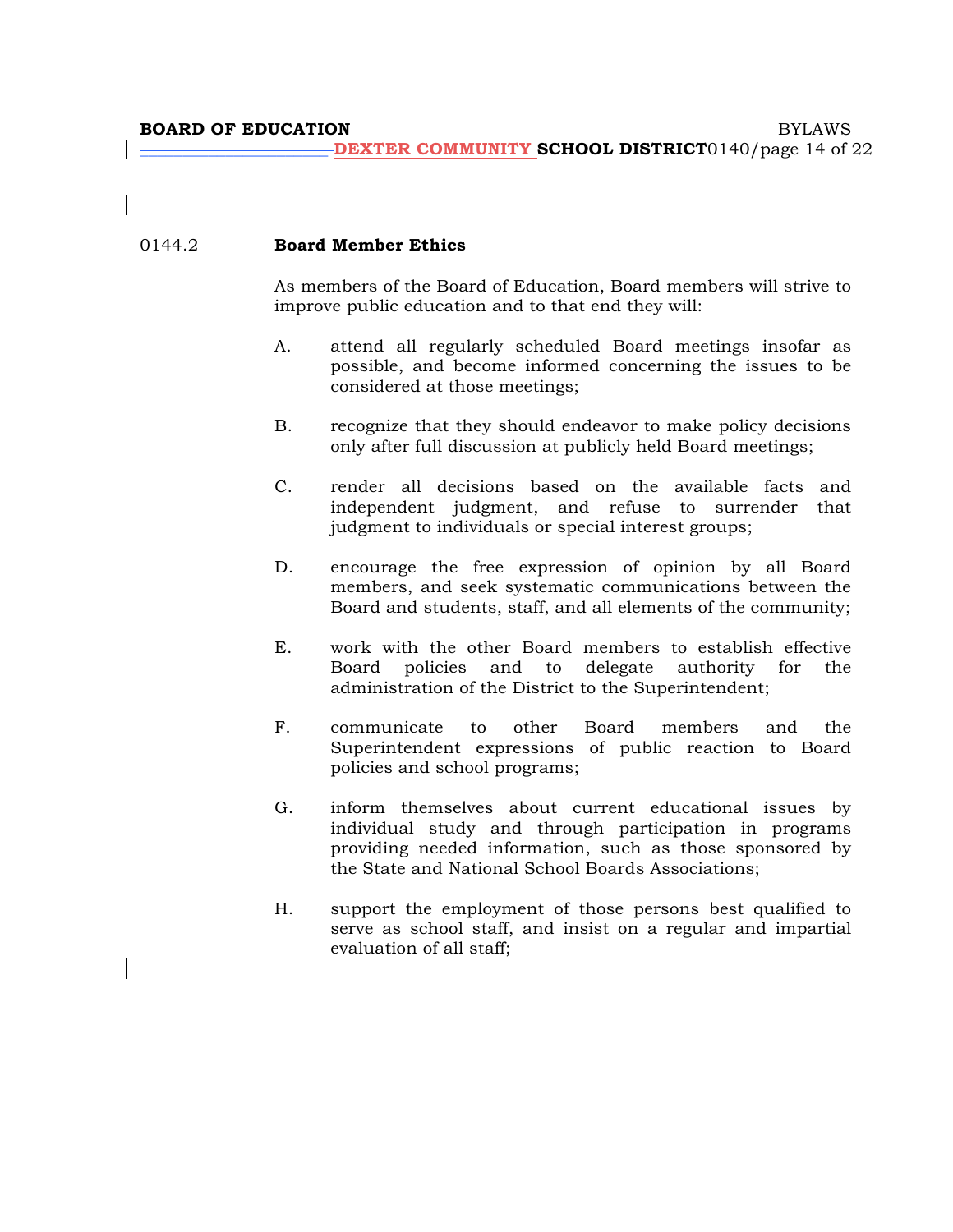### **REVISED BYLAW 0144.3 - VOL. 30, NO. 2**

- I. avoid being placed in a position of conflict of interest, and refrain from using their Board positions for personal partisan gain;
- J. take no private action that will compromise the Board or administration, and respect the confidentiality of information that is privileged under applicable law;
- K. remember always that their first and greatest concern must be for the educational welfare of the students attending the public schools.

Source: Board of Directors, National School Boards Association.

### 0144.3 **Conflict of Interest**

Board members shall perform their official duties in a manner free from conflict of interest. To this end:

- A. No Board member shall use his/her position as a Board member to benefit either himself/herself or any other individual or agency apart from the total interest of the School District.
- B. When a member of the Board determines that the possibility of a personal interest conflict exists, s/he should, prior to the matter being considered, disclose his/her interest (such disclosure shall become a matter of record in the minutes of the Board), and thereafter shall abstain from participation in both the discussion of the matter and the vote thereon.
- C. A member of the Board is presumed to have a conflict of interest if the member or his/her family member has a financial interest, or a competing financial interest, in the contract or other financial transaction or is an employee of the School District.

Having a child in the District does not alone constitute a conflict of interest or financial interest in a contract or other financial transaction of the School District.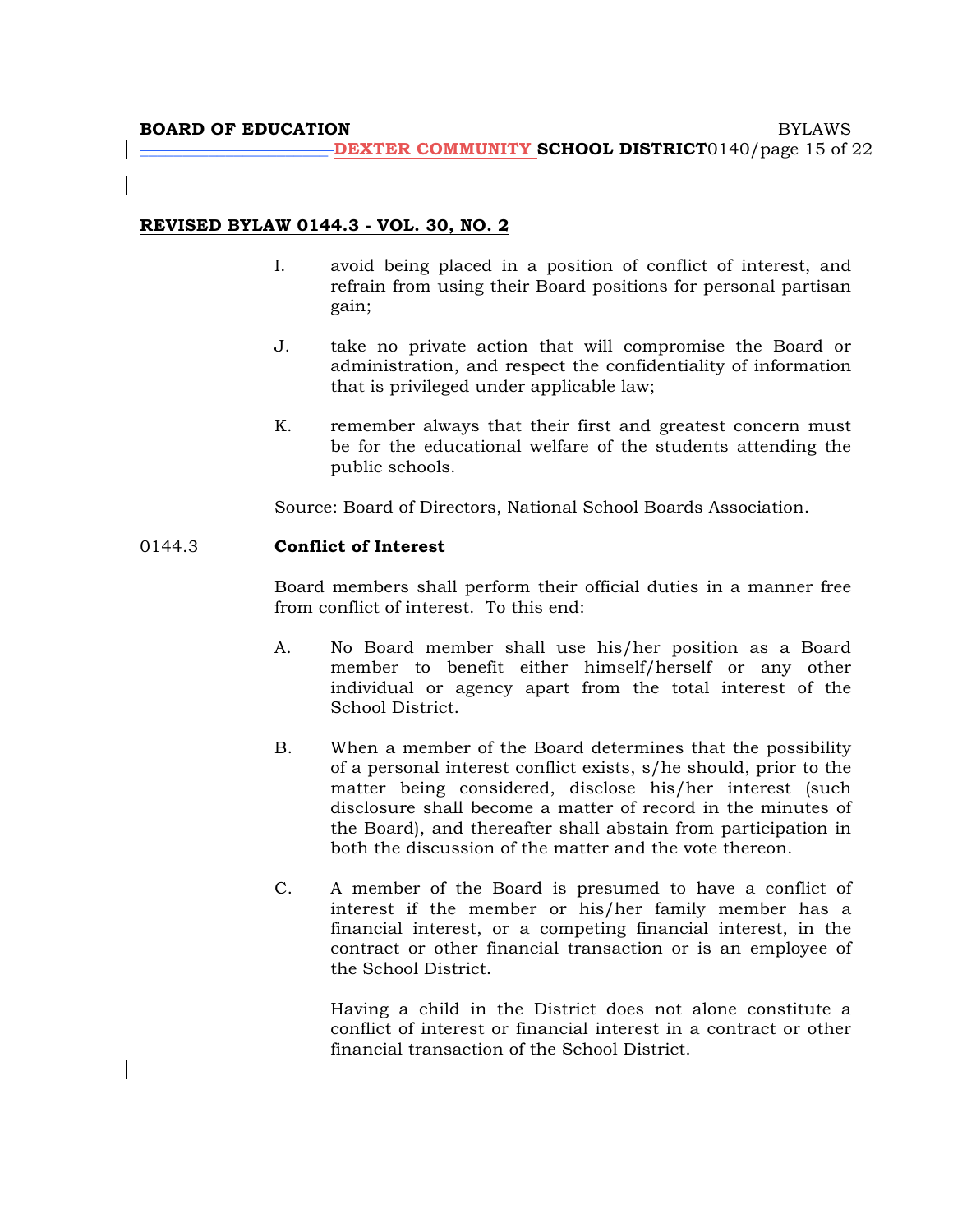"Family member" means a person's spouse or spouse's sibling or child; a person's sibling or sibling's spouse or child; a person's child or child's spouse; or a person's parent or parent's spouse, and includes these relationships as created by adoption or marriage.

- 1. A Board member is not considered to have a financial interest in any of the following instances:
	- a. A contract or other financial transaction between the School District and any of the following:
		- 1) A corporation in which the individual is a stockholder owning 1% or less of the total stock outstanding in any class if the stock is not listed on a stock exchange or owning stock that has a present market value of \$25,000.00 or less if the stock is listed on a stock exchange.
		- 2) A corporation in which a trust, if the individual is a beneficiary under the trust, owns 1% or less of the total stock outstanding in any class if the stock is not listed on a stock exchange or owns stock that has a present market value of \$25,000.00 or less if the stock is listed on a stock exchange.
		- 3) A professional limited liability company organized pursuant to the Michigan limited liability company act, if the individual is an employee but not a member of the company.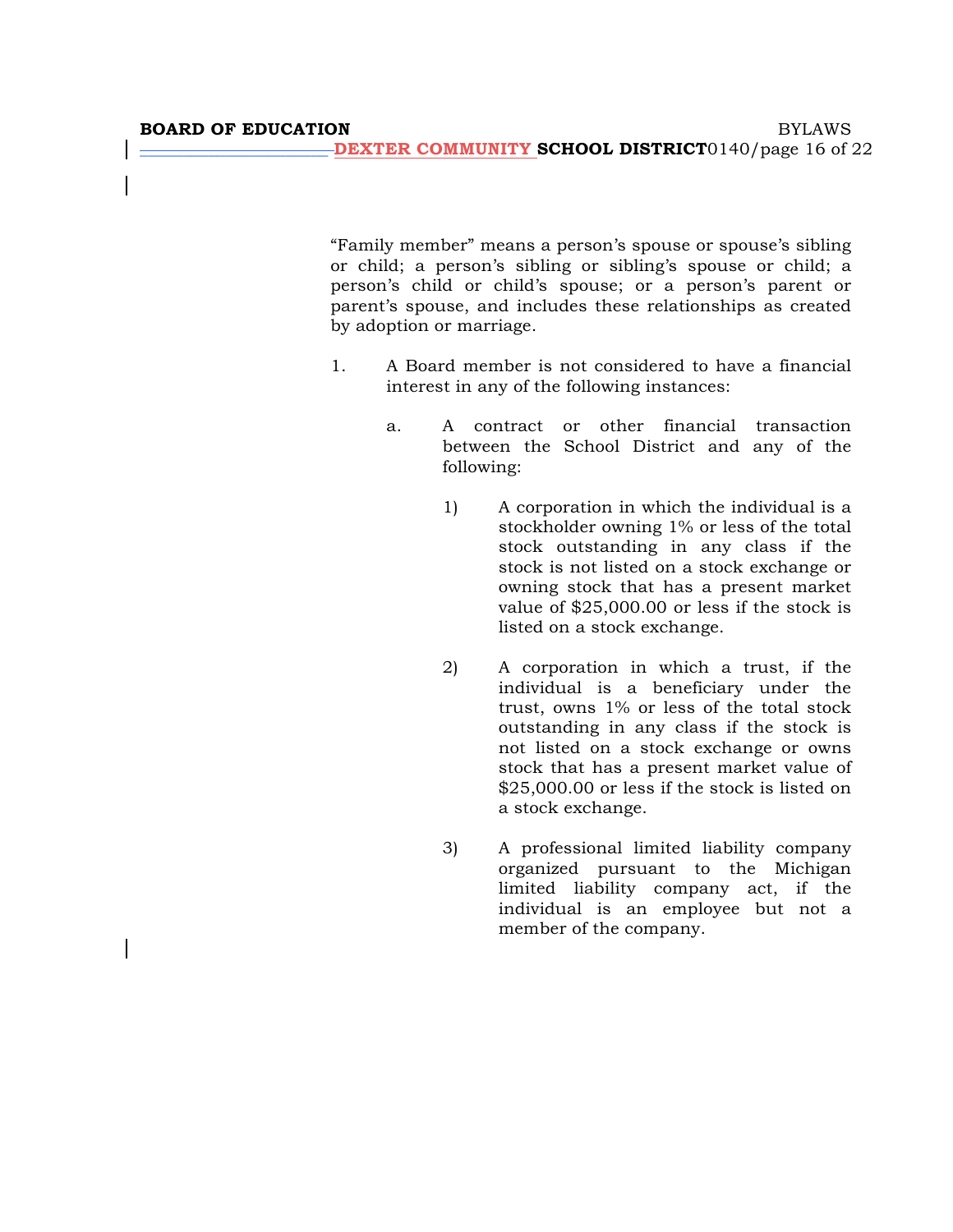- b. A contract or other financial transaction between the School District and any of the following:
	- 1) A corporation in which the individual is not a director, officer, or employee.
	- 2) A firm, partnership, or other unincorporated association, in which the individual is not a partner, member, or employee.
	- 3) A corporation or firm that has an indebtedness owed to the individual.
- c. A contract between the School District and the intermediate school district.
- d. A contract awarded to the lowest qualified bidder, upon receipt of sealed bids pursuant to a published notice for bids if the notice does not bar, except as authorized by law, any qualified person, firm, corporation, or trust from bidding. This does not apply to any amendments or renegotiations of a contract or to additional payments under the contract that were not authorized by the contract at the time of award.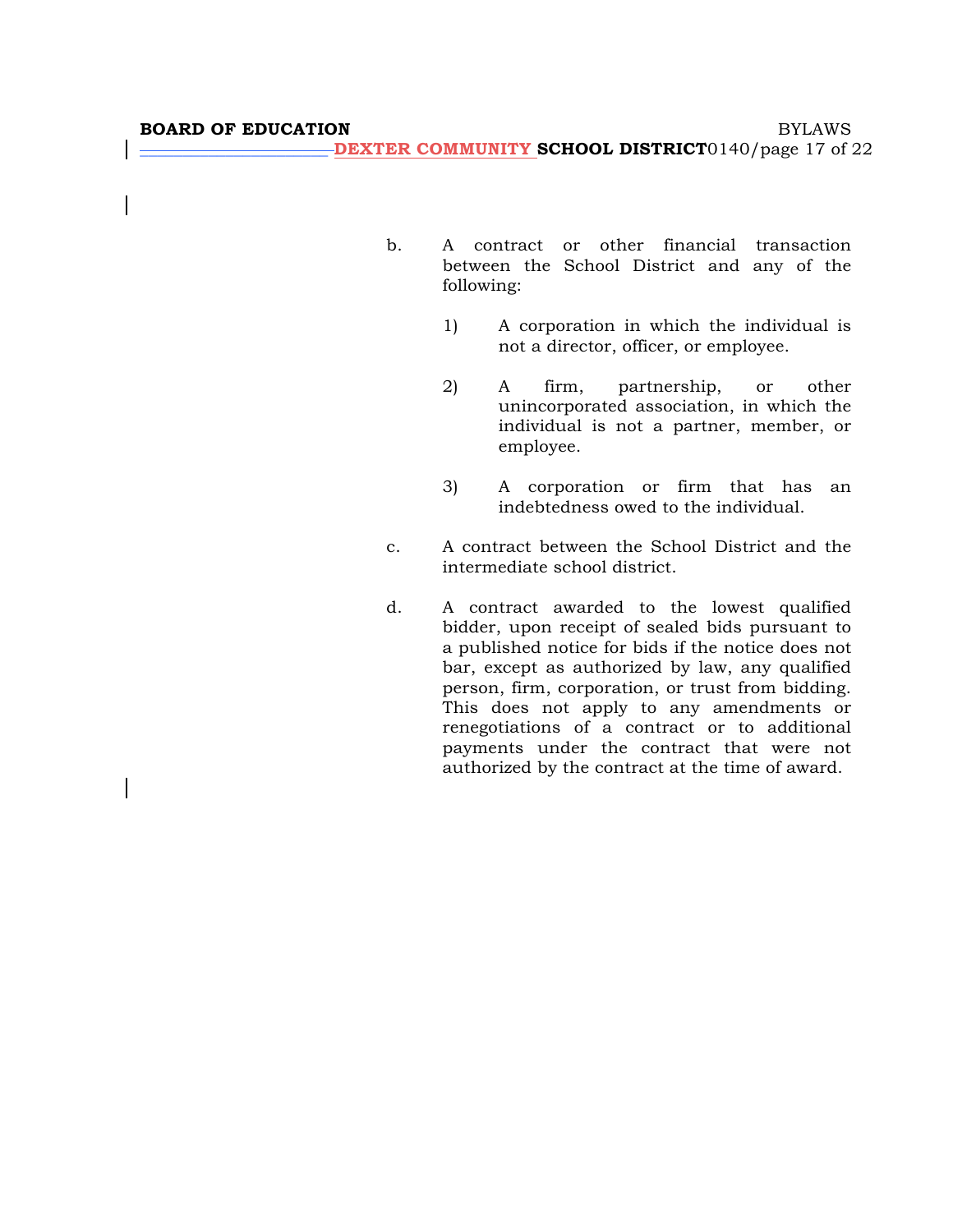- 2. If the financial interest pertains to a proposed contract with the District, the following requirements must be met:
	- a. The Board member shall disclose the financial interest in the contract to the Board with such disclosure made a part of the official Board minutes. If his/her direct financial interest amounts to \$250 or more or five percent (5%) or more of the contract cost to the District, the Board member shall make the disclosure in one of two (2) ways:
		- 1) In writing, to the Board president (or if the member is the Board president, to the Board secretary) at least seven (7) days prior to the meeting at which the vote on the contract will be taken. The disclosure shall be made public in the same manner as the Board's notices of its public meetings. (See Bylaw 0165.)
		- 2) By announcement at a meeting at least seven (7) days prior to the meeting at which a vote on the contract is to be taken. The Board member must use this method of disclosure if his/her financial interest amounts to \$5000 or more.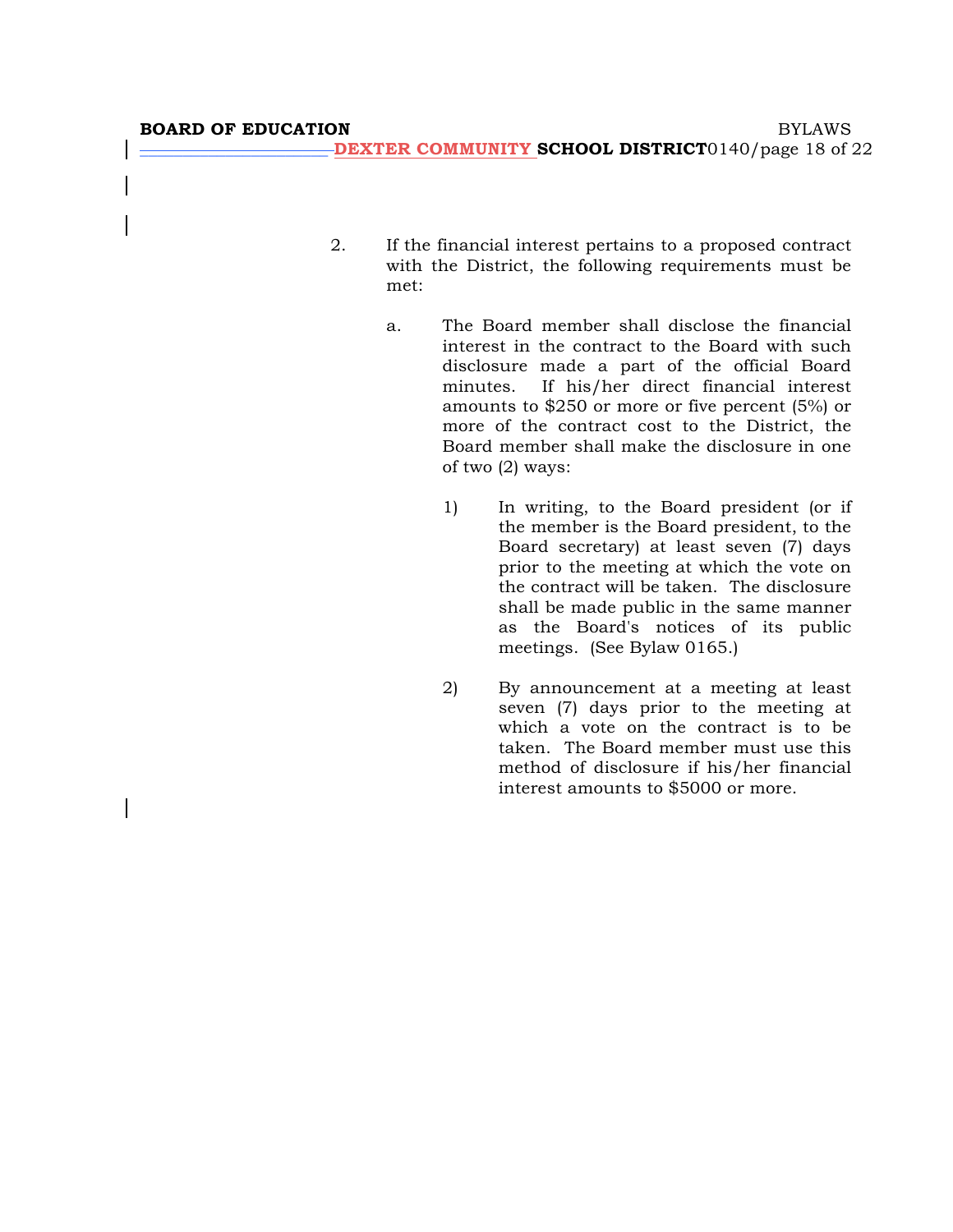b. Any contract in which there is a conflict of interest as defined by this bylaw and the related statute (M.C.L. 380.1203) must be approved by a majority vote of the full Board without the vote of any Board member with a financial interest.

> However, if a majority of the members of the Board are required to abstain from voting on a contract or other financial transaction due to a financial interest, then for the purposes of that contract or other financial transaction, the members who are not required to abstain constitute a quorum of the board and only a majority of those members eligible to vote is required for approval of the contract or financial transaction.

- c. The official minutes of the Board disclose the name of each party involved in the contract, the nature of the financial interest, and the terms of the contract including the duration, financial consideration between the parties, facilities or services of the District included in the contract, and the nature and degree of assignment of District staff needed to fulfill the contract.
- d. A Board member with a conflict of interest in a contract may not participate in the discussion of nor vote on the contract.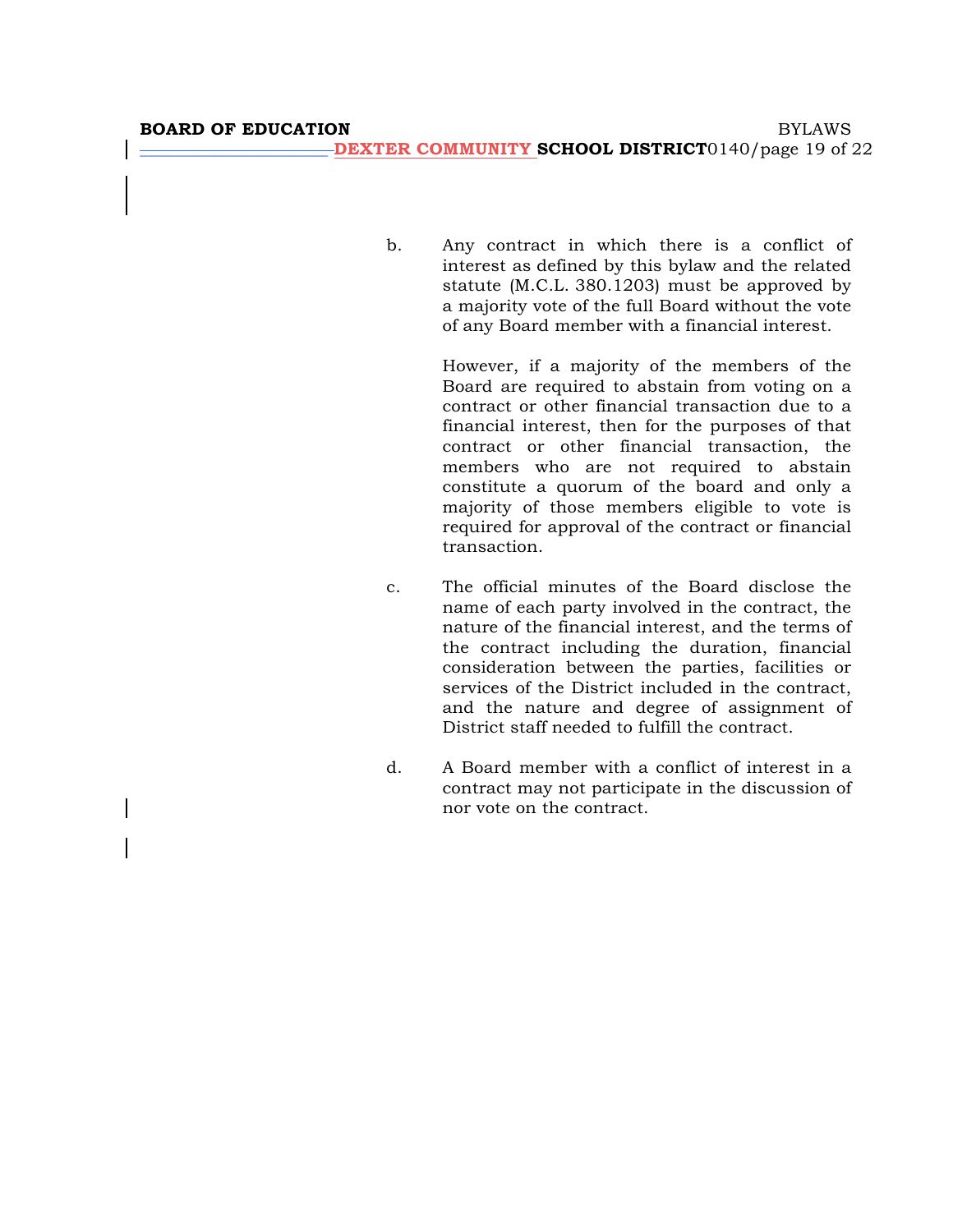**\_\_\_\_\_\_\_\_\_\_\_\_\_\_\_\_\_\_\_\_\_\_ DEXTER COMMUNITY SCHOOL DISTRICT**0140/page 20 of 22

### **[SELECT ONE (1) OF THE FOLLOWING TWO (2) OPTIONS]**

#### **OPTION #1**

( ) Board members shall not solicit or accept gratuities, favors, or anything of monetary value from contractors. or parties to subcontracts involved with Federal grant **funds** 

#### **OPTION #2**

 $\ddot{+}$ 

)XD. favors, or anything of monetary value from contractors Board members shall not solicit or accept gratuities, or parties to subcontracts involved with Federal grant funds. A Board member may, however, accept unsolicited item such as a business-related meal or entertainment where the main purpose is the active conduct of business and is not lavish or extravagant under the circumstances or a gift of unsolicited items of "nominal value" from a contractor or party to subcontracts that do not involve Federal grant funds.

> Board members must disclose any potential conflict of interest which may lead to a violation of this policy to the full Board., except that a board member may accept an unsolicited gift of nominal value. For purposes of this section, "nominal value" means that the gift has a monetary value of \$\_\_\_\_\_\_\_ or less.**[PICK ONE (1) OF THE TWO (2) SUB-OPTIONS][END OF OPTIONS]**

 $\leftrightarrow$   $\rightarrow$ 

#### **OR**

( )The amount established annually by the Michigan Department of Education with respect to the amount above which an ISD administrator may not accept a gift from a vendor or a potential vendor.**[In accordance with M.C.L. 380.634, the Michigan Department of Education (MDE) adjusts the limits on the value of gifts that may be accepted from vendors or potential vendors for Intermediate School District employees. The fiscal year 2014 – 15 cap for gifts was \$56.]**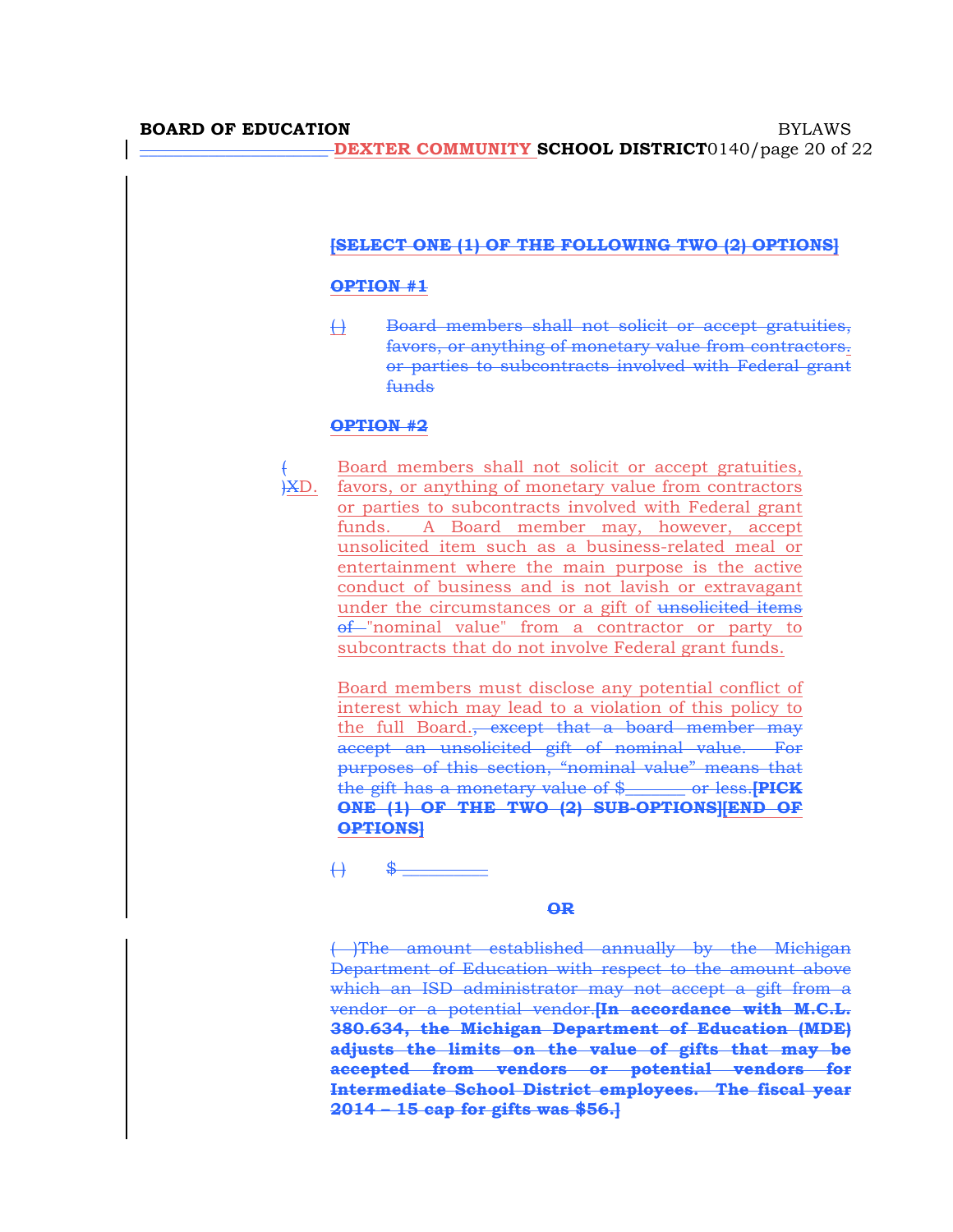$\overline{f}$ 

.

( X) Board members must disclose any potential conflict of interest which may lead to a violation of this policy to the full Board.

 $\overline{\text{A}}$ E A Board member may be appointed to serve as a volunteer coach or supervisor of a student extra-curricular activity if all of the following conditions are present:

- 1. the Board member receives no compensation for service as a volunteer coach or supervisor;
- 2. the Board member abstains from voting on issues before the Board concerning the program during the period of time s/he serves as a volunteer coach or supervisor;
- 3. there is no other qualified applicant available to fill a vacant position; and
- 4. the appointing authority has received the results of a criminal history check and criminal records check from the Michigan State Police or the Federal Bureau of Investigation for the Board member.

M.C.L. 15.183, 15.323, 380.1203

See also, Policy 6420, Conflict of Interest - Legal Counsel, Advisors, or Consultants.

### 0144.4 **Indemnification**

The Board may hold harmless, indemnify, pay, settle, or compromise a judgment against a Board member to the extent allowed under the law.

M.C.L. 691.1408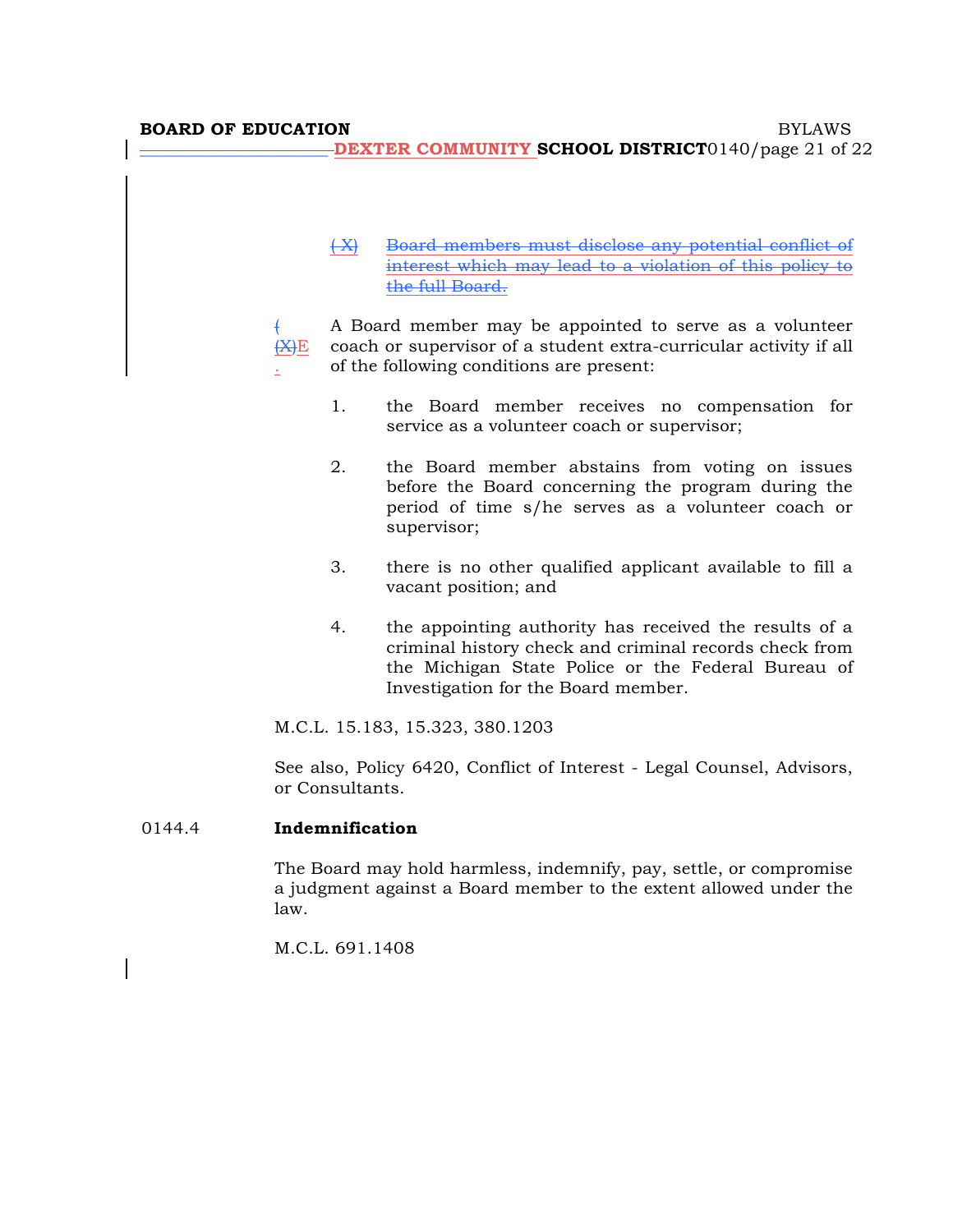### 0145 **Discriminatory Harassment**

The Board of Education's intent is to provide an environment that fosters the respect and dignity of each person. To this end, the Board is committed to maintaining an environment free of harassment and intimidation.

Sexual harassment includes all unwelcome sexual advances, requests for sexual favors, and verbal or physical contacts of a sexual nature whenever submission to such conduct is made a condition of employment or a basis for an employment decision. Other prohibited conduct includes that which has the purpose or effect of creating an intimidating, hostile, discriminatory, or offensive environment on the basis of gender, religion, race, color, national origin or ancestry, age, disability, height, weight, marital status, and/or any other legally protected characteristic.

The harassment of a student, staff member, or third party (e.g. visiting speaker, athletic team member, volunteer, parent, etc.) is strictly forbidden. Any person who is found to have violated this policy will be subject to discipline in accordance with law.

M.C.L. 380.1300a

**© NEOLA 2016**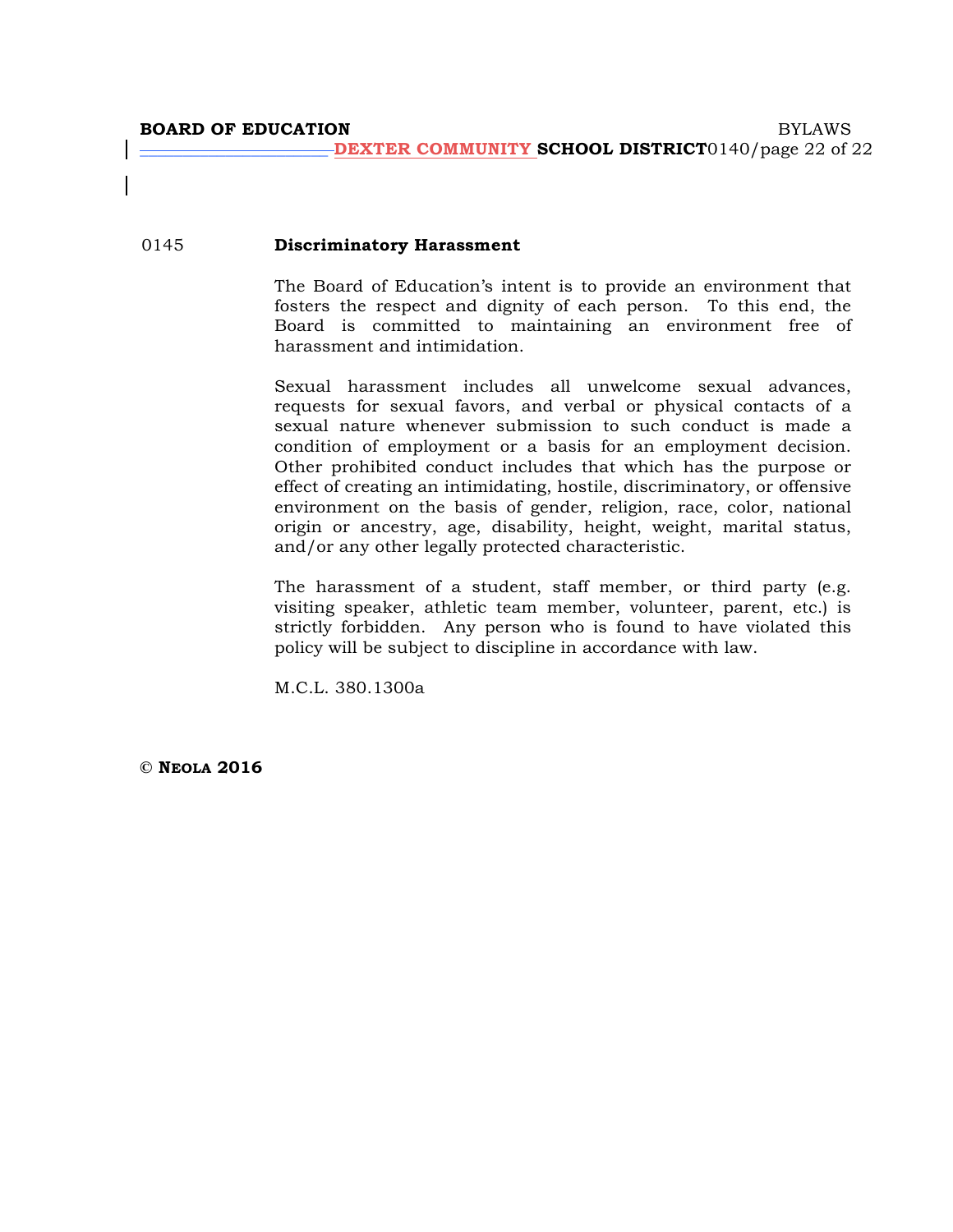**BOARD OF EDUCATION** ADMINISTRATION

# **REVISED POLICY - VOL. 30, NO. 2**

# CONFLICT OF INTEREST

Staff members, officers, and agents shall perform their official duties in a manner free from conflict of interest. To this end:

> A. The maintenance of unusually high standards of honesty, integrity, impartiality, and professional conduct by School District's Board members, employees, officers, and agents is essential to ensure the proper performance of school business as well as to earn and keep public confidence in the School District.

To accomplish this, the Board of Education has adopted the following guidelines which apply to all District employees, officers and agents, including members of the Board to assure that conflicts of interest do not occur. These guidelines are not intended to be all inclusive, nor to substitute for good judgment on the part of all employees, officers, and agents.

- 1. No employee, officer, or agent shall engage in or have a financial or other interest, directly or indirectly, in any activity that conflicts or raises a reasonable question of conflict with his/her duties and responsibilities in the school system. When a staff member determines that the possibility of a personal interest conflict exists, s/he should, prior to the matter being considered by the Board or administration, disclose his/her interest (such disclosure shall become a matter of record in the minutes of the Board).
- 2. No staff member, officer, or agent shall use his/her position to benefit either himself/herself or any other individual or agency apart from the total interest of the School District.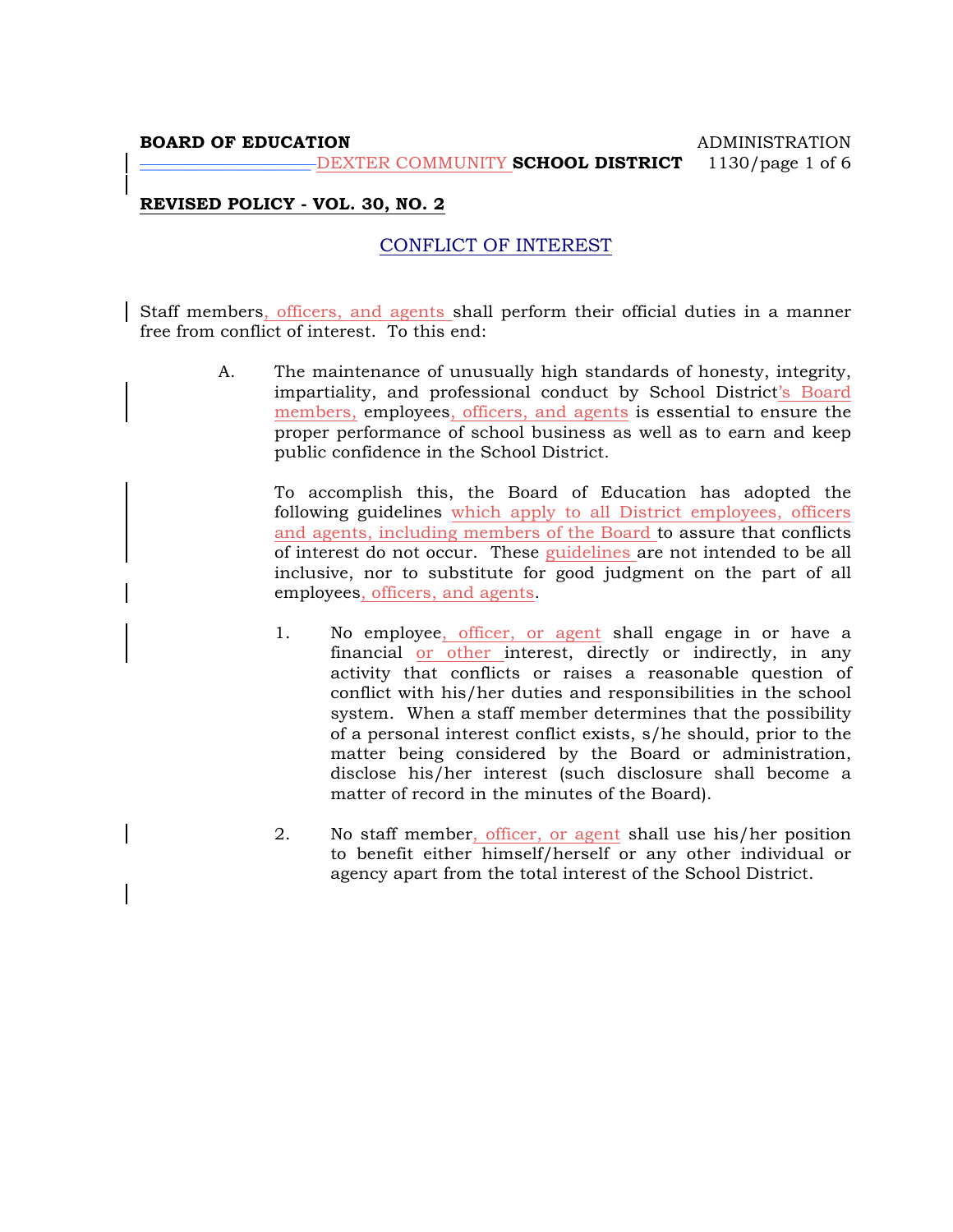3. If the financial interest pertains to a proposed contract with the District, the following requirements must be met.

> The staff member, officer, or agent shall disclose the direct financial interest in the contract to the Board with such disclosure made a part of the official Board minutes. If his/her direct financial interest amounts to \$250 or more or five percent (5%) or more of the contract cost to the District, the staff member, officer, or agent shall make the disclosure in one  $(1)$  of two  $(2)$  ways:

- a. In writing, to the Board president at least seven (7) days prior to the meeting at which the vote on the contract will be taken. The disclosure shall be made public in the same manner as the Board's notices of its public meetings. (See Bylaw 0165.)
- b. By announcement at a meeting at least seven (7) days prior to the meeting at which a vote on the contract is to be taken. The staff member, officer, or agent must use this method of disclosure if his/her financial interest amounts to \$5,000 or more.
- 4. Employees, officers, and agents shall not engage in business, private practice of their profession, the rendering of services, or the sale of goods of any type where advantage is taken of any professional relationship they may have with any student, client, or parents of such students or clients in the course of their employment or professional relationship with the School District.

Included, by way of illustration rather than limitation are the following:

a. the provision of any private lessons or services for a fee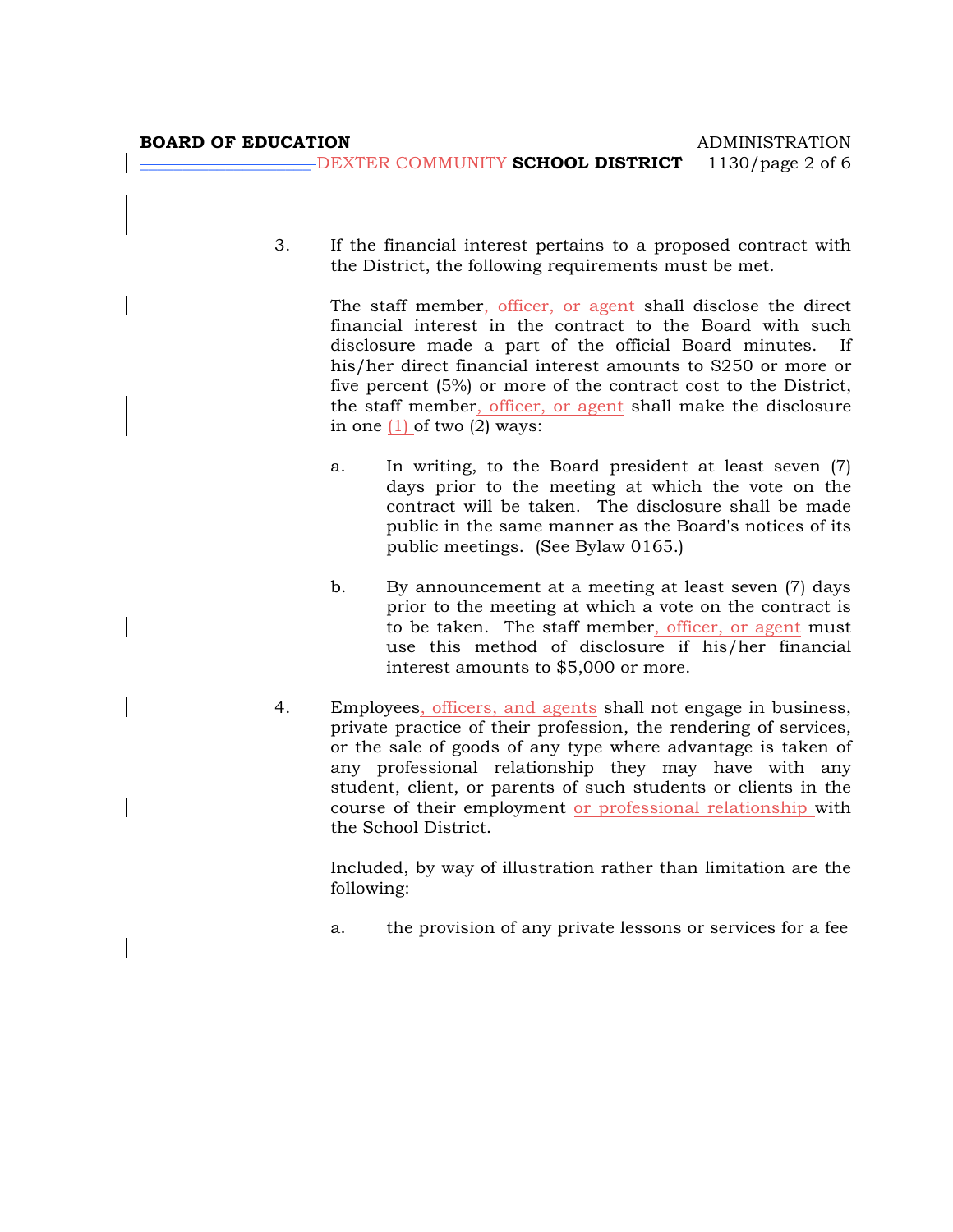#### **BOARD OF EDUCATION** ADMINISTRATION

# \_\_\_\_\_\_\_\_\_\_\_\_\_\_\_\_\_\_\_\_ DEXTER COMMUNITY **SCHOOL DISTRICT** 1130/page 3 of 6

- b. the use, sale, or improper divulging of any privileged information about a student or client gained in the course of the employee's, officer's, or agent's employment or professional relationship with the District through his/her access to School District records
- c. the referral of any student or client for lessons or services to any private business or professional practitioner if there is any expectation of reciprocal referrals, sharing of fees, or other remuneration for such referrals
- d. the requirement of students or clients to purchase any private goods or services provided by an employee, officer, or agent or any business or professional practitioner with whom any employee, officer, or agent has a financial or other relationship, as a condition of receiving any grades, credits, promotions, approvals, or recommendations
- 5. Employees, officers, and agents shall not make use of materials, equipment, or facilities of the School District in private practice. Examples would be the use of facilities before, during, or after regular business hours for service to private practice clients, or the checking out of items from an instructional materials center for private practice.
- B. Should exceptions to this policy be necessary in order to provide services to students or clients of the School District, all such exceptions will be made known to the employee's supervisor and will be disclosed to the Superintendent before entering into any private relationship.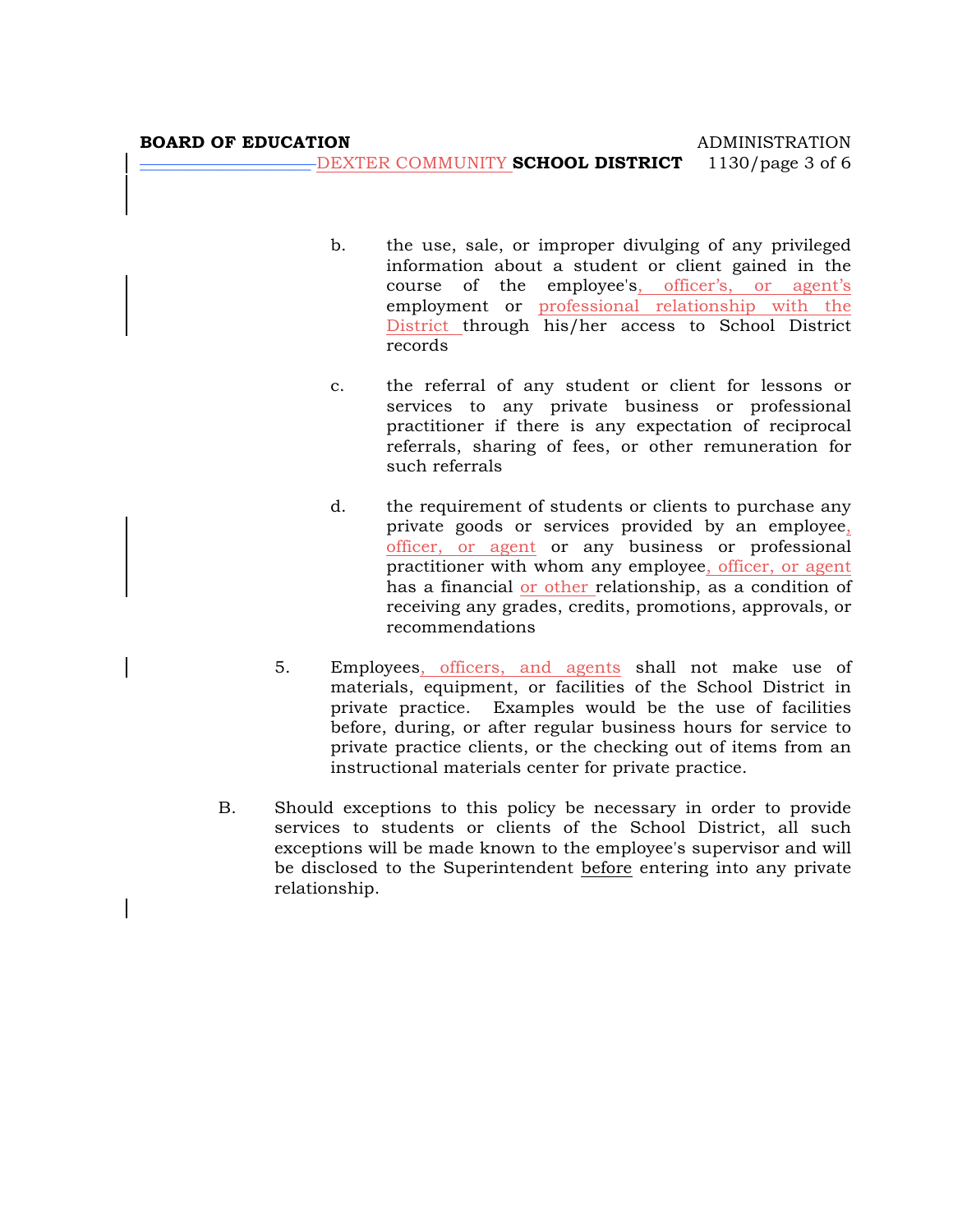**BOARD OF EDUCATION** ADMINISTRATION -DEXTER COMMUNITY **SCHOOL DISTRICT** 1130/page 4 of 6

> C. Employees, officers, and agents can may not participate in the selection, award, or administration of a contract supported by a Federal grant/award if s/he has a real or apparent conflict of interest. Such a conflict of interest would arise when the employee, officer, or agent, any member of his/her immediate family, his/her partner, or an organization which employs or is about to employ any of the parties described in this section, has a financial or other interest in or a tangible personal benefit from a firm considered for a contract.

### **SELECT OPTION #1 OR OPTION #2**

### **OPTION #1**

**[ ]** Employees, officers, and agents can notNo employee may solicit or accept gratuities, favors, or anything of monetary value from contractors or parties to subcontracts. involved with Federal grant funds

### **OR**

# **OPTION #2**

[-x] Employees, officers, and agents shall not solicit or accept gratuities, favors, or anything of monetary value from contractors or parties to subcontracts involved with Federal grant funds. Employees, officers, and agents may, however, accept a reasonable gift of unsolicited items of "nominal value"such as lunch, dinner, tickets, or prizes as a result of a random drawing, from a contractor, potential contractor, or party to subcontracts that do not involve Federal grant funds. Any items received must not be lavish or extravagant and must be reported as soon as is reasonable on an employee expense report, but no later than the end of the fiscal year. For purposes of this section, "nominal value" means that the gift has a monetary value of \$\_\_\_\_\_\_\_ or less. **[END OF OPTIONS**], except that an employee may accept the gift of an unsolicited item of nominal value. For purposes of this section, "nominal value" means that the gift has a monetary value of \$\_\_\_\_\_\_\_ or less. **[END OF OPTIONAL LANGUAGE]**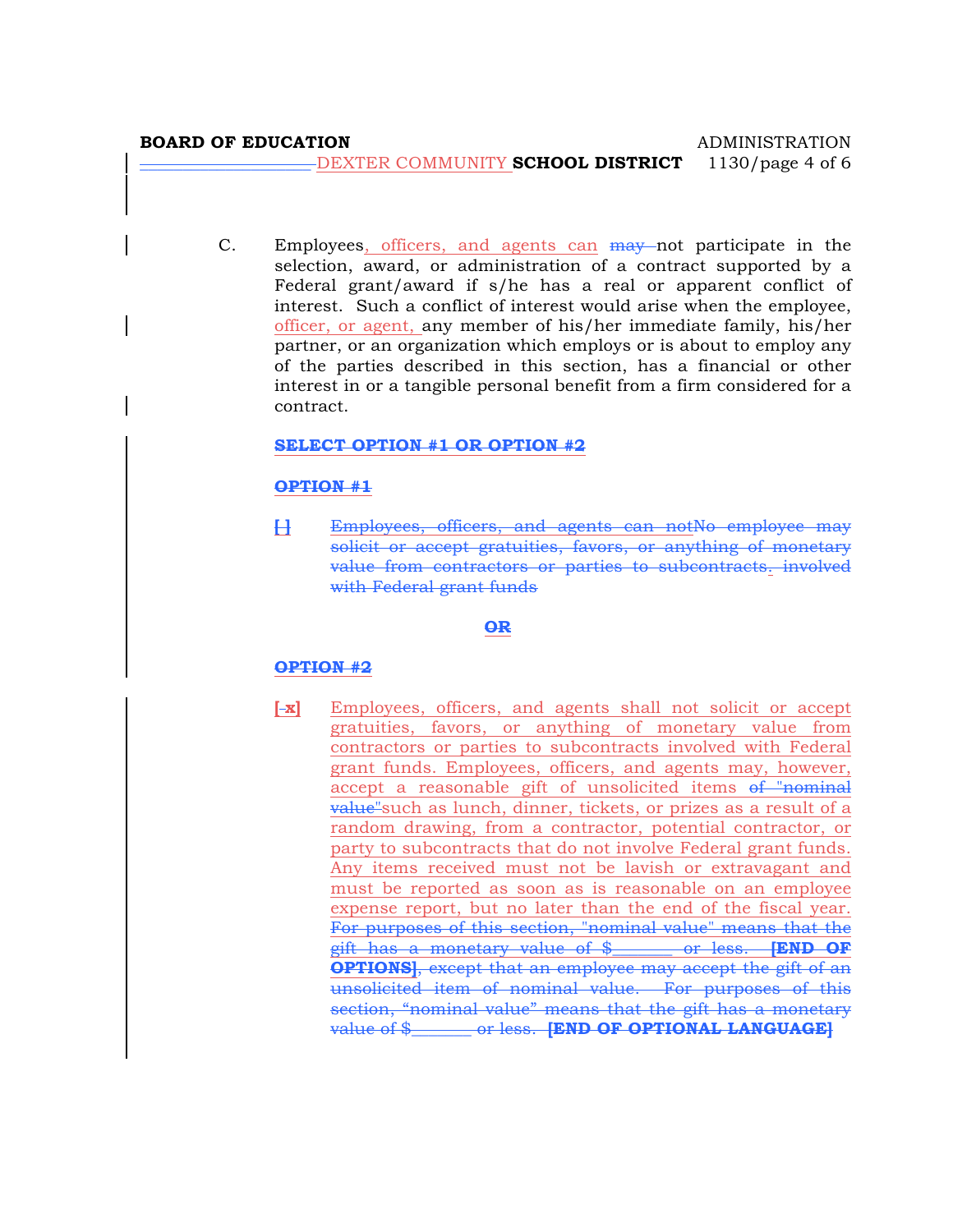#### **BOARD OF EDUCATION ADMINISTRATION**

\_\_\_\_\_\_\_\_\_\_\_\_\_\_\_\_\_\_\_\_ DEXTER COMMUNITY **SCHOOL DISTRICT** 1130/page 5 of 6

**[In accordance with M.C.L. 380.634, the Michigan Department of Education (MDE) adjusts the limits on the value of gifts that may be accepted from vendors or potential vendors for Intermediate School District employees. The fiscal year 2014 - 15 cap for gifts was \$56.]**

- D. To the extent that the District has a parent, affiliate or subsidiary organization that is not a State, local government or Indian tribe, the School District may not conduct a procurement action involving the parent, affiliate or subsidiary organization if the School District is unable, or appears to be unable, to be impartial.
- E. Employees, officers and agents must disclose any potential conflict of interest which may lead to a violation of this policy to the School District. Upon discovery of any potential conflict of interest, the School District will disclose, in writing, the potential conflict of interest to the appropriate Federal awarding agency or, if applicable, the pass-through entity.

The District will also disclose, in a timely manner, all violations of Federal criminal law involving fraud, bribery or gratuity that affect a Federal award to the appropriate Federal awarding agency or, if applicable, the pass-through entity.

F. Employees, officers and agents found to be in violation of this conflict of interest policy will be subject to disciplinary action up to and including termination, as permitted by applicable Board policy.

**[DRAFTING NOTE: The School District has discretion over the appropriate disciplinary actions. For example, the School District may suspend or terminate the individual's employment, transfer the individual, end the District's professional relationship with that individual, or temporarily re-assign the individual. All disciplinary actions must be in accordance with applicable Federal, State, and local law, as well as any collectively bargained agreements.]**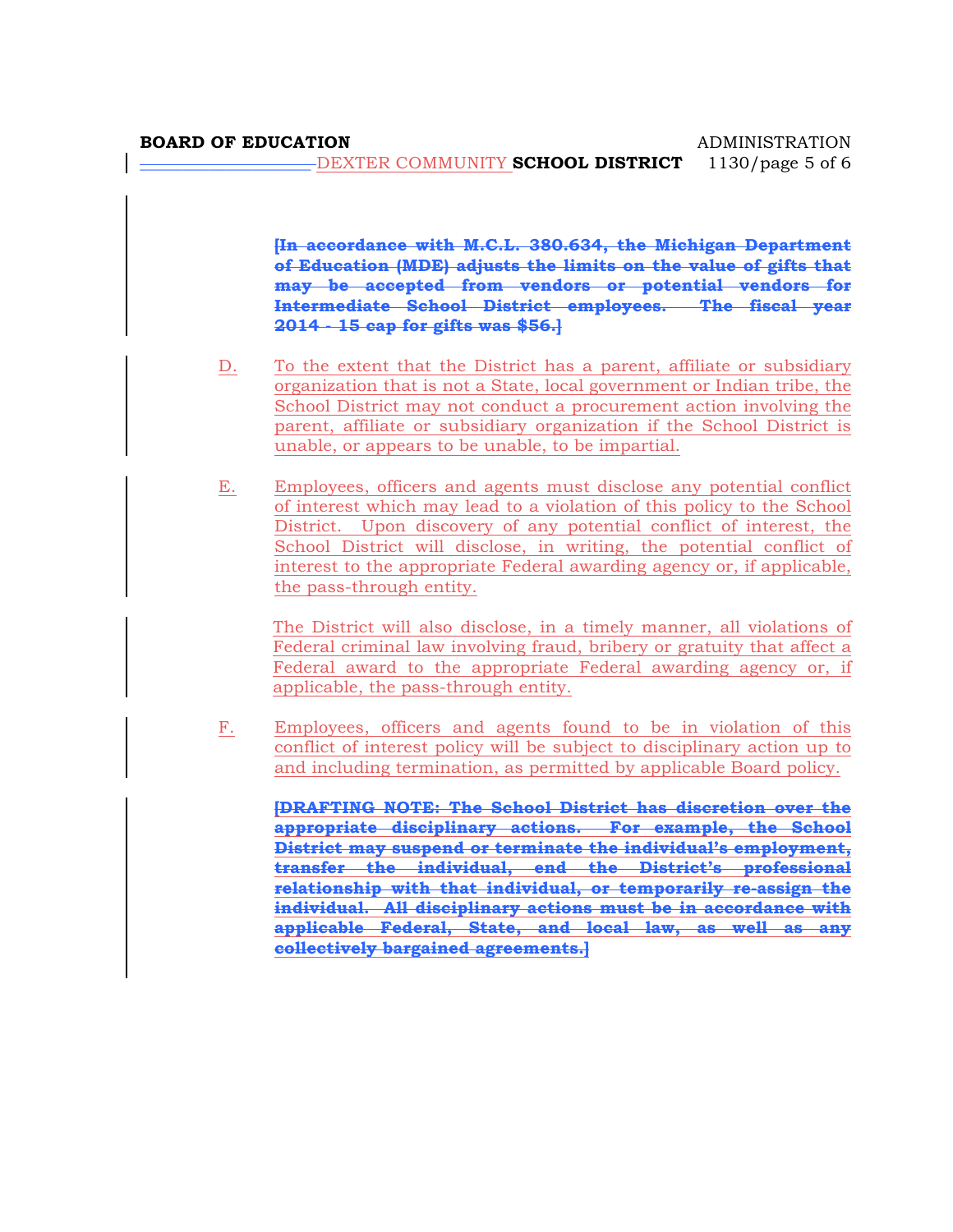**BOARD OF EDUCATION** ADMINISTRATION \_\_\_\_\_\_\_\_\_\_\_\_\_\_\_\_\_\_\_\_ DEXTER COMMUNITY **SCHOOL DISTRICT** 1130/page 6 of 6

Violation of this policy shall result in discipline, which may include termination from employment.

2 C.F.R. 200.112, 200.113, 200.318 M.C.L. 380.634, 380.1805(1)

**© NEOLA 2016**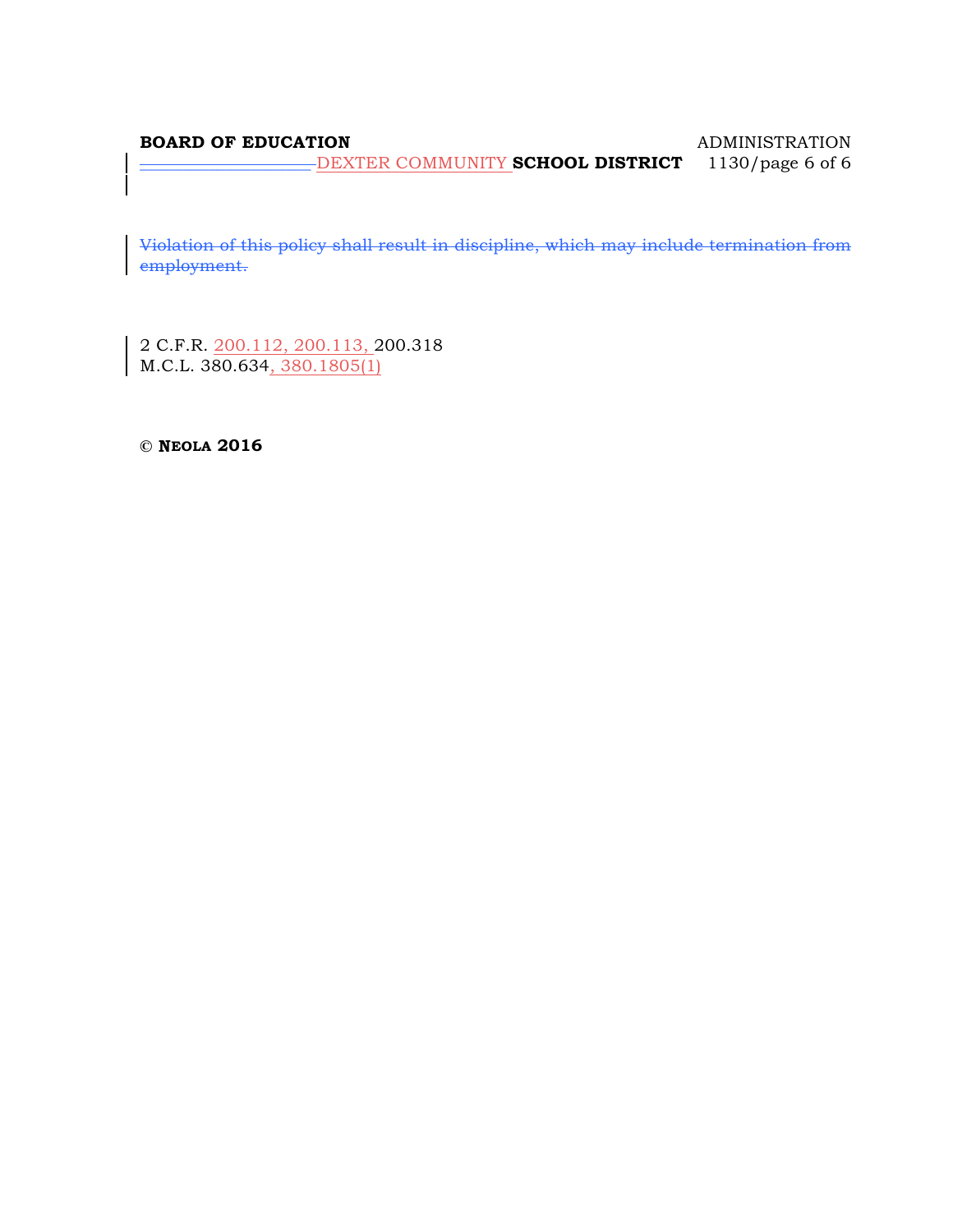#### **BOARD OF EDUCATION EXECUTE:** PROFESSIONAL STAFF **DEXTER COMMUNITY SCHOOL DISTRICT** 3110/page 1 of 7

# **REVISED POLICY - VOL. 30, NO. 2**

# CONFLICT OF INTEREST

Staff members, officers, and agents shall perform their official duties in a manner free from conflict of interest. To this end:

> A. The maintenance of unusually high standards of honesty, integrity, impartiality, and professional conduct by School District's Board members, employees, officers, and agents is essential to ensure the proper performance of school business as well as to earn and keep public confidence in the School District.

To accomplish this, the Board of Education has adopted the following guidelines, which apply to all District employees, officers and agents, including members of the Board to assure that conflicts of interest do not occur. These guidelines are not intended to be allinclusive, nor to substitute for good judgment on the part of all employees, officers, and agents.

- 1. No employee, officer, or agent shall engage in or have a financial or other interest, directly or indirectly, in any activity thatwhich conflicts or raises a reasonable question of conflict with his/her duties and responsibilities in the school system. When a staff member determines that the possibility of a personal interest conflict exists, s/he should, prior to the matter being considered by the Board or administration, disclose his/her interest (such disclosure shall become a matter of record in the minutes of the Board).
- 2. No staff member, officer, or agent shall use his/her position to benefit either himself/herself or any other individual or agency apart from the total interest of the School District.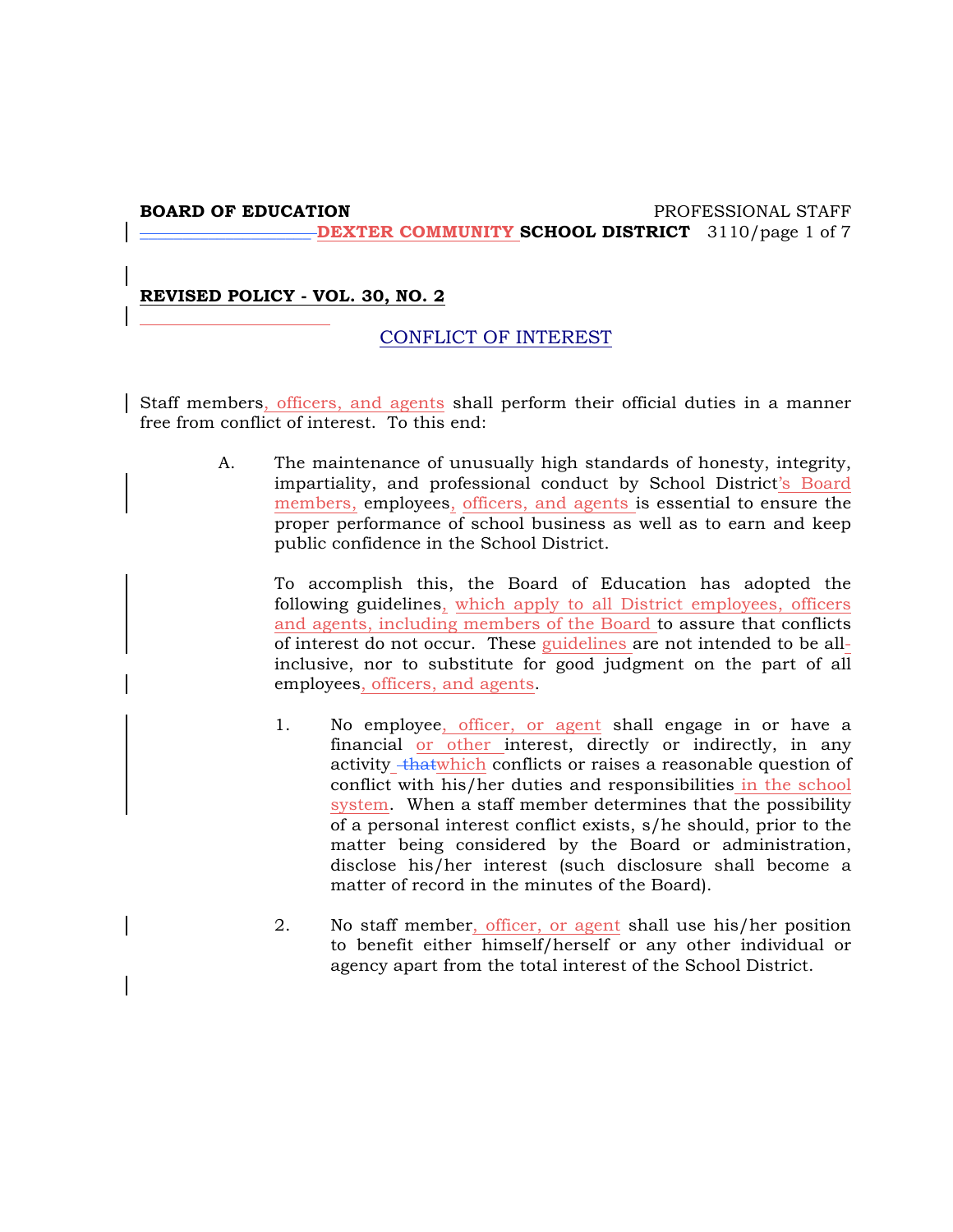3. If the financial interest pertains to a proposed contract with the District, the following requirements must be met.

> The staff member, officer, or agent shall disclose the direct financial interest in the contract to the Board with such disclosure made a part of the official Board minutes. If his/her direct financial interest amounts to \$250 or more or five percent (5%) or more of the contract cost to the District, the staff member, officer, or agent shall make the disclosure in one  $(1)$  of two  $(2)$  ways:

- a. In writing, to the Board president at least seven (7) days prior to the meeting at which the vote on the contract will be taken. The disclosure shall be made public in the same manner as the Board's notices of its public meetings. (See Bylaw 0165.)
- b. By announcement at a meeting at least seven (7) days prior to the meeting at which a vote on the contract is to be taken. The staff member, officer, or agent must use this method of disclosure if his/her financial interest amounts to \$5,000 or more.
- 4. Employees, officers, and agents shall not engage in business, private practice of their profession, the rendering of services, or the sale of goods of any type where advantage is taken of any professional relationship they may have with any student, client, or parents of such students or clients in the course of their employment or professional relationship with the School District.

Included, by way of illustration rather than limitation are the following:

a. the provision of any private lessons or services for a fee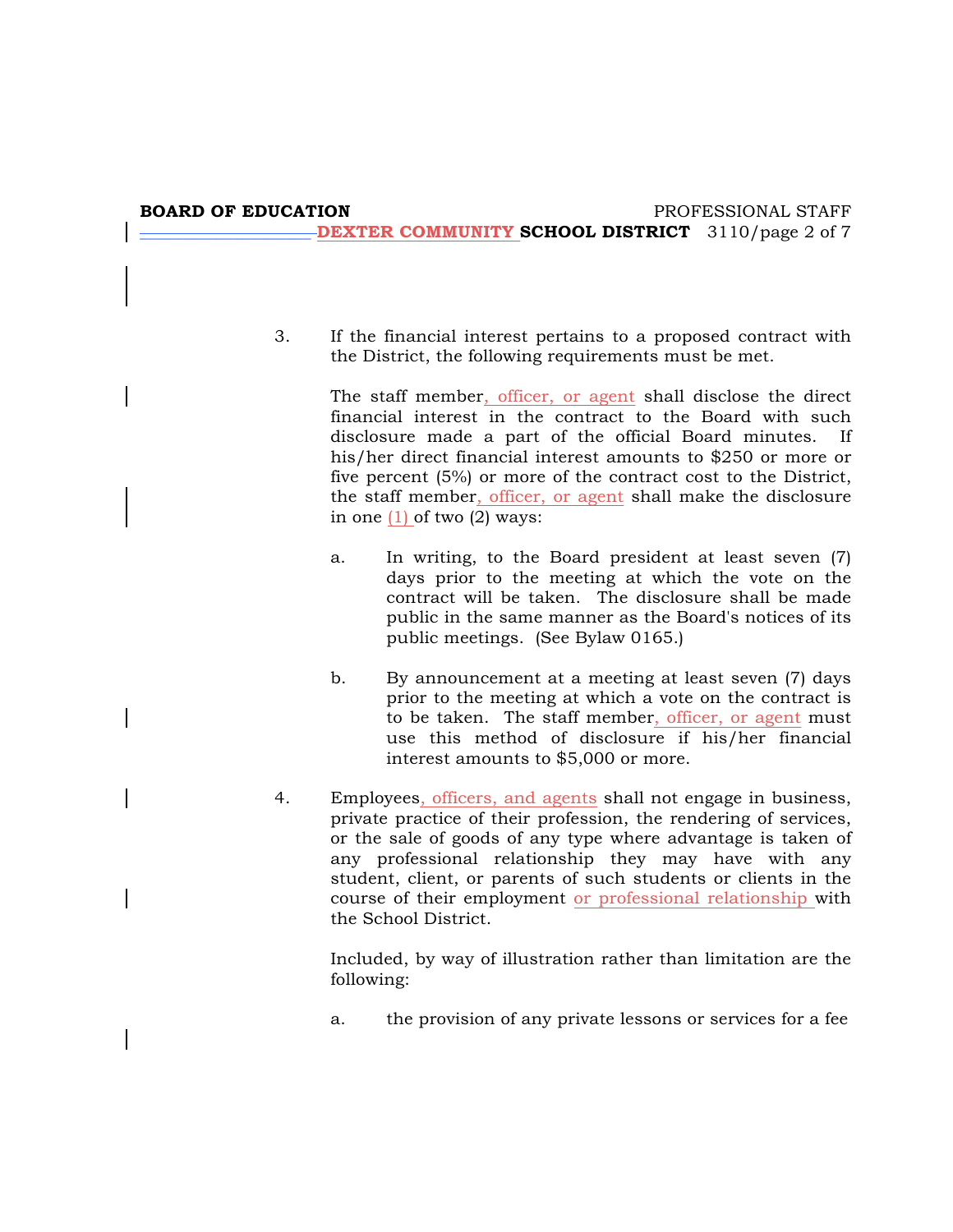- b. the use, sale, or improper divulging of any privileged information about a student or client gained in the course of the employee's, officer's, or agent's employment or professional relationship with the District through his/her access to School District records
- c. the referral of any student or client for lessons or services to any private business or professional practitioner if there is any expectation of reciprocal referrals, sharing of fees, or other remuneration for such referrals
- d. the requirement of students or clients to purchase any private goods or services provided by an employee, officer, agent, or any business or professional practitioner with whom any employee, officer, or agent has a financial or other relationship, as a condition of receiving any grades, credits, promotions, approvals, or recommendations
- 5. Employees, officers, and agents shall not make use of materials, equipment, or facilities of the School District in private practice. Examples would be the use of facilities before, during, or after regular business hours for service to private practice clients, or the checking out of items from an instructional materials center for private practice.
- B. Should exceptions to this policy be necessary in order to provide services to students or clients of the School District, all such exceptions will be made known to the employee's, officer's or agent's supervisor and will be disclosed to the Superintendent before entering into any private relationship.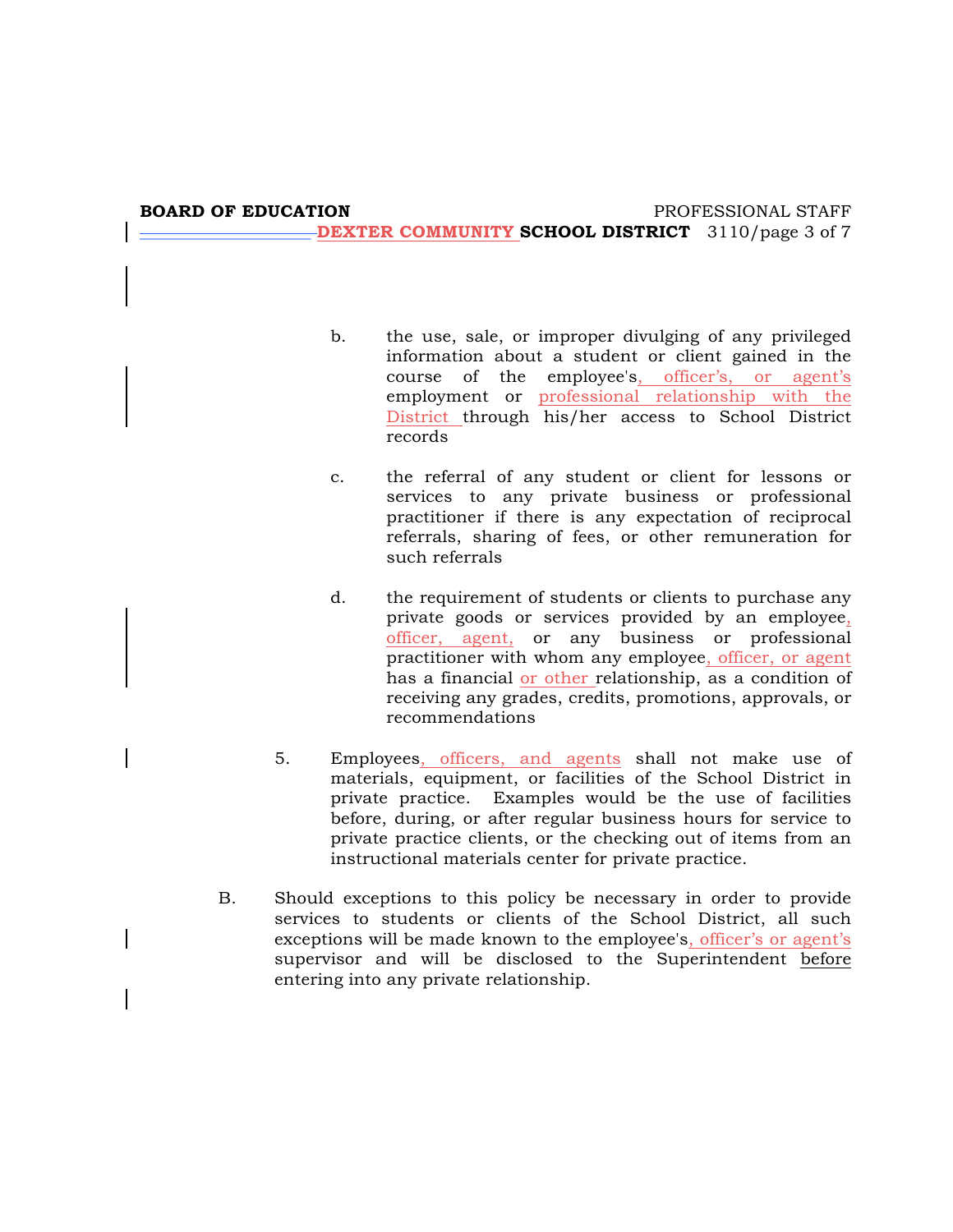#### **BOARD OF EDUCATION EXECUTE:** PROFESSIONAL STAFF **DEXTER COMMUNITY SCHOOL DISTRICT** 3110/page 4 of 7

- C. Employees, officers, and agents can may not participate in the selection, award, or administration of a contract supported by a Federal grant/award if s/he has a real or apparent conflict of interest. Such a conflict of interest would arise when the employee, officer, or agent, any member of his/her immediate family, his/her partner, or an organization which which employs or is about to employ any of the parties described in this section, has a financial or other interest in or a tangible personal benefit from a firm considered for a contract.
- D.

Employees, officers, and agents shall not solicit or accept gratuities, favors, or anything of monetary value from contractors or parties to subcontracts involved with Federal grant funds. Employees, officers, and agents may, however, accept a gift of unsolicited items such as lunch, dinner, tickets, or prizes as a result of a random drawing from a contractor, potential contractor, or party to subcontracts that do not involve Federal grant funds. Any items received must not be lavish or extravagant and must be reported as soon as is reasonable on an employee expense report, but no later than the end of the fiscal year.

# **SELECT OPTION #1 OR OPTION #2**

# **OPTION #1**

[ ] Employees, officers, and agents can notNo employee may solicit or accept gratuities, favors, or anything of monetary value from contractors or parties to subcontracts. involved with Federal grant funds

### **OR**

# **OPTION #2**

[ ] Employees, officers, and agents shall not solicit or accept gratuities, favors, or anything of monetary value from contractors or parties to subcontracts involved with Federal grant funds. Employees, officers, and agents may, however,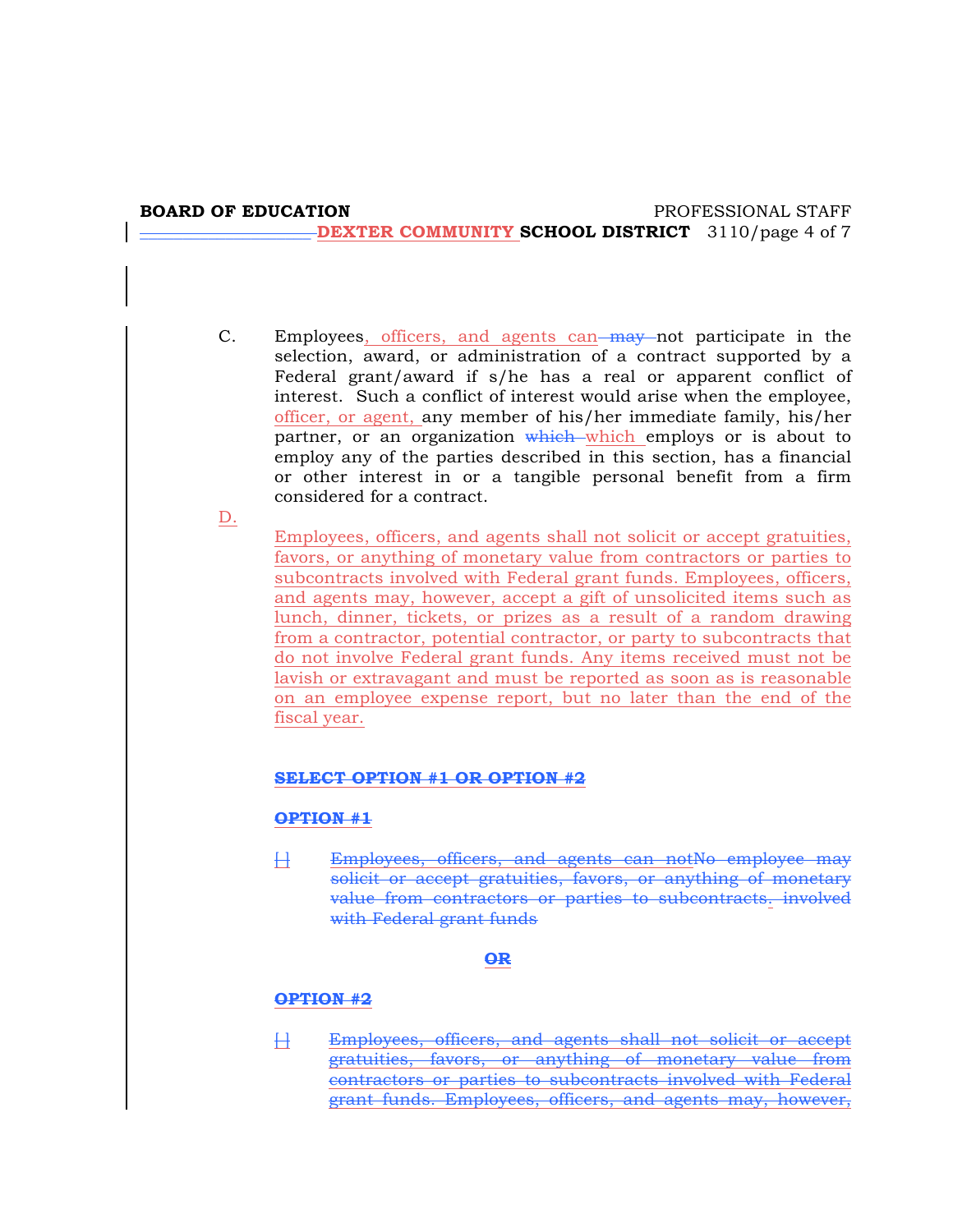# **BOARD OF EDUCATION PROFESSIONAL STAFF \_\_\_\_\_\_\_\_\_\_\_\_\_\_\_\_\_\_\_\_ DEXTER COMMUNITY SCHOOL DISTRICT** 3110/page 5 of 7

accept a gift of unsolicited items of "nominal value" from a contractor or party to subcontracts that do not involve Federal grant funds. For purposes of this section, "nominal value" means that the gift has a monetary value of \$\_\_\_\_\_\_\_ or less. **[END OF OPTIONS]**, except that an employee may accept the gift of an unsolicited item of nominal value. For purposes of this section, "nominal value" means that the gift has a monetary value of \$\_\_\_\_\_\_\_ or less. **[END OF OPTIONAL LANGUAGE]**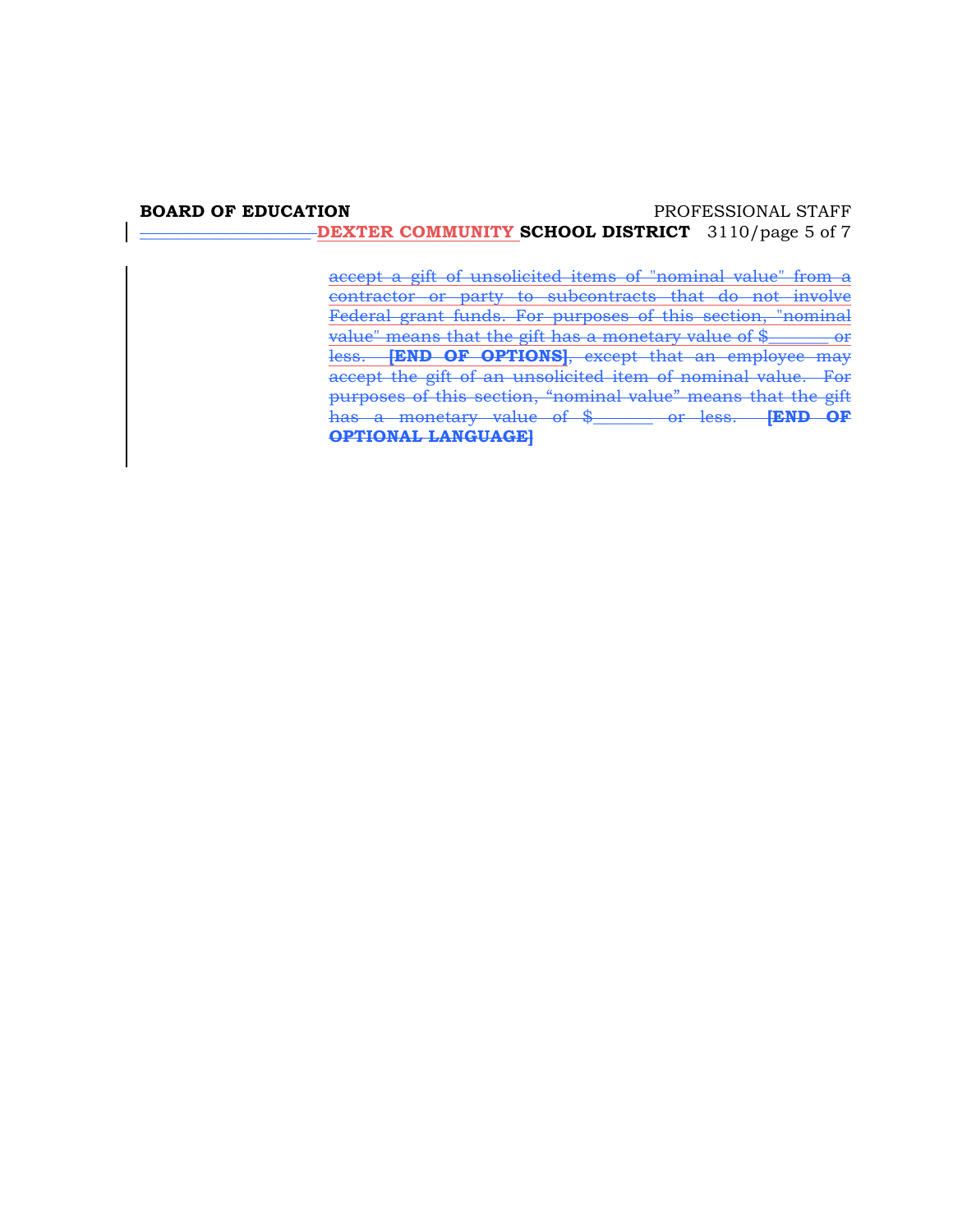**[In accordance with M.C.L. 380.634, the Michigan Department of Education (MDE) adjusts the limits on the value of gifts that may be accepted from vendors or potential vendors for Intermediate School District employees. The fiscal year 2014 - 15 cap for gifts was \$56.]**

- DE. To the extent that the District has a parent, affiliate or subsidiary organization thatwhich is not a State, local government or Indian tribe, the School District may not conduct a procurement action involving the parent, affiliate or subsidiary organization if the School District is unable, or appears to be unable, to be impartial.
- EF. Employees, officers and agents must disclose any potential conflict of interest which may lead to a violation of this policy to the School District. Upon discovery of any potential conflict of interest, the School District will disclose, in writing, the potential conflict of interest to the appropriate Federal awarding agency or, if applicable, the pass-through entity.

The District will also disclose, in a timely manner, all violations of Federal criminal law involving fraud, bribery or gratuity that affect a Federal award to the appropriate Federal awarding agency or, if applicable, the pass-through entity.

FG. Employees, officers and agents found to be in violation of this conflict of interest policy will be subject to disciplinary action up to and including termination, as permitted by applicable Board policy.

**[DRAFTING NOTE: The School District has discretion over the appropriate disciplinary actions. For example, the School District may suspend or terminate the individual's employment, transfer the individual, end the District's professional relationship with that individual, or temporarily re-assign the individual. All disciplinary actions must be in accordance with applicable Federal, State, and local law, as well as any collectively bargained agreements.]**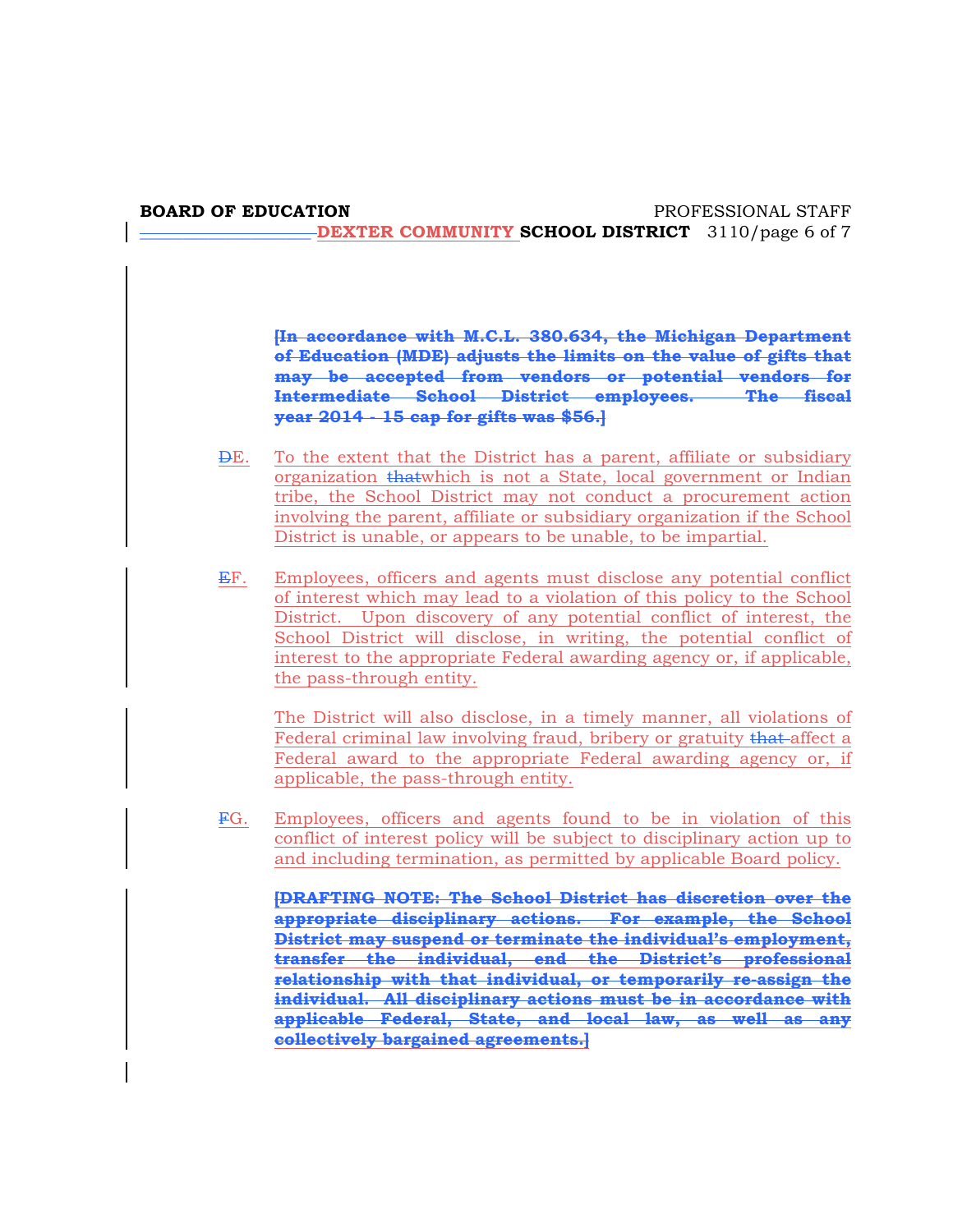# **BOARD OF EDUCATION** PROFESSIONAL STAFF **\_\_\_\_\_\_\_\_\_\_\_\_\_\_\_\_\_\_\_\_ DEXTER COMMUNITY SCHOOL DISTRICT** 3110/page 7 of 7

Violation of this policy shall result in discipline, which may include termination from employment.

2 C.F.R. 200.112, 200.113, 200.318 M.C.L. 380.634, 380.1805(1)

**© NEOLA 2016**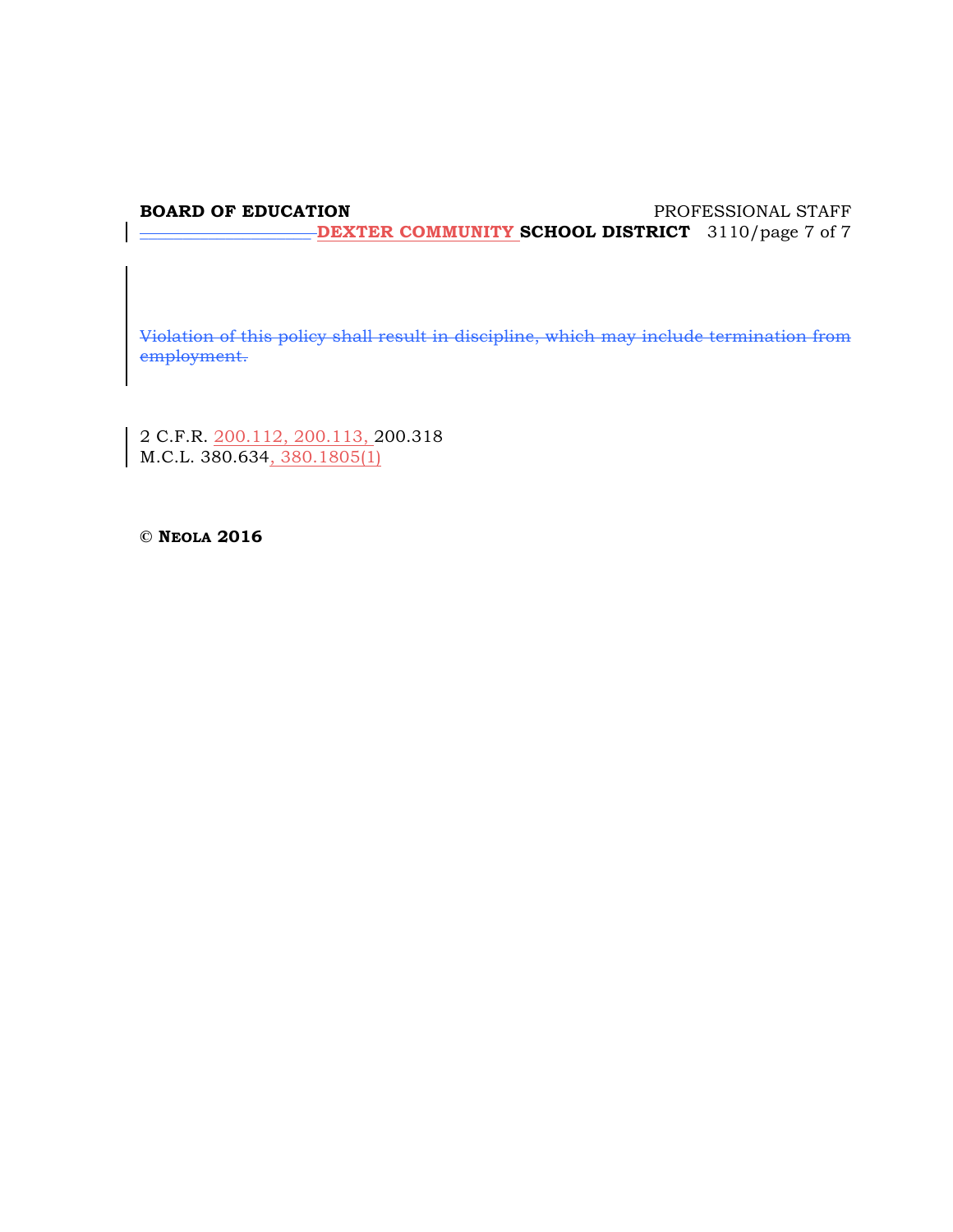**\_\_\_\_\_\_\_\_\_\_\_\_\_\_\_\_\_\_\_\_ DEXTER COMMUNITY SCHOOL DISTRICT** 4110/page 1 of 7

# **REVISED POLICY - VOL. 30, NO. 2**

# CONFLICT OF INTEREST

Staff members, officers, and agents shall perform their official duties in a manner free from conflict of interest. To this end:

> A. The maintenance of unusually high standards of honesty, integrity, impartiality, and professional conduct by School District's Board members, employees, officers, and agents is essential to ensure the proper performance of school business as well as to earn and keep public confidence in the School District.

To accomplish this, the Board of Education has adopted the following guidelines which apply to all District employees, officers and agents, including members of the Board to assure that conflicts of interest do not occur. These guidelines are not intended to be all inclusive, nor to substitute for good judgment on the part of all employees, officers, and agents.

- 1. No employee, officer, or agent shall engage in or have a financial or other interest, directly or indirectly, in any activity that conflicts or raises a reasonable question of conflict with his/her duties and responsibilities in the school system. When a staff member determines that the possibility of a personal interest conflict exists, s/he should, prior to the matter being considered by the Board or administration, disclose his/her interest (such disclosure shall become a matter of record in the minutes of the Board).
- 2. No staff member, officer, or agent shall use his/her position to benefit either himself/herself or any other individual or agency apart from the total interest of the School District.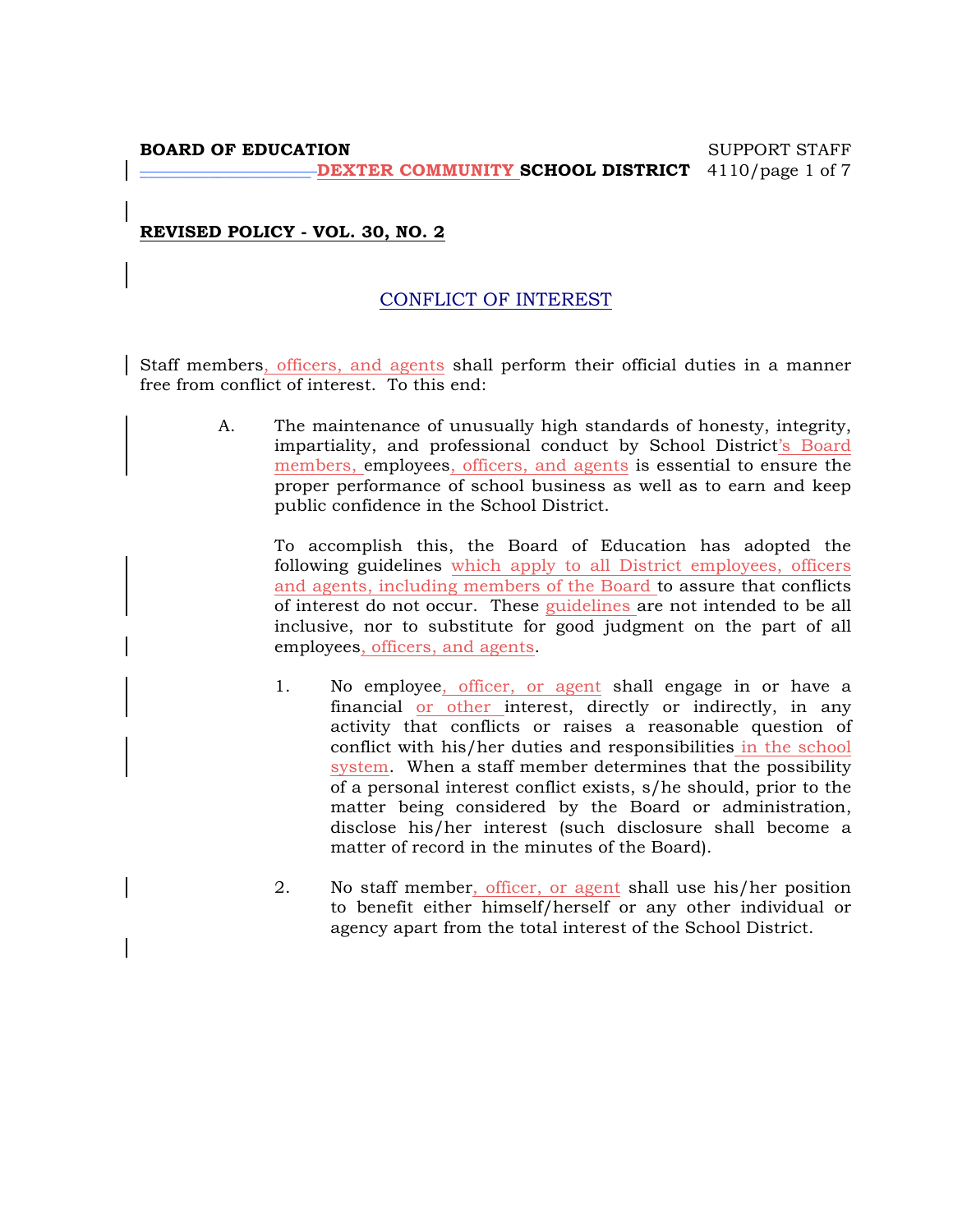3. If the financial interest pertains to a proposed contract with the District, the following requirements must be met.

> The staff member, officer, or agent shall disclose the direct financial interest in the contract to the Board with such disclosure made a part of the official Board minutes. If his/her direct financial interest amounts to \$250 or more or five percent (5%) or more of the contract cost to the District, the staff member, officer, or agent shall make the disclosure in one  $(1)$  of two  $(2)$  ways:

- a. In writing, to the Board president at least seven (7) days prior to the meeting at which the vote on the contract will be taken. The disclosure shall be made public in the same manner as the Board's notices of its public meetings. (See Bylaw 0165.)
- b. By announcement at a meeting at least seven (7) days prior to the meeting at which a vote on the contract is to be taken. The staff member, officer, or agent must use this method of disclosure if his/her financial interest amounts to \$5,000 or more.
- 4. Employees, officers, and agents shall not engage in business, private practice of their profession, the rendering of services, or the sale of goods of any type where advantage is taken of any professional relationship they may have with any student, client, or parents of such students or clients in the course of their employment or professional relationship with the School District.

Included, by way of illustration rather than limitation are the following:

a. the provision of any private lessons or services for a fee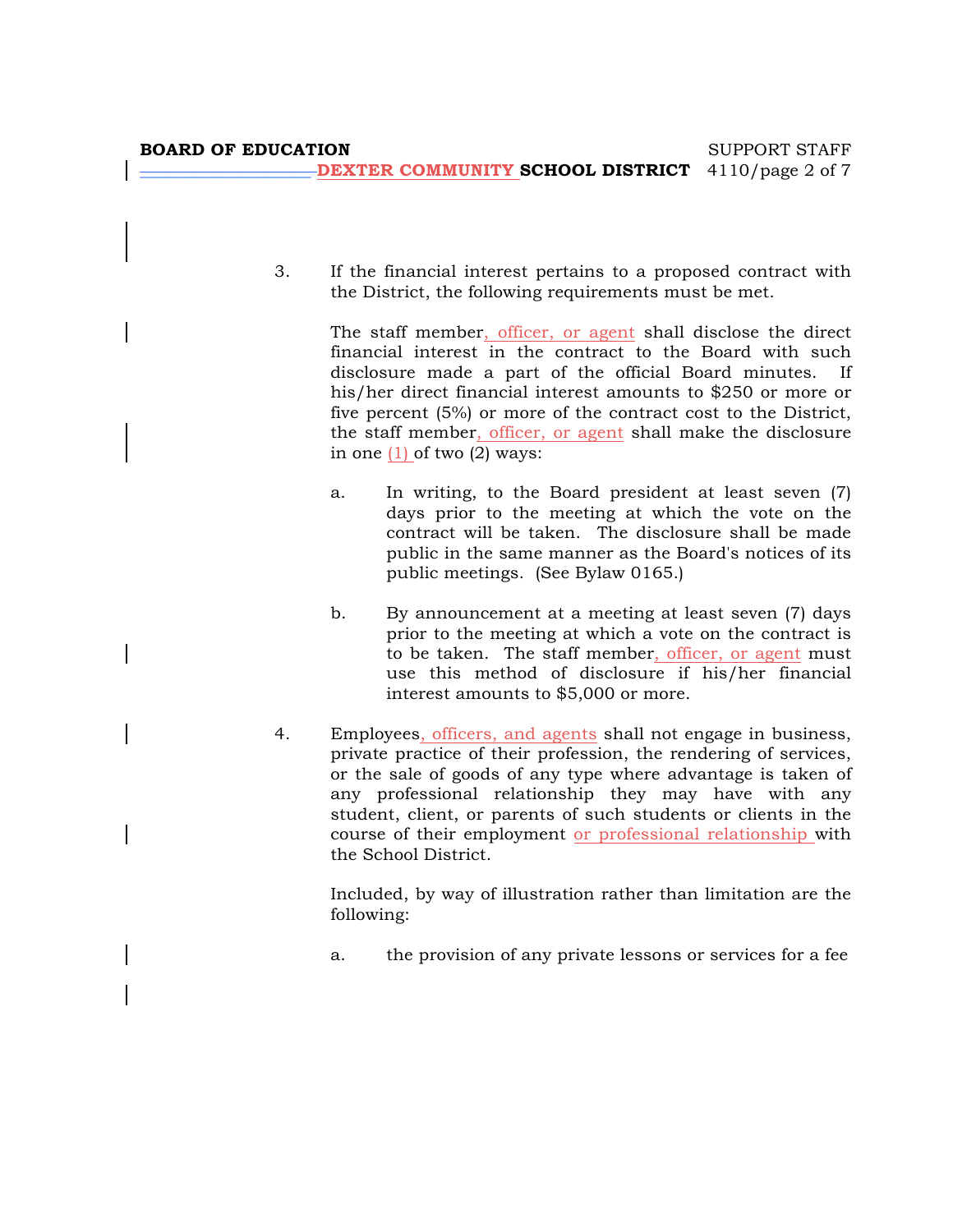**BOARD OF EDUCATION** SUPPORT STAFF **\_\_\_\_\_\_\_\_\_\_\_\_\_\_\_\_\_\_\_\_ DEXTER COMMUNITY SCHOOL DISTRICT** 4110/page 3 of 7

- b. the use, sale, or improper divulging of any privileged information about a student or client gained in the course of the employee's, officer's, or agent's employment or professional relationship with the District through his/her access to School District records
- c. the referral of any student or client for lessons or services to any private business or professional practitioner if there is any expectation of reciprocal referrals, sharing of fees, or other remuneration for such referrals
- d. the requirement of students or clients to purchase any private goods or services provided by an employee, officer, agent, or any business or professional practitioner with whom any employee, officer, or agent has a financial or other relationship, as a condition of receiving any grades, credits, promotions, approvals, or recommendations
- 5. Employees, officers, and agents shall not make use of materials, equipment, or facilities of the School District in private practice. Examples would be the use of facilities before, during, or after regular business hours for service to private practice clients, or the checking out of items from an instructional materials center for private practice.
- B. Should exceptions to this policy be necessary in order to provide services to students or clients of the School District, all such exceptions will be made known to the employee's, officer's, or agent's supervisor and will be disclosed to the Superintendent before entering into any private relationship.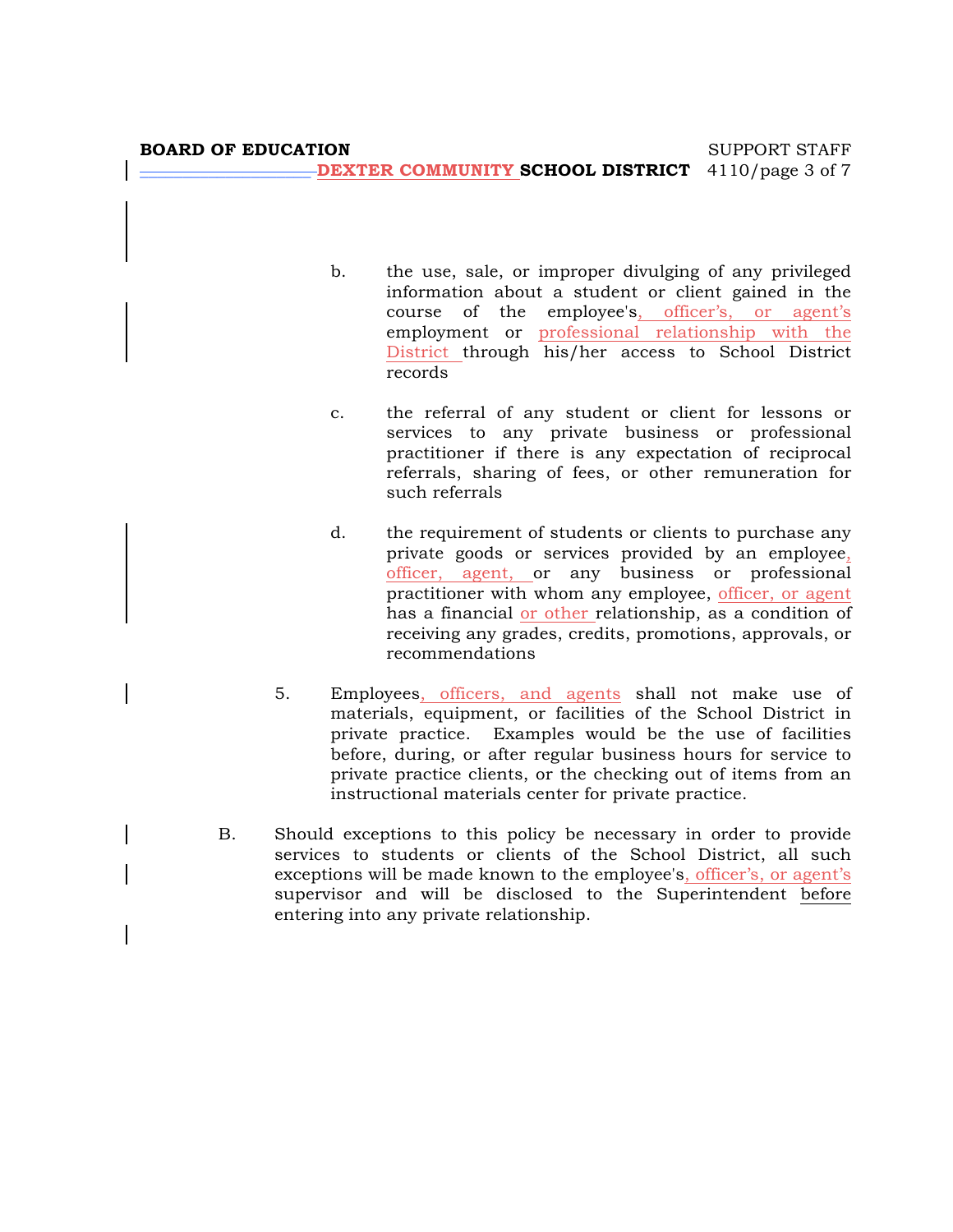# **BOARD OF EDUCATION** SUPPORT STAFF **\_DEXTER COMMUNITY SCHOOL DISTRICT** 4110/page 4 of 7

C. Employees, officers, and agents can may not participate in the selection, award, or administration of a contract supported by a Federal grant/award if s/he has a real or apparent conflict of interest. Such a conflict of interest would arise when the employee, officer, or agent, any member of his/her immediate family, his/her partner, or an organization which employs or is about to employ any of the parties described in this section, has a financial or other interest in or a tangible personal benefit from a firm considered for a contract.

### **SELECT OPTION #1 OR OPTION #2**

### **OPTION #1**

[ ] Employees, officers, and agents can notNo employee may solicit or accept gratuities, favors, or anything of monetary value from contractors or parties to subcontracts. involved with Federal grant funds

#### **OR**

### **OPTION #2**

[-x] Employees, officers, and agents shall not solicit or accept gratuities, favors, or anything of monetary value from contractors or parties to subcontracts involved with Federal grant funds. Employees, officers, and agents may, however, accept a reasonable gift of unsolicited items such as lunch, dinner, tickets, or prizes as a result of a random drawing. from a contractor, potential contractor, or party to subcontracts that do not involve Federal grant funds. Any items received must not be lavish or extravagant and must be reported as soon as is reasonable on an employee expense report, but no later than the end of the fiscal year. Employees, officers, and agents shall not solicit or accept gratuities, favors, or anything of monetary value from contractors or parties to subcontracts involved with Federal grant funds. Employees, officers, and agents may, however, accept a gift of unsolicited items of "nominal value" from a contractor or party to subcontracts that do not involve Federal grant funds. For purposes of this section, "nominal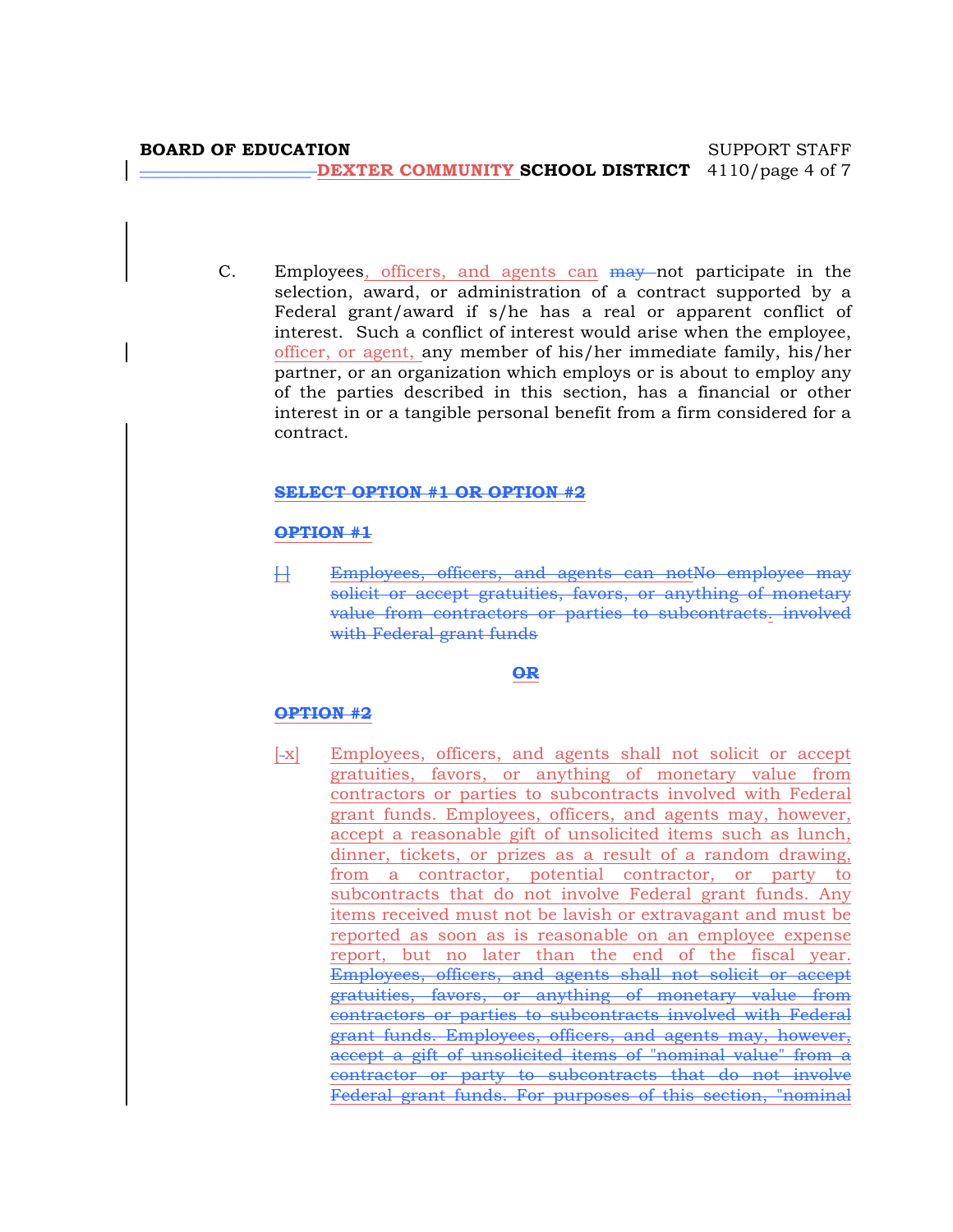#### **BOARD OF EDUCATION** SUPPORT STAFF

**EXTER COMMUNITY SCHOOL DISTRICT** 4110/page 5 of 7

value" means that the gift has a monetary value of \$\_\_\_\_\_\_\_ or less. **[END OF OPTIONS]**, except that an employee may accept the gift of an unsolicited item of nominal value. For purposes of this section, "nominal value" means that the gift has a monetary value of \$\_\_\_\_\_\_\_ or less. **[END OF OPTIONAL LANGUAGE]**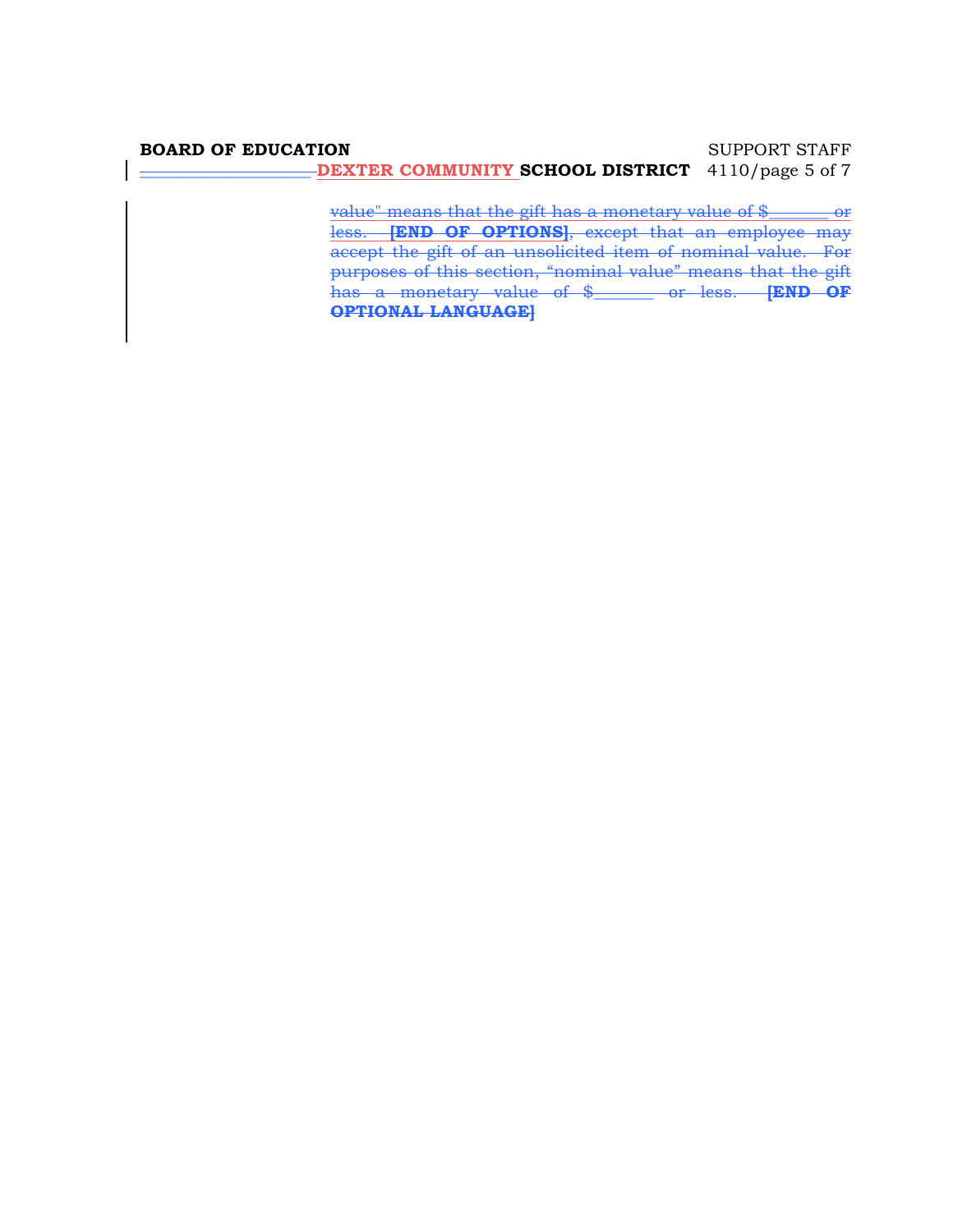**[In accordance with M.C.L. 380.634, the Michigan Department of Education (MDE) adjusts the limits on the value of gifts that may be accepted from vendors or potential vendors for Intermediate School District employees. The fiscal year 2014 - 15 cap for gifts was \$56.]**

- D. To the extent that the District has a parent, affiliate or subsidiary organization that is not a State, local government or Indian tribe, the School District may not conduct a procurement action involving the parent, affiliate or subsidiary organization if the School District is unable, or appears to be unable, to be impartial.
- E. Employees, officers and agents must disclose any potential conflict of interest which may lead to a violation of this policy to the School District. Upon discovery of any potential conflict of interest, the School District will disclose, in writing, the potential conflict of interest to the appropriate Federal awarding agency or, if applicable, the pass-through entity.

The District will also disclose, in a timely manner, all violations of Federal criminal law involving fraud, bribery or gratuity that affect a Federal award to the appropriate Federal awarding agency or, if applicable, the pass-through entity.

F. Employees, officers and agents found to be in violation of this conflict of interest policy will be subject to disciplinary action up to and including termination, as permitted by applicable Board policy.

**[DRAFTING NOTE: The School District has discretion over the appropriate disciplinary actions. For example, the School District may suspend or terminate the individual's employment, transfer the individual, end the District's professional relationship with that individual, or temporarily re-assign the individual. All disciplinary actions must be in accordance with applicable Federal, State, and local law, as well as any collectively bargained agreements.]**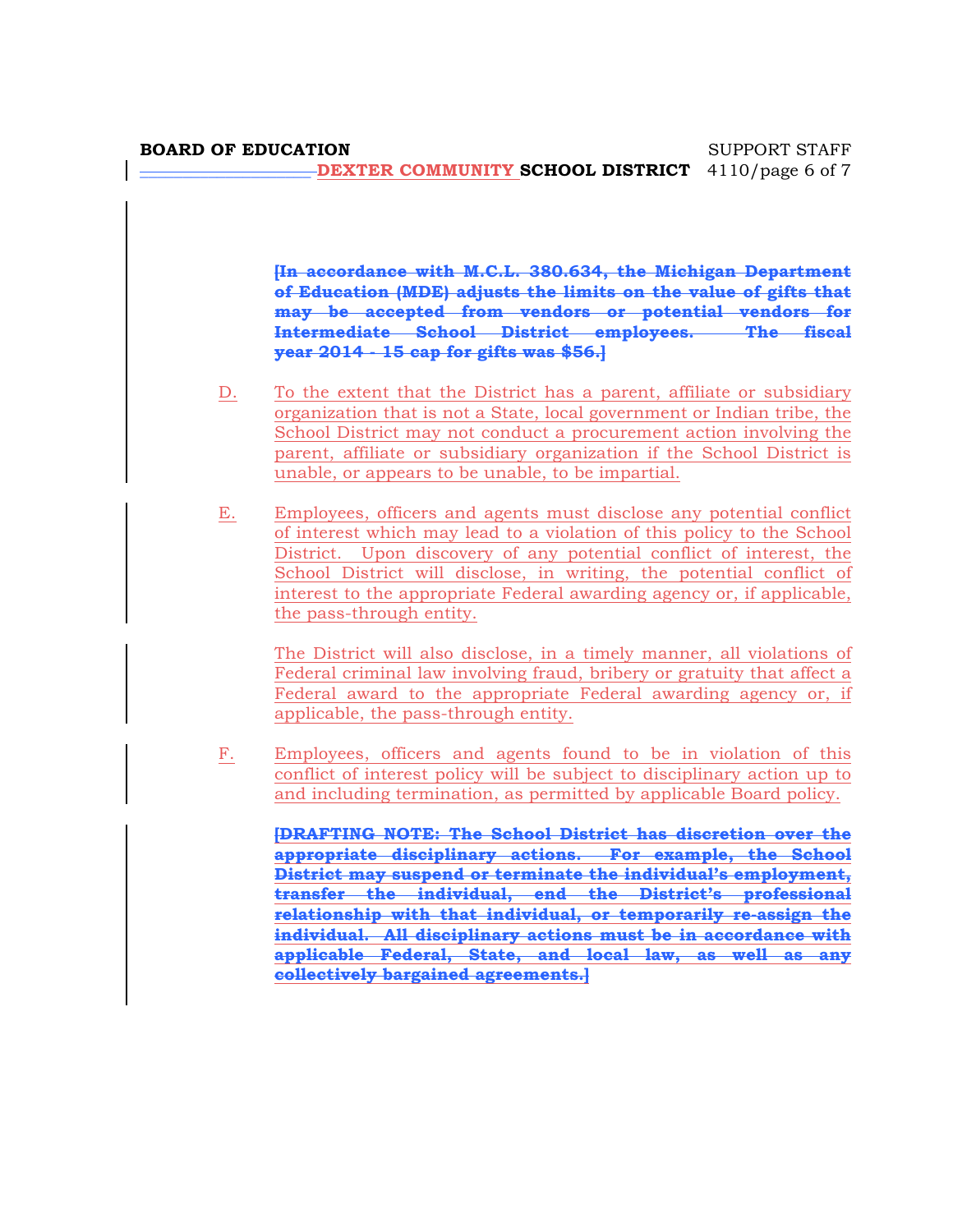**BOARD OF EDUCATION** SUPPORT STAFF **\_\_\_\_\_\_\_\_DEXTER COMMUNITY SCHOOL DISTRICT** 4110/page 7 of 7

Violation of this policy shall result in discipline, which may include termination from employment.

2 C.F.R. 200.112, 200.113, 200.318 M.C.L. 380.634, 380.1805(1)

**© NEOLA 2016**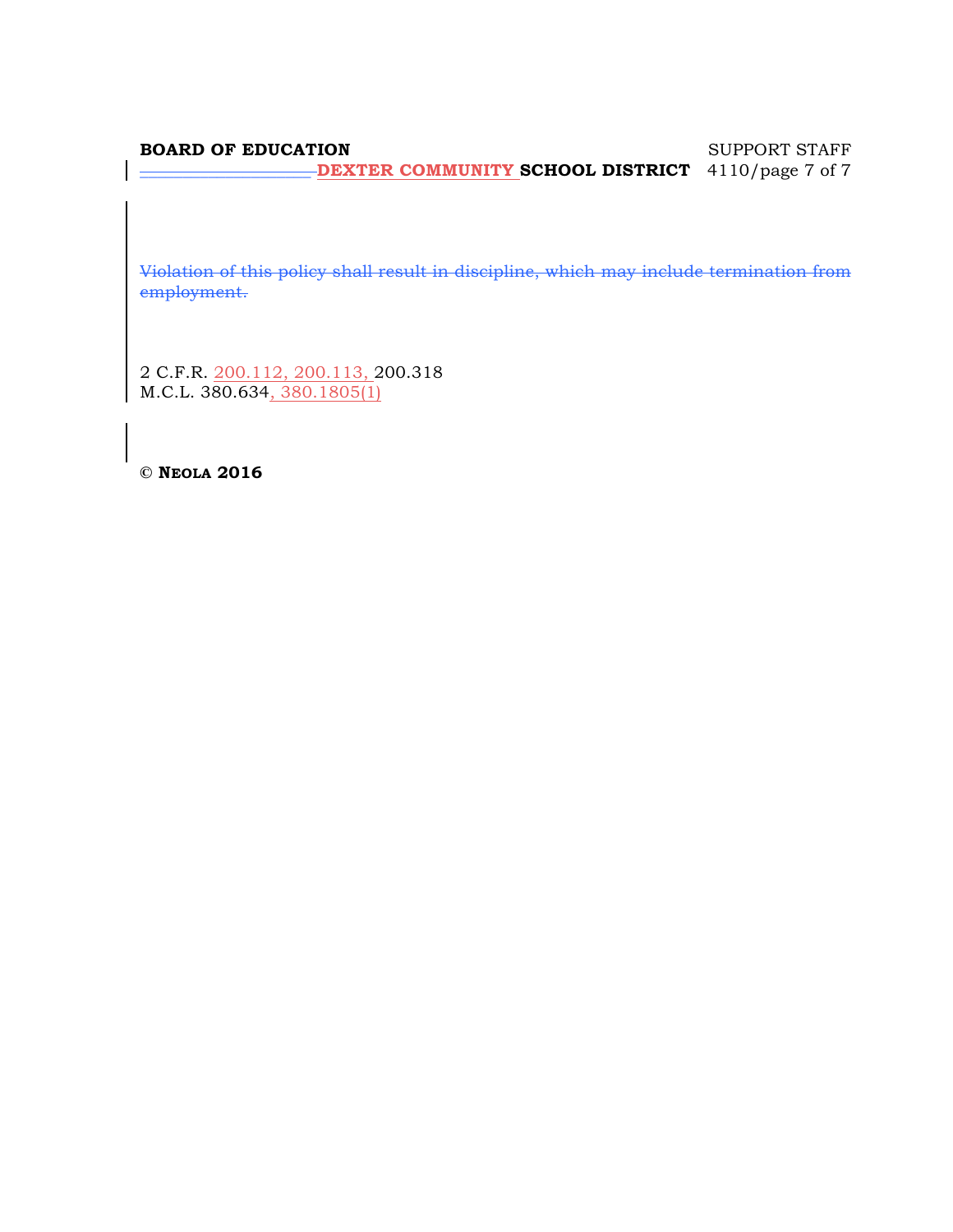# **DEXTER COMMUNITY SCHOOL DISTRICT** 6110/page 1 of 9

# **REVISED POLICY - VOL. 30, NO. 2**

#### FEDERAL GRANT FUNDS

It is the objective of the Board of Education to provide equal educational opportunities for all students within the District. Government agencies, as well as foundations, businesses, and individuals, periodically offer both human and material resources to the District that would benefit students and the educational program. Therefore, it is the intent of the Board to consider grant proposals and applications for their potential to enhance educational opportunities, the educational environment, and the physical and mental growth for each student.

The Superintendent shall review new Federal education legislation and prepare proposals for programs s/he deems would be of aid to the students of this District. The Superintendent shall approve each such proposal prior to its submission, and the Board shall approve all grants resulting from such proposals will be included in final budget adoptions.

The Board regards available Federal funds of aid to local school districts and communities as a public trust. It forbids the use of Federal monies for partisan political activities and for any use that would not be in accordance with Federal regulations and guidelines on discrimination.

No Federal funds received by the District shall be used (1) to develop or distribute materials, or operate programs or courses of instruction directed at youth, that are designed to promote or encourage sexual activity, whether homosexual or heterosexual; (2) to distribute or to aid in the distribution by any organization of legally obscene materials to minors on school grounds; (3) to provide sex education or HIV-prevention education in schools unless that instruction is age appropriate and includes the health benefits of abstinence; or (4) to operate a program of contraceptive distribution in schools.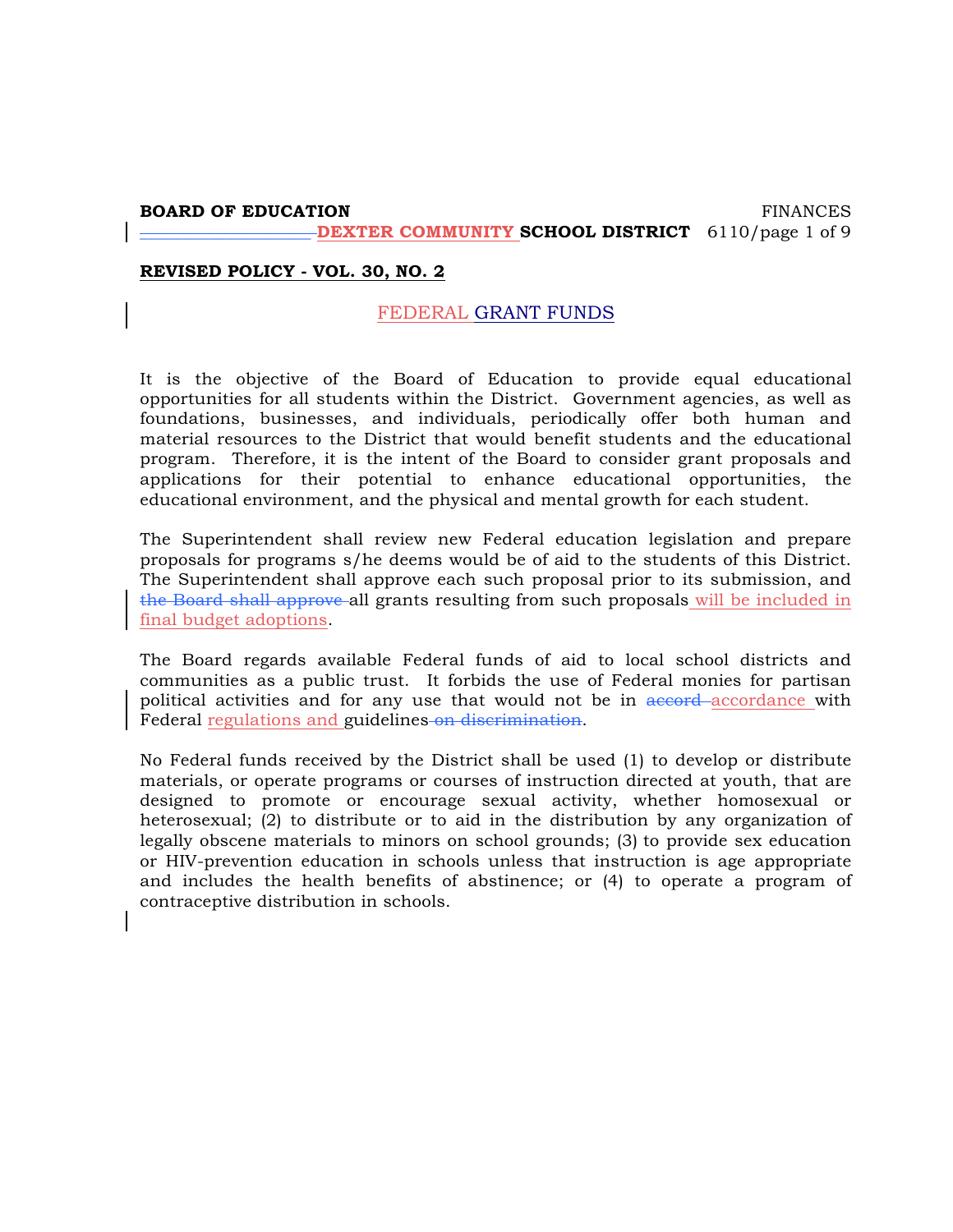**DEXTER COMMUNITY SCHOOL DISTRICT** 6110/page 2 of 9

### Grant Proposal Development

- A. All grant proposals must support at least one (1) District goal or priority.
- B. For projects where grant funds will not cover the entire cost of project implementation, additional fund sources must be identified, documented, and approved during the internal review process.

### Grant Proposal Internal Review

- A. Each grant proposal shall be reviewed and approved by the Superintendent or designee prior to submission to the funding source.
- ( ) The Superintendent shall present the following proposals to the Board for approval:
	- () Government-funded proposals, regardless of the amount;
	- ( ) Proposals with budgets exceeding \$\_\_\_\_\_\_\_\_\_\_.00; or
	- (A) Multi-school or District-wide proposals.

#### Grant Administration

- A. The administration of grants will adhere to all applicable Federal, State, local, and grantor rules and regulations, including the terms and conditions of the Federal awards, as well as District policies and administrative guidelines.
- B. The Superintendent is responsible for the efficient and effective administration of grant awards through the application of sound management practices.
- C. The Superintendent is responsible for administering grant funds in a manner consistent with underlying agreements, programapplicable statutes, regulations, and objectives, and the terms and conditions of the grant award.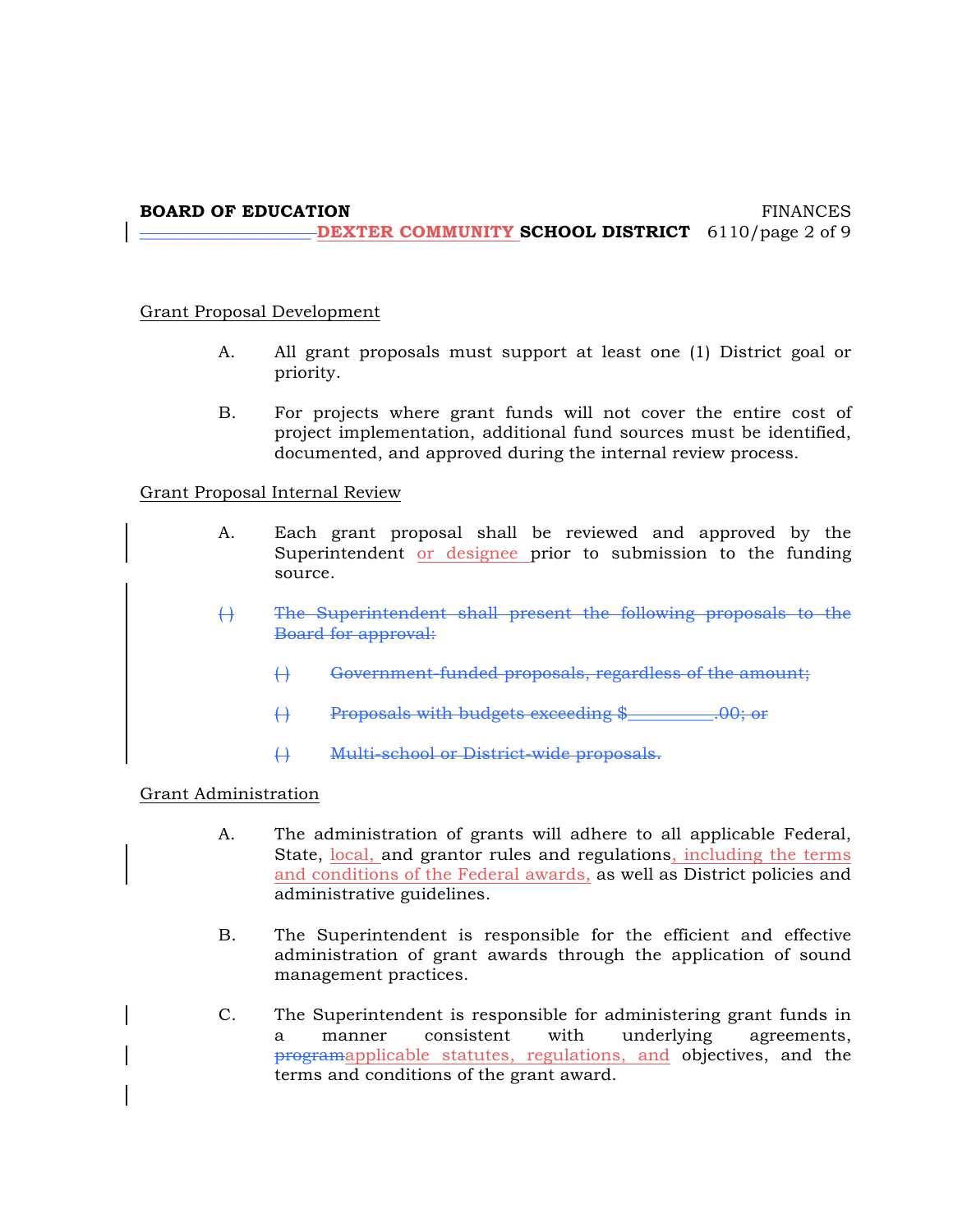#### **BOARD OF EDUCATION EXECUTE: EXECUTE: EXECUTE: EXECUTE: EXECUTE: EXECUTE: EXECUTE: EXECUTE: EXECUTE: EXECUTE: EXECUTE: EXECUTE: EXECUTE: EXECUTE: EXECUTE: EXECUTE: EXECUTE: EXECUTE: EX DEXTER COMMUNITY SCHOOL DISTRICT** 6110/page 3 of 9

- D. The District, in recognition of its unique combination of staff, facilities, and experience, shall employ internal controls, including the organizational and management strategies necessary to assure proper and efficient administration of grant awards.
- E. All Federal funds received by the District will be used in accordance with the applicable Federal law and regulations and the terms and conditions of the Federal award. The Superintendent shall require that each draw of Federal monies be aligned with the District's payment process (whether reimbursement, cash advance or a combination). If funds are permitted to be drawn in advance, all draws will beis as close as administratively feasible to the related program expenditures and that, when restricted, such monies are used to supplement programs and funding and not to supplant or replace existing programming or current funding.
- ( ) The Superintendent is authorized to sign related documents for grant administration, including documents required for submittal of grant proposals.
- $\left( \cdot \right)$  Written amendments requiring the Superintendent's signature shall be presented to the Board for approval.
- () Employee positions established through the use of grant funding shall terminate if and when the related grant funding ceases.
- ( ) Program reports including but not limited to audit, site visits and final reports shall be submitted to the Superintendent for review and distribution to the Board and other appropriate parties.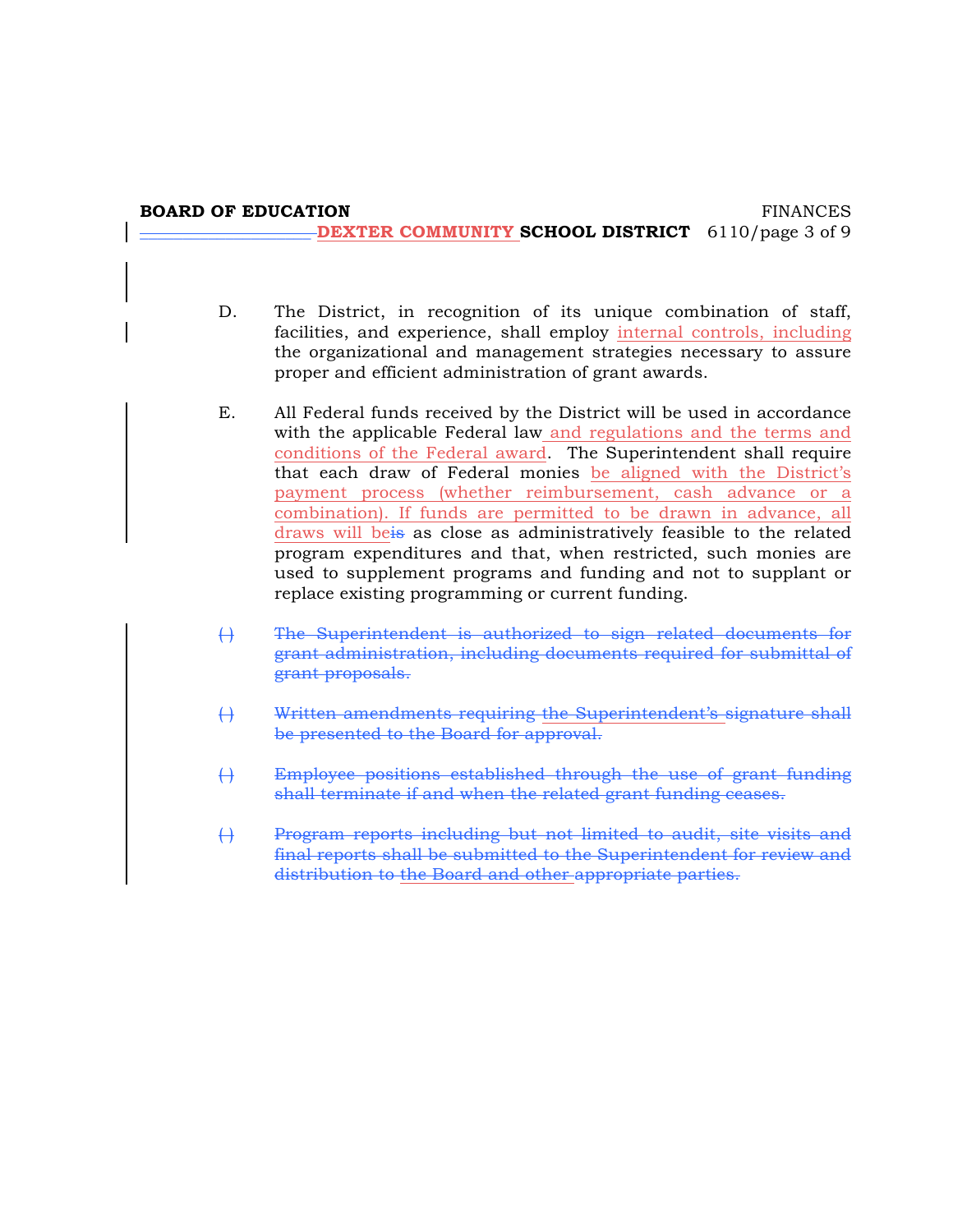#### **BOARD OF EDUCATION** FINANCES

**THE DEXTER COMMUNITY SCHOOL DISTRICT** 6110/page 4 of 9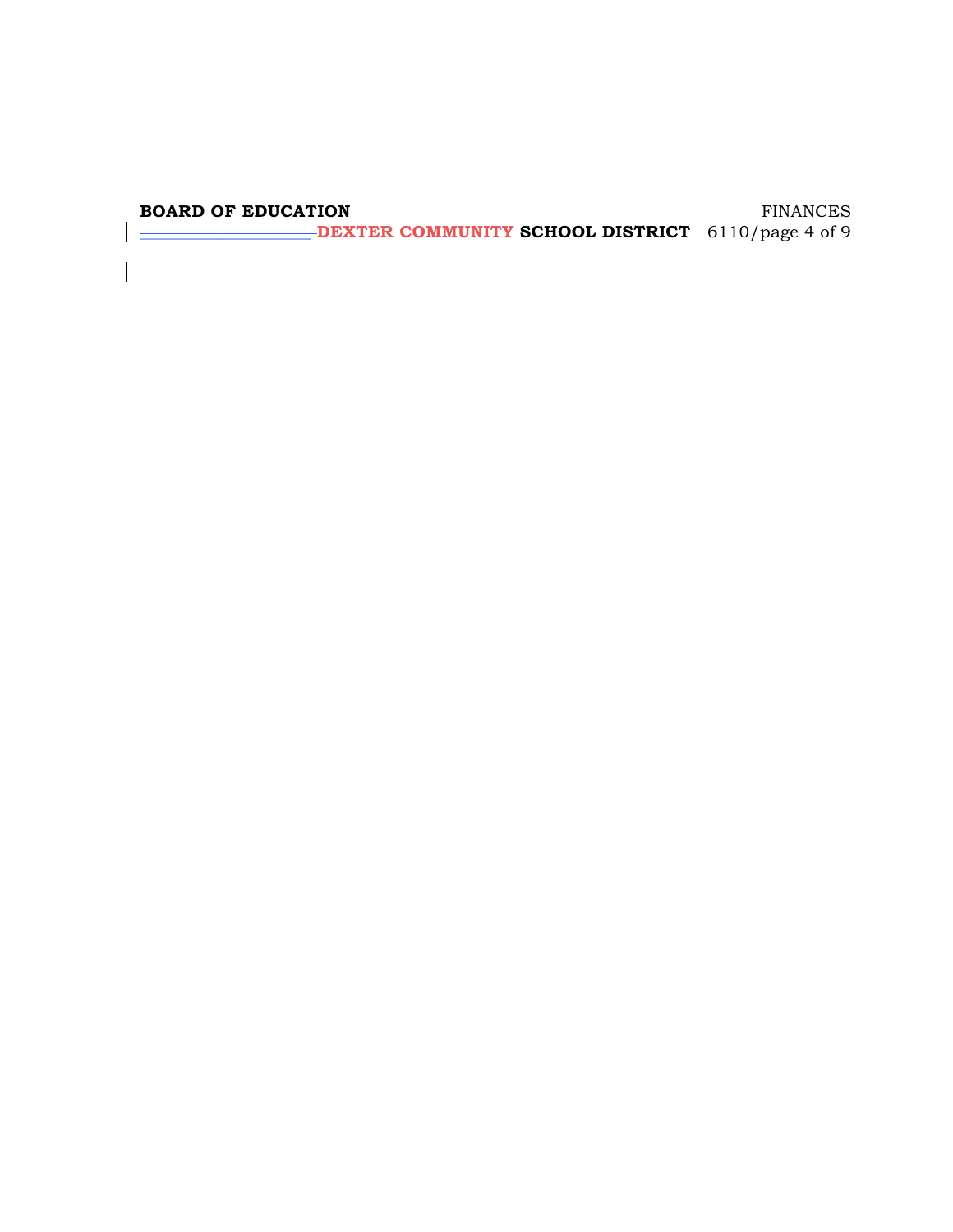**BOARD OF EDUCATION EXECUTE: EXECUTE: EXECUTE: EXECUTE: EXECUTE: EXECUTE: EXECUTE: EXECUTE: EXECUTE: EXECUTE: EXECUTE: EXECUTE: EXECUTE: EXECUTE: EXECUTE: EXECUTE: EXECUTE: EXECUTE: EX DEXTER COMMUNITY SCHOOL DISTRICT** 6110/page 5 of 9

### Fiscal Financial Management

The financial management of grant funds shall be in compliance with all applicable Federal, State, local, and grantor rules, regulations, and assurances as well as District policies and administrative guidelines.

The Superintendent-District shall provide for the following:

- A. Identification, in District accounts, of all grant awards received and expended and the programs under which they were received. For Federal programs and awards, identification shall include the a method to attach revenue and expenditures to specific Catalog of Federal Domestic Assistance (CFDA) title and number, Federal award identification number and year, name of the Federal agency and name of the pass-through entity, as applicable.
- B. Accurate, current, and complete disclosure of the financial results of each Federally sponsored project Federal award or program in accordance with the reporting requirements of the grant.
- C. Records that adequately identify the source and application of funds provided for Federally-funded activities. These records must contain information pertaining to Federal awards, authorizations, obligations, unobligated balances, assets, expenditures, income and interest and be supported by source documentation.Effective control over and accountability for all funds, property, and other assets in their use solely for authorized purposes.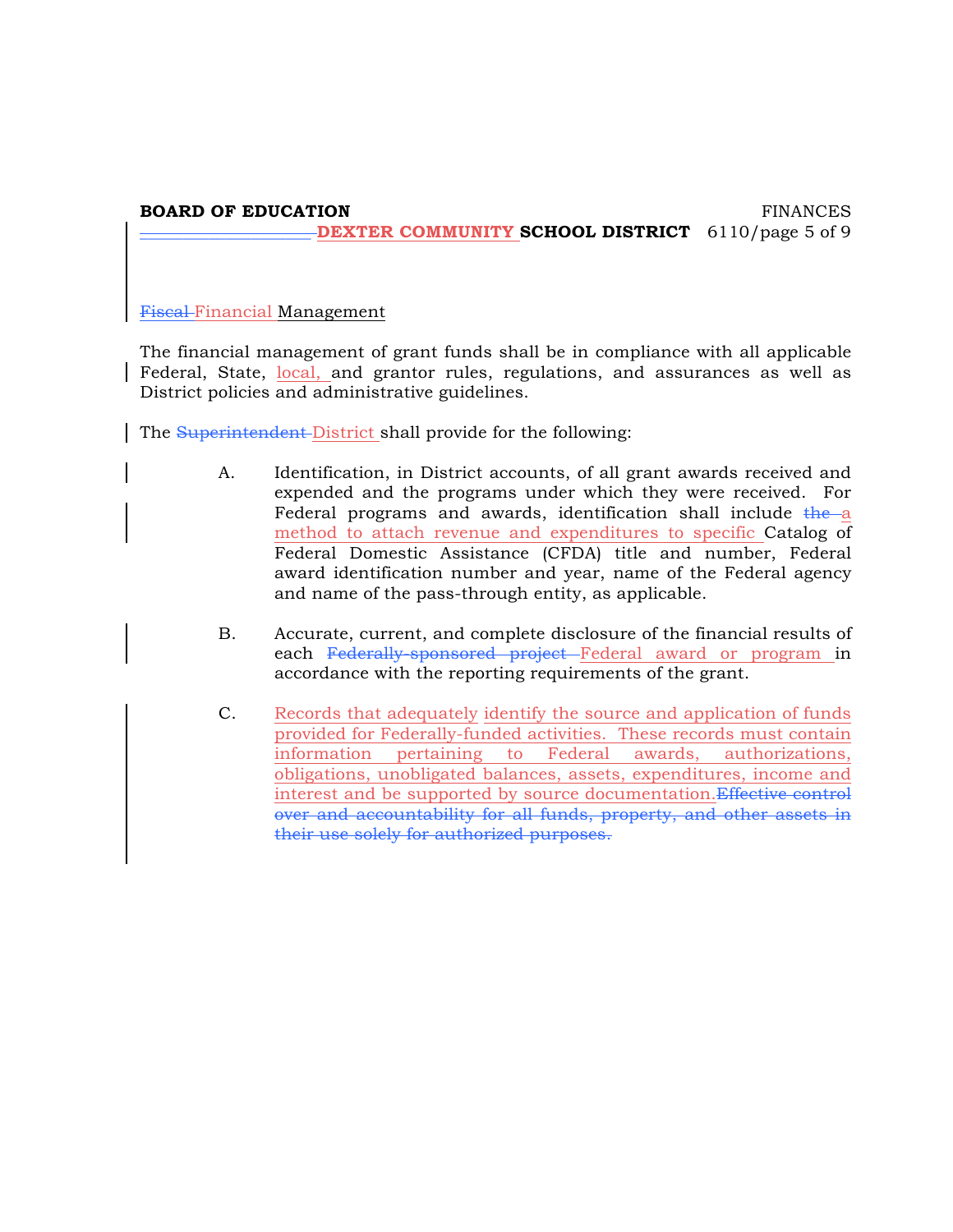D. Effective control over, and accountability for, all funds, property, and other assets. The District must adequately safeguard all assets and assure that they are used solely for authorized purposes.

Further, the District must:

- 1. establish and maintain effective internal control over the Federal award that provides reasonable assurance that the District is managing the Federal award in compliance with Federal statutes, regulations, and the terms and conditions of the Federal award;
- 2. comply with Federal statutes, regulations and the terms and conditions of the Federal award;
- 3. evaluate and monitor the District's compliance with statutes, regulations and the terms and conditions of the Federal award;
- 4. take prompt action when instances of noncompliance are identified including noncompliance identified in audit findings;
- 5. take reasonable measures to safeguard protected personally identifiable information and other information the Federal awarding agency or pass-through entity designates as sensitive consistent with applicable Federal, State, local, and tribal laws regarding privacy and obligations of confidentiality.
- E. Comparison of expenditures with budget amounts for each Federal award.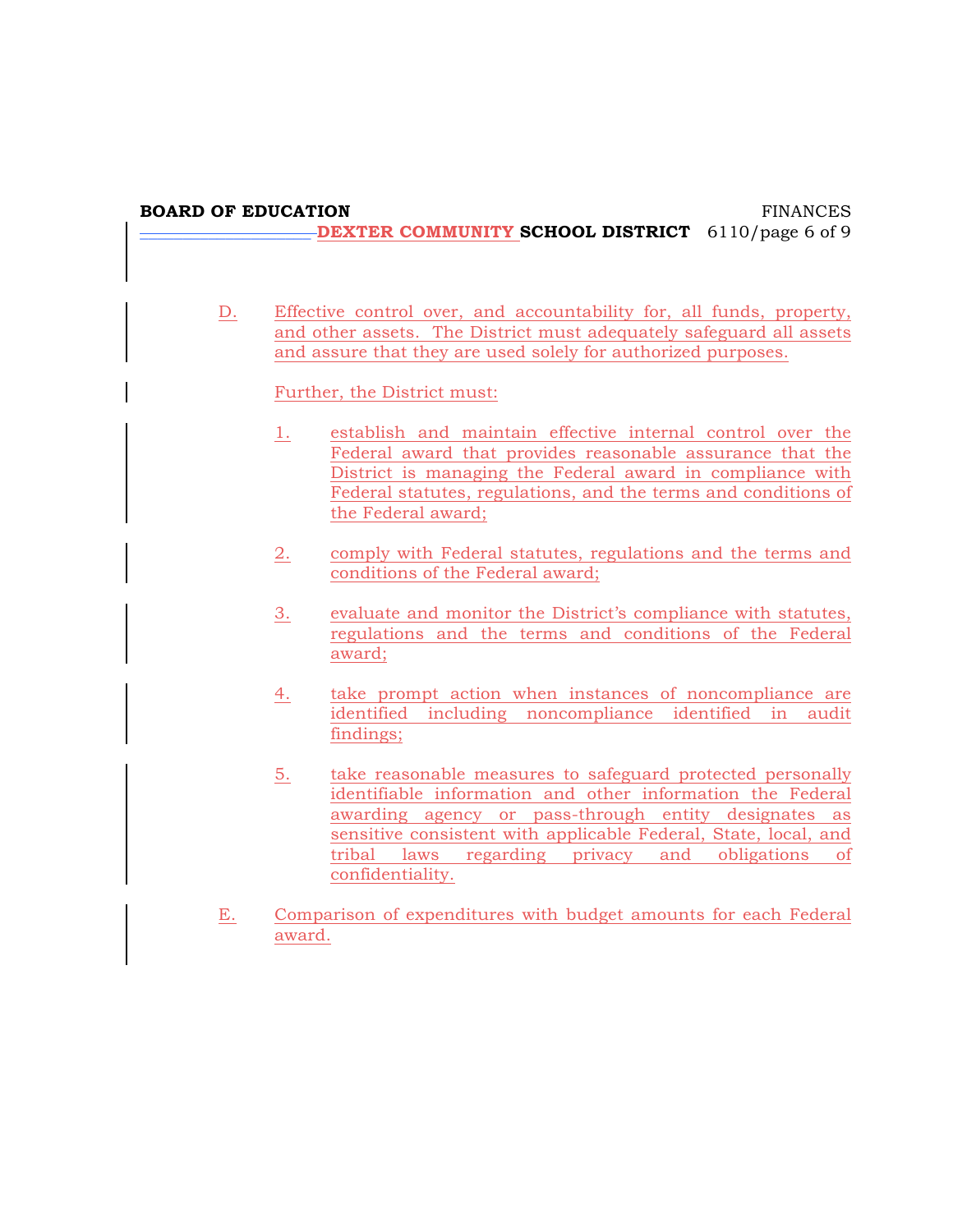#### **BOARD OF EDUCATION EXECUTE: EXECUTE: EXECUTE: EXECUTE: EXECUTE: EXECUTE: EXECUTE: EXECUTE: EXECUTE: EXECUTE: EXECUTE: EXECUTE: EXECUTE: EXECUTE: EXECUTE: EXECUTE: EXECUTE: EXECUTE: EX DEXTER COMMUNITY SCHOOL DISTRICT** 6110/page 7 of 9

- D.F. Recordkeeping and written procedures as may be required to the extent required by Federal, State, local, and grantor rules and regulations pertaining to the grant award and accountability, including but not limited to, the following areas: such provisions as may be applicable as cost sharing and matching requirements, budget revisions, audit requirements, reasonableness, allocability, and allowability of costs, comparison of expenditures with budget amounts for each award, procurement, property management and disposition, and payment/repayment requirements.
	- 1. cash management
	- 2. allowability
	- 3. conflict of interest
	- 4. procurement
	- 5. equipment management
	- 6. conducting technical evaluations of proposals and selecting recipients
	- 7. compensation and fringe benefits
	- 8. travel
- E.G. Disclosure of any potential conflict of interest and all mandatory violation disclosures potentially affecting the Federal award/grant to the Federal awarding agency or pass-through agency in accordance with applicable Federal policy.
- F.H. Insurance coverage for real property and equipment, if applicable, equivalent to such property owned by the District.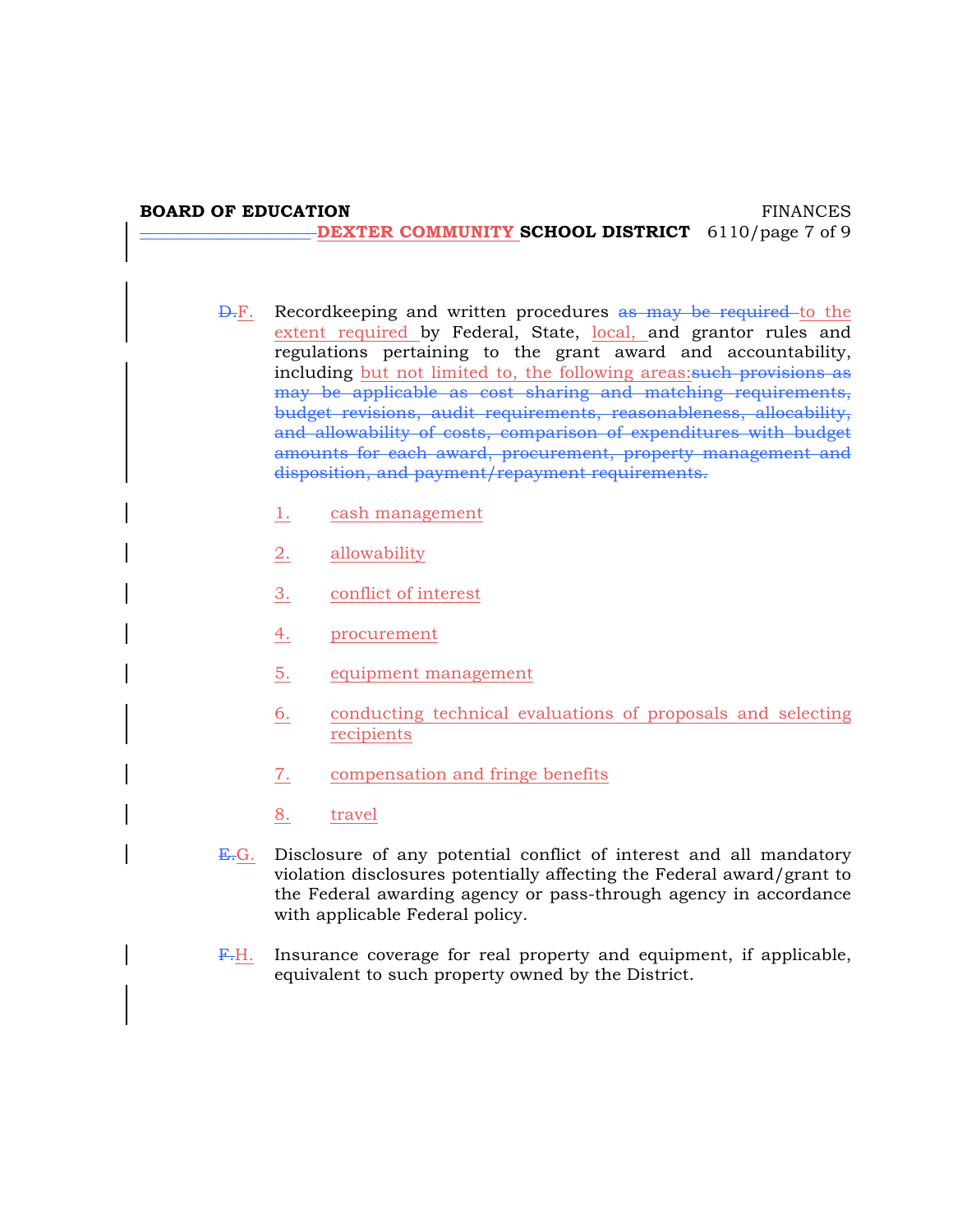#### **BOARD OF EDUCATION** FINANCES

**-DEXTER COMMUNITY SCHOOL DISTRICT** 6110/page 8 of 9

### Program Income

Program income means gross income earned by a grant recipient that is directly generated by a supported activity or earned as a result of the Federal award during the grant's period of performance.

It includes, but is not limited to, income from fees for services performed, the use or rental of real or personal property acquired under Federal awards, the sale of commodities or items fabricated under a Federal award, license fees and royalties on patents and copyrights, and principal and interest on loans made with Federal award funds. Interest earned on advances of Federal funds is not program income. Except as otherwise provided in Federal statutes, regulations or the terms and conditions of the Federal award, program income does not include rebates, credits, discounts and interest earned on any of them. Additionally, taxes, special assessments, levies, fines and other such revenues raised by a recipient are not program income unless the revenues are specifically identified in the Federal award or Federal awarding agency regulations as program income. Finally, proceeds from the sale of real property, equipment or supplies are not program income.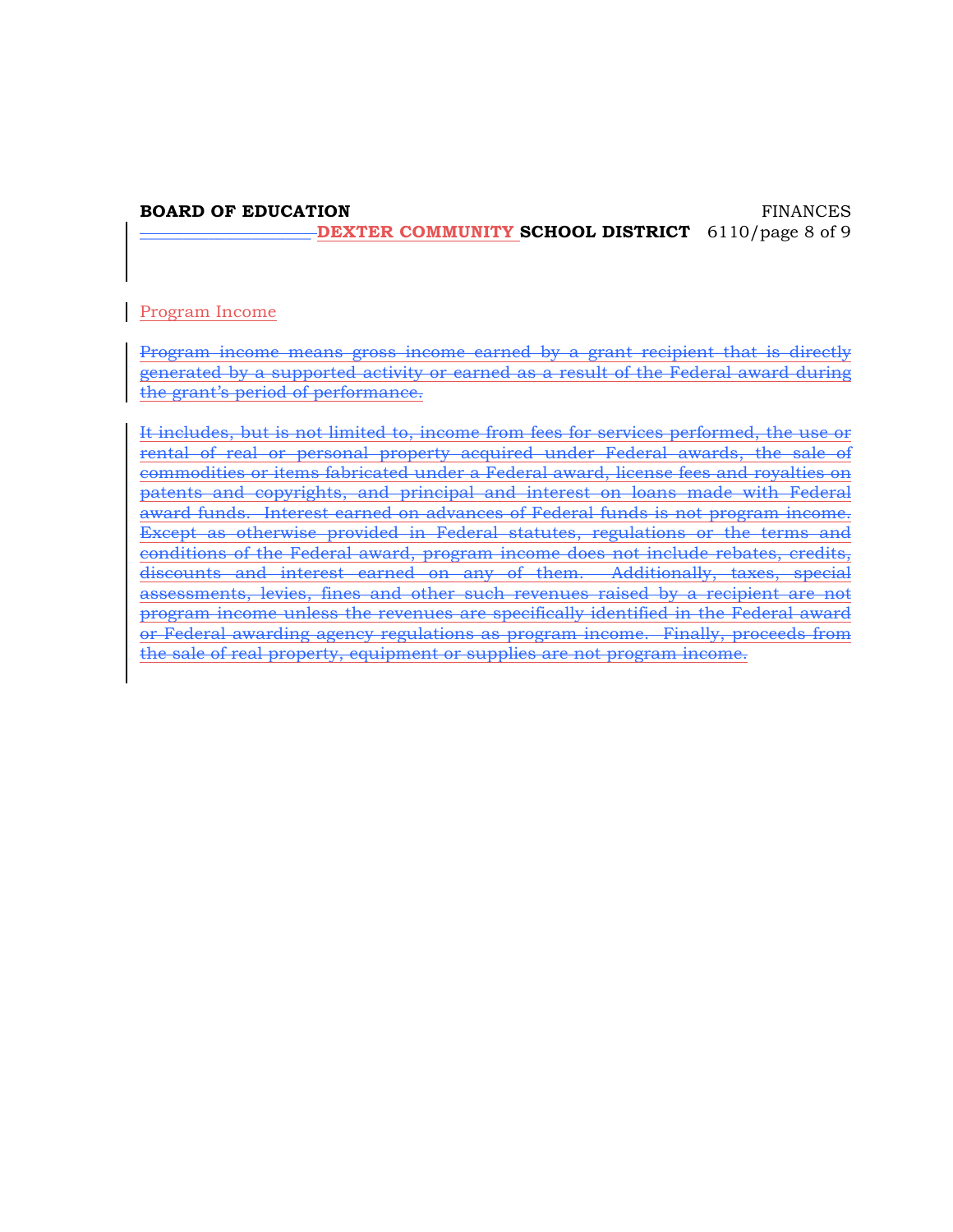### **BOARD OF EDUCATION EXECUTE: EXECUTE: EXECUTE: EXECUTE: EXECUTE: EXECUTE: EXECUTE: EXECUTE: EXECUTE: EXECUTE: EXECUTE: EXECUTE: EXECUTE: EXECUTE: EXECUTE: EXECUTE: EXECUTE: EXECUTE: EX DEXTER COMMUNITY SCHOOL DISTRICT** 6110/page 9 of 9

Unless it has received prior approval to use a different method or the terms and conditions of the grant authorize a different method, the District uses the deduction method of accounting for program income. Under the deduction method, program income is deducted from total allowable costs to determine the net allowable costs. Program income will only be used for current costs unless the District is otherwise directed by the Federal awarding agency or pass-through entity.

#### Cost Principles

The Superintendent is responsible for the efficient and effective administration of grant funds through the application of sound management practices. Such funds shall be administered in a manner consistent with the associated agreements/assurances, program objectives, and the specific terms and conditions of the grant award.

Costs may be allowable to a specific grant award if the cost is necessary and reasonable for the performance of the grant program initiative, is in accordance with generally accepted accounting principles (GAAP), and is allocable to the grant award if the goods or services involved are charged in accordance with relative benefits accrued to the initiative. A cost is reasonable if it does not exceed that which would be incurred by a prudent person under the circumstances prevailing at the time the purchasing decision is made.

34 C.F.R. 75.707, 76.563, 76.565, 76.707 2 C.F.R. 200.56, 200.71, 200.77, 200.80, 200.112, 200.302, 200.307 2 C.F.R. 200.309, 200.310, 200.313, 200.318-.320, 200.343(b)&(e) 2 CFR 200.112, 200.302, 200.310, 200.403, 200.404 and 200.406 Compliance Supplement for Single Audits of State and Local Governments 20 U.S.C. 7906

**© NEOLA 2016**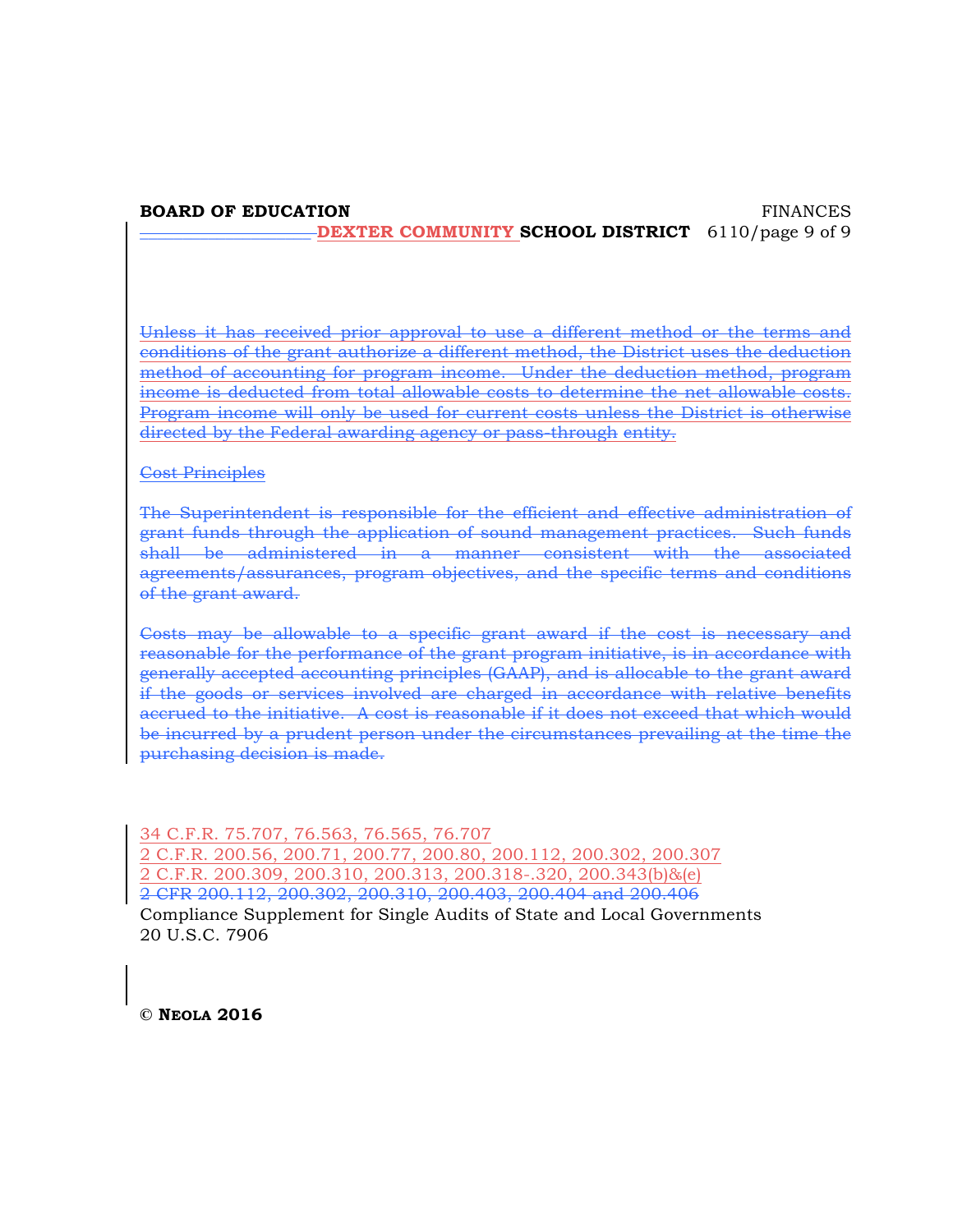#### **DEXTER COMMUNITY SCHOOL DISTRICT** 6111/page 1 of 3

#### **REVISED POLICY - VOL. 30, NO. 2**

# FEDERAL GRANT INTERNAL CONTROLS

The Superintendent shall establish and maintain effective internal control over financial grants and awards that provide reasonable assurance that the program and funds are managed in compliance with applicable statutes, regulations and the terms and conditions of the awards. The District will have a process that provides reasonable assurance regarding the achievement of the following objectives: with Federal and State statutes, regulations, and the terms and conditions of the award. Internal controls shall be in compliance with "Standards for Internal Control in the Federal Government" issued by the Comptroller General of the United States or the "Internal Control Integrated Framework" issued by the Committee of Sponsoring Organizations of the Treadway Commission.

- A. effectiveness and efficiency of operations;
- B. reliability of reporting for internal and external use; and
- C. compliance with applicable laws and regulations.

The internal controls must provide reasonable assurance that transactions are properly recorded and accounted for in order to permit the preparation of reliable financial statements and Federal reports; maintain accountability over assets; and demonstrate compliance with Federal statutes, regulations, and the terms and conditions of the Federal award. The internal controls must also provide reasonable assurance that these transactions are executed in compliance with Federal statutes, regulations, and the terms and conditions of the Federal award that could have a direct and material effect on a Federal award, as well as any other Federal statutes and regulations that are identified in the Compliance Supplement. Finally, the District's internal controls must provide reasonable assurance that all Federal funds, property, and other assets are safeguarded against loss from unauthorized use or disposition.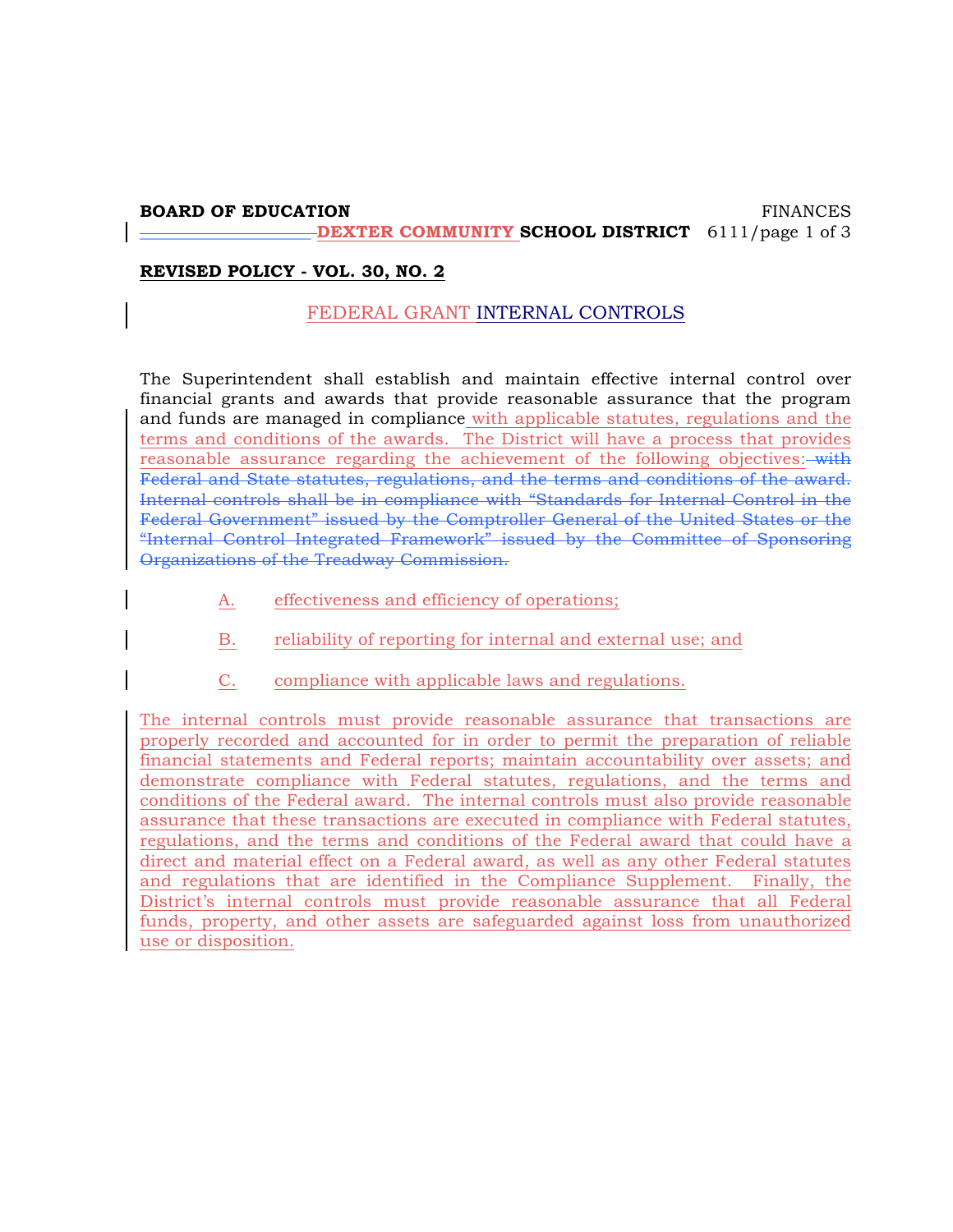The District shall:

- A. comply with Federal statutes, regulations, and the terms and conditions of the Federal awards;
- A.B. evaluate and monitor its compliance with statutes, regulations, and the terms and conditions of the award;
- B.C. take prompt action when instances of noncompliance are identified including noncompliance identified in audit findings; and
- C.D. take reasonable measures to safeguard protected "personally identifiable information" ("PII") and other information the awarding agency or pass-through entity designates as sensitive or the District considers sensitive consistent with applicable Federal, state, local, and tribal laws and District policies regarding privacy and obligations of confidentiality.

PII is defined at 2 C.F.R. 200.79 as "information that can be used to distinguish or trace an individual's identity, either alone or when combined with other personal or identifying information that is linked or linkable to a specific individual. "

However, the definition of PII is not anchored to any single category of information or technology. Rather, it requires a case-by-case assessment of the specific risk that an individual can be identified.

2 C.F.R. 200.61-.62 2 C.F.R. 200.79 2 C.F.R. 200.203303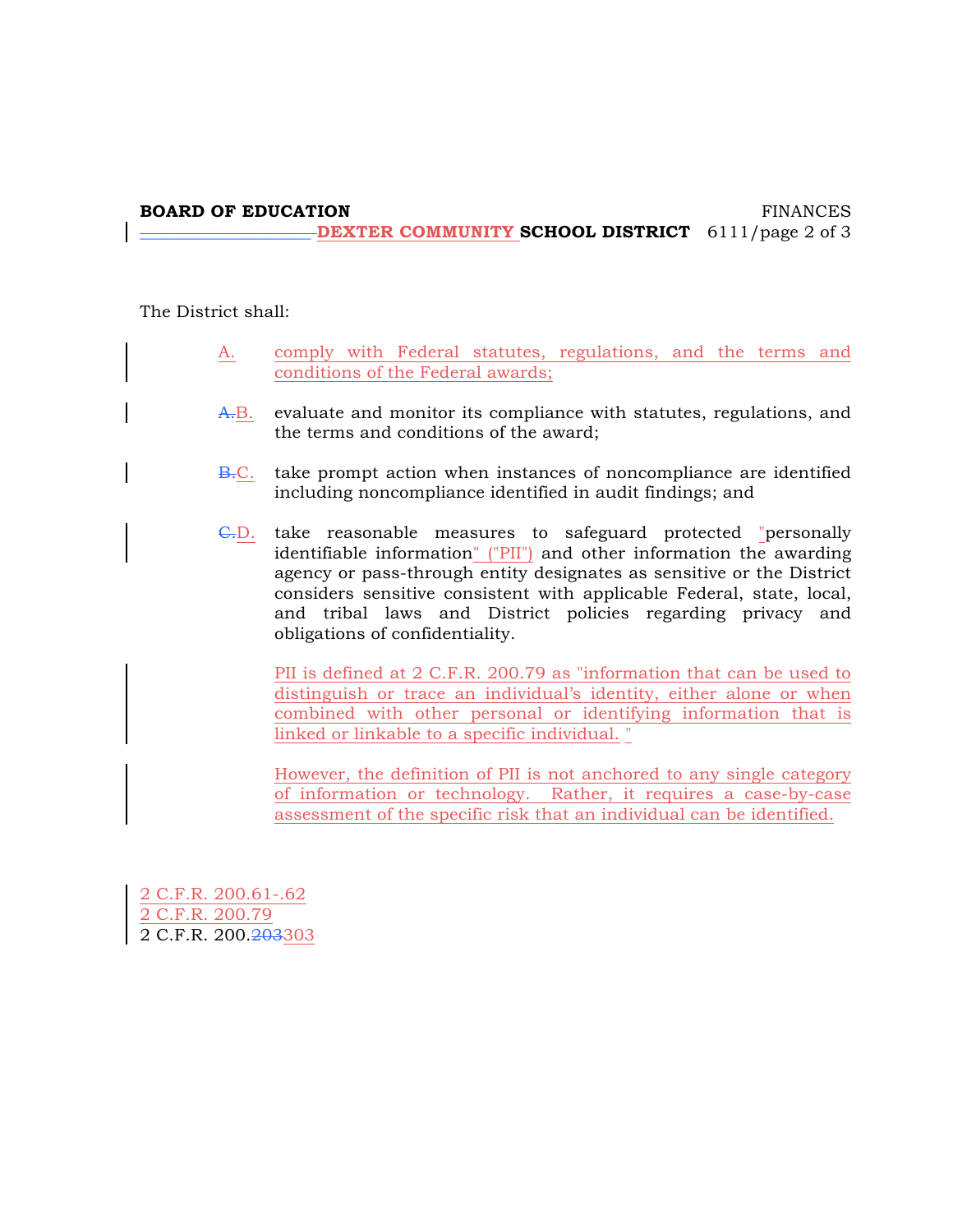Suggested resources:

- A. "Standards for Internal Control in the Federal Government" issued by the Comptroller General of the United States;
- B. "Internal Control Integrated Framework" (commonly referred to as the Green Book) issued by the Committee of Sponsoring Organizations of the Treadway Commission;
- C. "Compliance Supplement" issued by the U.S. Office of Management and Budget; and
- D. Internal control guidance issued by the U.S. Department of Education.

**© NEOLA 2016**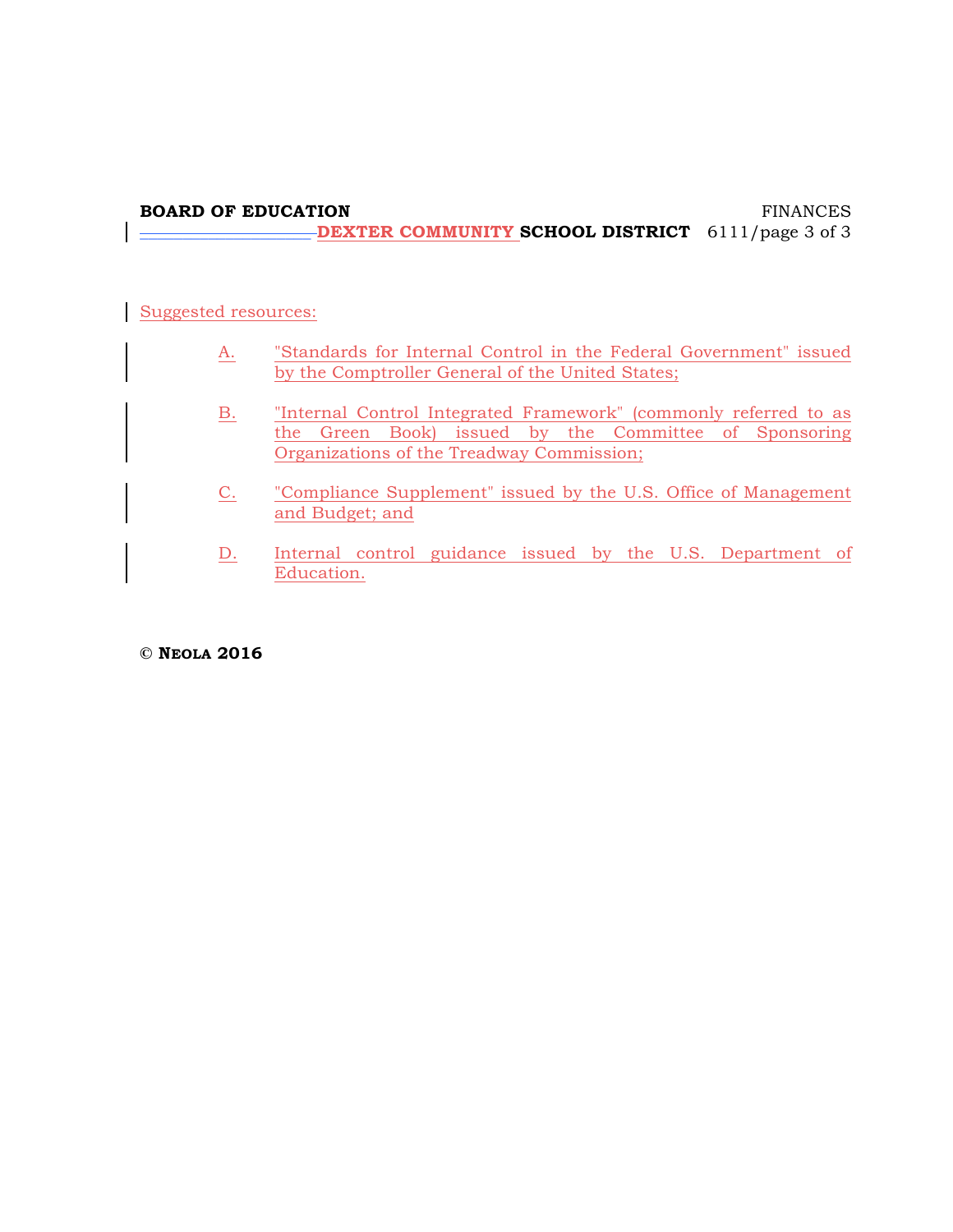# **-DEXTER COMMUNITY SCHOOL DISTRICT**6112/page 1 of 3

#### **NEW POLICY - VOL. 30, NO. 2**

### FEDERAL GRANT CASH MANAGEMENT OF GRANTS

In order to provide reasonable assurance that all assets, including Federal, State, and local funds, are safeguarded against waste, loss, unauthorized use, or misappropriation, the Superintendent shall implement internal controls in the area of cash management.

The District's payments methods shall minimize the time elapsing between the transfer of funds from the United States Treasury or the Michigan Department of Education (MDE) (pass-through entity) and disbursement by the District, regardless of whether the payment is made by electronic fund transfer, or issuance or redemption of checks, warrants, or payment by other means.

The District shall use forms and procedures required by the grantor agency or pass-through entity to request payment. The District shall request grant funds payments in accordance with the provisions of the grant. Additionally, the District's financial management systems shall meet the standards for fund control and accountability as established by the awarding agency.

The Superintendent or designee is authorized to submit requests for advance payments and reimbursements at least monthly when electronic fund transfers are not used, and as often as deemed appropriate when electronic transfers are used, in accordance with the provisions of the Electronic Fund Transfer Act (15 U.S.C. 1693- 1693r).

When the District uses a cash advance payment method, the following standards shall apply:

- A. The timing and amount of the advance payment requested will be as close as is administratively feasible to the actual disbursement for direct program or project costs and the proportionate share of any allowable indirect costs.
- B. The District shall make timely payment to contractors in accordance with contract provisions.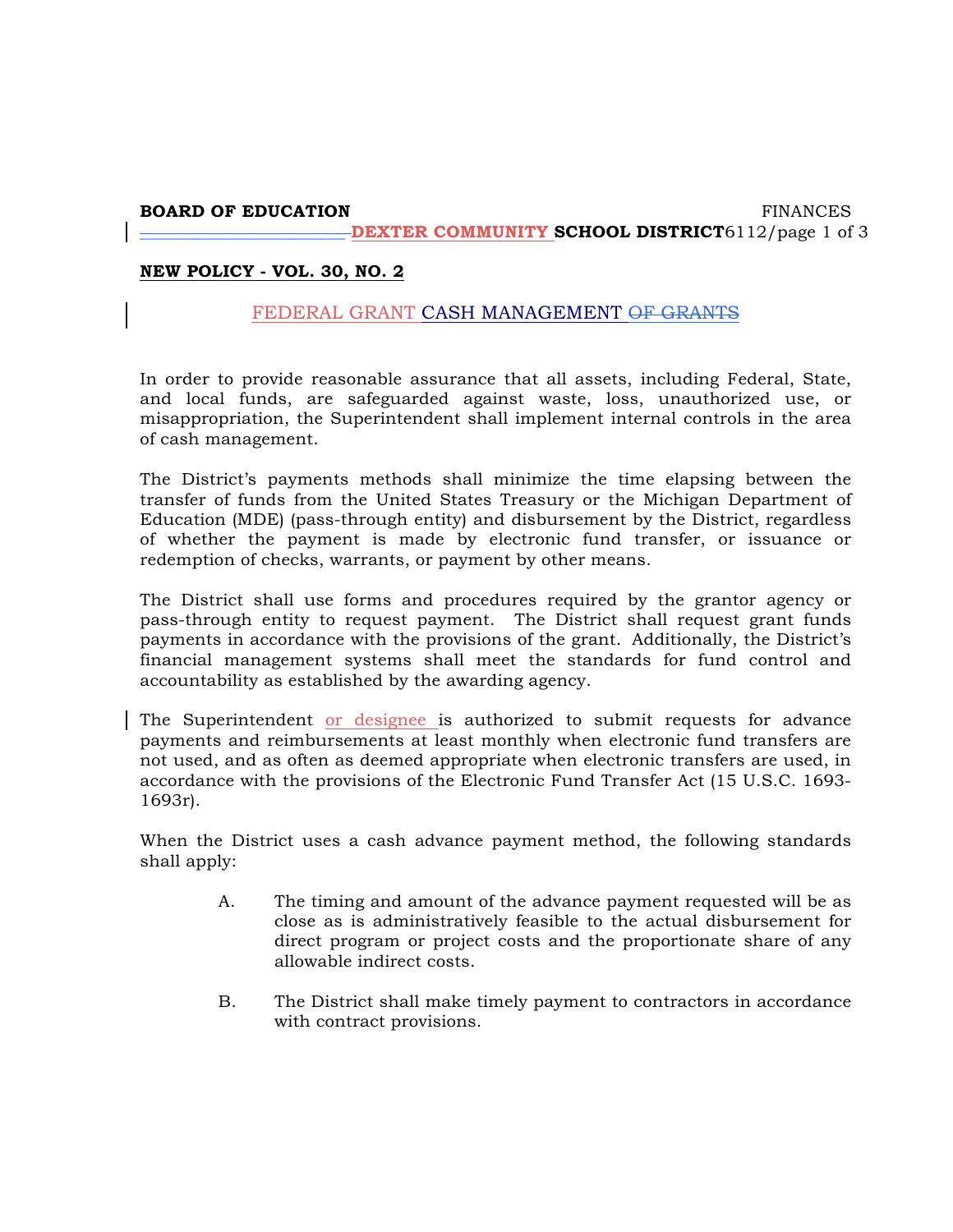- C. To the extent available, the District shall disburse funds available from program income (including repayments to a revolving fund), rebates, refunds, contract settlements, audit recoveries, and interest earned on such funds before requesting additional cash payments.
- D. The District shall account for the receipt, obligation and expenditure of funds.
- E. Advance payments will be deposited and maintained in insured accounts whenever possible.
- F. Advance payments will be maintained in interest bearing accounts unless the following apply:
	- 1. The District receives less than \$120,000 in Federal awards per year.
	- 2. The best reasonably available interest-bearing account would not be expected to earn interest in excess of \$500 per year on Federal cash balances.
	- 3. The depository would require an average or minimum balance so high that it would not be feasible within the expected Federal and non-Federal cash resources.
	- 4. A foreign government or banking system prohibits or precludes interest bearing accounts.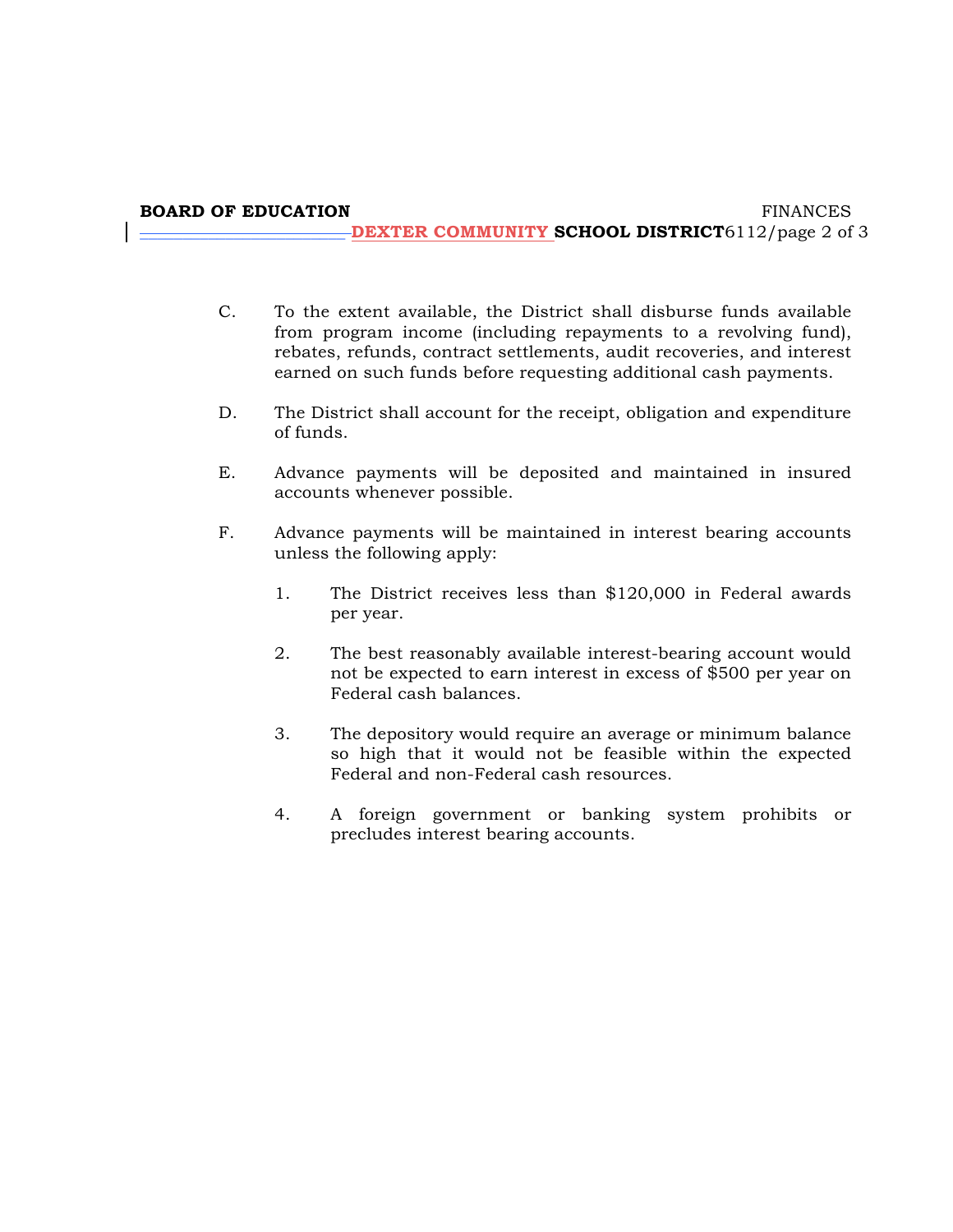G. Pursuant to Federal law and regulations, the District may retain interest earned in an amount up to \$500 per year for administrative costs. Any additional interest earned on Federal advance payments deposited in interest-bearing accounts must be remitted annually to the Department of Health and Human Services Payment Management System ("PMS") through an electronic medium using either Automated Clearing House ("ACH") network or a Fedwire Funds Service payment. Remittances shall include pertinent information of the payee and nature of payment in the memo area (often referred to as "addenda records" by Financial Institutions) as that will assist in the timely posting of interest earned on Federal funds. Pertinent details include the Payee Account Number ("PAN") if the payment originated from PMS, or Agency information if the payment originated from Automated Standard Application for Payment ("ASAP"), National Science Foundation ("NSF") or another Federal agency payment system.

Applicable Laws, Regulations, and Guidance: 2 C.F.R. 200.305

**© NEOLA 2016**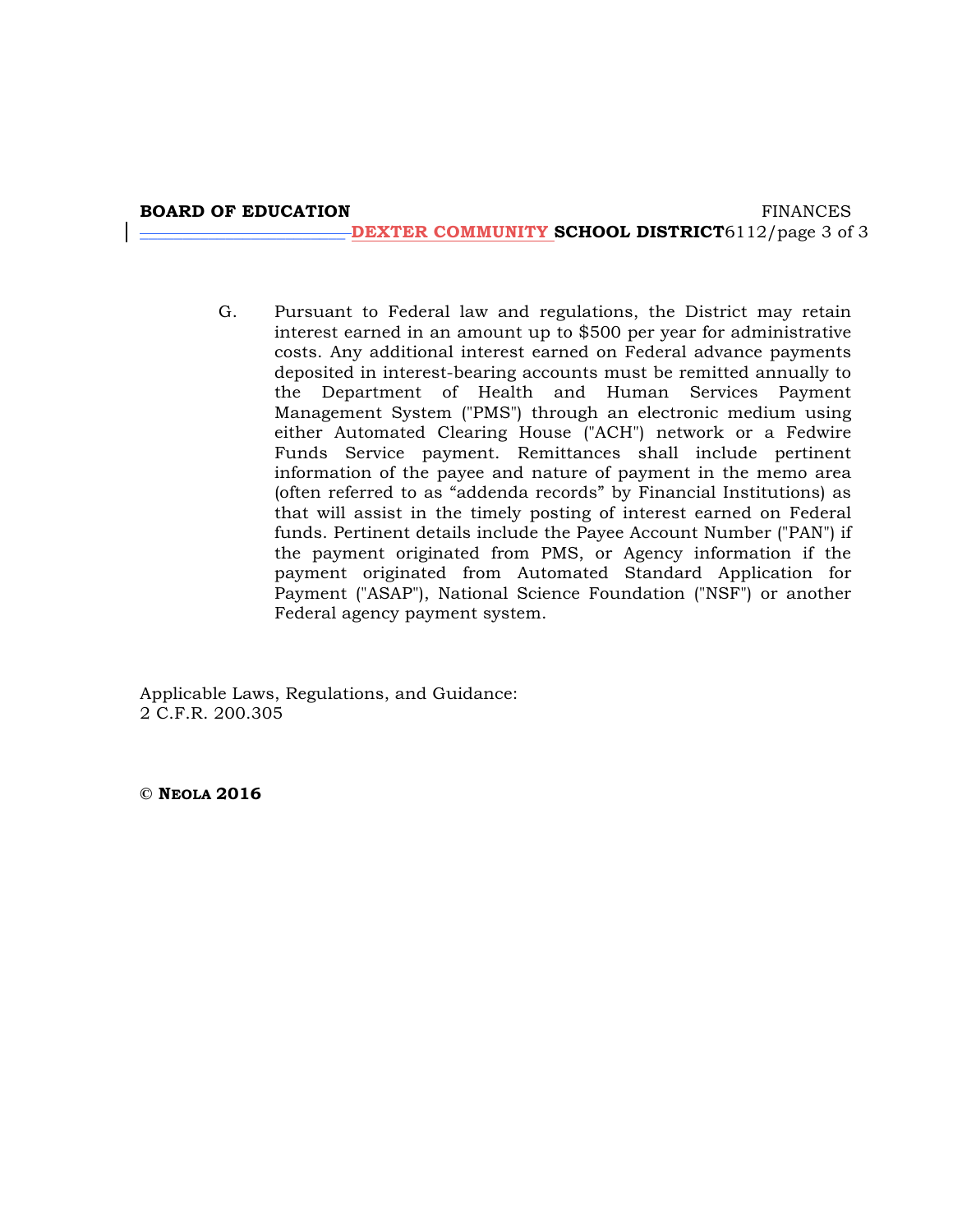#### **NEW POLICY - VOL. 30, NO. 2**

### COST PRINCIPLES - SPENDING FEDERAL FUNDS

The Superintendent is responsible for the efficient and effective administration of grant funds through the application of sound management practices. Such funds shall be administered in a manner consistent with all applicable Federal, State and local laws, the associated agreements/assurances, program objectives and the specific terms and conditions of the grant award.

#### Cost Principles

Except where otherwise authorized by statute, costs shall meet the following general criteria in order to be allowable under Federal awards:

> A. Be necessary and reasonable for proper and efficient performance and administration of the Federal award and be allocable thereto under these principles.

To determine whether a cost is reasonable, consideration shall be given to:

- 1. whether a cost is a type generally recognized as ordinary and necessary for the operation of the District or the proper and efficient performance of the Federal award;
- 2. the restraints or requirements imposed by such factors as sound business practices, arm's length bargaining, Federal, State, local, tribal and other laws and regulations;
- 3. market prices for comparable goods or services for the geographic area;
- 4. whether the individuals concerned acted with prudence in the circumstances considering their responsibilities; and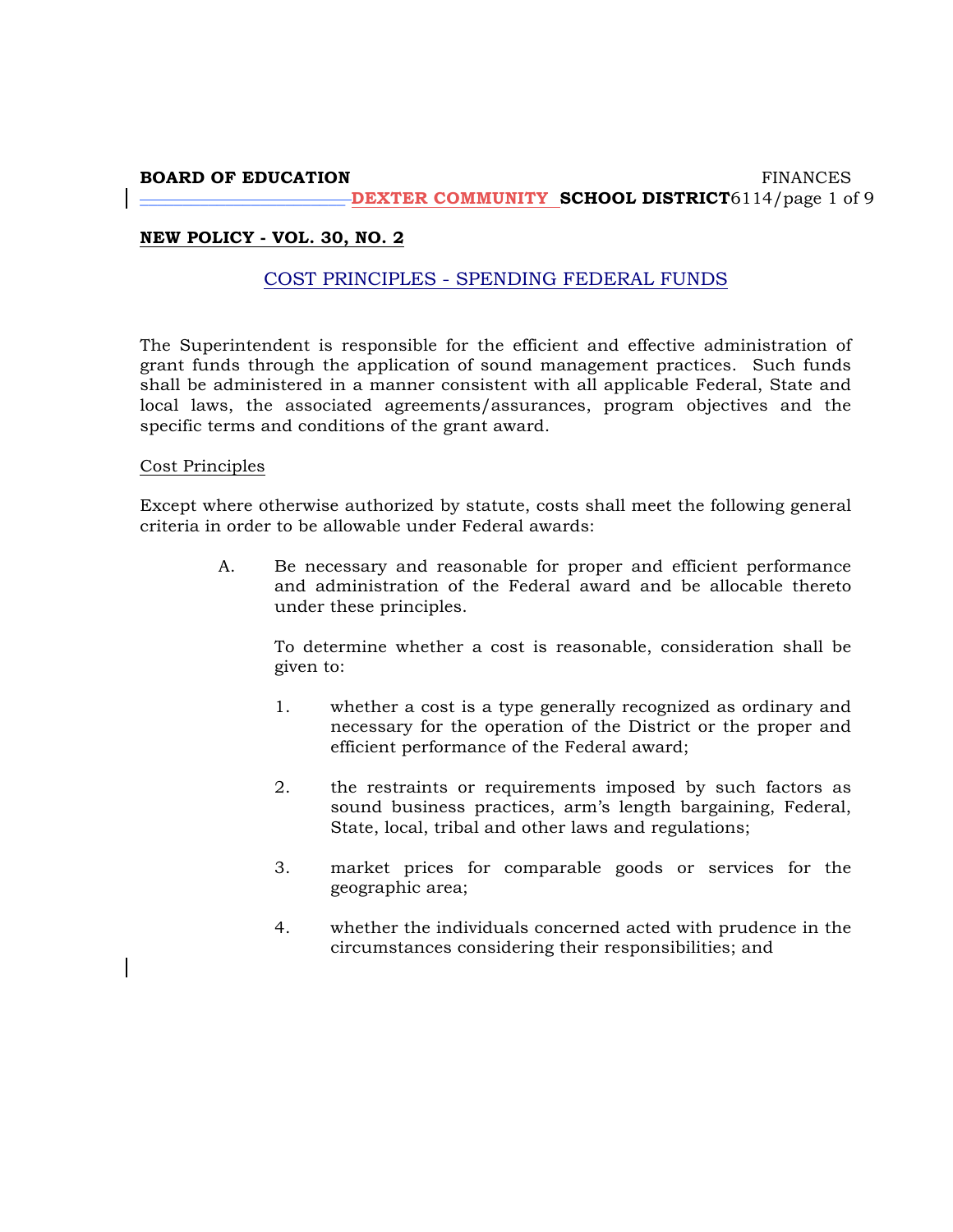5. whether the cost represents any significant deviation from the established practices or Board of Education policy which may increase the expense.

While Federal regulations do not provide specific descriptions of what satisfies the "necessary" element beyond its inclusion in the reasonableness analysis above, whether a cost is necessary is

determined based on the needs of the program. Specifically, the expenditure must be necessary to achieve an important program objective. A key aspect in determining whether a cost is necessary is whether the District can demonstrate that the cost addresses an existing need, and can prove it.

When determining whether a cost is necessary, consideration may be given to whether:

- a. the cost is needed for the proper and efficient performance of the grant program;
- b. whether the cost is identified in the approved budget or application;
- c. whether there is an educational benefit associated with the cost;
- d. whether the cost aligns with identified needs based on results and findings from a needs assessment;
- e. whether the cost addresses program goals and objectives and is based on program data.

A cost is allocable to the Federal award if the goods or services involved are chargeable or assignable to the Federal award in accordance with the relative benefit received.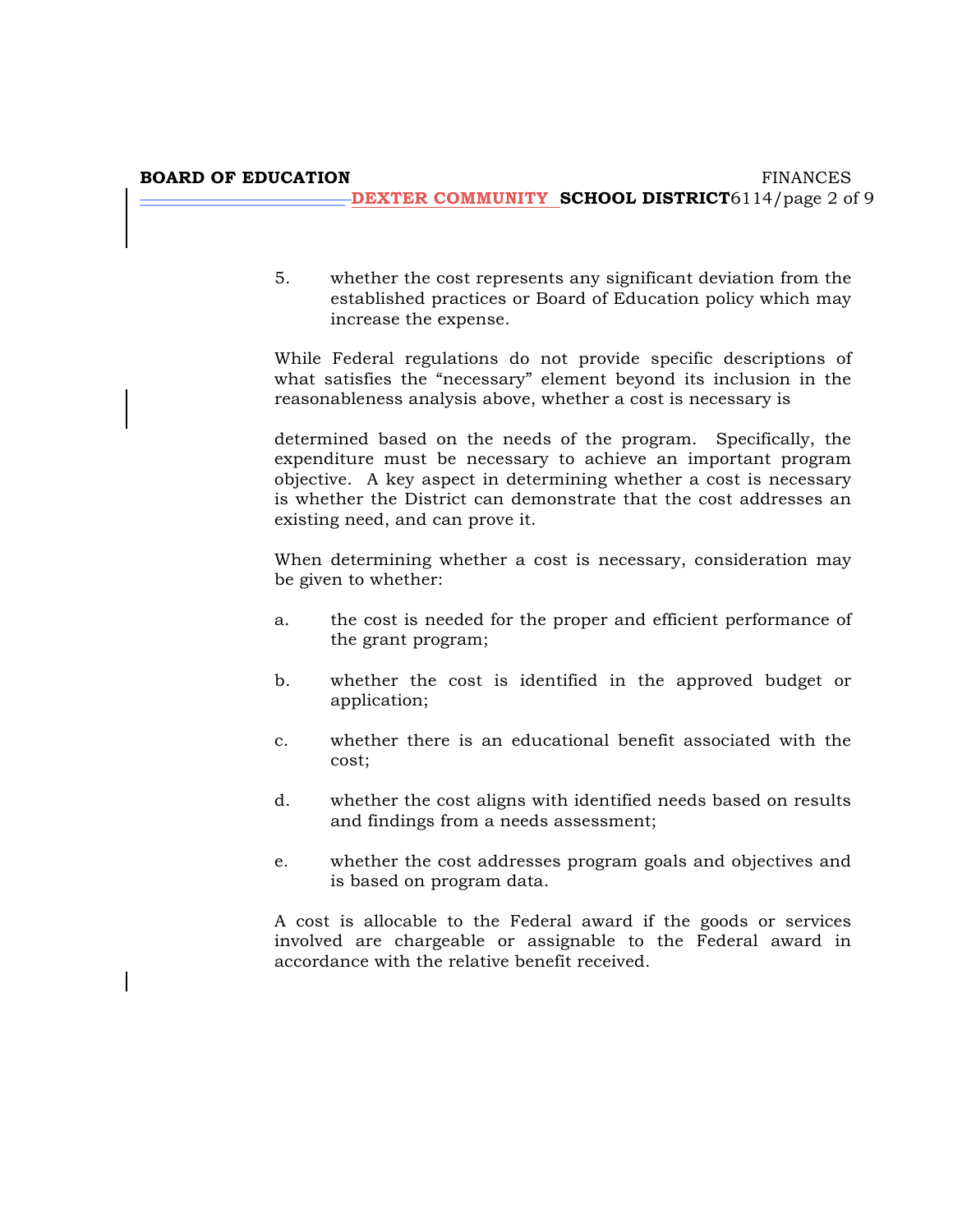# **BOARD OF EDUCATION EXECUTE: EXECUTE: EXECUTE: EXECUTE: EXECUTE: EXECUTE: EXECUTE: EXECUTE: EXECUTE: EXECUTE: EXECUTE: EXECUTE: EXECUTE: EXECUTE: EXECUTE: EXECUTE: EXECUTE: EXECUTE: EX \_\_\_\_DEXTER COMMUNITY SCHOOL DISTRICT**6114/page 3 of 9

- B. Conform to any limitations or exclusions set forth as cost principles in Part 200 or in the terms and conditions of the Federal award.
- C. Be consistent with policies and procedures that apply uniformly to both Federally-financed and other activities of the District.
- D. Be afforded consistent treatment. A cost cannot be assigned to a Federal award as a direct cost if any other cost incurred for the same purpose in like circumstances has been assigned as an indirect cost under another award.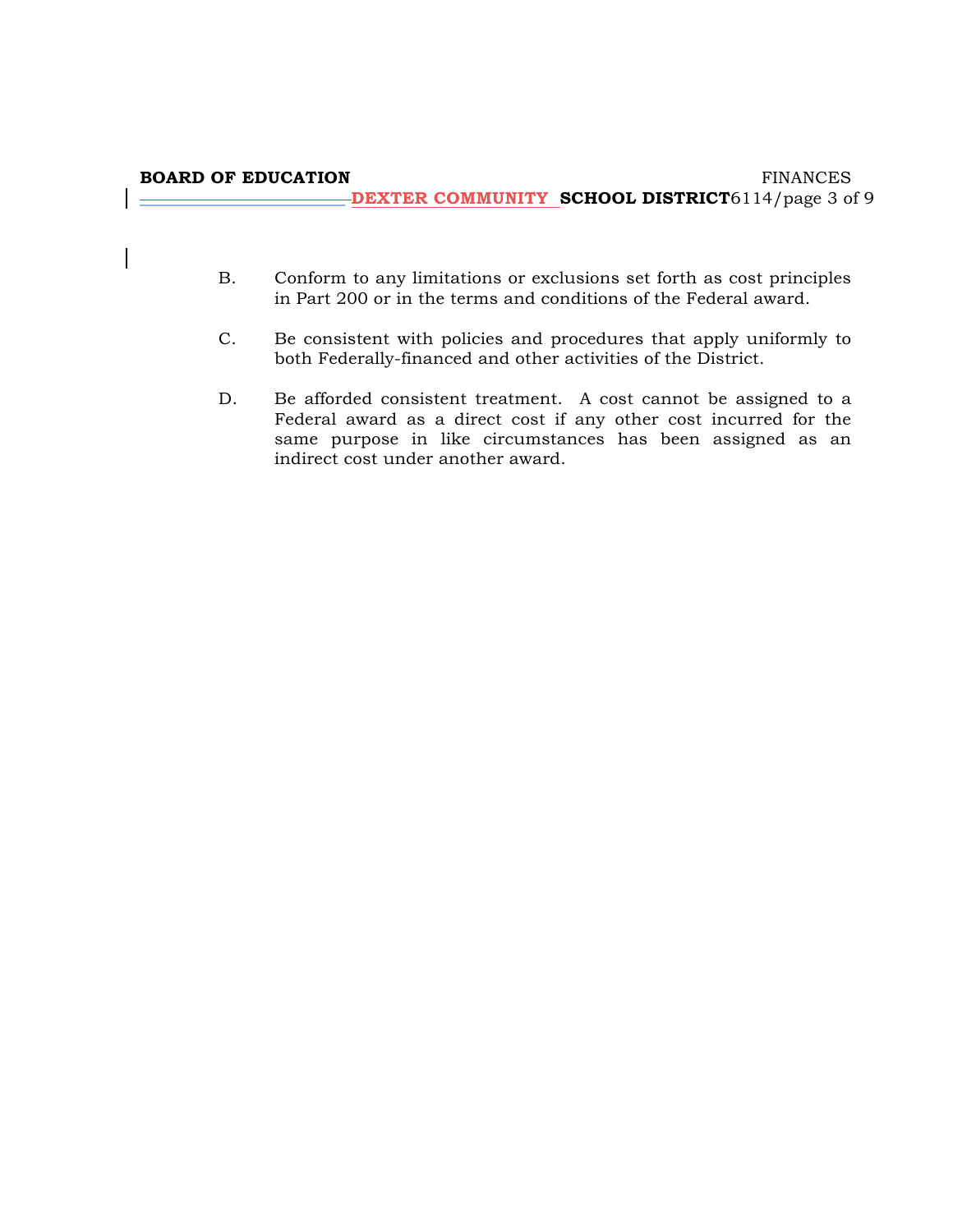# **-DEXTER COMMUNITY SCHOOL DISTRICT**6114/page 4 of 9

- E. Be determined in accordance with generally accepted accounting principles.
- F. Be representative of actual cost, net of all applicable credits or offsets.

The term "applicable credits" refers to those receipts or reductions of expenditures that operate to offset or reduce expense items allocable to the Federal award. Typical examples of such transactions are: purchase discounts; rebates or allowances; recoveries or indemnities on losses; and adjustments of overpayments or erroneous charges. To the extent that such credits accruing to or received by the State relate to the Federal award, they shall be credited to the Federal award, either as a cost reduction or a cash refund, as appropriate.

G. Be not included as a match or cost-share, unless the specific Federal program authorizes Federal costs to be treated as such.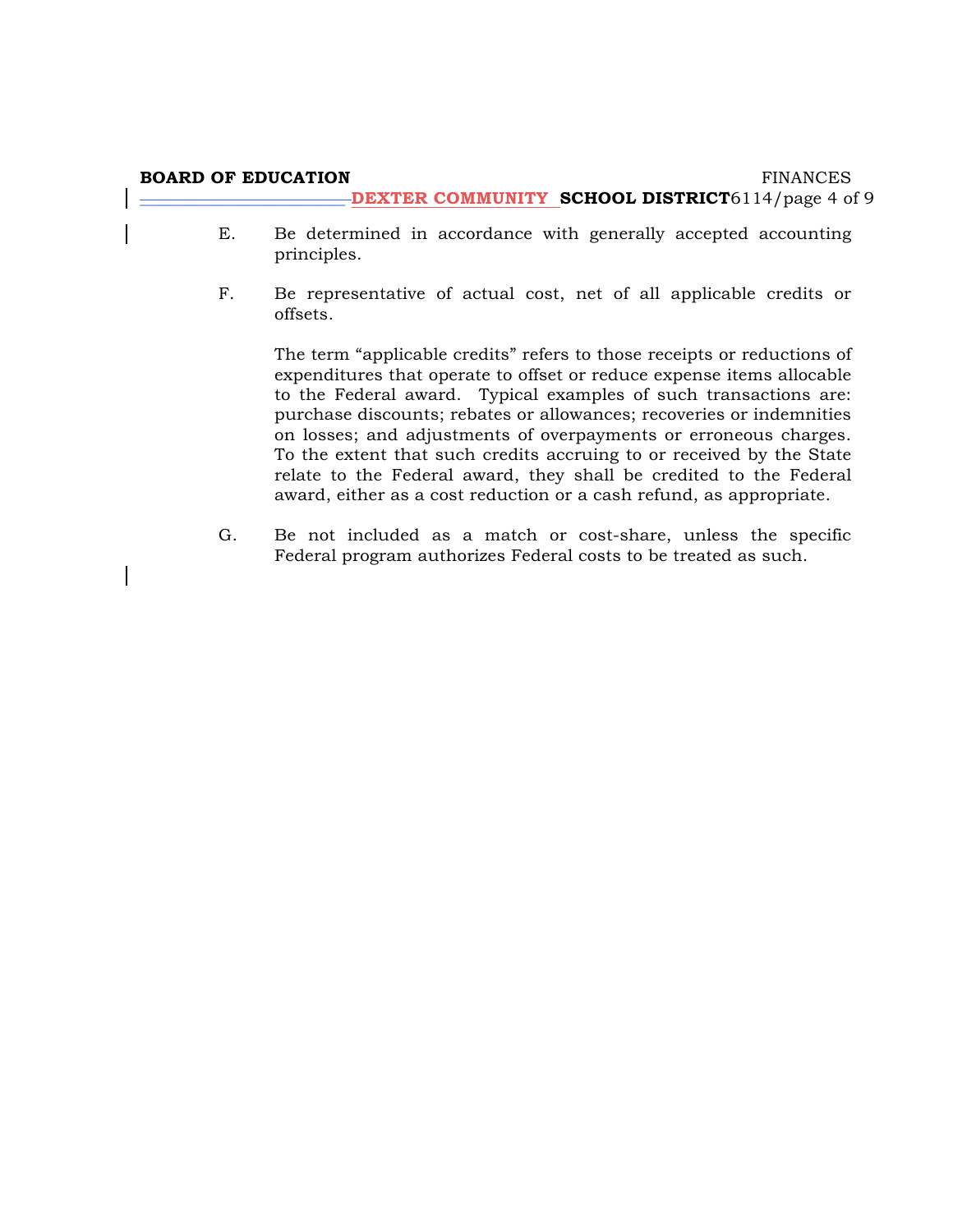- H. Be adequately documented:
	- 1. in the case of personal services, the Superintendent shall implement a system for District personnel to account for time and efforts expended on grant funded programs to assure that only permissible personnel expenses are allocated;
	- 2. in the case of other costs, all receipts and other invoice materials shall be retained, along with any documentation identifying the need and purpose for such expenditure if not otherwise clear.

### Selected Items of Cost

The District shall follow the rules for selected items of cost at 2 C.F.R. Part 200, Subpart E when charging these specific expenditures to a Federal grant. When applicable, District staff shall check costs against the selected items of cost requirements to ensure the cost is allowable. In addition, State, District and program-specific rules, including the terms and conditions of the award, may deem a cost as unallowable and District personnel shall follow those rules as well.

#### Cost Compliance

The Superintendent shall require that grant program funds are expended and are accounted for consistent with the requirements of the specific program and as identified in the grant application. Compliance monitoring includes accounting for direct or indirect costs and reporting them as permitted or required by each grant.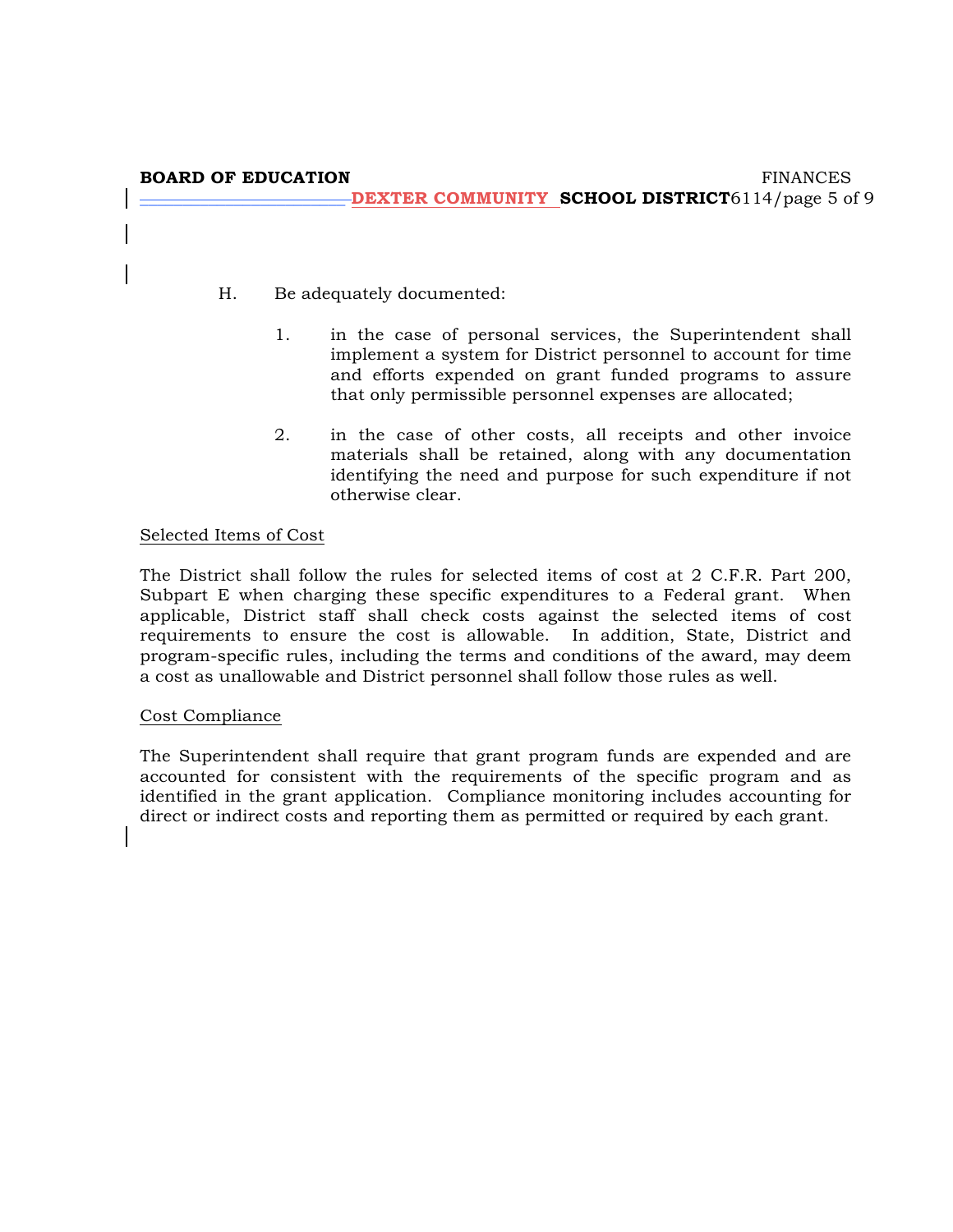#### Determining Whether a Cost is Direct or Indirect:

A. Direct costs are those costs that can be identified specifically with a particular final cost objective, such as a Federal award, or other internally or externally funded activity, or that can be directly assigned to such activities relatively easily with a high degree of accuracy.

These costs may include: salaries and fringe benefits of employees working directly on a grant-funded project; purchased services contracted for performance under the grant; travel of employees working directly on a grant-funded project; materials, supplies, and equipment purchased for use on a specific grant; and infrastructure costs directly attributable to the program (such as long distance telephone calls specific to the program, etc.).

B. Indirect costs are those that have been incurred for a common or joint purpose benefitting more than one cost objective, and not readily assignable to the cost objectives specifically benefitted, without effort disproportionate to the results achieved. Costs incurred for the same purpose in like circumstances shall be treated consistently as either direct or indirect costs.

These costs may include: general data processing, human resources, utility costs, maintenance, accounting, etc.

Federal education programs with supplement not supplant provisions must use a restricted indirect cost rate. In a restricted rate, indirect costs are limited to general management costs. General management costs do not include divisional administration that is limited to one component of the District, the governing body of the District, compensation of the Superintendent, compensation of the chief executive officer of any component of the District, and operation of the immediate offices of these officers.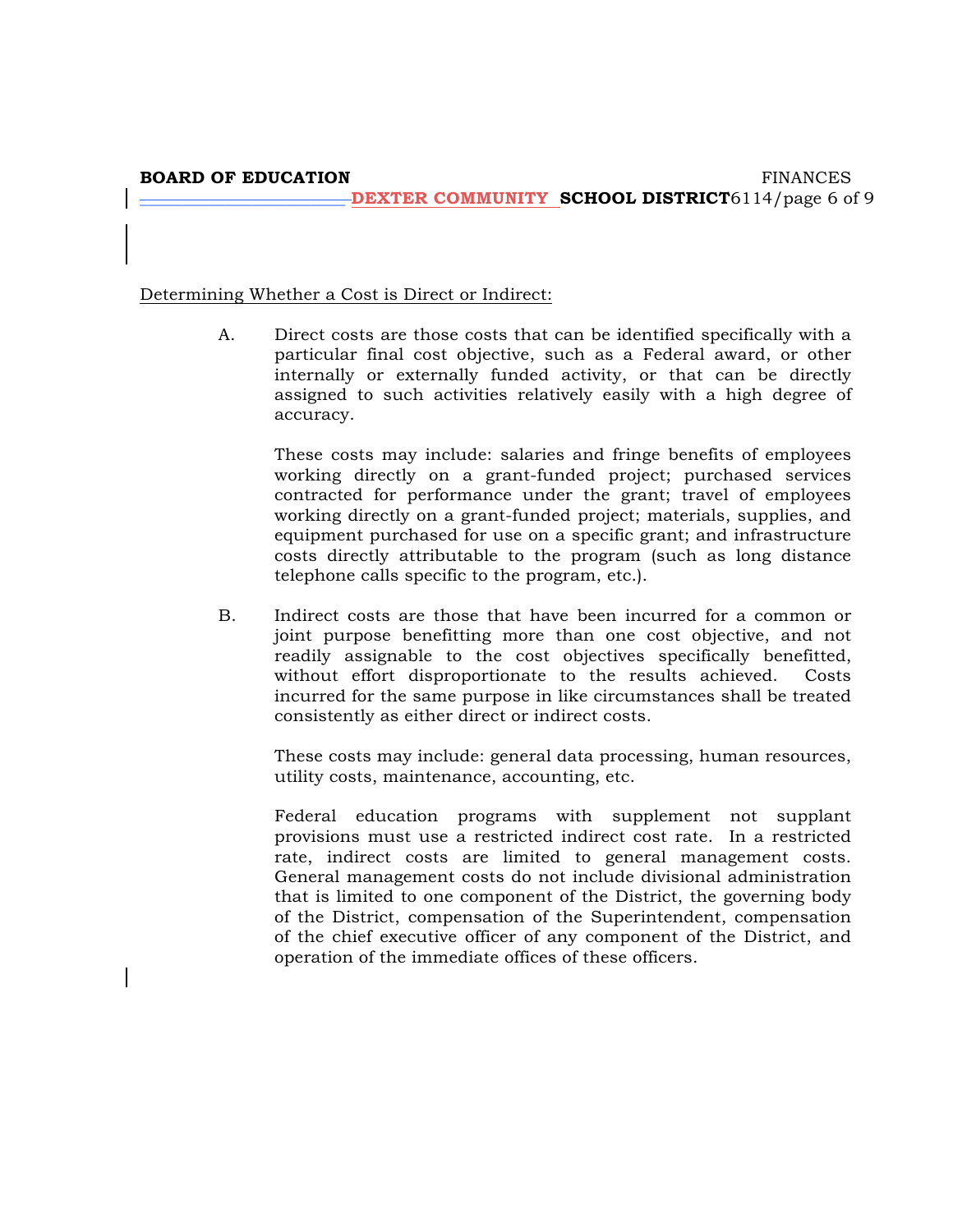The salaries of administrative and clerical staff should normally be treated as indirect costs. Direct charging of these costs may be appropriate only if all of the following conditions are met:

- 1. Administrative or clerical services are integral to a project or activity.
- 2. Individuals involved can be specifically identified with the project or activity.
- 3. Such costs are explicitly included in the budget or have the prior written approval of the Federal awarding agency.
- 4. The costs are not also recovered as indirect costs.

Where a Federal program has a specific cap on the percentage of administrative costs that may be charged to a grant, that cap shall include all direct administrative charges as well as any recovered indirect charges.

Effort should be given to identify costs as direct costs whenever practical, but allocation of indirect costs may be used where not prohibited and where indirect cost allocation is approved ahead of time by the Michigan Department of Education (MDE) or the pass-through entity (Federal funds subject to 2 C.F.R. Part 200 pertaining to determining indirect cost allocation).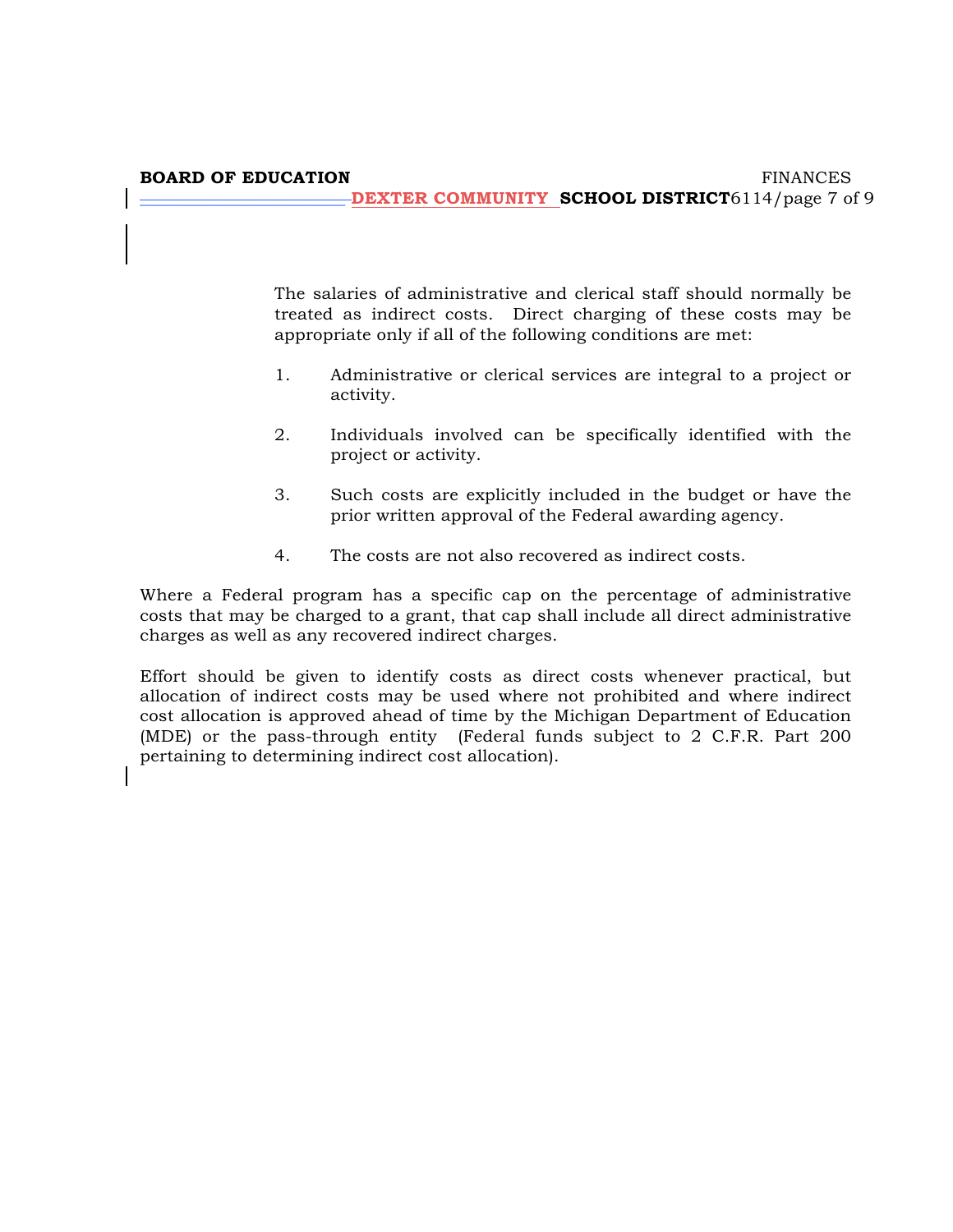#### Timely Obligation of Funds

Obligations are orders placed for property and services, contracts and subawards made, and similar transactions during a given period that require payment by the non-Federal entity during the same or a future period.

The following list illustrates when funds are determined to be obligated under the U.S. Department of Education ("USDOE") regulations:

If the obligation is for:

- A. Acquisition of property on the date which the District makes a binding written commitment to acquire the property.
- B. Personal services by an employee of the District when the services are performed.
- C. Personal services by a contractor who is not an employee of the District - on the date which the District makes a binding written commitment to obtain the services.
- D. Public utility services when the District receives the services.
- E. Travel when the travel is taken.
- F. Rental of property when the District uses the property.
- G. A pre-agreement cost that was properly approved by the Secretary (USDOE) under the cost principles in 2 C.F.R. Part 200, Subpart E - Cost Principles - on the first day of the project period.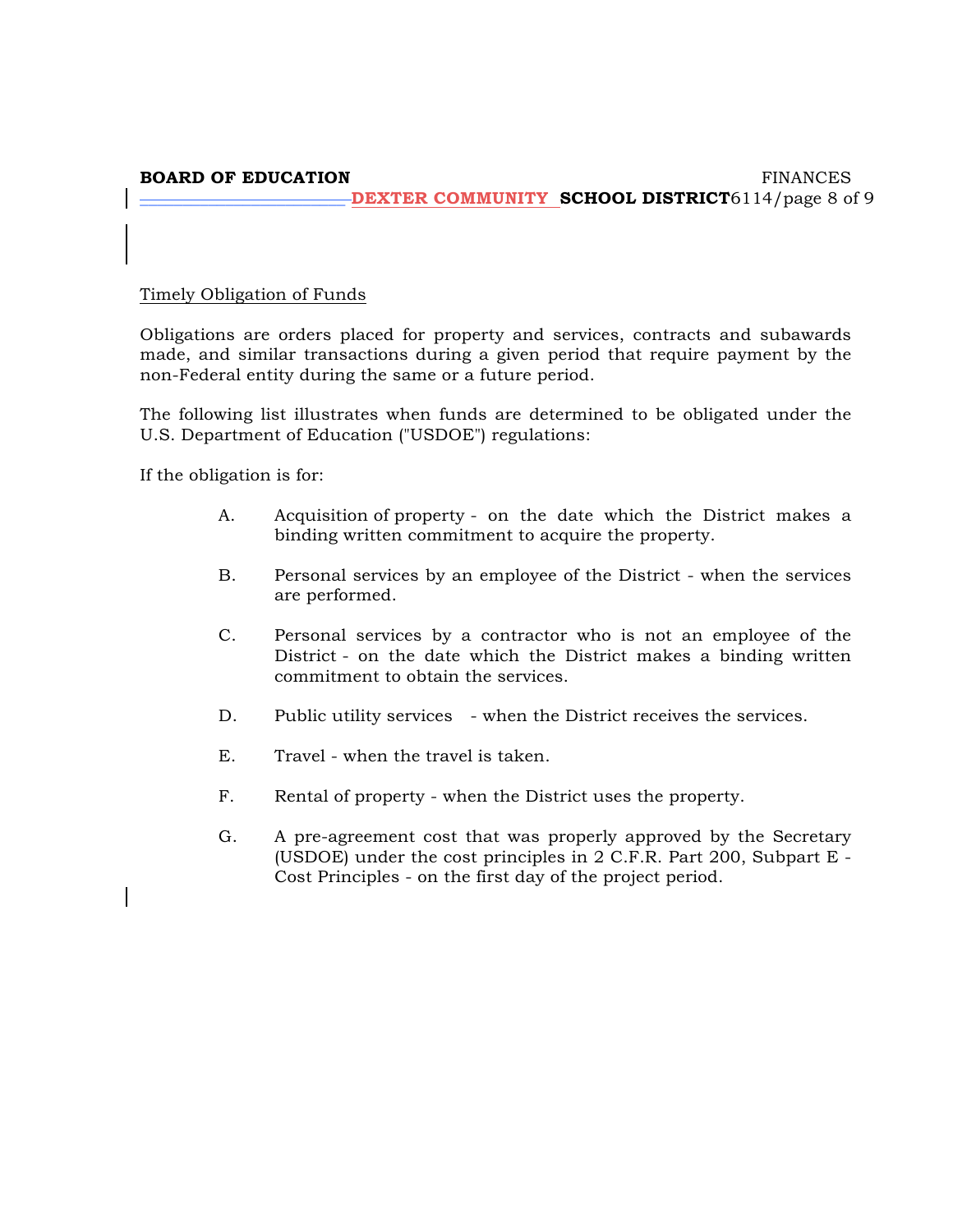#### Period of Performance

All obligations must occur on or between the beginning and ending dates of the grant project. This period of time is known as the period of performance. The period of performance is dictated by statute and will be indicated in the grant award notification ("GAN"). As a general rule, State-administered Federal funds are available for obligation within the year that Congress appropriates the funds for. However, given the unique nature of educational institutions, for many Federal education grants, the period of performance is twenty-seven (27) months. This maximum period includes a fifteen (15) month period of initial availability, plus a twelve (12) month period for carryover. For direct grants, the period of performance is generally identified in the GAN.

In the case of a State-administered grant, obligations under a grant may not be made until the grant funding period begins or all necessary materials are submitted to the granting agency, whichever is later. In the case of a direct grant, obligations may begin when the grant is, unless an agreement exists with MDE or the passthrough entity to reimburse for pre-approval expenses.

For both State-administered and direct grants, regardless of the period of availability, the District shall liquidate all obligations incurred under the award not later than ninety (90) days after the end of the funding period unless an extension is authorized. Any funds not obligated within the period of performance or liquidated within the appropriate timeframe are said to lapse and shall be returned to the awarding agency. Consequently, the District shall closely monitor grant spending throughout the grant cycle.

2 C.F.R. 200.403-.406, 200.413(a)-(c), 200.430(a), 200.431(a), 200.458 2 C.F.R 200.474(b)

**© NEOLA 2016**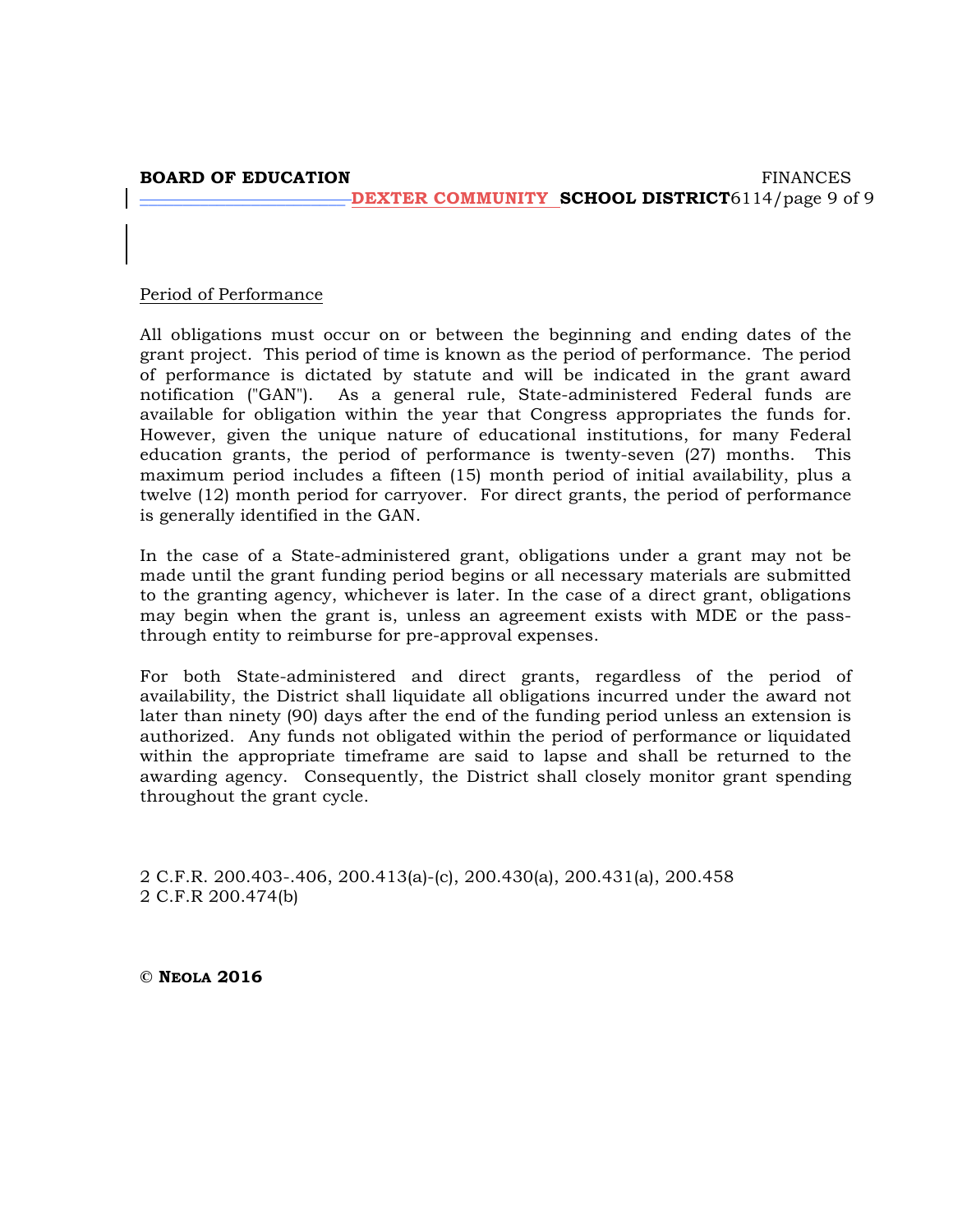# **\_\_\_\_\_\_\_\_\_\_\_\_\_\_\_\_\_\_\_\_\_\_\_\_ DEXTER COMMUNITY SCHOOL DISTRICT**6116/page 1 of 3

#### **NEW POLICY - VOL. 30, NO. 2**

### FEDERAL GRANT TIME AND EFFORT REPORTING

As a recipient of Federal funds, the District shall comply with the Uniform Administrative Requirements, Cost Principles, and Audit Requirements for Federal Awards. Section 200.430 of the Code of Federal Regulations requires certification of effort to document salary expenses charged directly or indirectly against Federally-sponsored projects. This process is intended to verify that compensation for employment services, including salaries and wages, is allocable and properly expended, and that any variances from the budget are reconciled.

Compensation for employment services includes all remuneration, paid currently or accrued, for services of employees rendered during the period of performance under the Federal award, including but not necessarily limited to wages and salaries. Compensation for personal services may also include fringe benefits, which are addressed in 2 C.F.R. 200.431 Compensation—fringe benefits. Costs of compensation are allowable to the extent that they satisfy the specific requirements of these regulations, and that the total compensation for individual employees:

- A. is reasonable for the services rendered, conforms to the District's established written policy, and is consistently applied to both Federal and non-Federal activities; and
- B. follows an appointment made in accordance with the District's written policies and meets the requirements of Federal statute, where applicable.

#### **Time and Effort Reports**

The reports:

- A. are supported by a system of internal controls which provide reasonable assurance that the charges are accurate, allowable, and properly allocated;
- B. are incorporated into the official records of the District;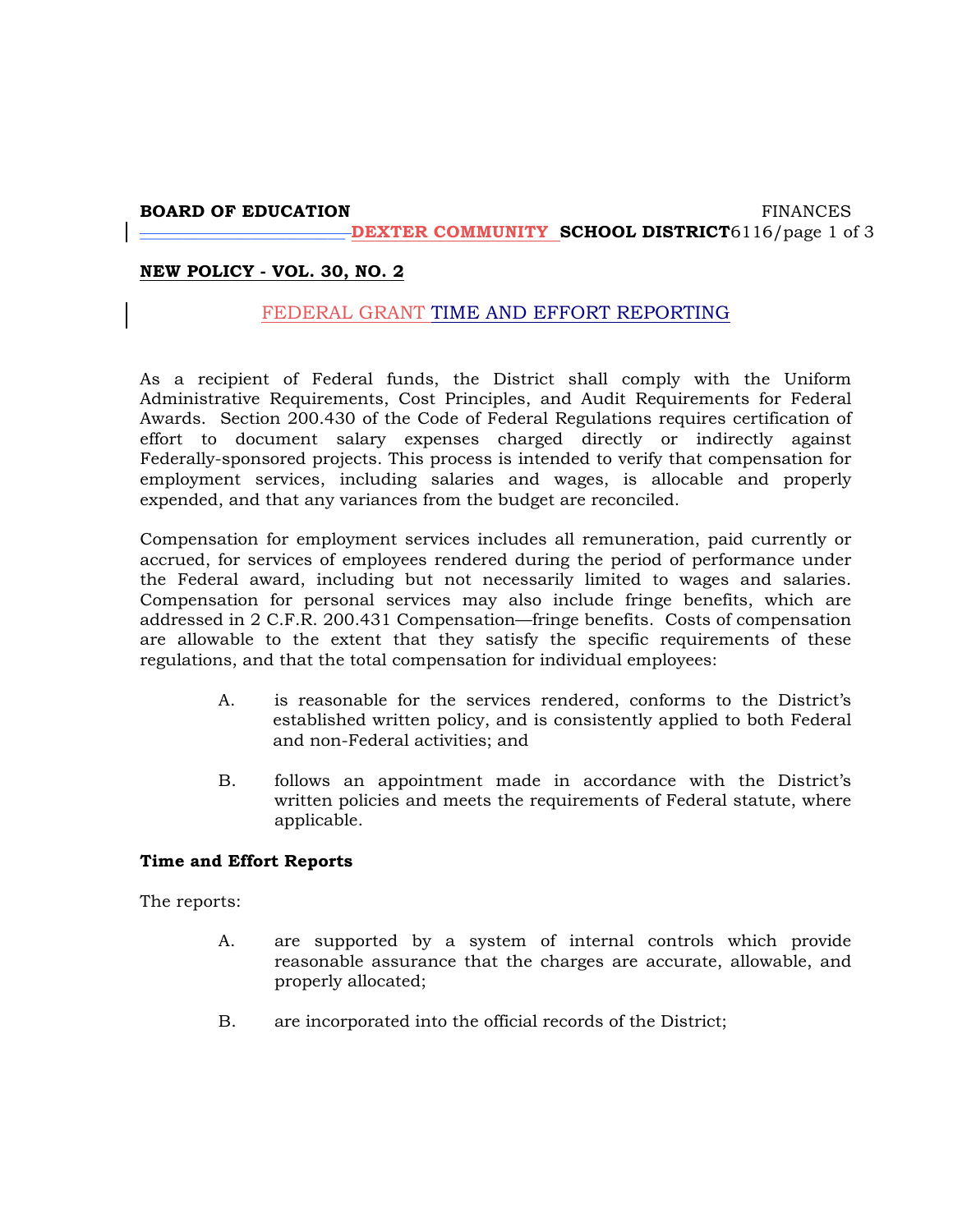- C. reasonably reflect the total activity for which the employee is compensated by the District, not exceeding 100% of the compensated activities;
- D. encompass both Federally assisted and other activities compensated by the District on an integrated basis;
- E. comply with the District's established accounting policies and practices;
- F. support the distribution of the employee's salary or wages among specific activities or cost objectives if the employee works on more than one (1) Federal award, a Federal award and non-Federal award, an indirect cost activity and a direct cost activity, two or more indirect activities which are allocated using different allocation bases, or an unallowable activity and a direct or indirect cost activity.

The District will also follow any time and effort requirements imposed by the pass-through entity to the extent that they are more restrictive than the Federal requirements. The Payroll Business Office is responsible for the distribution, collection, and retention of all employee effort reports. Individually reported data will be made available only to authorized auditors.

#### **Reconciliations**

Budget estimates are not used as support for charges to Federal awards. However, the District may use budget estimates for interim accounting purposes. The system used by the District to establish budget estimates produces reasonable approximations of the activity actually performed. Any significant changes in the corresponding work activity are identified by the District and entered into the District's records in a timely manner.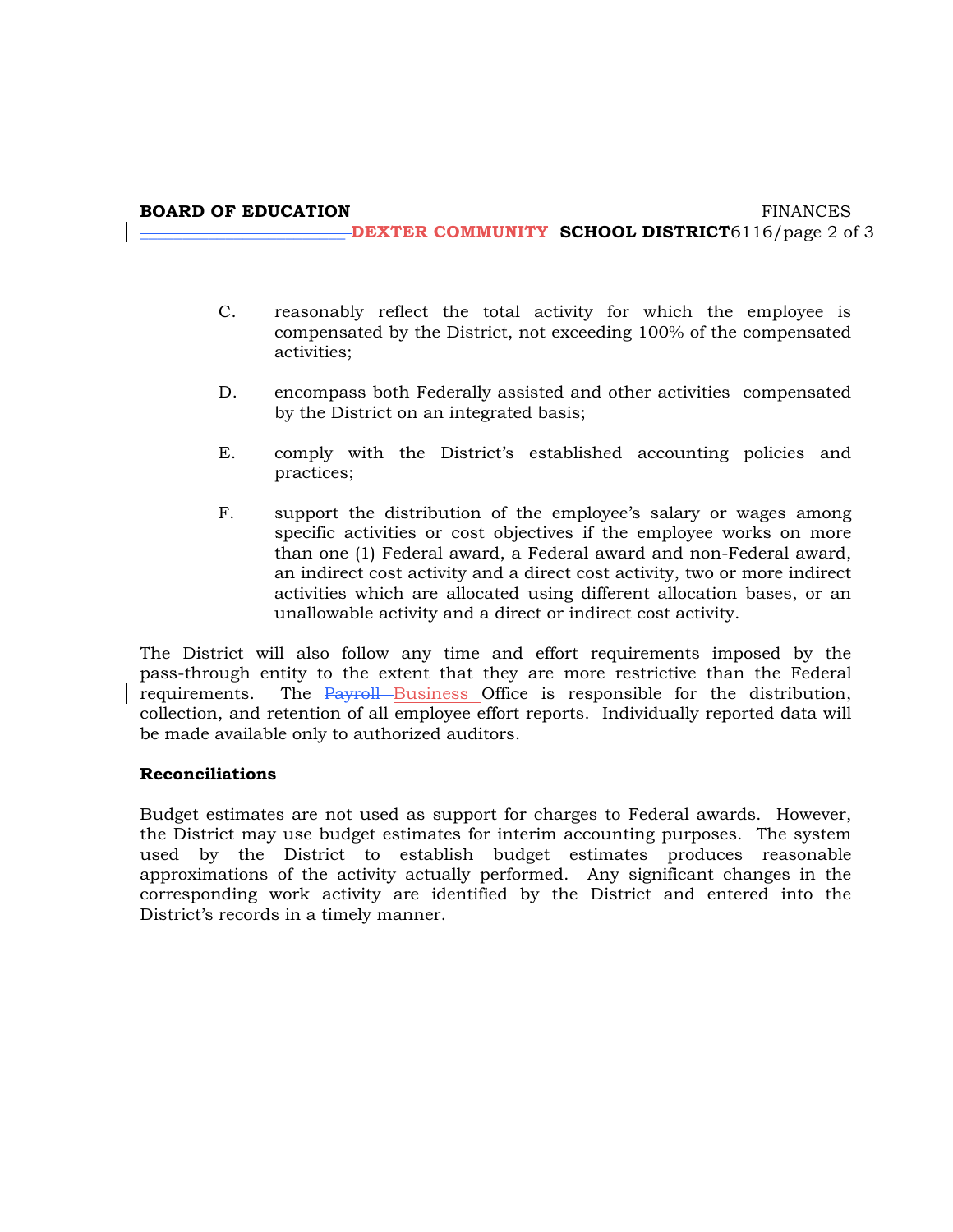**BOARD OF EDUCATION EXECUTE: EXECUTE: EXECUTE: EXECUTE: EXECUTE: EXECUTE: EXECUTE: EXECUTE: EXECUTE: EXECUTE: EXECUTE: EXECUTE: EXECUTE: EXECUTE: EXECUTE: EXECUTE: EXECUTE: EXECUTE: EX \_\_\_\_\_\_\_\_\_\_\_\_\_\_\_\_\_\_\_\_\_\_\_\_\_\_DEXTER COMMUNITY SCHOOL DISTRICT**6116/page 3 of 3

The District's internal controls include a process to review after-the-fact interim charges made to a Federal award based on budget estimates and ensure that all necessary adjustments are made so that the final amount charged to the Federal award is accurate, allowable, and properly allocated.

Applicable Laws, Regulations, and Guidance: 2 C.F.R. 200.430, 200.431

**© NEOLA 2016**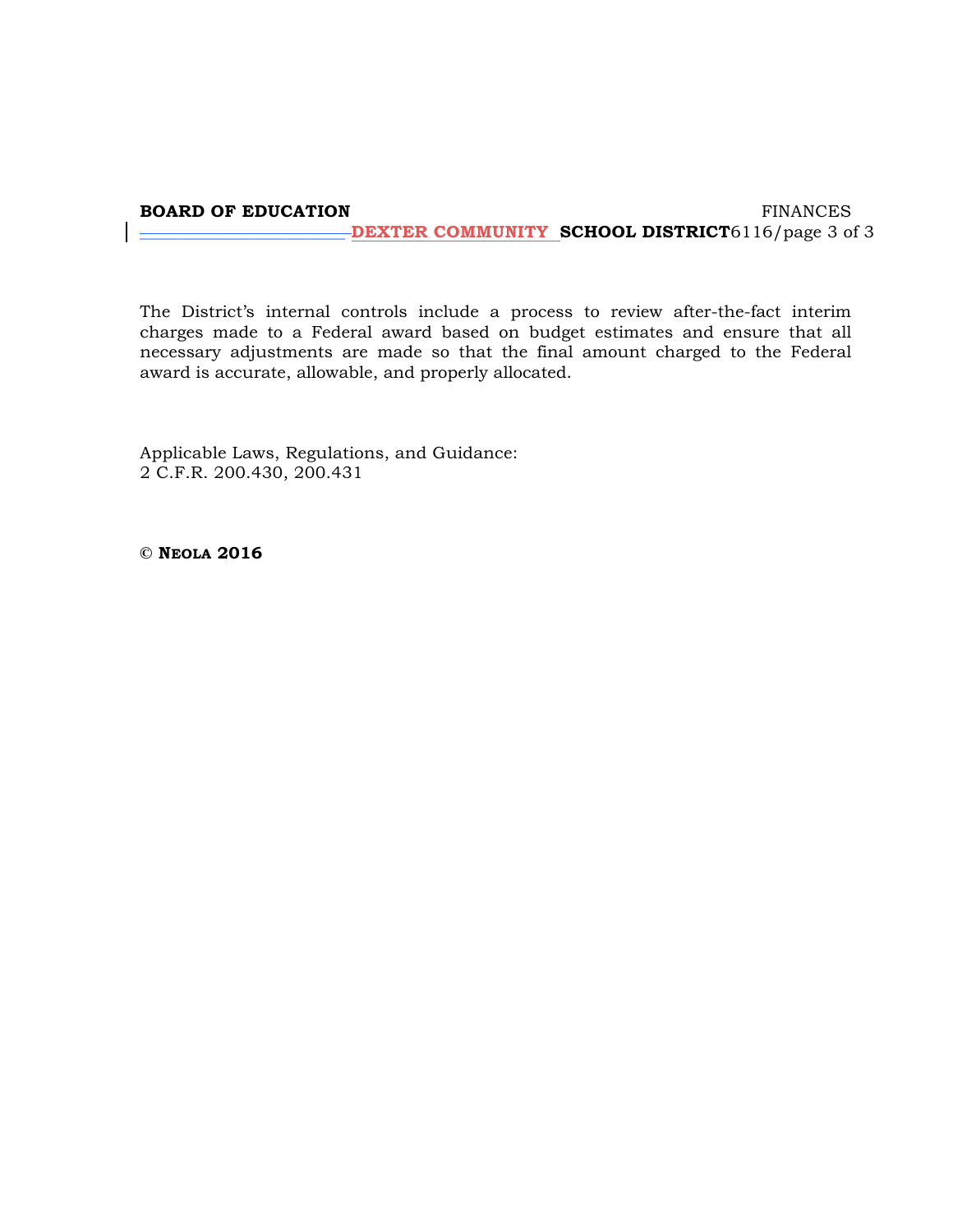#### **BOARD OF EDUCATION EXECUTE: EXECUTE: EXECUTE: EXECUTE: EXECUTE: EXECUTE: EXECUTE: EXECUTE: EXECUTE: EXECUTE: EXECUTE: EXECUTE: EXECUTE: EXECUTE: EXECUTE: EXECUTE: EXECUTE: EXECUTE: EX \_\_\_\_\_\_\_\_\_\_\_\_\_\_\_\_\_\_\_\_ DEXTER COMMUNITY SCHOOL DISTRICT** 6320/page 1 of 11

# **REVISED POLICY - VOL. 30, NO. 1**

# PURCHASING

Procurement of all supplies, materials, equipment, and services paid for from District funds shall be made in accordance with all applicable Federal and -State statutes, -Board policies, and administrative procedures. Standards of conduct covering conflicts of interest and governing the actions of its employees engaged in the selection, award, and administration of contracts are established in Policy 1130, Policy 3110, and Policy 4110 – Conflict of Interest.

A system of purchase orders and purchasing cards shall be used to ensure purchasing accountability within the school district. All purchase of supplies, equipment, and services, except in cases of emergency, shall be purchased only on the basis of a purchase order approved by the program/building administrator and Chief Financial Officer, in advance of the order being placed; or purchasing cards in compliance with Board Policy **6424**. Purchases for public utilities or contracts and agreements that have been authorized by the Board or authorized designee shall be considered adequate authorization of expenditures.

Incidental purchases may be reimbursed as an employee expense provided all other purchasing policies are met and the purchase was preapproved by the responsible administrator.

All procurement transactions shall be conducted in a manner that encourages full and open competition and in accordance with good administrative practice and sound business judgement.

Each year the State of Michigan informs the School of the legal amount for purchases which require a formal bidding process of a single item.

It is the policy of the Board that the Superintendent adhere to the following:

### **Quotations**

Seek price quotations from an adequate number of qualified sources on purchases of supplies, materials, and equipment in excess of  $$3,500$ , except in cases of emergency, or for technical or professional services, or when the materials purchased are of such a nature that price negotiations would not result in a savings to the School.

- A. Seek informal price quotations from an adequate number of qualified sources on purchases of supplies, materials, and equipment
	- ( X) that are under \_\_\_\_\_\_\_\_\_\_ percent **[fifty percent (50%) recommended]** of the amount allowed by State statute for a single item, except in cases of emergency, or for technical or professional services, or when the materials purchased are of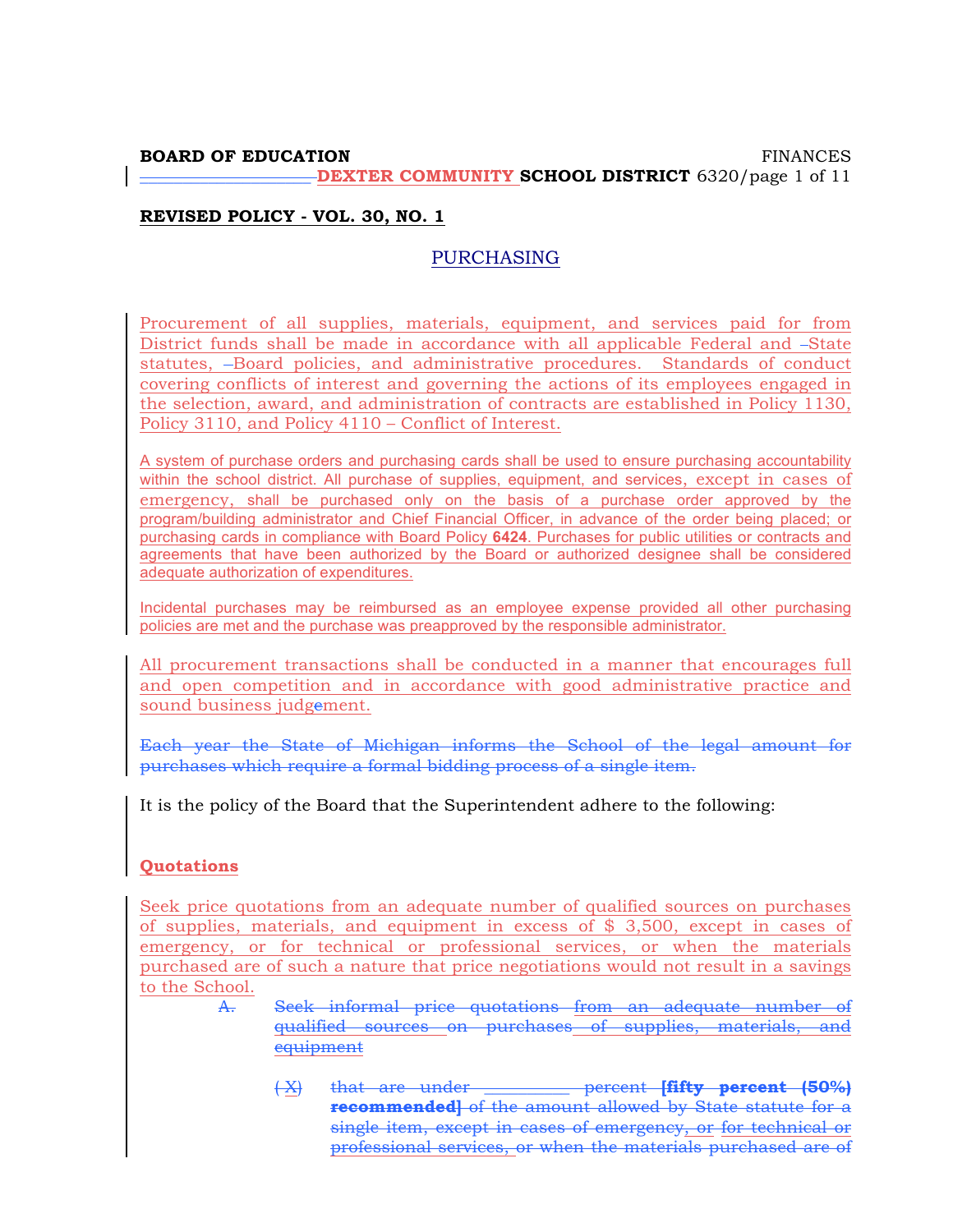### **BOARD OF EDUCATION** FINANCES

**DEXTER COMMUNITY SCHOOL DISTRICT** 6320/page 2 of 11

such a nature that price negotiations would not result in a savings to the School.

 $\frac{X}{X}$  in excess of \$ \_3,500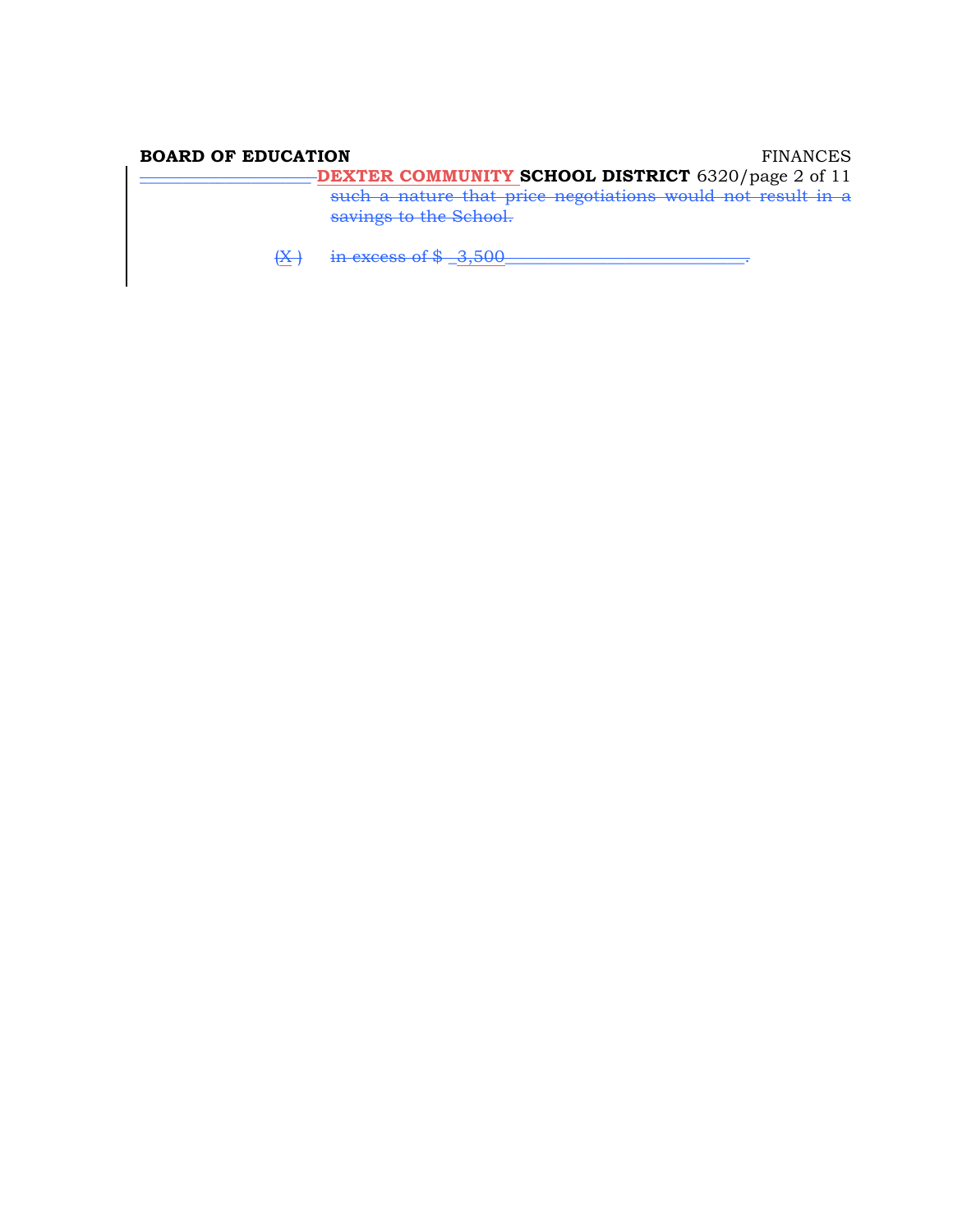- B. When the purchase of, and contract for, single items of supplies, materials, or equipment is
	- ( ) in excess of \_\_\_\_\_\_\_\_\_\_\_\_\_\_\_\_\_\_\_\_\_ percent **[fifty percent (50%) recommended]** but less than the amount allowed by State statute the Superintendent shall whenever possible, require three (3) competitive price quotations.
	- (a) less than the amount allowed by State statute, but exceeds the Superintendent shall whenever possible, require three (3) competitive price quotations.
	- $\left\{\right\}$  less than the amount allowed by State statute, but exceeds \$ the Superintendent shall whenever possible, have at least three (3) competitive bids.

### **Competitive Bids**

Purchases of supplies, materials, and equipment in a single transaction that are in excess of the dollar amount permitted by State statute section 1274 of the revised school code shall require competitive bids. and, wWhenever possible, purchases shall have at least three (3) such bids for substantiation of purchase and shall require approval of the Board-Superintendent or designee prior to purchase.

Purchases for new school construction, renovation, or repairs shall obtain competitive bids in compliance with Board Policy 6321.

Competitive bids are not required for items purchased through cooperative bulk purchasing programs.

Competitive bids are not required for food purchases, unless food purchased in a single transaction costs \$100,000 or more.

### **Competitive Bids**

- [ [X] Competitive bids are not required for items purchased through the cooperative bulk purchasing programs. operated by the Michigan Department of Management and Budget pursuant to M.C.L. 18.1263.
- [ X] Competitive bids are not required for food purchases, unless food purchased in a single transaction costs \$100,000 or more.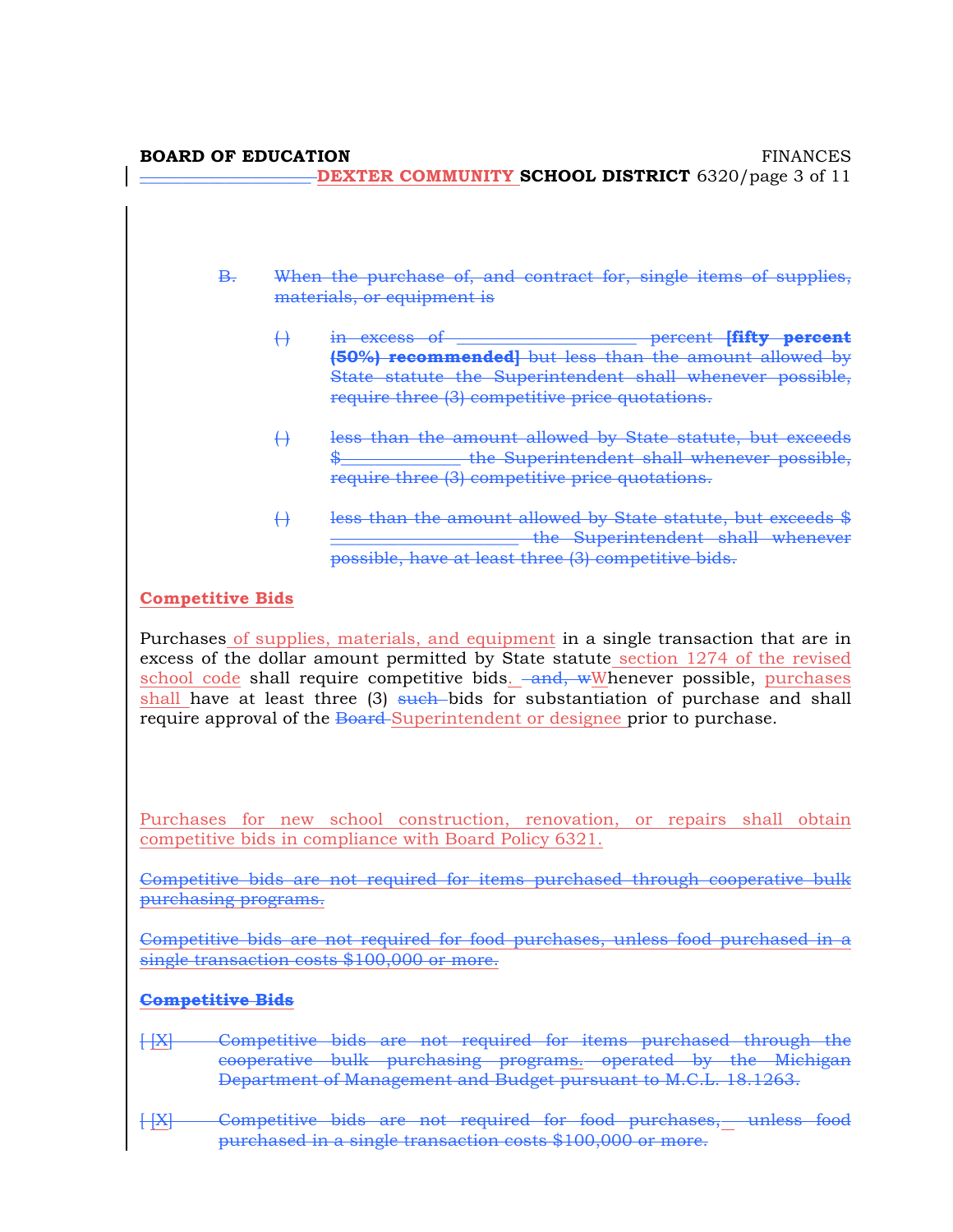## **BOARD OF EDUCATION** FINANCES

**LEADER COMMUNITY SCHOOL DISTRICT** 6320/page 4 of 11 When food purchased in a single transaction exceeds \$ \_\_\_\_\_, the Superintendent shall, whenever possible, require three (3) competitive price quotations.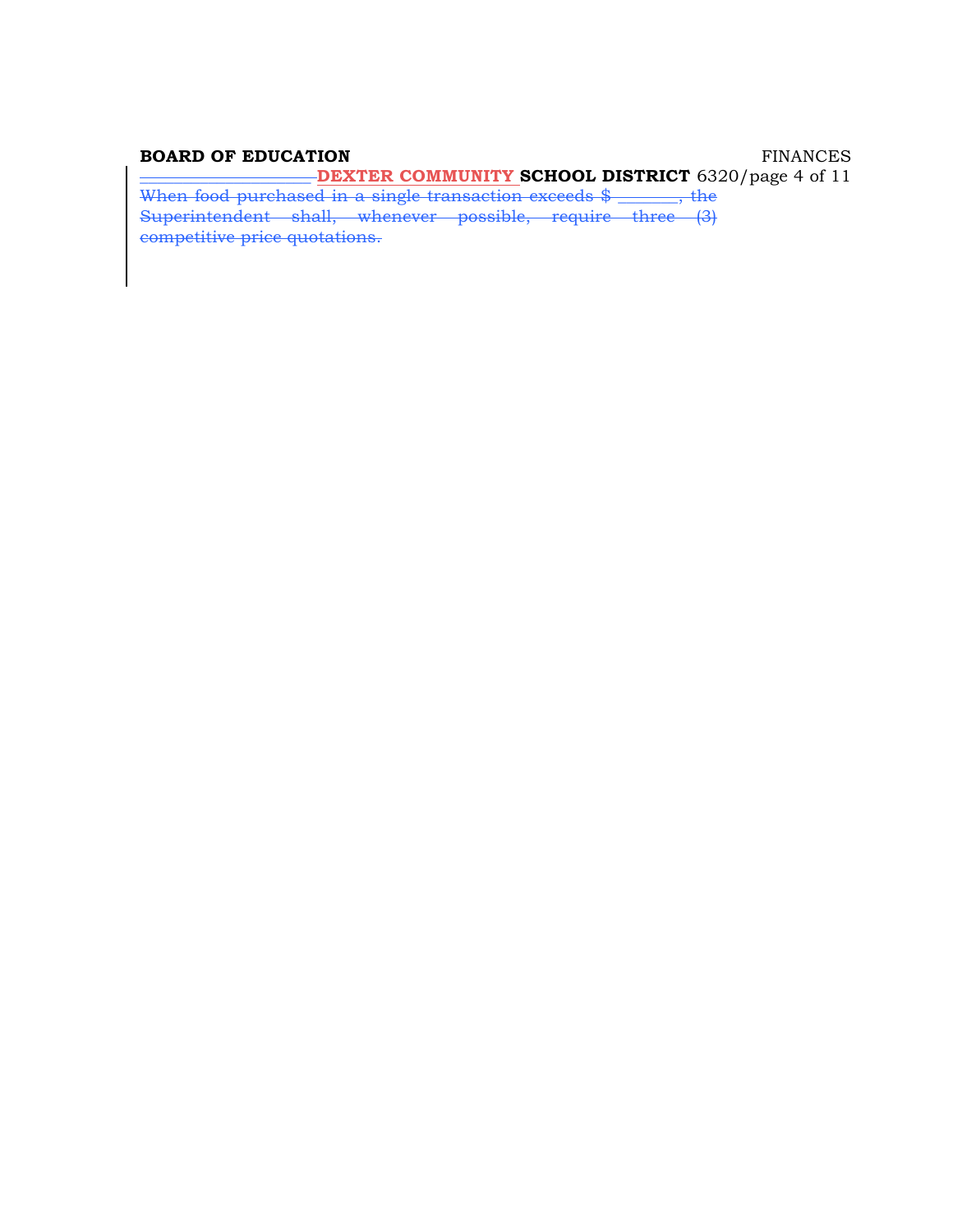## **BOARD OF EDUCATION EXECUTE: EXECUTE: EXECUTE: EXECUTE: EXECUTE: EXECUTE: EXECUTE: EXECUTE: EXECUTE: EXECUTE: EXECUTE: EXECUTE: EXECUTE: EXECUTE: EXECUTE: EXECUTE: EXECUTE: EXECUTE: EX \_\_\_\_\_\_\_\_\_\_\_\_\_\_\_\_\_\_\_\_ DEXTER COMMUNITY SCHOOL DISTRICT** 6320/page 5 of 11

## **Awarding Contracts**

Bids shall be sealed and shall be opened by the \_\_\_\_\_\_\_\_\_\_\_\_\_\_\_\_\_\_\_\_\_\_\_\_\_\_\_\_\_\_\_\_ in the presence of at least one (1) witness. All orders or contracts should be awarded to the lowest responsible bidder; however, consideration can be given to:

 $\overline{f}$  $\overline{A}$ . the quality of the item(s) to be supplied;  $\overline{\mathbf{X}}$  $\overline{AB}$ . its conformity with specifications;

- $\overline{\mathbf{X}}$  $\mathcal{C}$ . suitability to the requirements of the school;
- $\overline{\mathbf{X}}$ delivery terms;
- $\overline{\mathbf{X}}$ past performance of vendor.
- )E.

 $+D$ .

 $\frac{X}{X}$  In addition to the factors above, the Board may consider and provide a preference to qualified local businesses whose principal place of business is located within the geographical boundaries of the school district-bidders.

- () which use a Michigan-based business as the primary contractor.
- ( ) which use one (1) or more Michigan-based business as subcontractors.

For purposes of this preference a Michigan-based business means a business that would qualify for a Michigan preference for procurement contracts under M.C.L. 18.1268, which requires that the businesses certify that since inception or during the last twelve (12) months it has done one of the following:

- A. have filed a Michigan business tax return showing an allocation of income tax base to Michigan
- B. have filed a Michigan income tax return showing income generated in or attributed to Michigan
- C. withheld Michigan income tax from compensation paid to the bidder's owners and remitted the tax to the Michigan Department of **Treasury**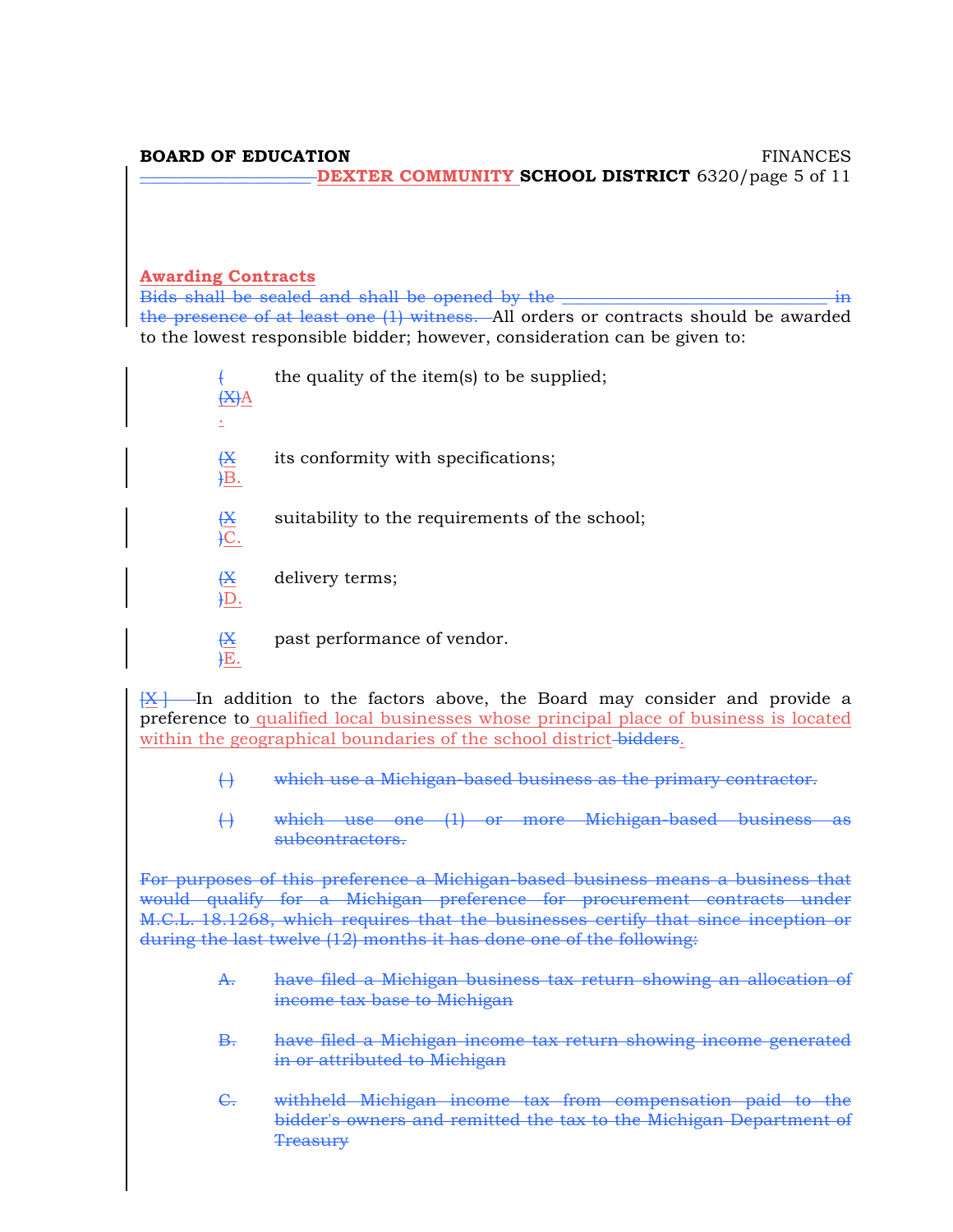**BOARD OF EDUCATION EXECUTE: EXECUTE: EXECUTE: EXECUTE: EXECUTE: EXECUTE: EXECUTE: EXECUTE: EXECUTE: EXECUTE: EXECUTE: EXECUTE: EXECUTE: EXECUTE: EXECUTE: EXECUTE: EXECUTE: EXECUTE: EX DEXTER COMMUNITY SCHOOL DISTRICT** 6320/page 6 of 11

This preference shall not apply to any procurement or project using Federal funds, nor shall it be used if it would violate any Federal law or requirements.

The following bid items shall be brought before the Board of Education in accordance with state law:

- A. Competitive bids for remodeling to present buildings or new building construction.
- B. Bids on school buses.
- C. Bids on state aid or other short term loans.
- D. Bids on long term bond issue loans.

The Board reserves the right to reject any and all bids.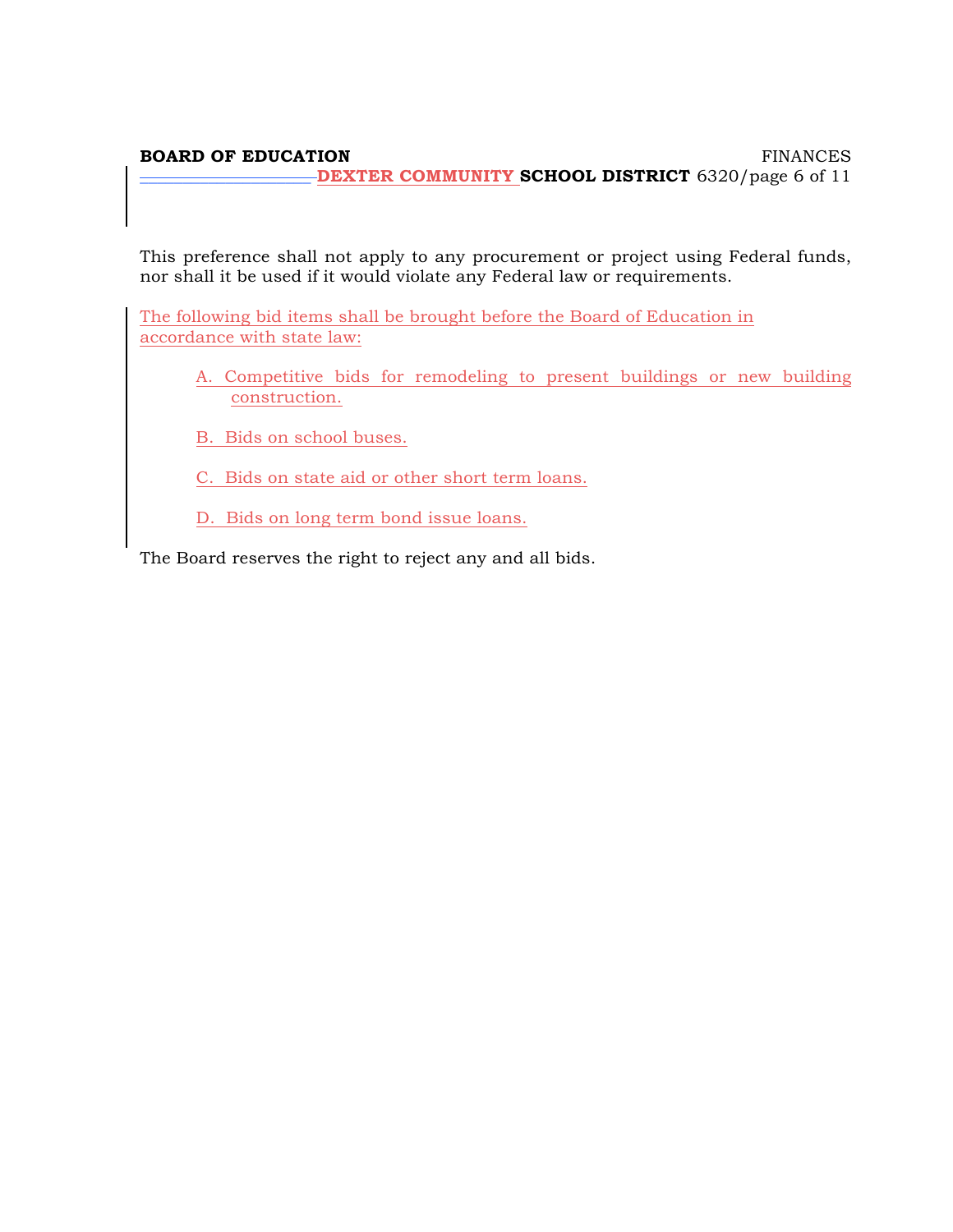**BOARD OF EDUCATION EXECUTE: EXECUTE: EXECUTE: EXECUTE: EXECUTE: EXECUTE: EXECUTE: EXECUTE: EXECUTE: EXECUTE: EXECUTE: EXECUTE: EXECUTE: EXECUTE: EXECUTE: EXECUTE: EXECUTE: EXECUTE: EX \_\_\_\_\_DEXTER COMMUNITY SCHOOL DISTRICT** 6320/page 7 of 11

- [ ] Contracts may be awarded by the \_\_\_\_\_\_\_\_\_\_\_\_\_\_\_\_\_\_\_\_\_\_\_\_ without Board approval for any single item or group of identical items costing less than \$\_\_\_\_\_\_\_\_\_\_\_\_\_\_\_\_. All other contracts require Board approval prior to purchase.
- The Board shall be informed of the terms and conditions of all competitive bids and shall award contracts as a consequence of such bids.

## **Bid Protest**

A bidder who wishes to file a bid protest must file such notice and follow procedures prescribed by the Request fFor Proposals (RFP) or the individual bid specifications package, for resolution. Bid protests must be filed in writing with the Office of the Superintendent within seventy-two (72) hours of the opening of the bids in protest.

Within five (5) days of receipt of a protest, the Superintendent shall review the protest as submitted and render a decision regarding the merits of the protest and any impact on the acceptance and rejection of bids submitted. Notice of the filing of a bid protest shall be communicated to the Board and shall be so noted in any subsequent recommendation for the acceptance of bids and awarding of contracts.

Failure to file a notice of intent to protest, or failure to file a formal written protest within the time prescribed, shall constitute a waiver of proceedings.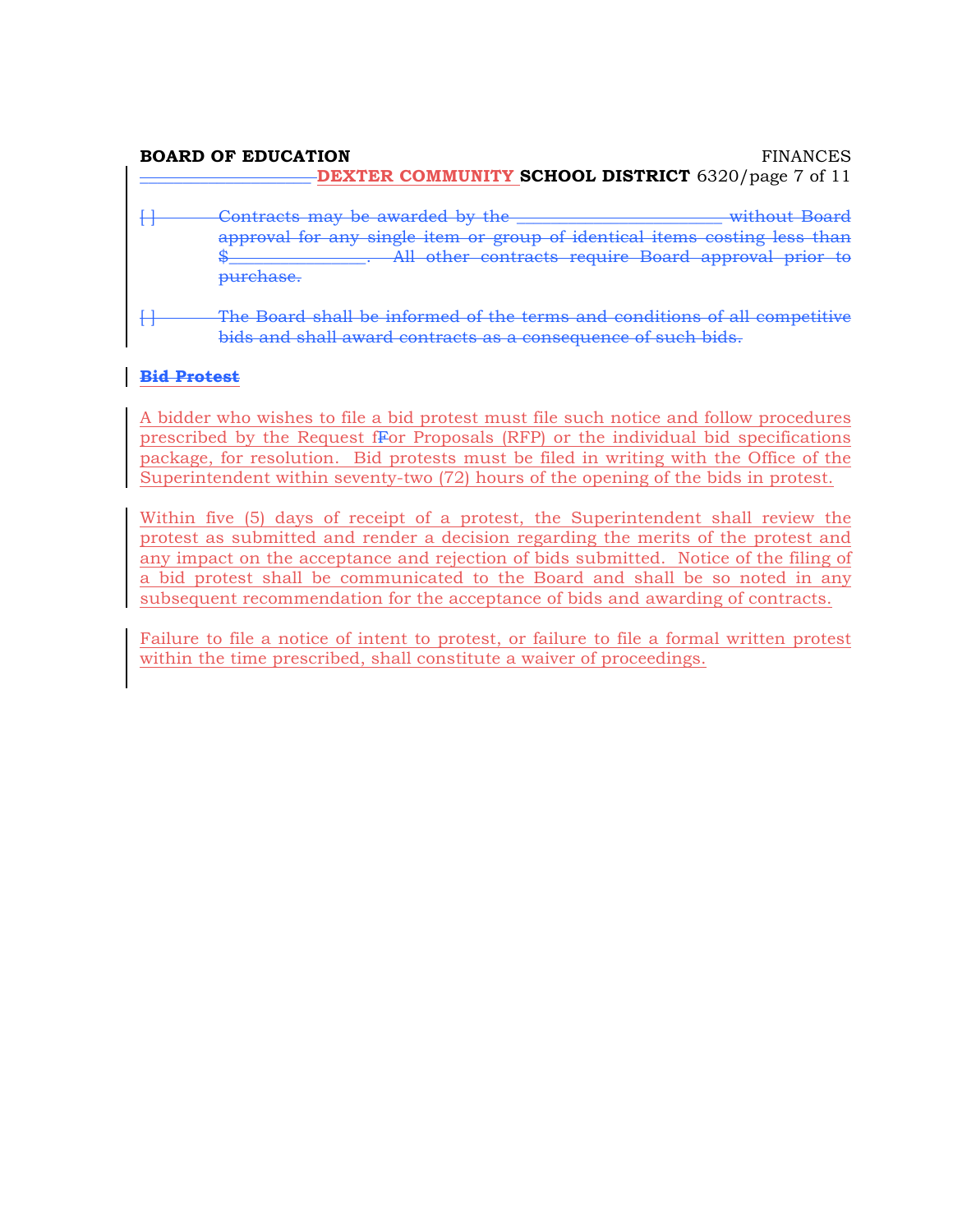**BOARD OF EDUCATION EXECUTE: EXECUTE: EXECUTE: EXECUTE: EXECUTE: EXECUTE: EXECUTE: EXECUTE: EXECUTE: EXECUTE: EXECUTE: EXECUTE: EXECUTE: EXECUTE: EXECUTE: EXECUTE: EXECUTE: EXECUTE: EX \_\_\_\_\_\_\_\_\_\_\_\_\_\_\_\_\_\_DEXTER COMMUNITY SCHOOL DISTRICT** 6320/page 8 of 11

## **General Provisions**

The Superintendent is authorized to purchase all items within budget allocations.

The Board should be advised, for prior approval, of all purchases of equipment, materials, and services when the purchase was not contemplated during the budgeting process.

The Superintendent is authorized to make emergency purchases, without prior approval, of those goods and/or services needed to keep the school in operation. Such purchases shall be brought to the Board's attention at the next regular meeting.

- [X ] The Board should be advised, for prior approval, of all purchases of equipment, materials, and services when the purchase
	- $(X)$  was not contemplated during the budgeting process.
	- (a) exceeds the
		- $\theta$  line item
		- $H$  function

 $\frac{1}{2}$  by  $\frac{1}{2}$  or  $\frac{1}{2}$ 

 $|X|$  The Superintendent is authorized to make emergency purchases, without prior approval, of those goods and/or services needed to keep the school in operation. Such purchases shall be brought to the Board's attention at the next regular meeting.

District administrators, supervisors, building secretaries, and other professional and non-professional personnel are authorized to sign receipts for incoming goods. Purchasing originators are responsible for ensuring that all goods are received in proper condition and are responsible for forwarding the receipted acknowledgement to the Business Office for payment.

The Board authorizes payment for goods or services which have been appropriately ordered, received, and receipted by authorized employees of the District.

In order to promote efficiency and economy in the operation of the school, the Board requires that the Superintendent periodically estimate requirements for standard items or classes of items and make quantity purchases on a bid basis to procure the lowest cost consistent with good quality.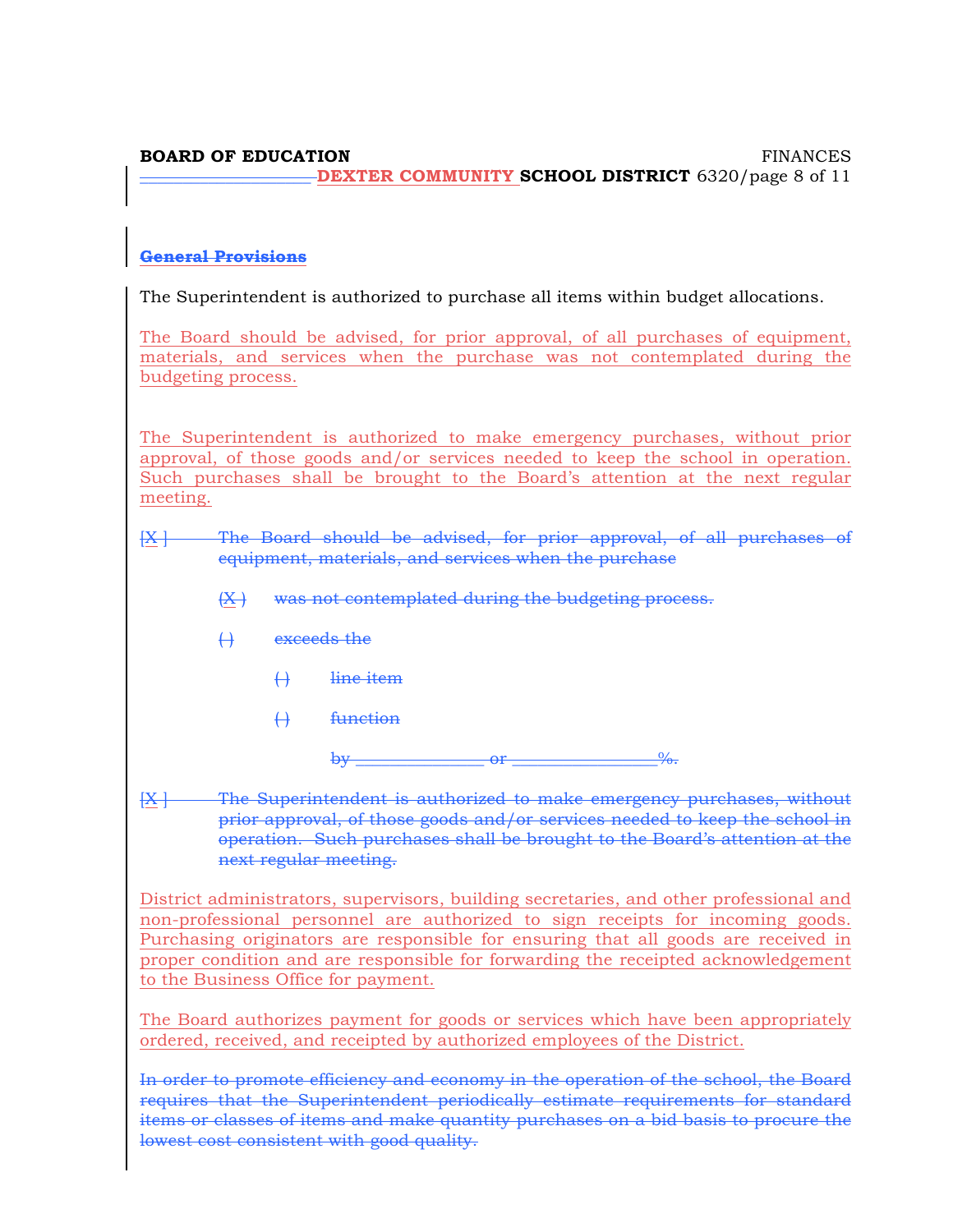## **BOARD OF EDUCATION EXECUTE: EXECUTE: EXECUTE: EXECUTE: EXECUTE: EXECUTE: EXECUTE: EXECUTE: EXECUTE: EXECUTE: EXECUTE: EXECUTE: EXECUTE: EXECUTE: EXECUTE: EXECUTE: EXECUTE: EXECUTE: EX**

**\_\_DEXTER COMMUNITY SCHOOL DISTRICT** 6320/page 9 of 11 Whenever storage facilities or other conditions make it impractical to receive total delivery at any one time, the total quantity to be shipped but with staggered delivery dates, shall be made a part of the bid specifications.

Before placing a purchase order, the Superintendent shall check as to whether the proposed purchase is subject to bid, whether sufficient funds exist in the budget, and whether the material might be available elsewhere in the school. All purchase orders shall be numbered consecutively.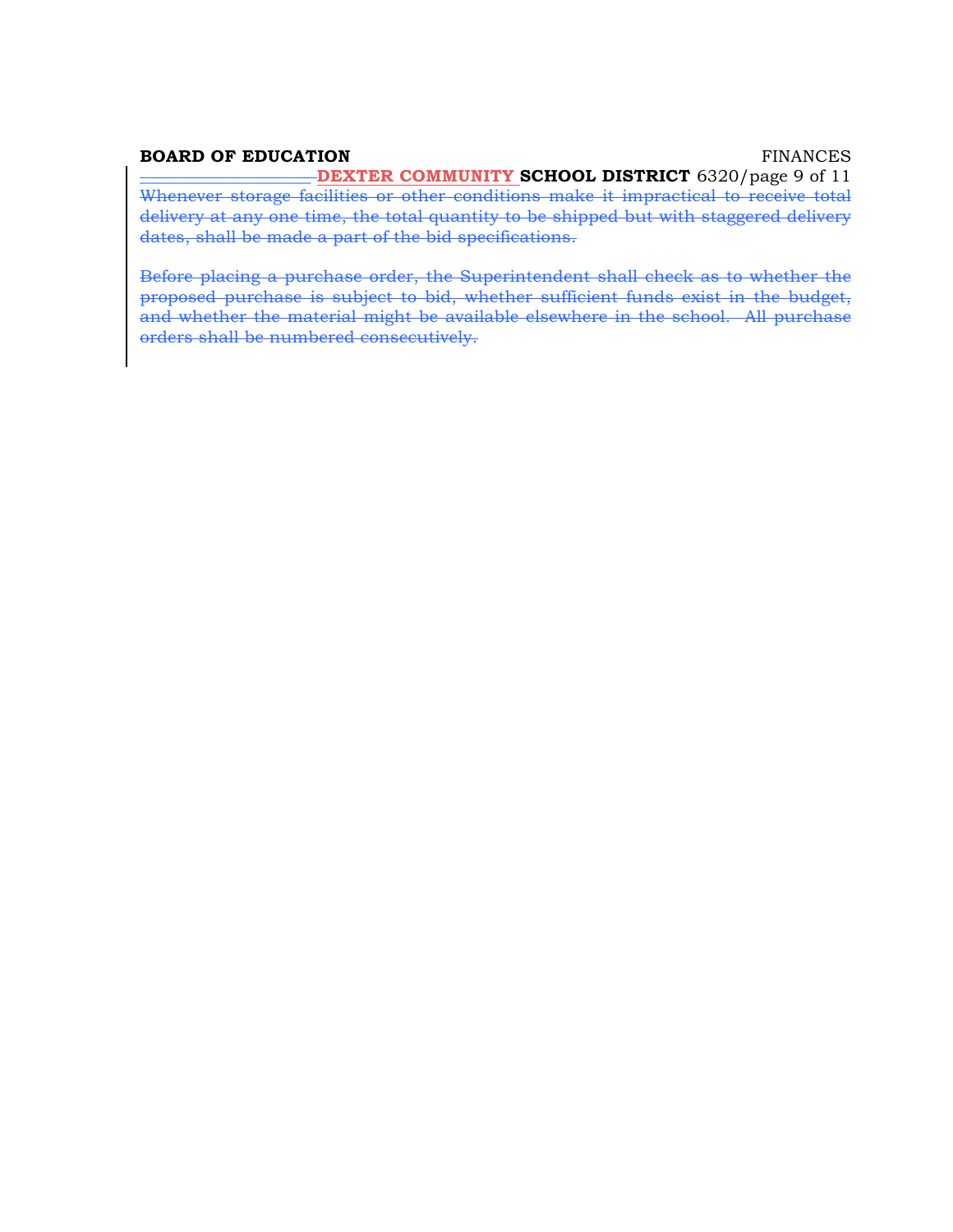In the interests of economy, fairness, and efficiency in its business dealings, the Board requires that:

- (a) opportunity be provided to as many responsible suppliers as possible to do business with the school;
- ( ) a prompt and courteous reception, insofar as conditions permit, be given to all who call on legitimate business matters;
- ( ) where the requisitioner has recommended a supplier, the Superintendent may make alternate suggestions to the requisitioner if, in his/her judgment, better service, delivery, economy, or utility can be achieved by changing the proposed order;
- () upon the placement of a purchase order, the Superintendent shall commit the expenditure against a specific line item to guard against the creation of liabilities in excess of appropriations.

## [ ] The Superintendent shall determine the amount of purchase which shall be allowed without a properly signed purchase order. Employees may be held personally responsible for anything purchased without a properly signed purchase order or authorization.

The Board may acquire office equipment as defined in law by lease, by installment payments, by entering into lease-purchase agreements, or by lease with an option to purchase, provided the contract sets forth the terms of such a purchase.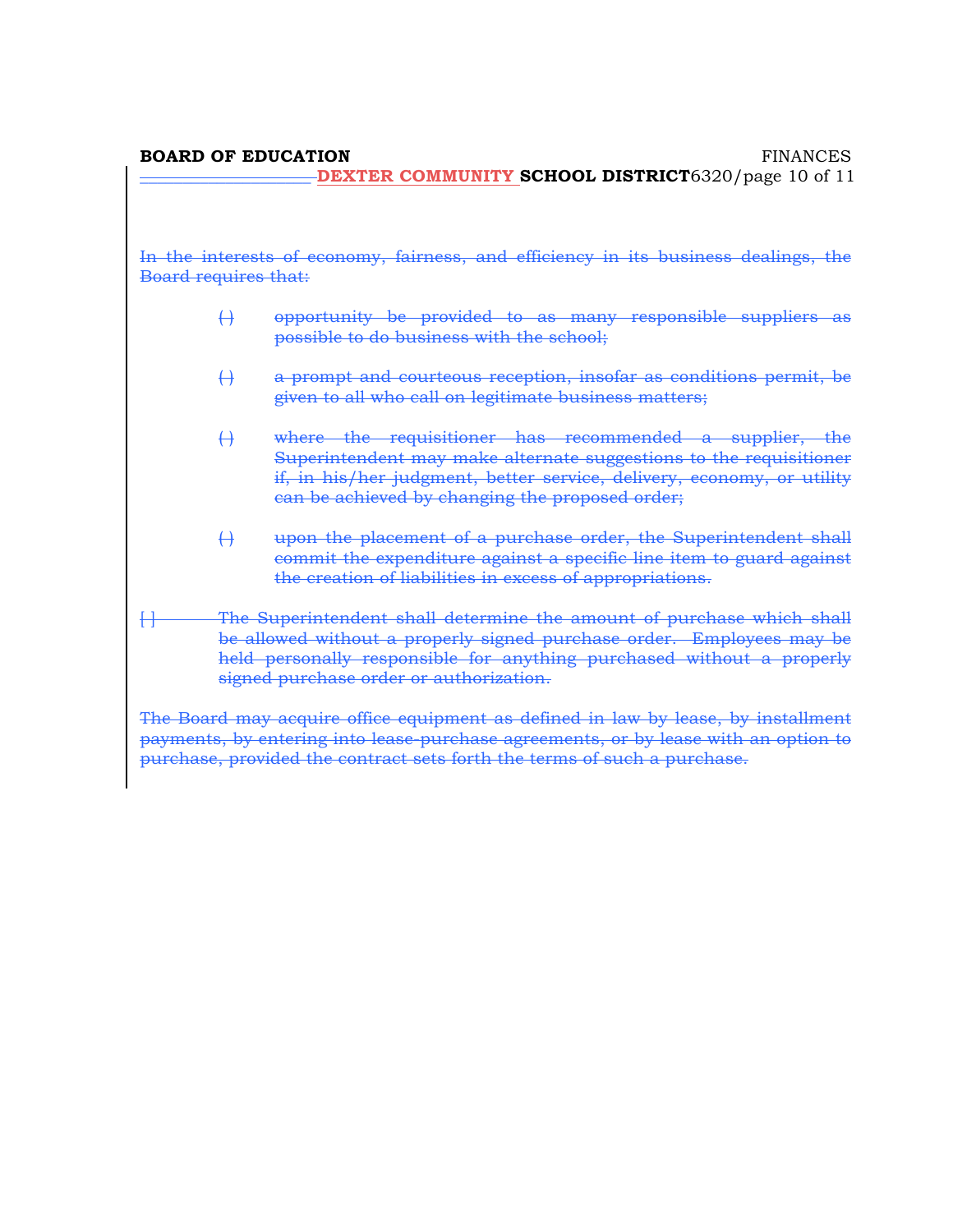**BOARD OF EDUCATION EXECUTE: EXECUTE: EXECUTE: EXECUTE: EXECUTE: EXECUTE: EXECUTE: EXECUTE: EXECUTE: EXECUTE: EXECUTE: EXECUTE: EXECUTE: EXECUTE: EXECUTE: EXECUTE: EXECUTE: EXECUTE: EX \_\_\_\_\_\_\_\_\_\_\_\_\_\_\_\_\_\_\_\_ DEXTER COMMUNITY SCHOOL DISTRICT**6320/page 11 of 11

### [ ] Procurement – Federal Grants

The Superintendent shall maintain a procurement and contract administration system in accordance with the USDOE requirements (34 CFR 80.36) for the administration and management of Federal grants and federally-funded programs. The District shall maintain a compliance system that requires contractors to perform in accordance with the terms, conditions, and specifications of their contracts or purchase orders. Except as otherwise noted, procurement transactions shall conform to the provisions of this policy and administrative guidelines (AG 6320).

M.C.L. 380.1267, 380.1274 et seq.

**[NOTE: The intent of the purchasing policy is to establish several levels at which purchasing can occur and to determine at what level Board involvement is required, when it is necessary to get a simple "quote" and when the "competitive bid" procedure required.]**

**© NEOLA 2015**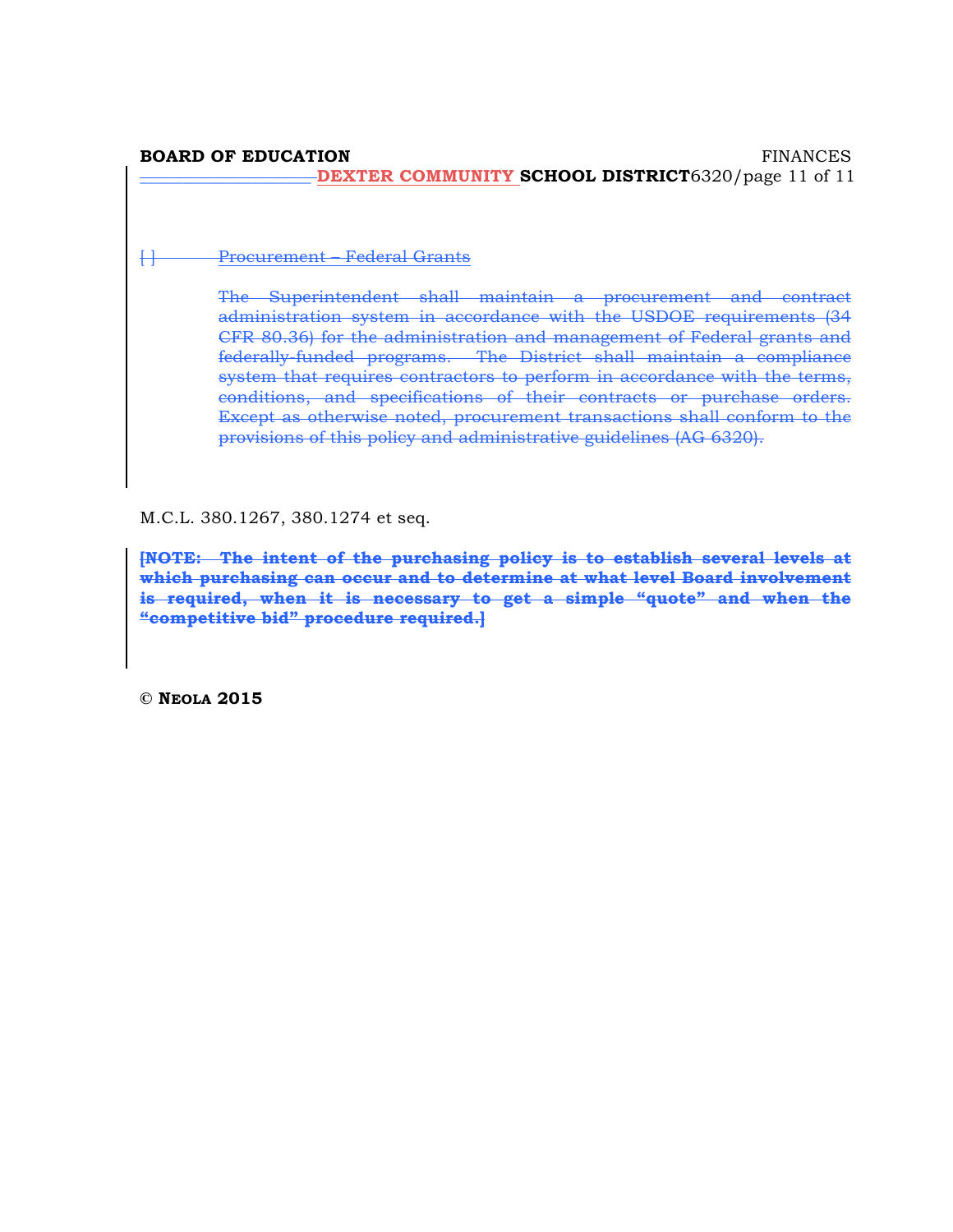### **BOARD OF EDUCATION EXECUTE: EXECUTE: EXECUTE: EXECUTE: EXECUTE: EXECUTE: EXECUTE: EXECUTE: EXECUTE: EXECUTE: EXECUTE: EXECUTE: EXECUTE: EXECUTE: EXECUTE: EXECUTE: EXECUTE: EXECUTE: EX**

## **\_\_\_\_\_\_\_\_\_\_\_\_\_\_\_\_\_\_\_\_\_\_\_\_ DEXTER COMMUNITY SCHOOL DISTRICT**6325/page 1 of 10

### **NEW POLICY - VOL. 30, NO. 2**

## PROCUREMENT – FEDERAL GRANTS/FUNDS

Procurement of all supplies, materials, equipment, and services paid for from Federal funds or District matching funds shall be made in accordance with all applicable Federal, State, and local statutes and/or regulations, the terms and conditions of the Federal grant, Board of Education policies, and administrative procedures.

The Superintendent shall maintain a procurement and contract administration system in accordance with the USDOE requirements (2 CFR 200.317-.326) for the administration and management of Federal grants and Federally-funded programs. The District shall maintain a contract administration system that requires contractors to perform in accordance with the terms, conditions, and specifications of their contracts or purchase orders. Except as otherwise noted, procurement transactions shall conform to the provisions of the District's documented general purchasing Policy 6320 and AG 6320.

All District employees, officers, and agents who have purchasing authority shall abide by the standards of conduct covering conflicts of interest and governing the actions of its employees, officers, and agents engaged in the selection, award, and administration of contracts as established in Policy 1130, Policy 3110 and Policy 4110 – Conflict of Interest.

The District will avoid acquisition of unnecessary or duplicative items. Additionally, consideration shall be given to consolidating or breaking out procurements to obtain a more economical purchase. And, where appropriate, an analysis shall be made of lease versus purchase alternatives, and any other appropriate analysis to determine the most economical approach. These considerations are given as part of the process to determine the allowability of each purchase made with Federal funds.

To foster greater economy and efficiency, the District may enter into State and local intergovernmental agreements where appropriate for procurement or use of common or shared goods and services.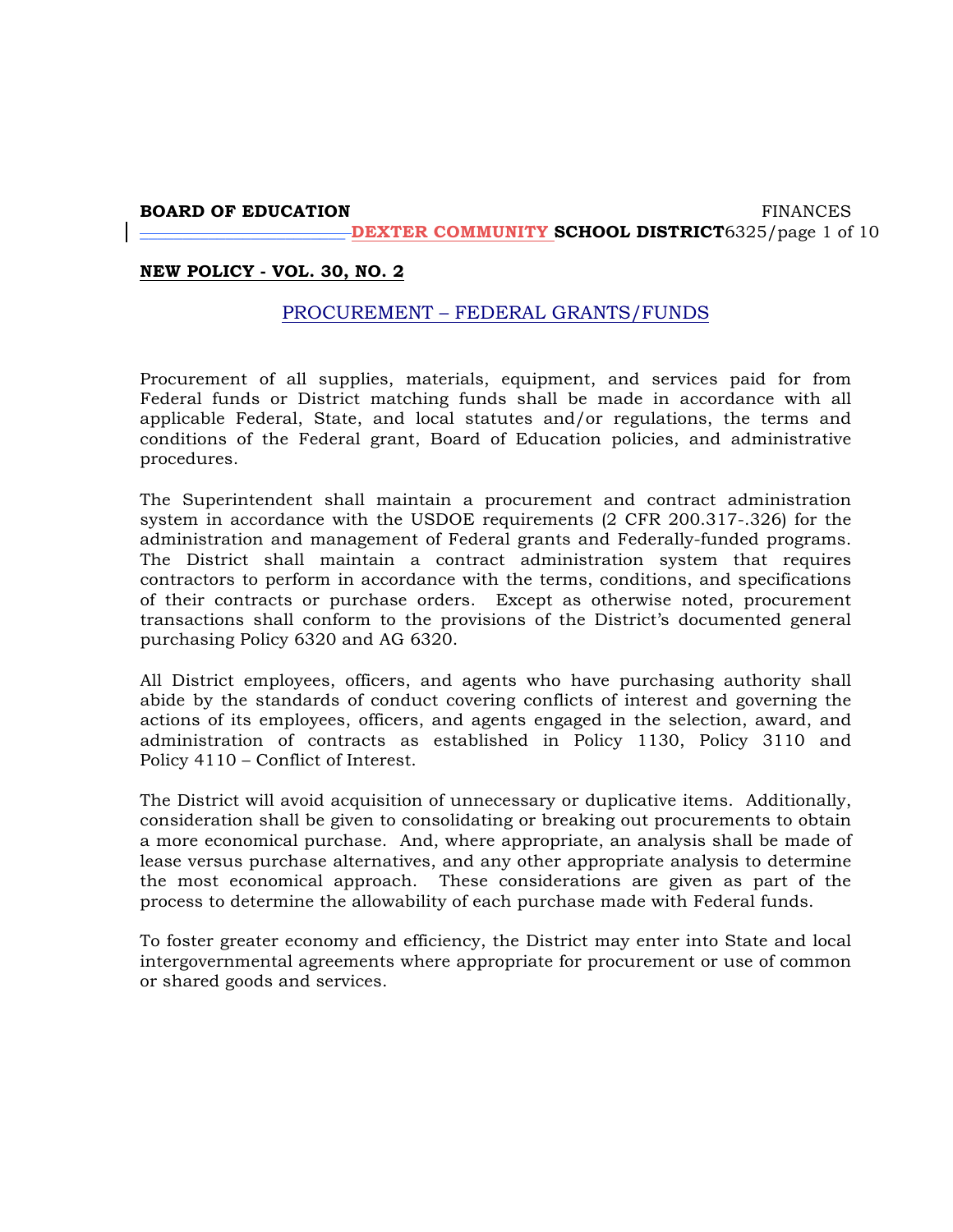### **BOARD OF EDUCATION EXECUTE: EXECUTE: EXECUTE: EXECUTE: EXECUTE: EXECUTE: EXECUTE: EXECUTE: EXECUTE: EXECUTE: EXECUTE: EXECUTE: EXECUTE: EXECUTE: EXECUTE: EXECUTE: EXECUTE: EXECUTE: EX \_\_\_\_\_\_\_\_\_\_\_\_\_\_\_\_\_\_\_\_\_\_\_\_ DEXTER COMMUNITY SCHOOL DISTRICT**6325/page 2 of 10

## Competition

All procurement transactions shall be conducted in a manner that encourages full and open competition and that is in accordance with good administrative practice and sound business judgement. In order to promote objective contractor performance and eliminate unfair competitive advantage, the District shall exclude any contractor that has developed or drafted specifications, requirements, statements of work, or invitations for bids or requests for proposals from competition for such procurements.

Some of the situations considered to be restrictive of competition include, but are not limited to, the following:

- A. unreasonable requirements on firms in order for them to qualify to do business;
- B. unnecessary experience and excessive bonding requirements;
- C. noncompetitive contracts to consultants that are on retainer contracts;
- D. organizational conflicts of interest;
- E specification of only a "brand name" product instead of allowing for an "*or equal*" product to be offered and describing the performance or other relevant requirements of the procurement; and
- F. any arbitrary action in the procurement process.

Further, the District does not use statutorily or administratively imposed State, local, or tribal geographical preferences in the evaluation of bids or proposals, unless (1) an applicable Federal statute expressly mandates or encourages a geographic preference; or (2) the District is contracting for architectural and engineering services, in which case geographic location may be a selection criterion provided its application leaves an appropriate number of qualified firms, given the nature and size of the project, to compete for the contract.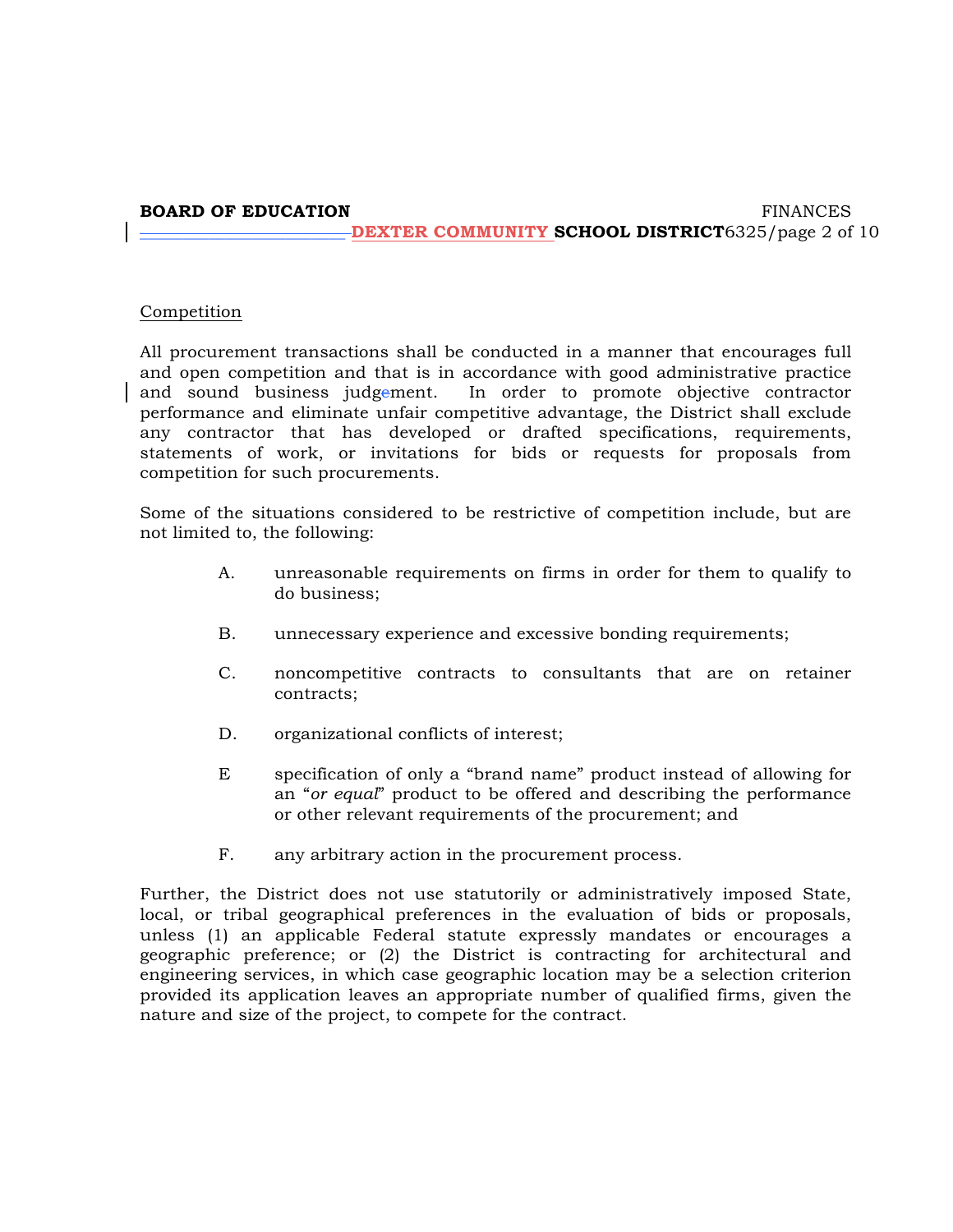To the extent that the District uses a pre-qualified list of persons, firms or products to acquire goods and services, the pre-qualified list includes enough qualified sources as to ensure maximum open and free competition. The District allows vendors to apply for consideration to be placed on the list  $\frac{1}{\sqrt{2\pi}}$ continuously. **[insert frequency. see Drafting Note]**.

**[Drafting Note: The District shall allow vendors not on the pre-qualified list to apply for placement on the list periodically. The District may determine how frequently the pre-qualified list becomes open for new vendors or whether it is open continuously.]**

### Solicitation Language

The District shall require that all solicitations incorporate a clear and accurate description of the technical requirements for the material, product, or service to be procured. Such description shall not, in competitive procurements, contain features which unduly restrict competition. The description may include a statement of the qualitative nature of the material, product or service to be procured and, when necessary, shall set forth those minimum essential characteristics and standards to which it shall conform if it is to satisfy its intended use. Detailed product specifications should be avoided if at all possible.

When it is impractical or uneconomical to make a clear and accurate description of the technical requirements, a "brand name or equivalent" description may be used as a means to define the performance or other salient requirements of procurement. The specific features of the named brand which shall be met by offers shall be clearly stated; and identify all requirements which the offerors shall fulfill and all other factors to be used in evaluating bids or proposals.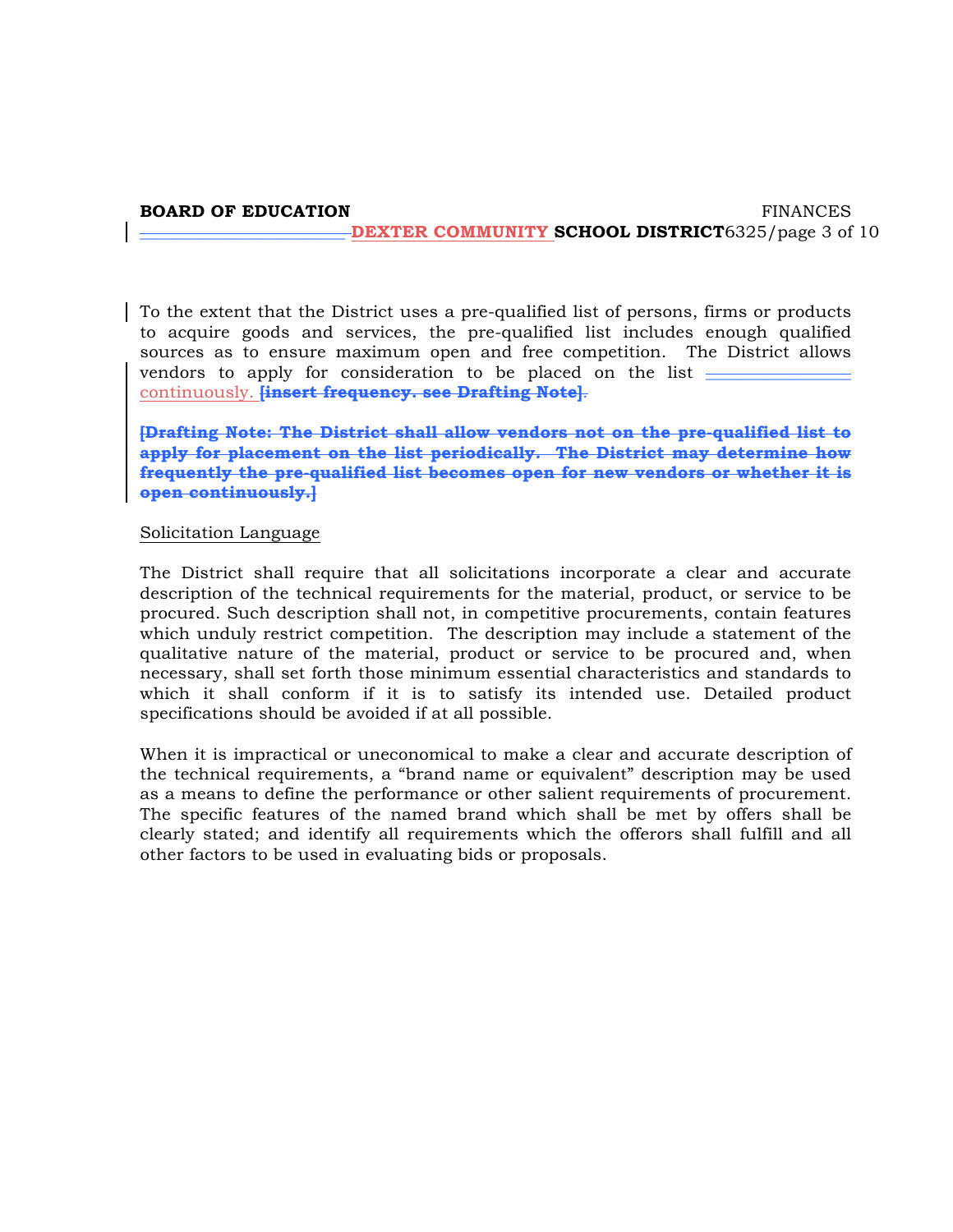## **BOARD OF EDUCATION EXECUTE: EXECUTE: EXECUTE: EXECUTE: EXECUTE: EXECUTE: EXECUTE: EXECUTE: EXECUTE: EXECUTE: EXECUTE: EXECUTE: EXECUTE: EXECUTE: EXECUTE: EXECUTE: EXECUTE: EXECUTE: EX**

**\_\_\_\_\_\_\_\_\_\_\_\_\_\_\_\_\_\_\_\_\_\_\_\_ DEXTER COMMUNITY SCHOOL DISTRICT**6325/page 4 of 10

The Board will not approve any expenditure for an unauthorized purchase or contract.

## Procurement Methods

The District shall utilize the following methods of procurement:

 $\overline{+A}$ . Micro-P<sub>p</sub>urchases

Procurement by micropurchase is the acquisition of supplies or services, the aggregate dollar amount of which does not exceed  $\frac{1}{2}$   $\frac{3,500}{1}$  (not to exceed \$3,500)... To the extent practicable, the District shall distribute micro-purchases equitably among qualified suppliers. Micro-purchases may be made without soliciting competitive quotations if Superintendent considers the price to be reasonable. The District maintains evidence of this reasonableness in the records of all purchases made by this method.

( B.) Small Purchases

Small purchase procedures provide for relatively simple and informal procurement methods for securing services, supplies, and other property that does not exceed the competitive bid threshold  $\theta$ s established by the State of Michigan under MCL 380.1274. Small purchase procedures require that price or rate quotations shall be obtained from **( )** \_\_\_\_\_\_\_ **( )** an adequate number of qualified sources.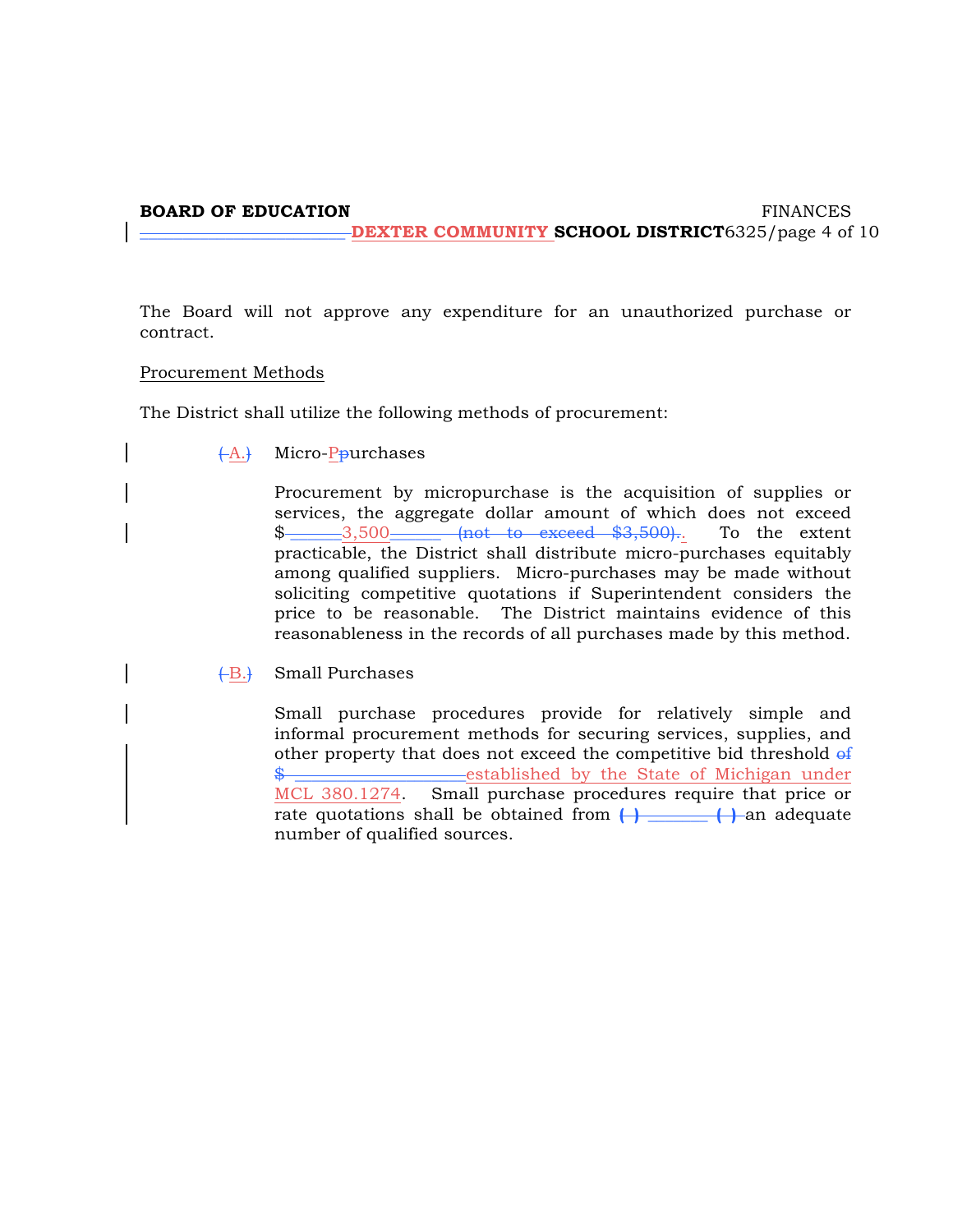## $\leftarrow C$ .) Sealed Bids

Sealed, competitive bids shall be obtained when the purchase of, and contract for, single items of supplies, materials, or equipment which amounts to the amount allowed by Michigan statute and when the Board determines to build, repair, enlarge, improve, or demolish a school building/facility the cost of which will exceed the amount allowed by Michigan statute.

In order for sealed bidding to be feasible, the following conditions shall be present:

- 1. a complete, adequate, and realistic specification or purchase description is available;
- 2. two (2) or more responsible bidders are willing and able to compete effectively for the business; and
- 3. the procurement lends itself to a firm fixed price contract and the selection of the successful bidder can be made principally on the basis of price.

When sealed bids are used, the following requirements apply:

- 1. Bids shall be solicited in accordance with the provisions of State law and Policy 6320. Bids shall be solicited from **( )** \_\_\_\_\_\_\_ **( )** an adequate number of qualified suppliers, providing sufficient response time prior to the date set for the opening of bids. The invitation to bid shall be publicly advertised.
- 2. The invitation for bids will include product/contract specifications and pertinent attachments and shall define the items and/or services required in order for the bidder to properly respond.
- 3. All bids will be opened at the time and place prescribed in the invitation for bids; bids will be opened publicly.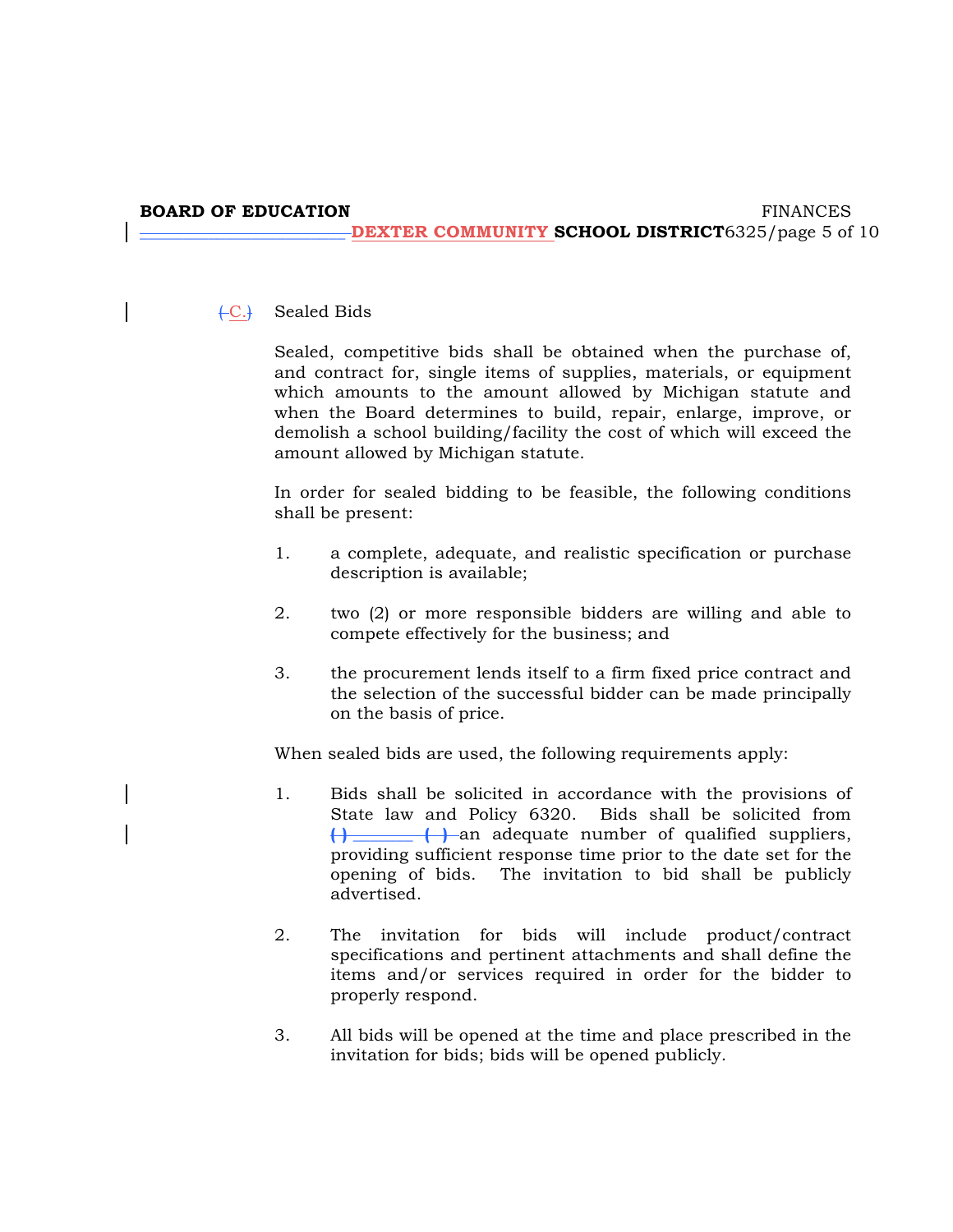- 4. A firm fixed price contract award will be made in writing to the lowest responsive and responsible bidder. Where specified in bidding documents, factors such as discounts, transportation cost, and life cycle costs shall be considered in determining which bid is lowest. Payment discounts may only be used to determine the low bid when prior experience indicates that such discounts are usually taken.
- 5. The Board reserves the right to reject any or all bids for sound documented reason.
- ( D.) Competitive Proposals

Procurement by competitive proposal, normally conducted with more than one source submitting an offer, is generally used when conditions are not appropriate for the use of sealed bids or in the case of a recognized exception to the sealed bid method. *Prafting* **Note: Like sealed bids, Federal law does not require a competitive proposal unless the procurement is for over \$150,000. The State/District may set a lower threshold for sealed bids and competitive proposals. Michigan law stipulates a threshold for which sealed bids are required. (See Policy 6320.)]** 

If this method is used, the following requirements apply:

- 1. Requests for proposals shall be publicized and identify all evaluation factors and their relative importance. Any response to the publicized requests for proposals shall be considered to the maximum extent practical.
- 2. Proposals shall be solicited from an **( )** \_\_\_\_\_\_\_ **( )** adequate number of sources.
- 3. The District shall use its written method for conducting technical evaluations of the proposals received and for selecting recipients.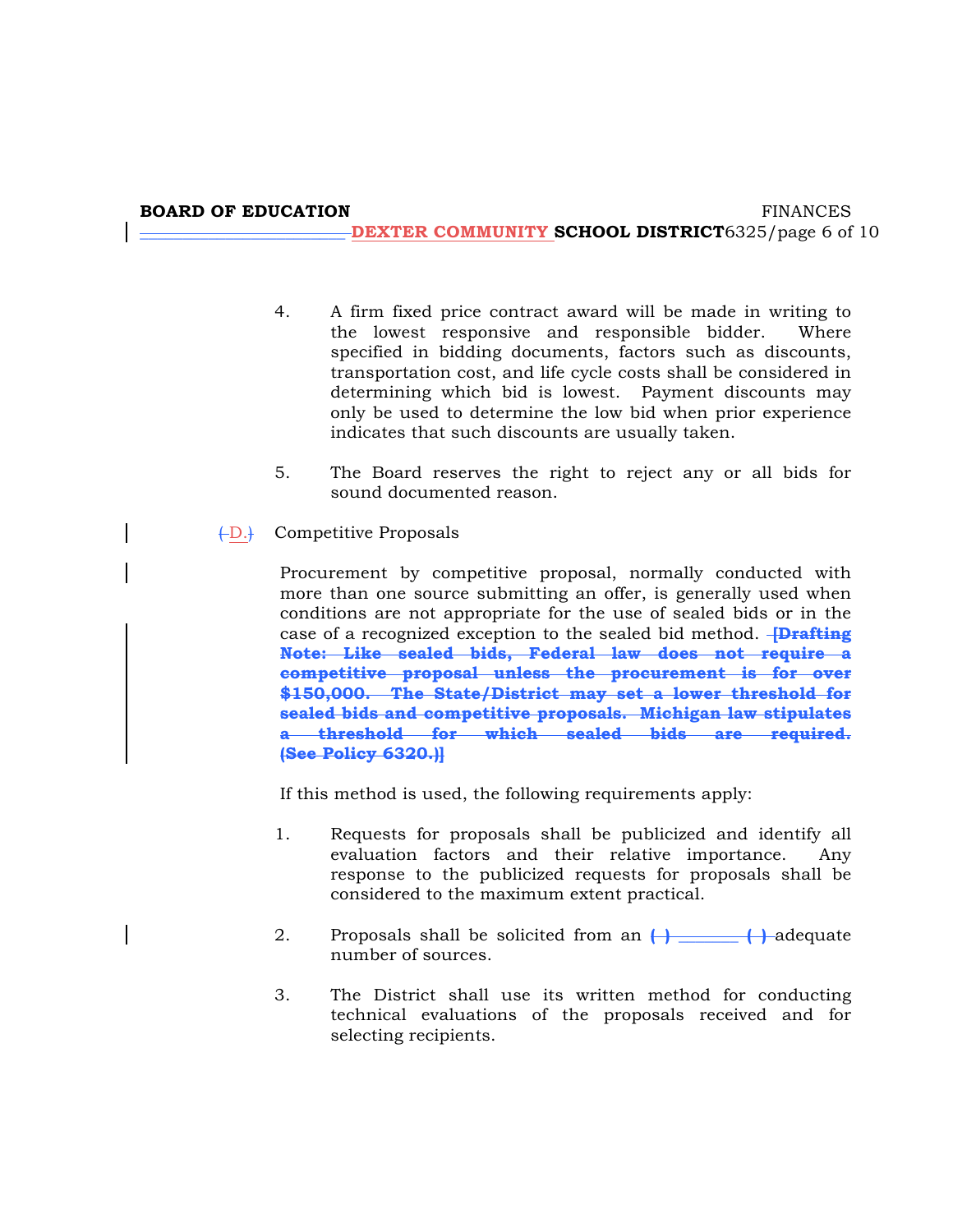4. Contracts shall be awarded to the responsible firm whose proposal is most advantageous to the program, with price and other factors considered.

The District may use competitive proposal procedures for qualifications-based procurement of architectural/engineering (A/E) professional services whereby competitors' qualifications are evaluated and the most qualified competitor is selected, subject to negotiation of fair and reasonable compensation. The method, where price is not used as a selection factor, can only be used in procurement of A/E professional services. It cannot be used to purchase other types of services though A/E that firms are a potential source to perform the proposed effort.

 $+E.$  Noncompetitive Proposals

Procurement by noncompetitive proposals allows for solicitation of a proposal from only one source and may be used only when one or more of the following circumstances apply:

- 1. the item is available only from a single source (this must be documented and submitted to the superintendent or designee for approval in advance)
- 2. the public exigency or emergency for the requirement will not permit a delay resulting from competitive solicitation
- 3. the Federal awarding agency or pass-through entity expressly authorizes noncompetitive proposals in response to a written request from the District
- 4. after solicitation of a number of sources, competition is determined to be inadequate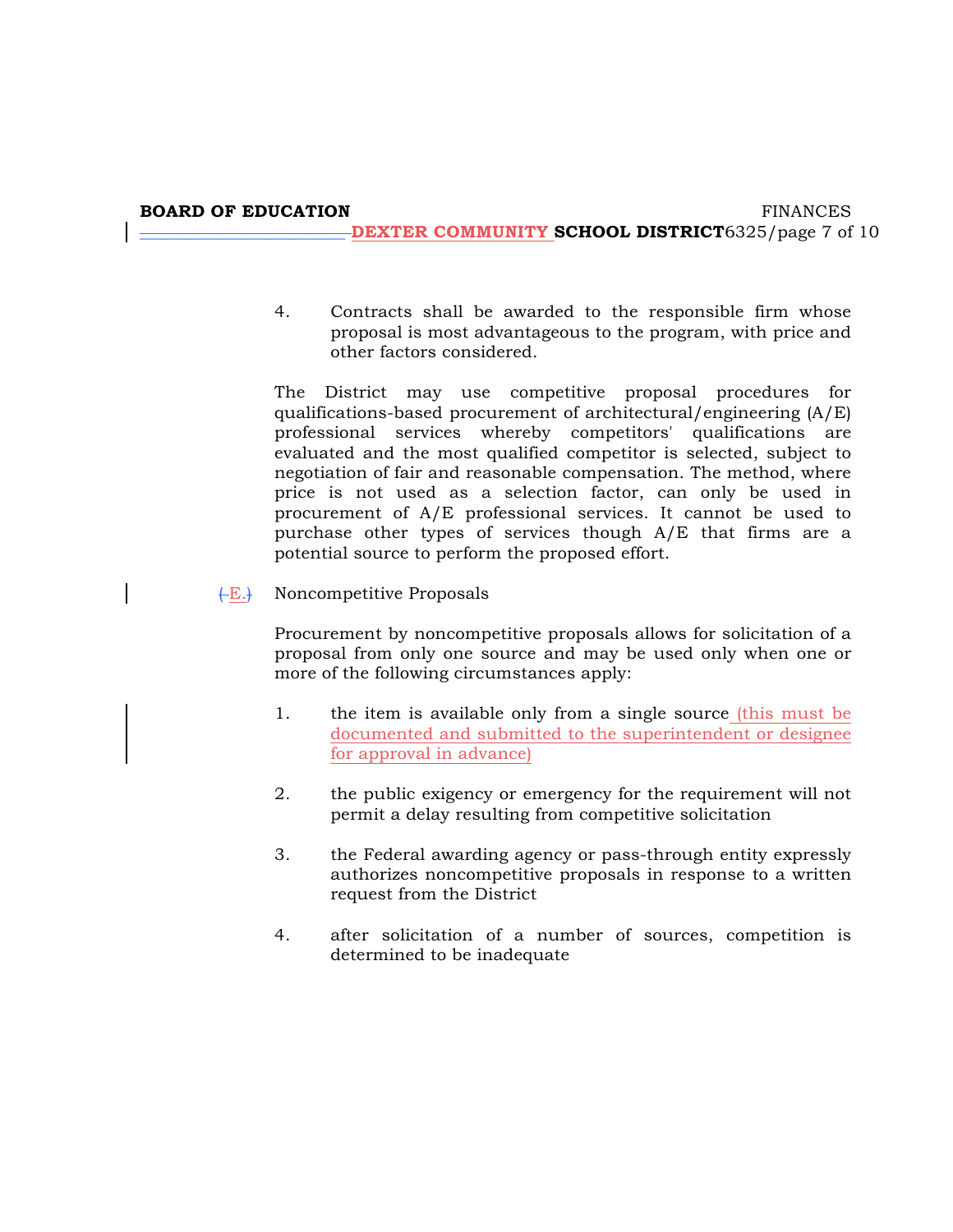### **BOARD OF EDUCATION EXECUTE: EXECUTE: EXECUTE: EXECUTE: EXECUTE: EXECUTE: EXECUTE: EXECUTE: EXECUTE: EXECUTE: EXECUTE: EXECUTE: EXECUTE: EXECUTE: EXECUTE: EXECUTE: EXECUTE: EXECUTE: EX DEXTER COMMUNITY SCHOOL DISTRICT**6325/page 8 of 10

## Contract/Price Analysis

The District shall perform a cost or price analysis in connection with every procurement action in excess of \$150,000, including contract modifications. A cost analysis generally means evaluating the separate cost elements that make up the total price, while a price analysis means evaluating the total price, without looking at the individual cost elements.

The method and degree of analysis is dependent on the facts surrounding the particular procurement situation; however, the District shall come to an independent estimate prior to receiving bids or proposals.

When performing a cost analysis, the District shall negotiate profit as a separate element of the price. To establish a fair and reasonable profit, consideration is given to the complexity of the work to be performed, the risk borne by the contractor, the contractor's investment, the amount of subcontracting, the quality of its record of past performance, and industry profit rates in the surrounding geographical area for similar work.

## Time and Materials Contracts

The District uses a time and materials type contract only (1) after a determination that no other contract is suitable; and (2) if the contract includes a ceiling price that the contractor exceeds at its own risk. Time and materials type contract means a contract whose cost to the District is the sum of the actual costs of materials, and direct labor hours charged at fixed hourly rates that reflect wages, general and administrative expenses, and profit.

Since this formula generates an open-ended contract price, a time-and-materials contract provides no positive profit incentive to the contractor for cost control or labor efficiency. Therefore, the District sets a ceiling price for each contract that the contractor exceeds at its own risk. Further, the District shall assert a high degree of oversight in order to obtain reasonable assurance that the contractor is using efficient methods and effective cost controls.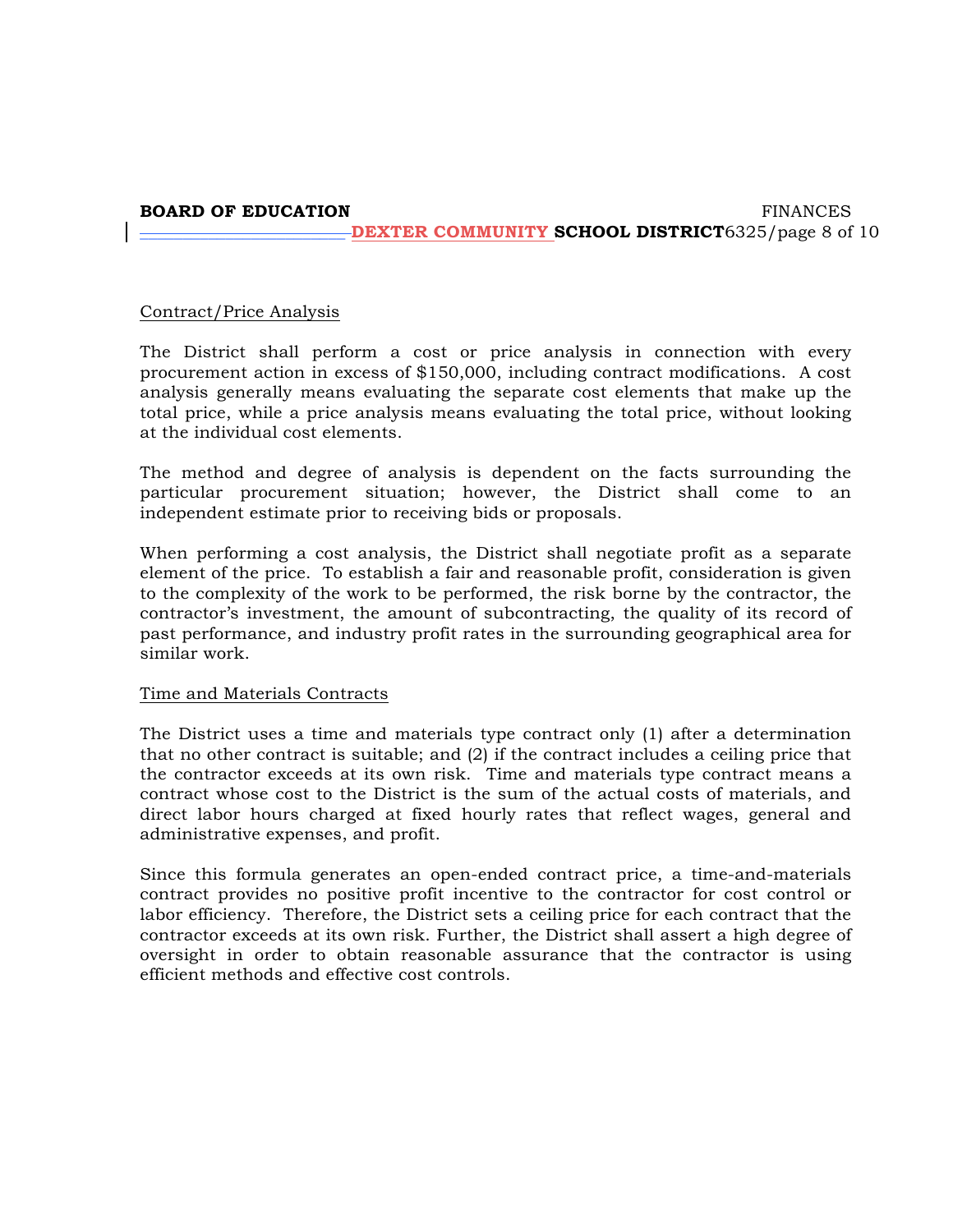## Suspension and Debarment

The District will award contracts only to responsible contractors possessing the ability to perform successfully under the terms and conditions of the proposed procurement. All purchasing decisions shall be made in the best interests of the District and shall seek to obtain the maximum value for each dollar expended. When making a purchasing decision, the District shall consider such factors as (1) contractor integrity; (2) compliance with public policy; (3) record of past performance; and (4) financial and technical resources.

The Superintendent shall have the authority to suspend or debar a person/corporation, for cause, from consideration or award of further contracts. The District is subject to and shall abide by the nonprocurement debarment and suspension regulations implementing Executive Orders 12549 and 12689, 2 CFR Part 180.

Suspension is an action taken by the District that immediately prohibits a person from participating in covered transactions and transactions covered under the Federal Acquisition Regulation (48 CFR chapter 1) for a temporary period, pending completion of an agency investigation and any judicial or administrative proceedings that may ensue. A person so excluded is suspended. (2 CFR Part 180 Subpart G)

Debarment is an action taken by the Superintendent to exclude a person from participating in covered transactions and transactions covered under the Federal Acquisition Regulation (48 CFR chapter 1). A person so excluded is debarred. (2 CFR Part 180 Subpart H)

The District shall not subcontract with or award subgrants to any person or company who is debarred or suspended. For contracts over \$25,000, the District shall confirm that the vendor is not debarred or suspended by either checking the Federal government's System for Award Management, which maintains a list of such debarred or suspended vendors at www.sam.gov; collecting a certification from the vendor; or adding a clause or condition to the covered transaction with that vendor. (2 CFR Part 180 Subpart C)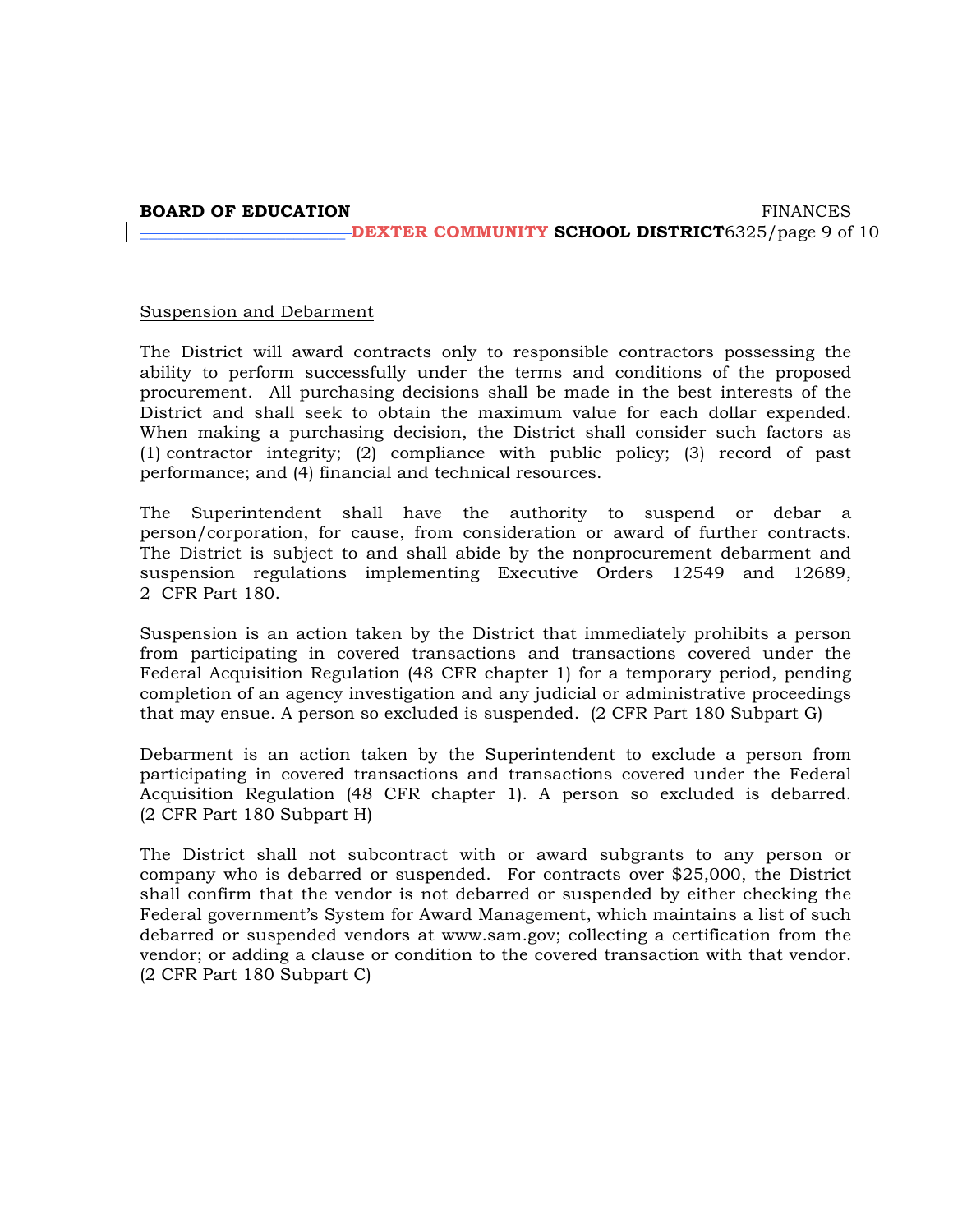### **BOARD OF EDUCATION EXECUTE: EXECUTE: EXECUTE: EXECUTE: EXECUTE: EXECUTE: EXECUTE: EXECUTE: EXECUTE: EXECUTE: EXECUTE: EXECUTE: EXECUTE: EXECUTE: EXECUTE: EXECUTE: EXECUTE: EXECUTE: EX \_\_\_\_\_\_\_\_\_\_\_\_\_\_\_\_\_\_\_\_\_\_\_\_ DEXTER COMMUNITY SCHOOL DISTRICT**6325/page 10 of 10

### Bid Protest

The District maintains the following protest procedures to handle and resolve disputes relating to procurements and, in all instances, discloses information regarding the protest to the awarding agency.

A bidder who wishes to file a bid protest shall file such notice and follow procedures prescribed by the Request For Proposals (RFPs) or the individual bid specifications package, for resolution. Bid protests shall be filed in writing with the Superintendent within seventy-two (72) hours of the opening of the bids in protest.

Within five (5) days of receipt of a protest, the Superintendent shall review the protest as submitted and render a decision regarding the merits of the protest and any impact on the acceptance and rejection of bids submitted. Notice of the filing of a bid protest shall be communicated to the Board and shall be so noted in any subsequent recommendation for the acceptance of bids and awarding of contracts.

Failure to file a notice of intent to protest, or failure to file a formal written protest within the time prescribed, shall constitute a waiver of proceedings.

## Maintenance of Procurement Records

The District maintains records sufficient to detail the history of all procurements. These records will include, but are not necessarily limited to the following: rationale for the method of procurement, selection of contract type, contractor selection or rejection, and the basis for the contract price (including a cost or price analysis).

Applicable laws and regulations: 2 C.F.R. 200.317 - .326

**© NEOLA 2016**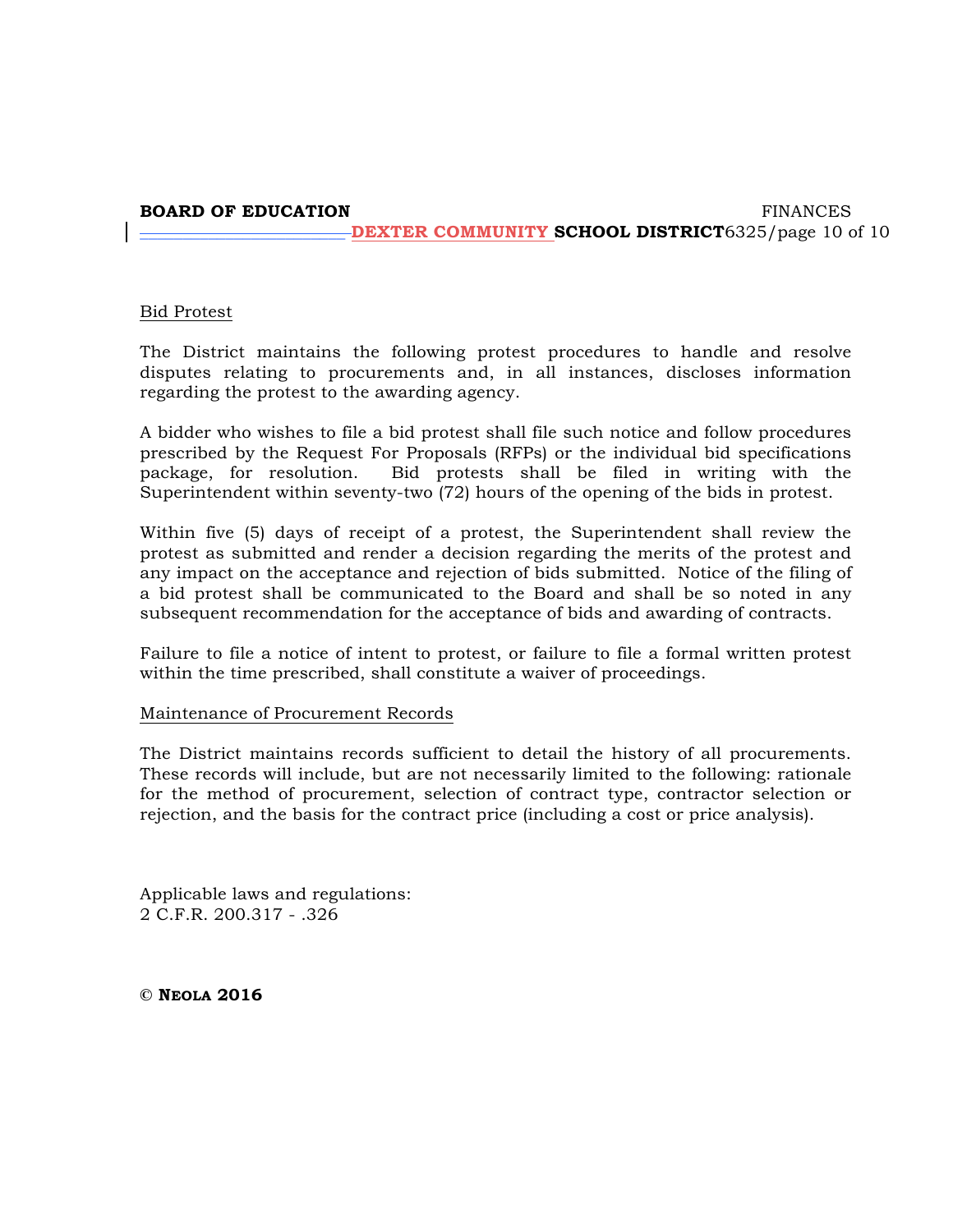## **BOARD OF EDUCATION EXECUTE: EXECUTE: EXECUTE: EXECUTE: EXECUTE: EXECUTE: EXECUTE: EXECUTE: EXECUTE: EXECUTE: EXECUTE: EXECUTE: EXECUTE: EXECUTE: EXECUTE: EXECUTE: EXECUTE: EXECUTE: EX DEXTER COMMUNITY SCHOOLS** 6424/page 1 of 3

## PURCHASING CARDS

The Board of Education recognizes that bank credit cards ("purchasing cards") offer an alternative to existing procurement processes and provide a convenient, efficient method of purchasing goods and services. Board employees, school Board members, and contracted personnel, authorized by the Superintendent, may use purchasing cards only for school-related purposes only in accordance with this policy, the approved budget, and District administrative guidelines. Purchasing cards shall not be used to circumvent the general purchasing procedures required by Michigan law and Board policy.

The Superintendent or Chief Financial Officer shall be responsible for the issuance, accounting, monitoring, and general oversight of purchasing card use in the District and shall develop the administrative guidelines. The credit limit of individual purchasing cards shall be authorized and monitored by the SuperintendentChief Financial Officer.

All approved cardholders must agree to abide by purchasing card procedures and regulations set forth in this policy and relevant administrative guidelines. All transactions must be made by the individual to whom the card is issued.

Purchasing card banks are provided with a cardholder's work address, date of birth, and the last four (4) digits of his/her social security number for verification purposes only when cards are issued. No other personal information of cardholders is provided to the purchasing card banks.

The Superintendent Chief Financial Officer shall conduct independent, regular reviews of each cardholder's activity to verify that the purchasing card is being used in accordance with the policy and administrative guidelines. Prices of commonly priced items should be periodically verified to prevent schemes of purposeful price inflation.

Cardholders must use common sense and good judgment when using school resources. This policy and administrative guidelines cannot cover every issue, exception, or contingency that may arise during the cardholders' use of the purchasing card.

Cardholders will immediately surrender their cards upon request of the Chief Financial Officer and shall surrender their cards upon separation from employment. Cardholders are required to take reasonable prudent measures to protect the use and custody of the card and shall immediately notify the credit card issuer and the Business Office if the card is lost or stolen.

Those persons who possess District purchasing cards are responsible for their protection and must report loss or theft of the card immediately.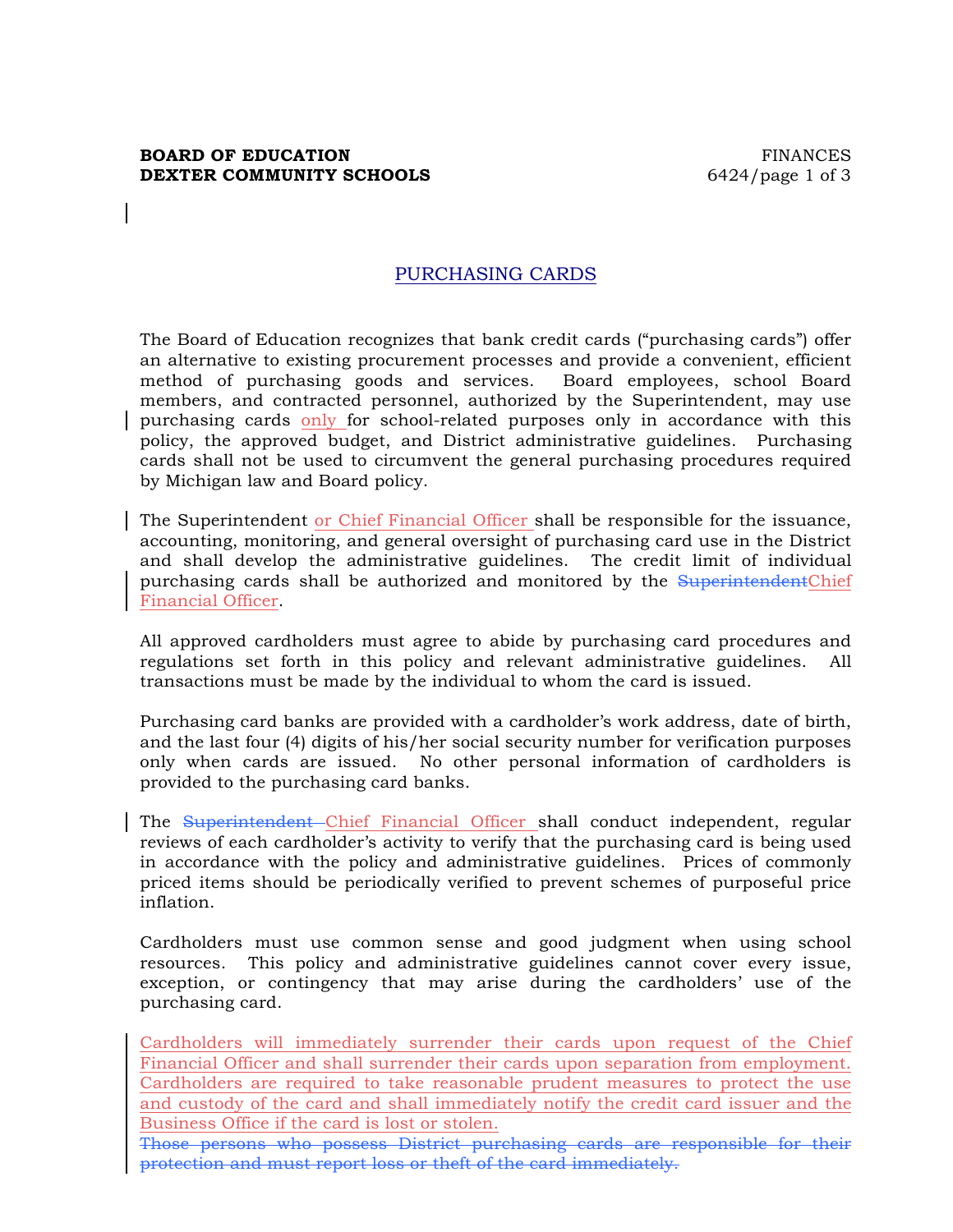## **BOARD OF EDUCATION** FINANCES **DEXTER COMMUNITY SCHOOLS** 6424/page 2 of 3

Cardholders will immediately surrender their cards upon request of the Superintendent for administrative reasons, and shall surrender their cards upon separation from employment.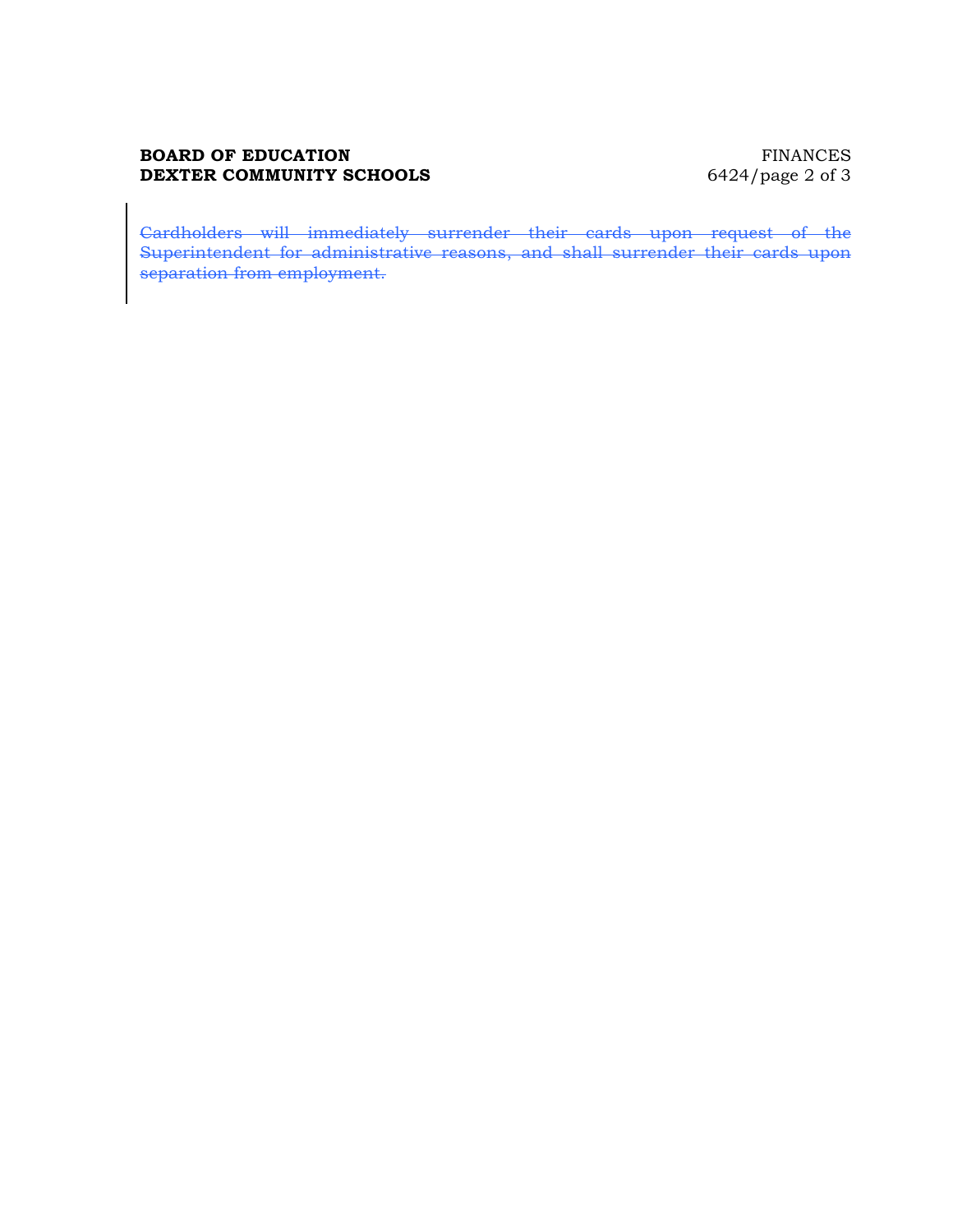## **BOARD OF EDUCATION EXECUTE: EXECUTE: EXECUTE: EXECUTE: EXECUTE: EXECUTE: EXECUTE: EXECUTE: EXECUTE: EXECUTE: EXECUTE: EXECUTE: EXECUTE: EXECUTE: EXECUTE: EXECUTE: EXECUTE: EXECUTE: EX DEXTER COMMUNITY SCHOOLS** 6424/page 3 of 3

The purchasing card may never be used to purchase alcohol or personal items or services. The personal gain of credit card rewards such as bonus points, frequent flyer miles, or any other affinity program reward by the employee/cardholder is prohibited under any circumstances.

The purchasing card may never be used for personal items or services, nor is the personal gain of credit card rewards such as bonus points, frequent flyer miles, or any other affinity program reward permitted under any circumstances.

Employee cardholders may make personal use of incidental bonus points, frequent flyer miles, or other affinity programs as long as it is not abusive: the promotional benefits accrued must be an insignificant portion of any benefit received, the District may not incur any excess costs as a result of affinity program participation, and affinity programs cannot influence employee selection of vendors.

Dexter Community Schools will seek restitution, including any costs associated with obtaining restitution, for any inappropriate charges made to an account. Misuse of the card may result in corrective action up to and including termination and/or possible criminal action.

Adopted 4/2/07 Revised 11/17/08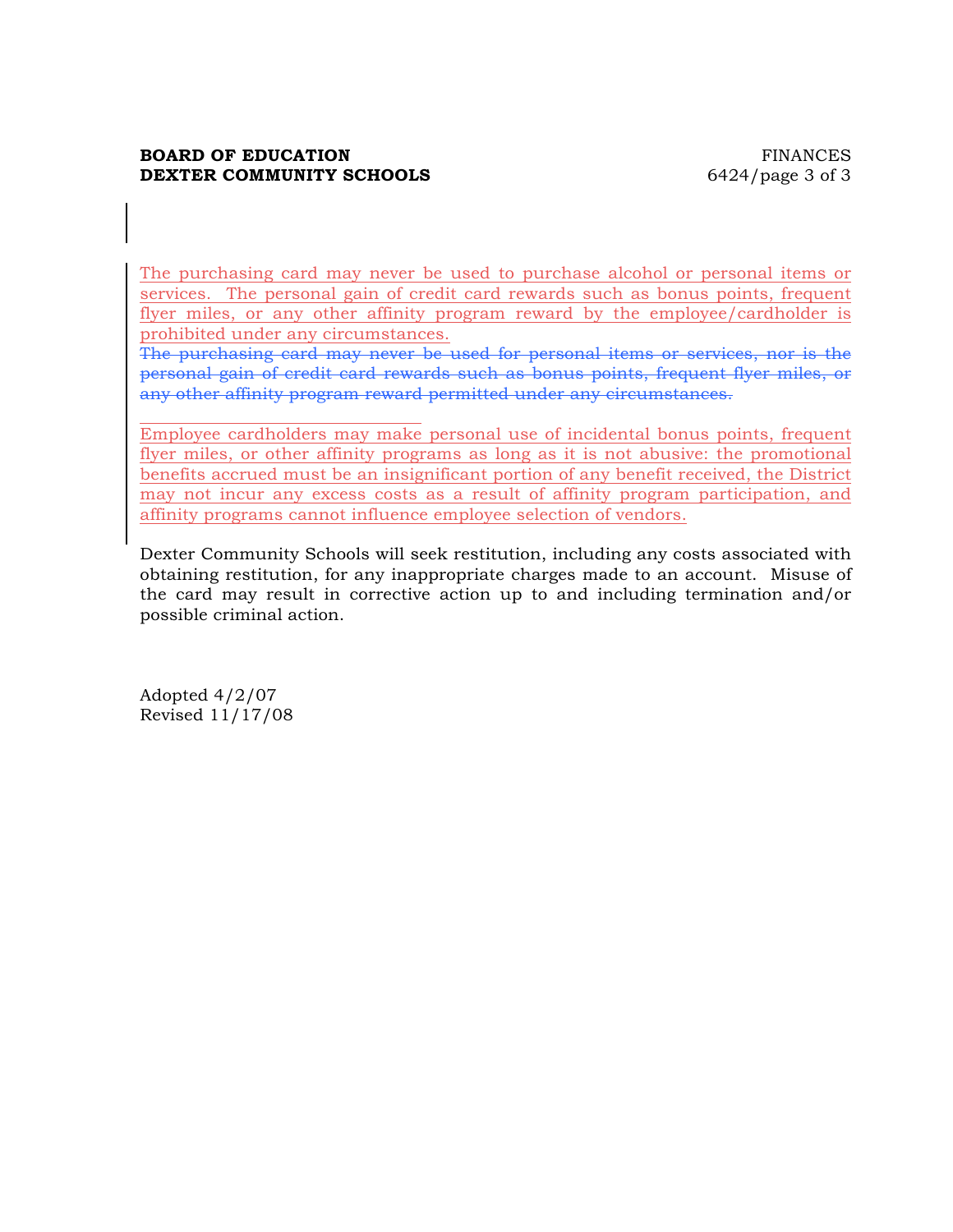## **BOARD OF EDUCATION EXECUTE: EXECUTE: EXECUTE: EXECUTE: EXECUTE: EXECUTE: EXECUTE: EXECUTE: EXECUTE: EXECUTE: EXECUTE: EXECUTE: EXECUTE: EXECUTE: EXECUTE: EXECUTE: EXECUTE: EXECUTE: EX**

# **DEXTER COMMUNITY SCHOOL DISTRICT**6550/page 1 of 2

## **REVISED POLICY - VOL. 30, NO. 2**

## BUSINESS EXPENSE PAYMENT & TRAVEL PAYMENT & REIMBURSEMENT

Business expenses and tTravel expenses incurred for official business-related activity travel on behalf of the Board of Education shall be limited to those expenses reasonably and necessarily incurred by the employee in the performance of a public purpose authorized, in advance, in accordance with administrative guidelines.

Payment for expenses and reimbursement rates for per diem meals, lodging, and mileage shall be in accordance with administrative guidelinesapproved by the Board annually. The Board shall establish mileage rates **( (X)** in accordance with **( )** not exceeding the Federal IRS prescribed mileage rate.

Employees are expected to exercise the same care incurring  $\frac{1}{2}$  travel business expenses that a prudent person would exercise if expending personal funds and traveling on personal business–and expending personal funds. Unauthorized costs and additional expenses incurred for personal preference, negligencepoor judgment, or convenience will not be reimbursed.

Unauthorized expenses include but are not limited to alcohol, movies, fines for traffic violations, and orthe entertainment/meals/lodging of spouses or guests.

[ ] Commercial airfare costs in excess of the basic least expensive unrestricted accommodations class offered by commercial airlines are unallowable except when such accommodations would (1) require circuitous routing; (2) require travel during unreasonable hours; (3) excessively prolong travel; (4) result in additional costs that would offset the transportation savings; or (5) offer accommodations not reasonably adequate for the traveler's medical needs. Instances of commercial airfare cost in excess of the basic least expensive unrestricted accommodations class must be justified and documented on a case-by-case basis.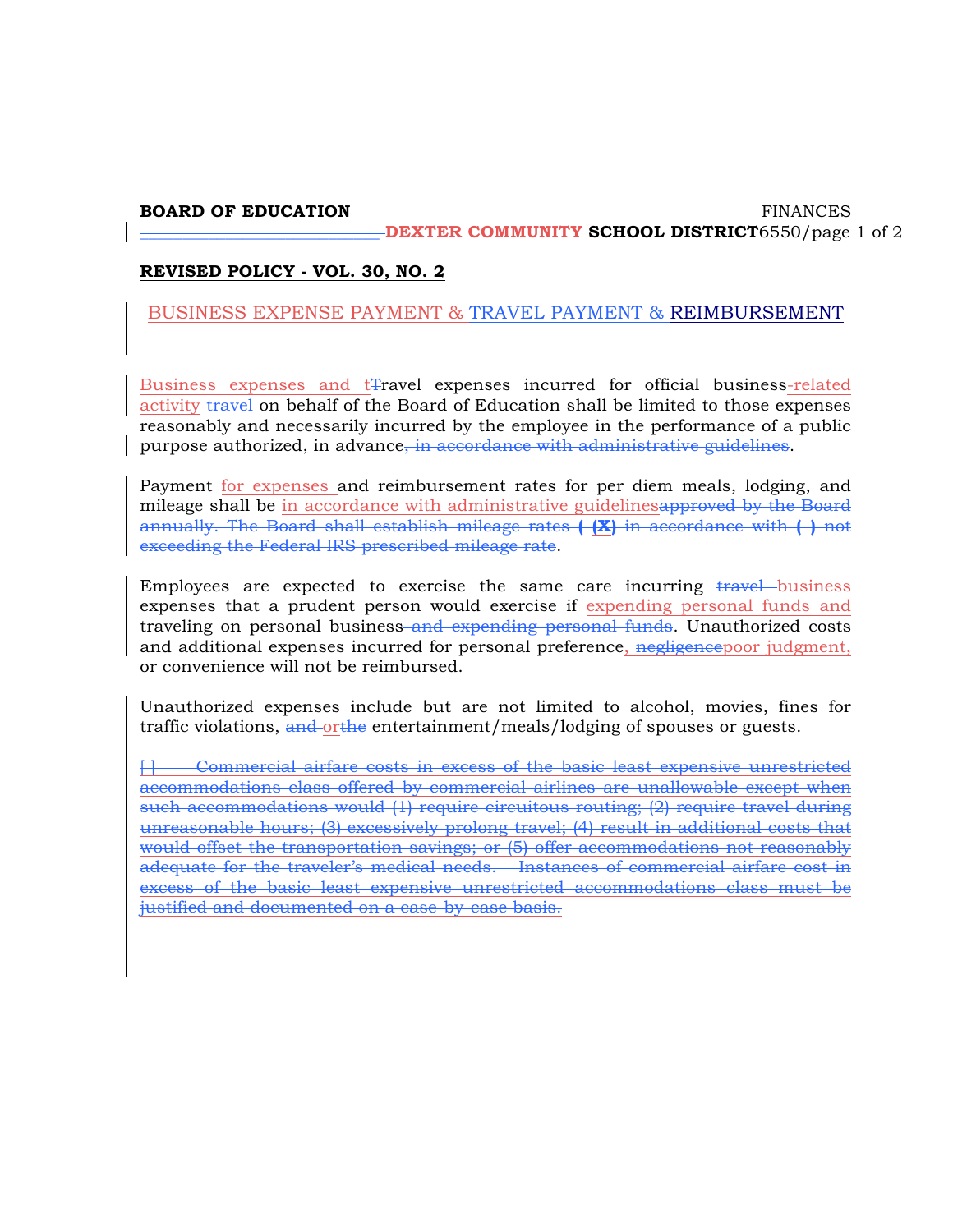## **BOARD OF EDUCATION EXECUTE: EXECUTE: EXECUTE: EXECUTE: EXECUTE: EXECUTE: EXECUTE: EXECUTE: EXECUTE: EXECUTE: EXECUTE: EXECUTE: EXECUTE: EXECUTE: EXECUTE: EXECUTE: EXECUTE: EXECUTE: EX DEXTER COMMUNITY SCHOOL DISTRICT**6550/page 2 of 2

[ ] Temporary dependent care costs (as dependent is defined in 26 U.S.C. 152) above and beyond regular dependent care that directly results from travel to conferences are allowable provided that (1) the costs are a direct result of the individual's travel for the Federal award; (2) the costs are consistent with the District's documented administrative guidelines for all entity travel; and (3) are only temporary during the travel period. Travel costs for dependents are unallowable, except for travel of a duration of six (6) months or more with prior approval of the Federal awarding agency.

Travel payment and reimbursement provided from Federal funds must be authorized in advance and must be reasonable and consistent with the District's travel policy and administrative guidelines. For travel paid for with Federal funds, the travel authorization must include documentation that demonstrates that (1) the participation in the event by the individual traveling is necessary to the Federal award; and (2) the costs are reasonable and consistent with the District's travel policy.

All travel shall comply with the travel procedures and rates established in the administrative guidelines. All costs incurred with Federal funds must meet the cost allowability standards within Board Policy 6114.

To the extent that the District's policy does not establish the allowability of a particular type of travel cost, the rates and amounts established under 5 U.S.C. 5701-11, ("Travel and Subsistence Expenses; Mileage Allowances"), or by the Administrator of General Services, or by the President (or his/her designee), must apply to travel under Federal awards.

2 C.F.R. 200.474

**© NEOLA 2016**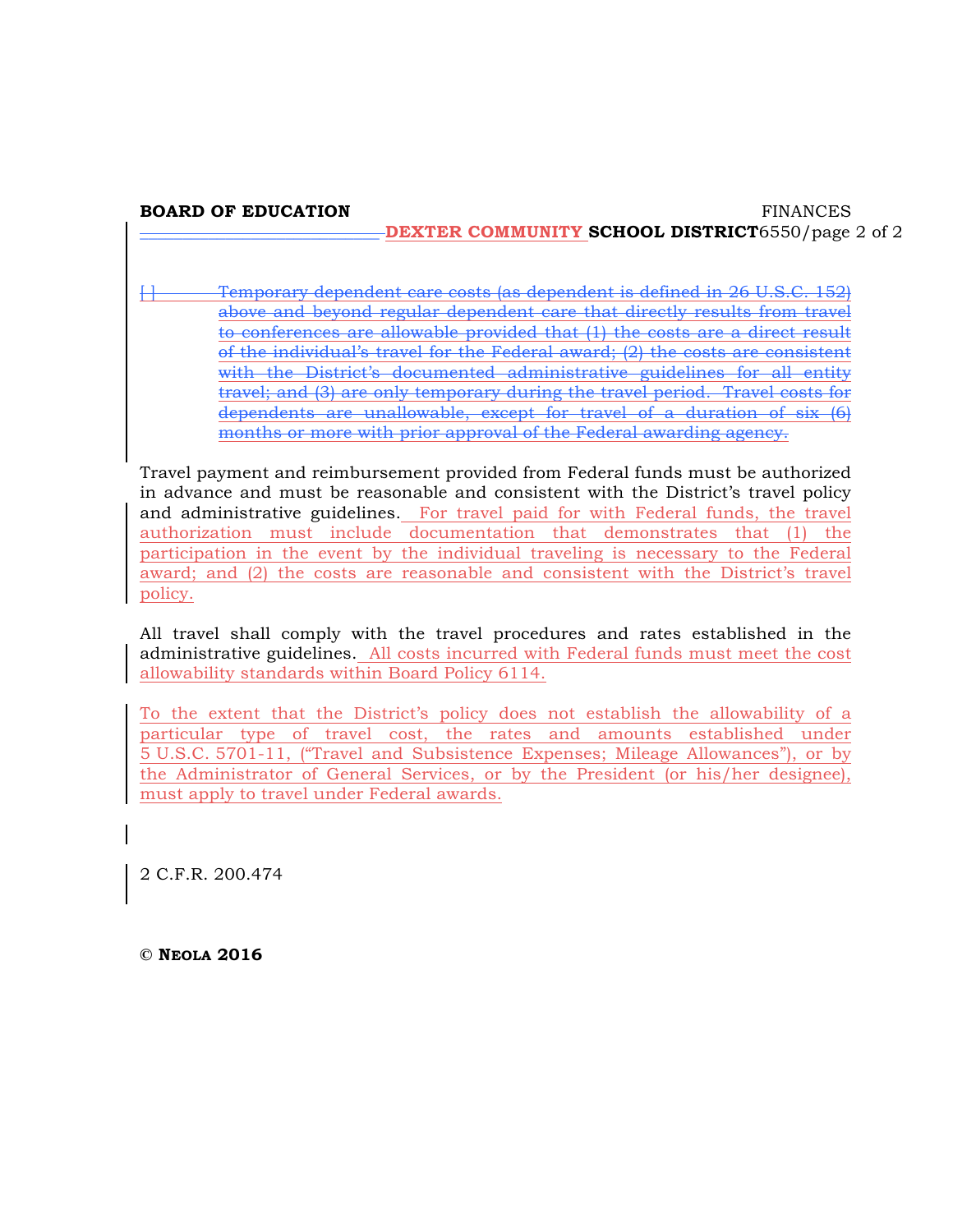## **BOARD OF EDUCATION PROPERTY**

**-DEXTER COMMUNITY SCHOOL DISTRICT**7300/page 1 of 3

## **REVISED POLICY - VOL. 30, NO. 2**

## DISPOSITION OF REAL PROPERTY

The Board of Education believes that the efficient administration of the District requires the disposition of property and goods no longer necessary for the maintenance of the educational program or the operation of the School District.

"Real Property" means land, including land improvements, structures and appurtenances thereto, but excludes moveable machinery and equipment.

The Board shall direct the periodic review of all District property and authorize the disposition by sale, donation, trade, or discard of any property not required for school purposes in accordance with the provisions of this policy and Policy 7310 – Disposition of Surplus Property.

- $\left( \cdot \right)$  All written offers on real property under consideration for disposition shall be presented as an item on the agenda of a public Board meeting. A preliminary review of offers to purchase or lease shall include: source of offer, date of offer, expiration date of offer, and intended use of property.
- ( ) Written offers shall be referred to the Board Finance Committee for review and recommendations. Offers, when received, will be distributed to the members of the Board.
- $\{\overline{A}\}$  All property considered for (sale) disposition may be subjected to a current, outside, professional appraisal prior to the solicitation of offers.
	- $\theta$  may
	- $\theta$   $\theta$  shall

be subjected to a current, outside, professional appraisal prior to the solicitation of offers.

- ( ) All property considered for lease or sale shall be reviewed by the Board prior to solicitation of offers. The solicitation of offers by the Board shall include an expiration date.
- $\{B\}$ . The authorized agents of the Board to review all purchase or lease offers pertaining to sale or lease of property shall be the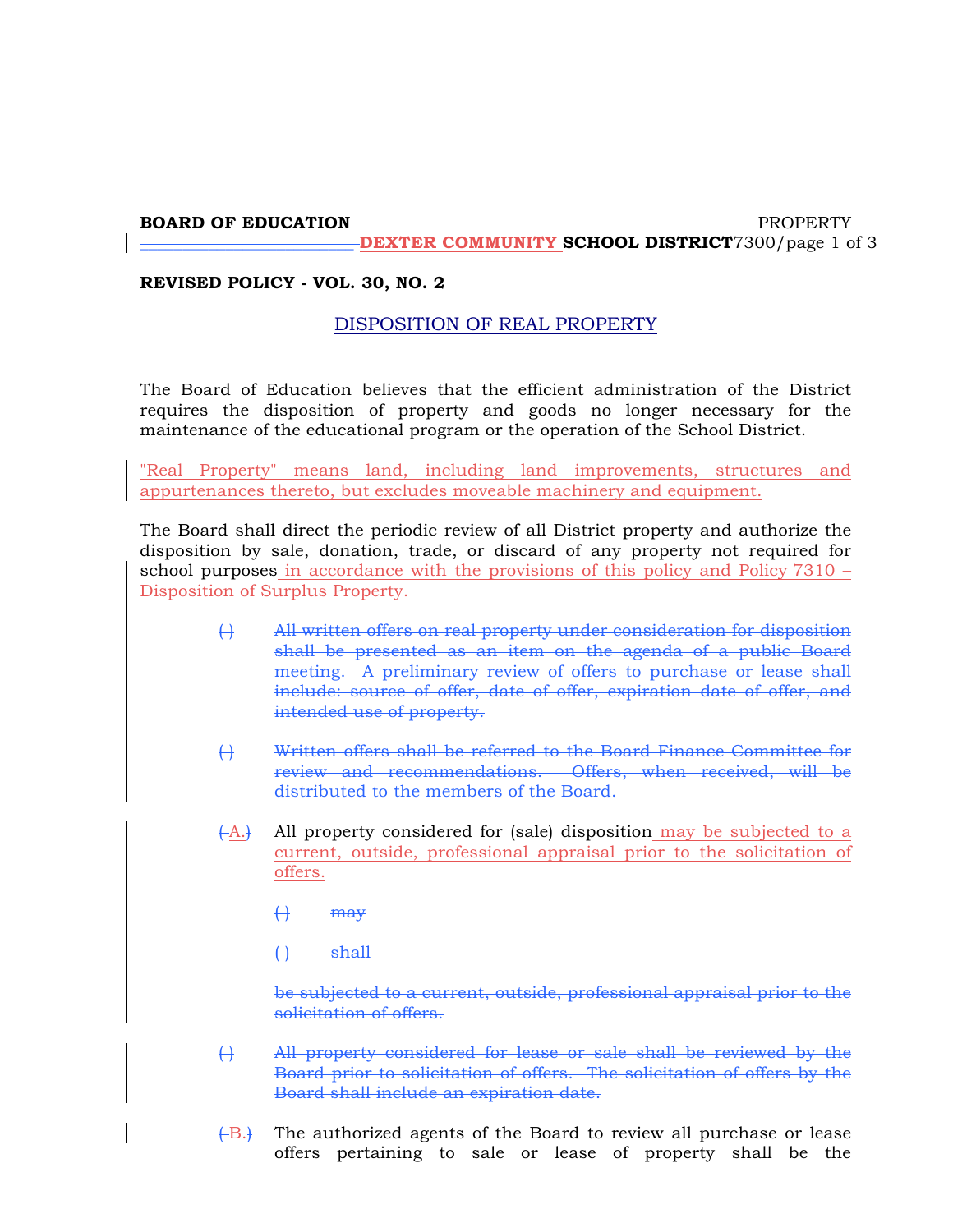## **BOARD OF EDUCATION** PROPERTY

**\_\_\_\_\_\_\_\_\_\_\_\_\_\_\_\_\_\_\_\_\_\_\_\_\_ DEXTER COMMUNITY SCHOOL DISTRICT**7300/page 2 of 3 Superintendent and the Board Finance Committee. The Board shall give final approval of all contracts.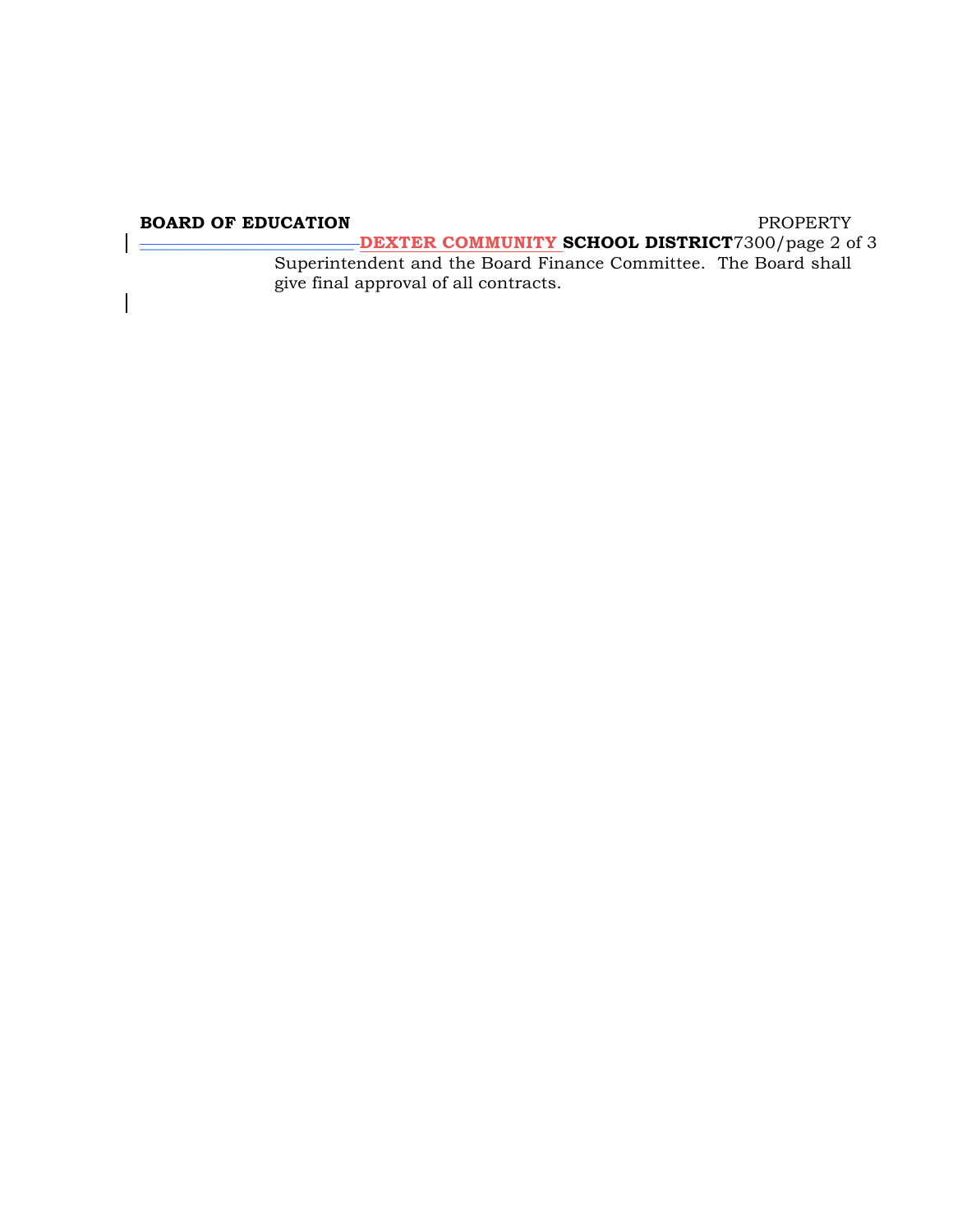**BOARD OF EDUCATION PROPERTY \_\_\_\_\_\_\_\_\_\_\_\_\_\_\_\_\_\_\_\_\_\_\_\_\_ DEXTER COMMUNITY SCHOOL DISTRICT**7300/page 3 of 3

- $\left\{\{-C.\right\}\right\}$  In consideration of the best interest of the District and of the residents and taxpayers, the Board reserves the right to reject any and all offers at its sole discretion, regardless of price and terms.
- $(D.)$  Potential purchasers or lessees shall demonstrate financial capability to meet the terms and conditions of their purchase or lease offer.
- ( ) Potential purchasers shall demonstrate reasonable likelihood of obtaining necessary city/township approvals and/or compliance with city/township zoning ordinances.

M.C.L. 380.1260 2 C.F.R. 200.78, 200.85

**© NEOLA 2016**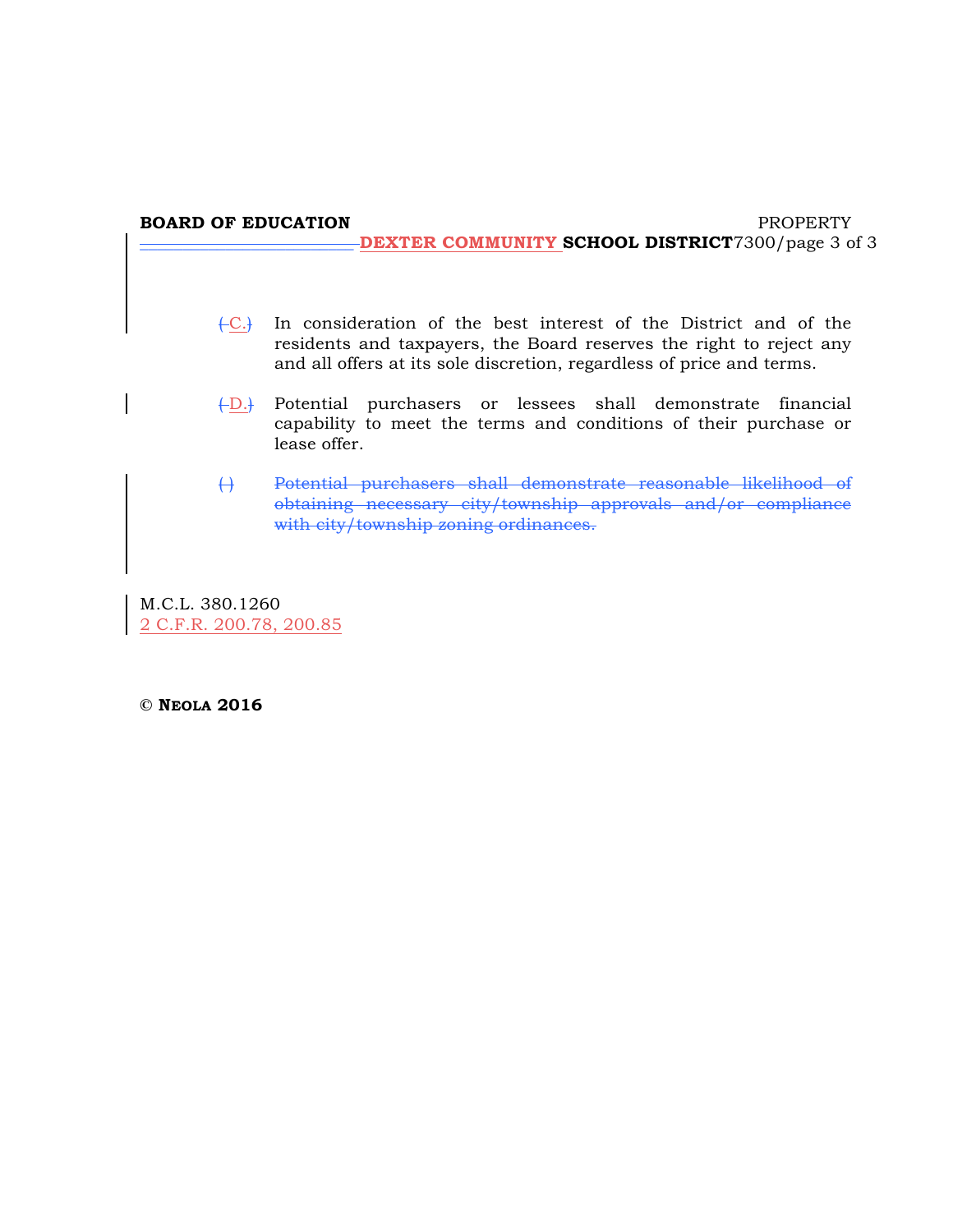## **BOARD OF EDUCATION PROPERTY DEXTER COMMUNITY-SCHOOL DISTRICT** 7310/page 1 of 4

## **REVISED POLICY - VOL. 30, NO. 2**

## DISPOSITION OF SURPLUS PROPERTY

The Board of Education requires the Superintendent to review the property of the District periodically and to dispose of that material and equipment which is no longer usable in accordance with the terms of this policy.

A. Instructional Material

The District shall review instructional materials (i.e. textbooks, library books, manuals, support materials, etc.) periodically to determine the relevance of such materials to the present world and current instructional programs. The following criteria will be used to review instructional materials for redistribution and possible disposal:

- 1. concepts or content that do not support the current goals of the curriculum
- 2. information that may not be current
- 3. worn beyond salvage
- B. Equipment

The District shall inspect the equipment used in the instructional program periodically, to determine the condition and usability of such equipment in the current educational program. Should the equipment be deemed no longer serviceable or usable, the following criteria will be used to determine possible disposal:

- 1. repair parts for the equipment no longer readily available
- 2. repair records indicate the equipment has no usable life remaining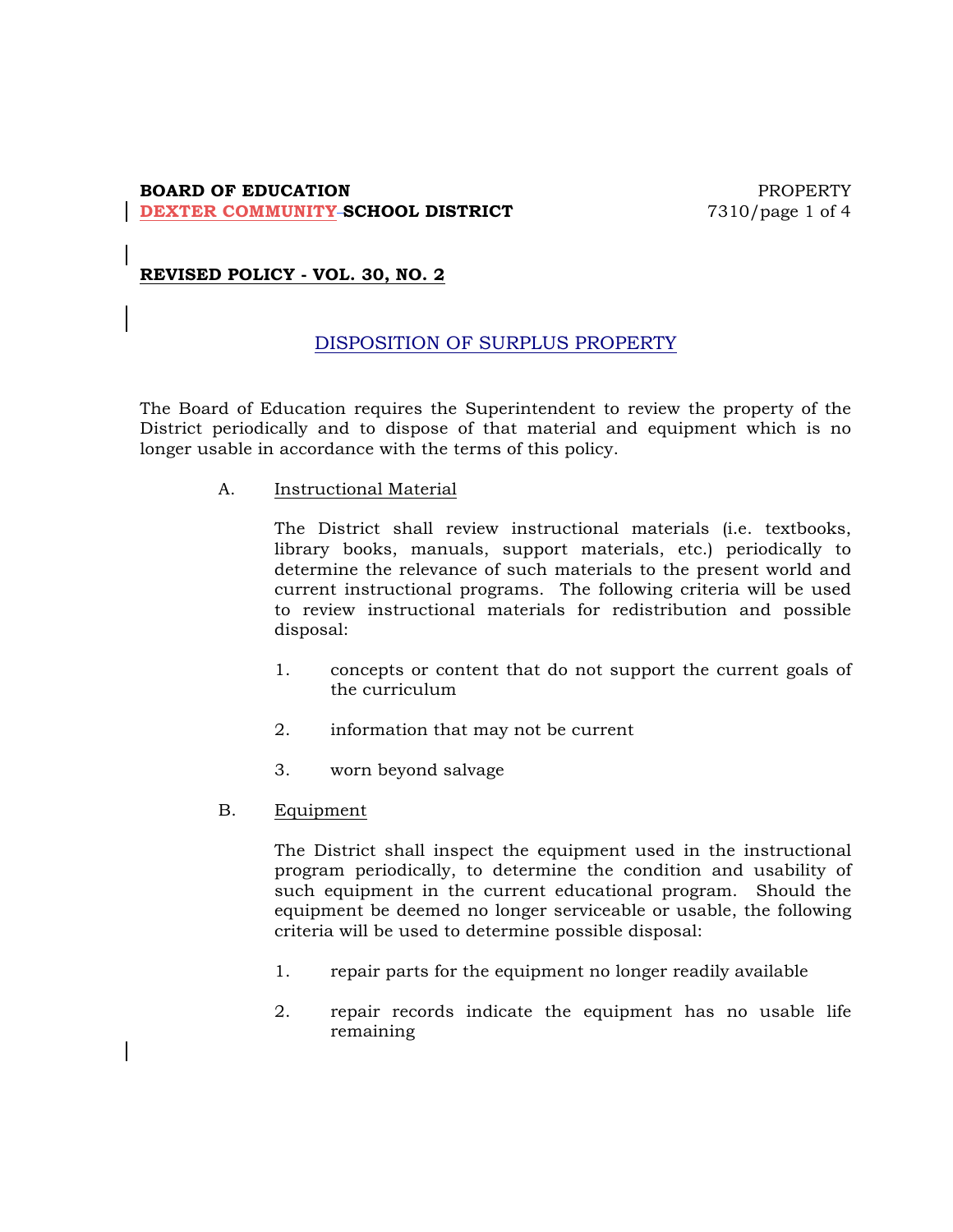- 3. obsolete and no longer contributing to the educational program
- 4. some potential for sale at a school auction
- 5. creates a safety or environmental hazard
- C. Disposition

The Superintendent is authorized to dispose of obsolete instructional and other property by selling, it to the highest bidder, by donation to appropriate parties, or by proper waste removal. Disposal of surplus property purchased with Federal funds shall be disposed of in accordance with Federal guidelines. Disposal of obsolete items should be done in such a way as to maximize return to the School District. The Superintendent shall have the authority to sell or otherwise dispose of obsolete equipment or supplies not needed by the School District. At the Superintendent's discretion items may be sold outright or on public bid or at public auction.

Items considered to have minimal or no value shall be offered to District students, residents, or staff prior to disposal.

Disposal of all property subject to inventory (see policy 7450) must be preauthorized by the Business Manager. A disposal report of all inventoried property and computer equipment that is disposed must be provided to the Business Office with all monies received as a result of the disposal.

All revenue from the sale of supplies and equipment shall be deposited in the school general fund account.

## Disposition – Federal Grants and Funds

When original or replacement equipment acquired under a Federal award is no longer needed for the original project or program or for other activities currently or previously supported by a Federal awarding agency, the District shall request disposition instructions from the Federal awarding agency if required by the terms and conditions of the Federal award. Disposition of the equipment will be made in accordance with disposition instructions of the Federal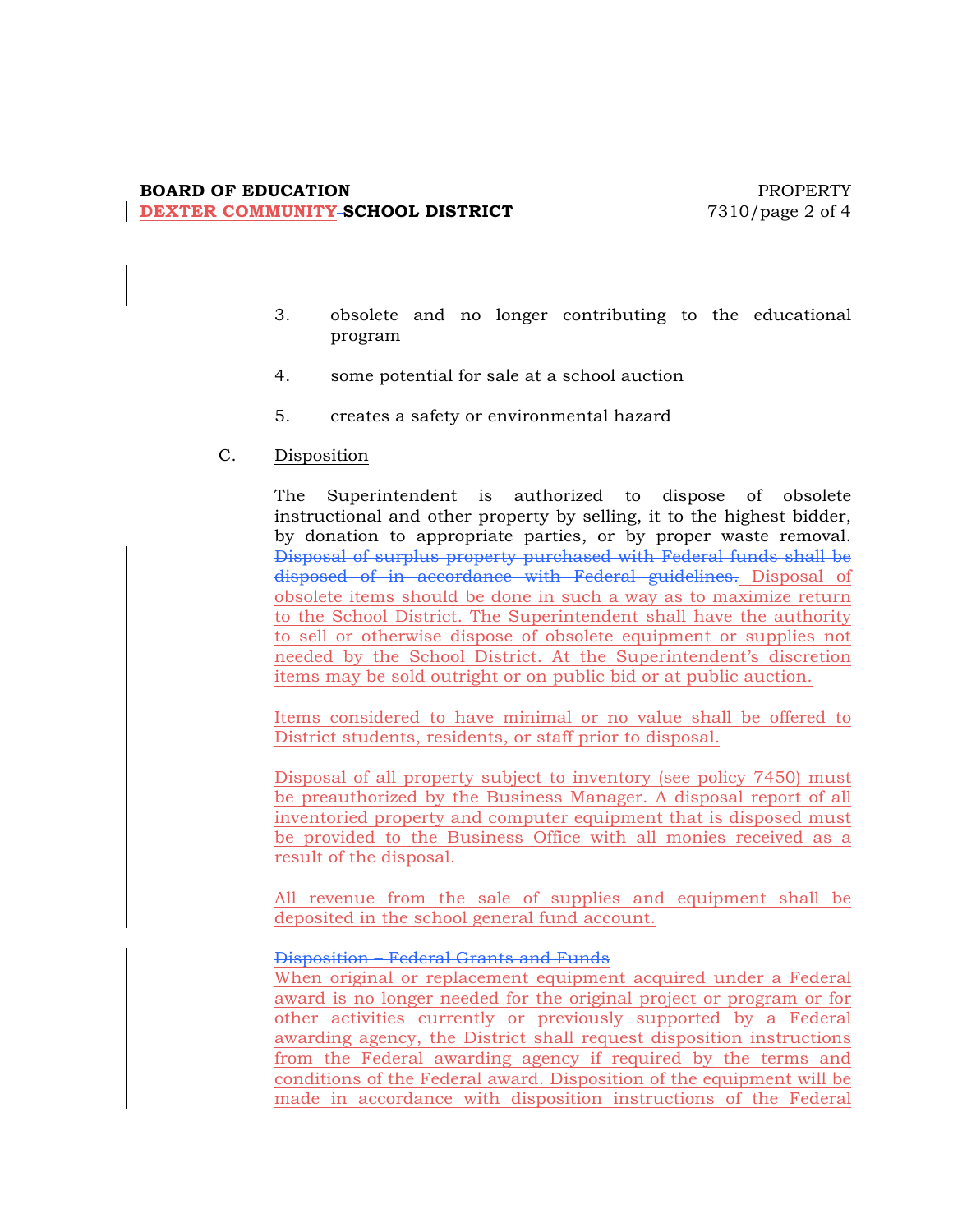## **BOARD OF EDUCATION** PROPERTY **DEXTER COMMUNITY-SCHOOL DISTRICT** 7310/page 3 of 4

awarding agency.

Items of equipment with a current per unit fair market value of \$5,000 or less may be retained, sold or otherwise disposed of with no further obligation to the Federal awarding agency.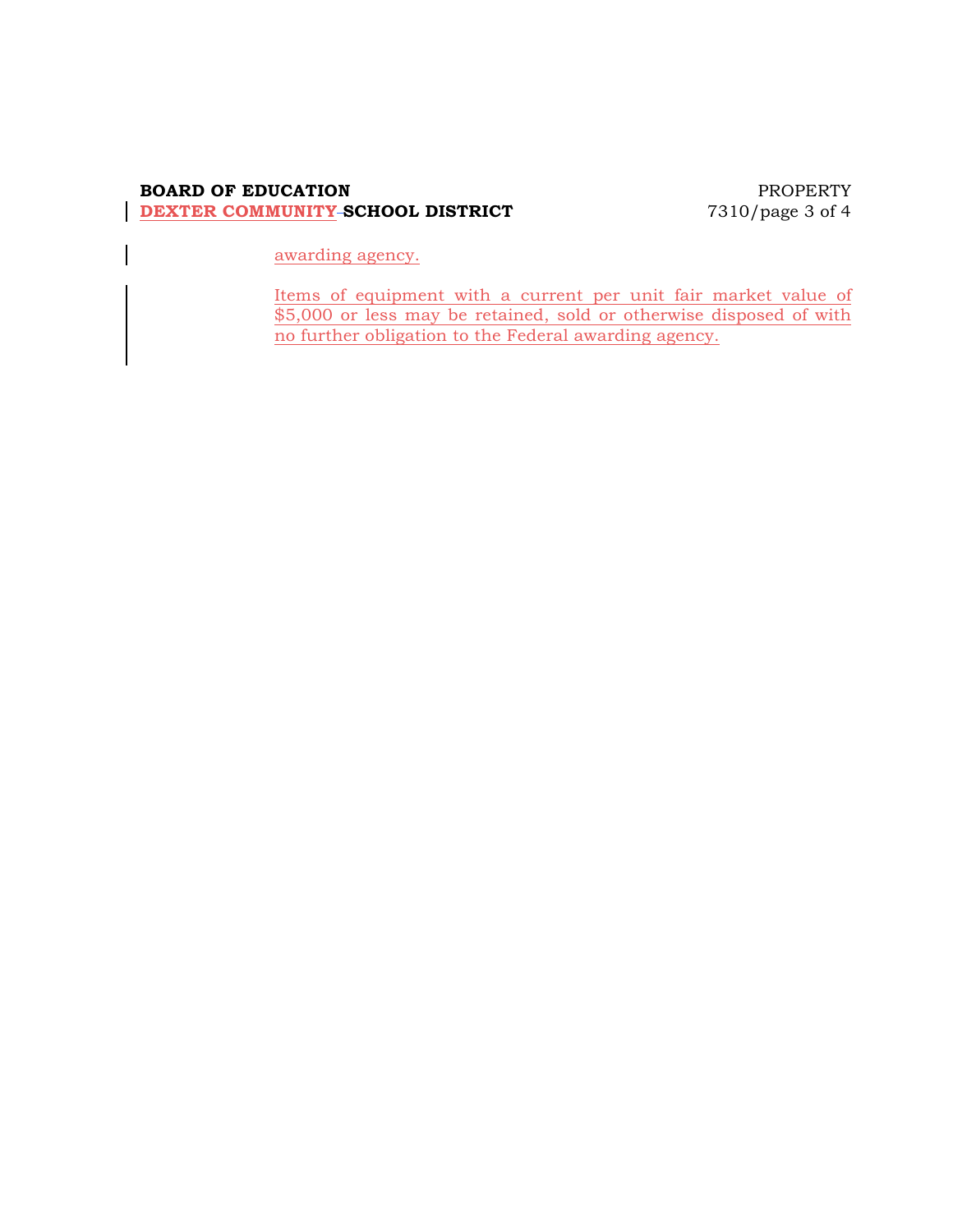## **BOARD OF EDUCATION PROPERTY DEXTER COMMUNITY-SCHOOL DISTRICT** 7310/page 4 of 4

Except as provided in §200.312 Federally-owned and exempt property, paragraph (b), or if the Federal awarding agency fails to provide requested disposition instructions within 120 days, items of equipment with a current per-unit fair-market value in excess of \$5,000 may be retained by the non-Federal entity or sold. The Federal awarding agency is entitled to an amount calculated by multiplying the current market value or proceeds from sale by the Federal awarding agency's percentage of participation in the cost of the original purchase. If the equipment is sold, the Federal awarding agency may permit the non-Federal entity to deduct and retain from the Federal share \$500 or ten percent of the proceeds, whichever is less, for its selling and handling expenses.

The District may transfer title to the property to the Federal Government or to an eligible third party provided that, in such cases, the District shall be entitled to compensation for its attributable percentage of the current fair market value of the property.

2 C.F.R. 200.312, 200.313

**© NEOLA 2016**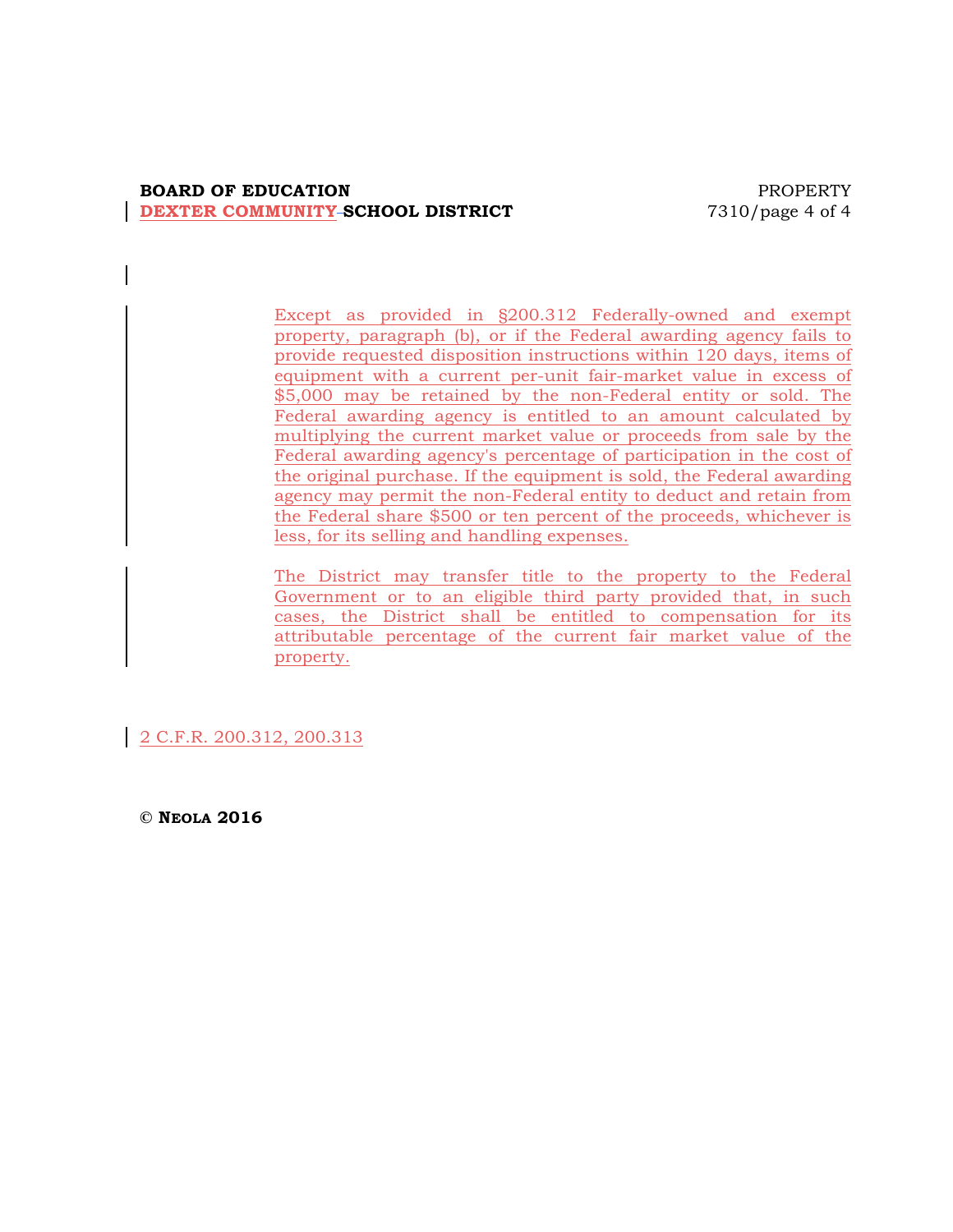## **BOARD OF EDUCATION PROPERTY**

**DEXTER COMMUNITY SCHOOL DISTRICT**7450/page 1 of 8

## **REVISED POLICY - VOL. 30, NO. 2**

## PROPERTY INVENTORY

As steward of this District's property, the Board of Education recognizes that efficient management and full replacement upon loss requires accurate inventory and properly maintained property records.

The Board shall maintain a continuous inventory of all District-owned property subject to inventory.

- () conduct a complete inventory
- ( ) maintain a continuous inventory

of all District-owned equipmentproperty subject to inventory.

For purposes of this policy, "property" shall mean a unit of land, building, site improvement, furniture or furnishings, vehicle, equipment, computer, or set of articles which retains its shape and appearance with use, is nonexpendable, and does not lose its identity when incorporated into a more complex unit.

- $\theta$  and supplies
	- $\theta$  annually.
	- ( ) every \_\_\_\_\_\_\_\_\_\_\_ years. **[specify number]**
	- ( ) at such intervals as will coincide with property insurance renewal.
		- ( ) and Generally Accepted Accounting Principles ("G.A.A.P.") reporting requirements.

**Capital Assets**For purposes of this policy, "equipment" shall mean a unit of furniture or furnishings, an instrument, a machine, an apparatus, or a set of articles which retains its shape and appearance with use, is nonexpendable, costs at least \$ 5,000\_\_\_\_\_\_

 $\theta$  to replace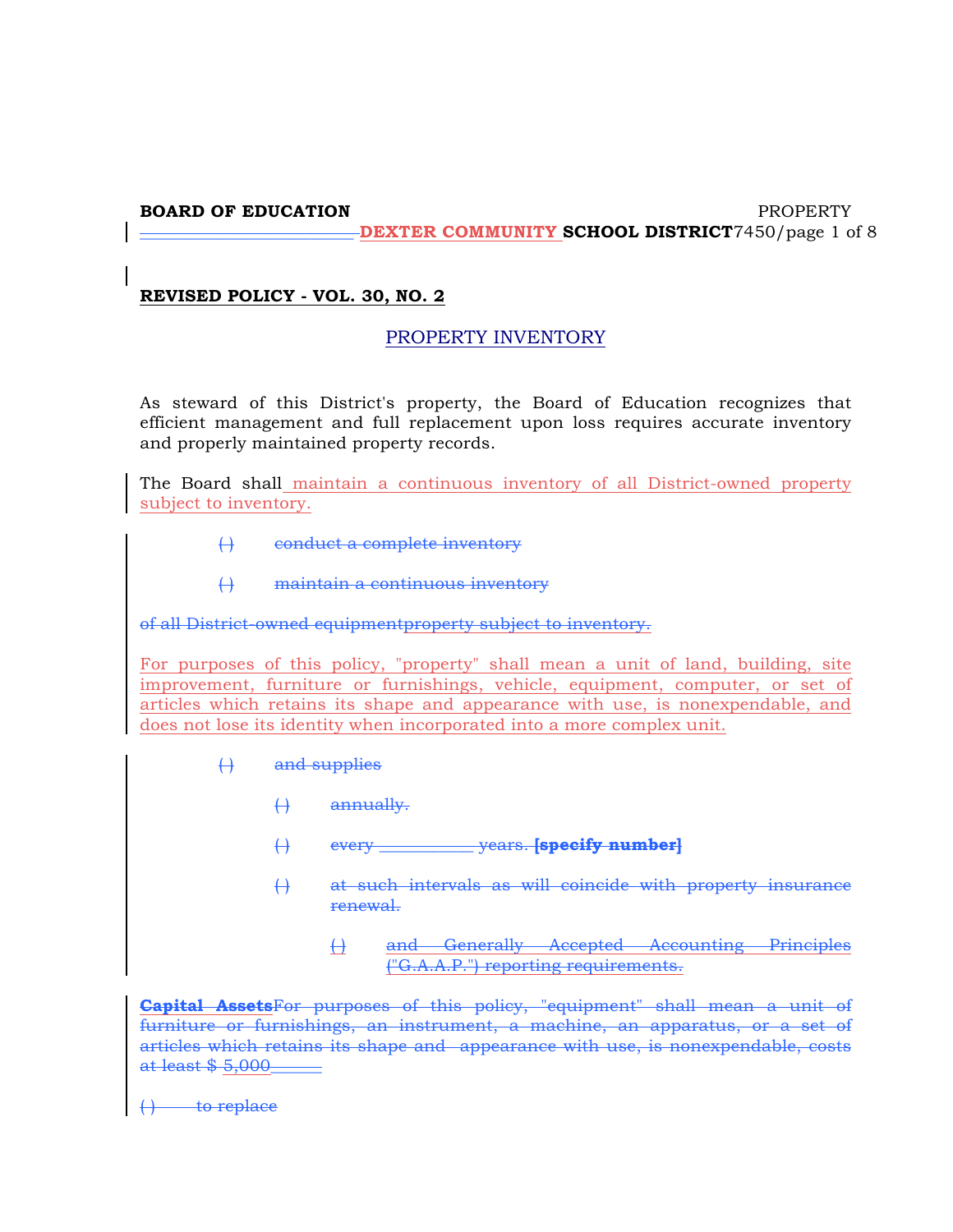## **BOARD OF EDUCATION PROPERTY \_\_\_\_\_\_\_\_\_\_\_\_\_\_\_\_\_\_\_\_\_\_\_\_\_ DEXTER COMMUNITY SCHOOL DISTRICT**7450/page 2 of 8

## $\frac{f(x)}{g(x)}$  as a single unit

and does not lose its identity when incorporated into a more complex unit. When defining supplies for inventory purposes, no items will be counted whose total value is less than \$\_\_\_\_\_\_\_5,000. [The Federal threshold for a supply designation is \$5,000 regardless of length of useful life, however, the District may set a early acquisition cost level for designation as supply.]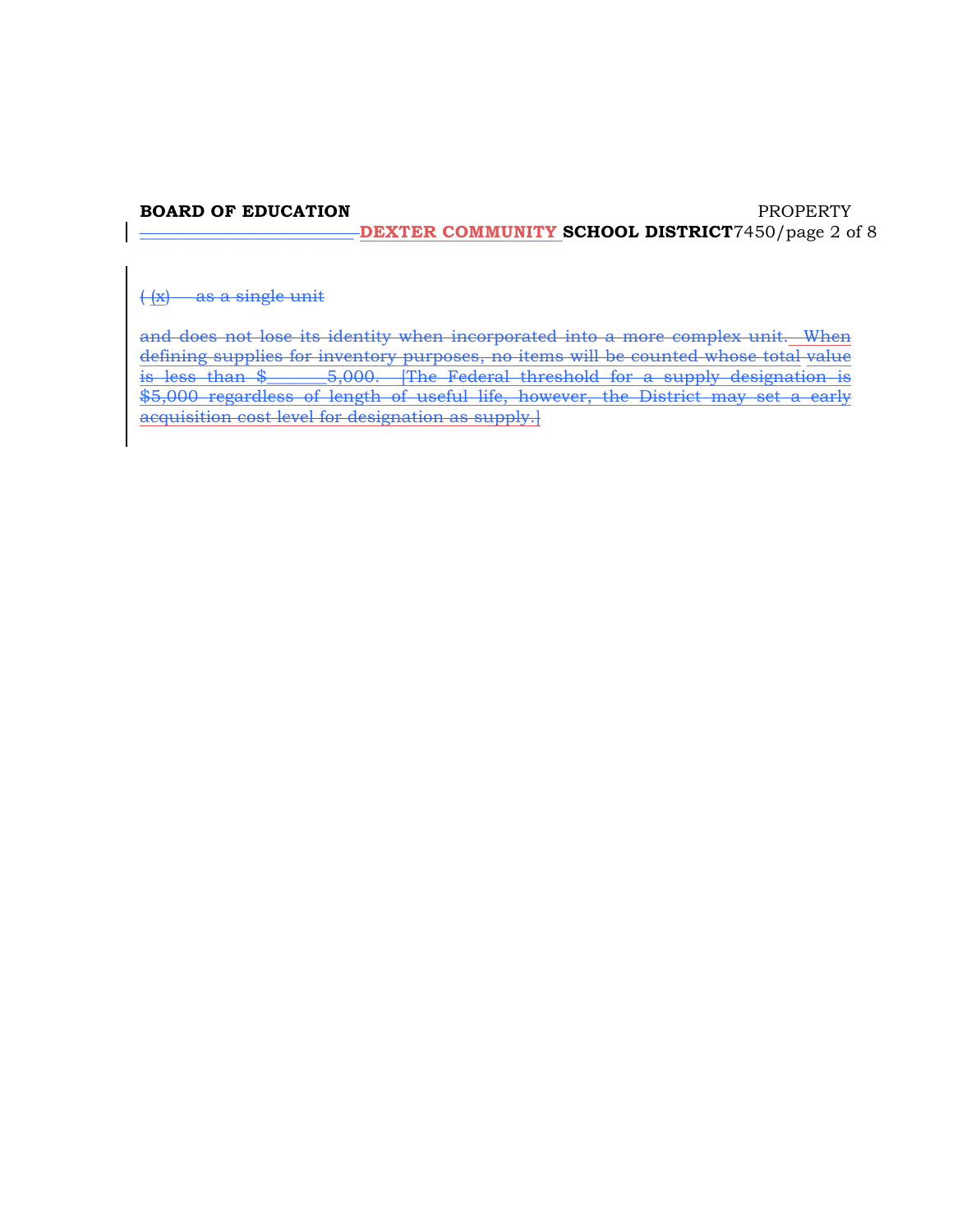$\overline{\phantom{a}}$ 

## **BOARD OF EDUCATION EXECUTE: PROPERTY -DEXTER COMMUNITY SCHOOL DISTRICT**7450/page 3 of 8

All property that costs at least \$ 5,000 as a single unit either purchased or donated to the District shall be entered on the inventory records.

 $\left\{ \right\}$  to replace

 $(x)$  as a single unit

Either purchased or donated to the District shall be entered on the inventory records.

It shall be the duty of the Chief Financial Officer to ensure that inventories are recorded systematically and accurately and property records of equipment are updated and adjusted annually by reference to purchase orders and withdrawal reports.

- $\theta$  Superintendent
- ( ) Business Manager
- $(X)$   $\longrightarrow$  Chief Financial Officer

to ensure that inventories are recorded systematically and accurately and property records of equipment are updated and adjusted annually by reference to purchase orders and withdrawal reports.

 $[\frac{X}{X}]$  Major items of equipment shall be subject to annual spot check inventory to determine loss, mislocation, or depreciation; any major loss shall be reported to the Board.

[ ] Property records of consumable supplies shall be maintained on a continuous inventory basis.

[ X] The \_Chief Financial Officer \_\_\_\_\_\_\_\_\_\_\_\_\_\_\_\_\_ shall maintain a system of property records which shall show, as appropriate to the item recorded, the description and identification, year of purchase, initial cost, location, and depreciation.

( (X) description and identification,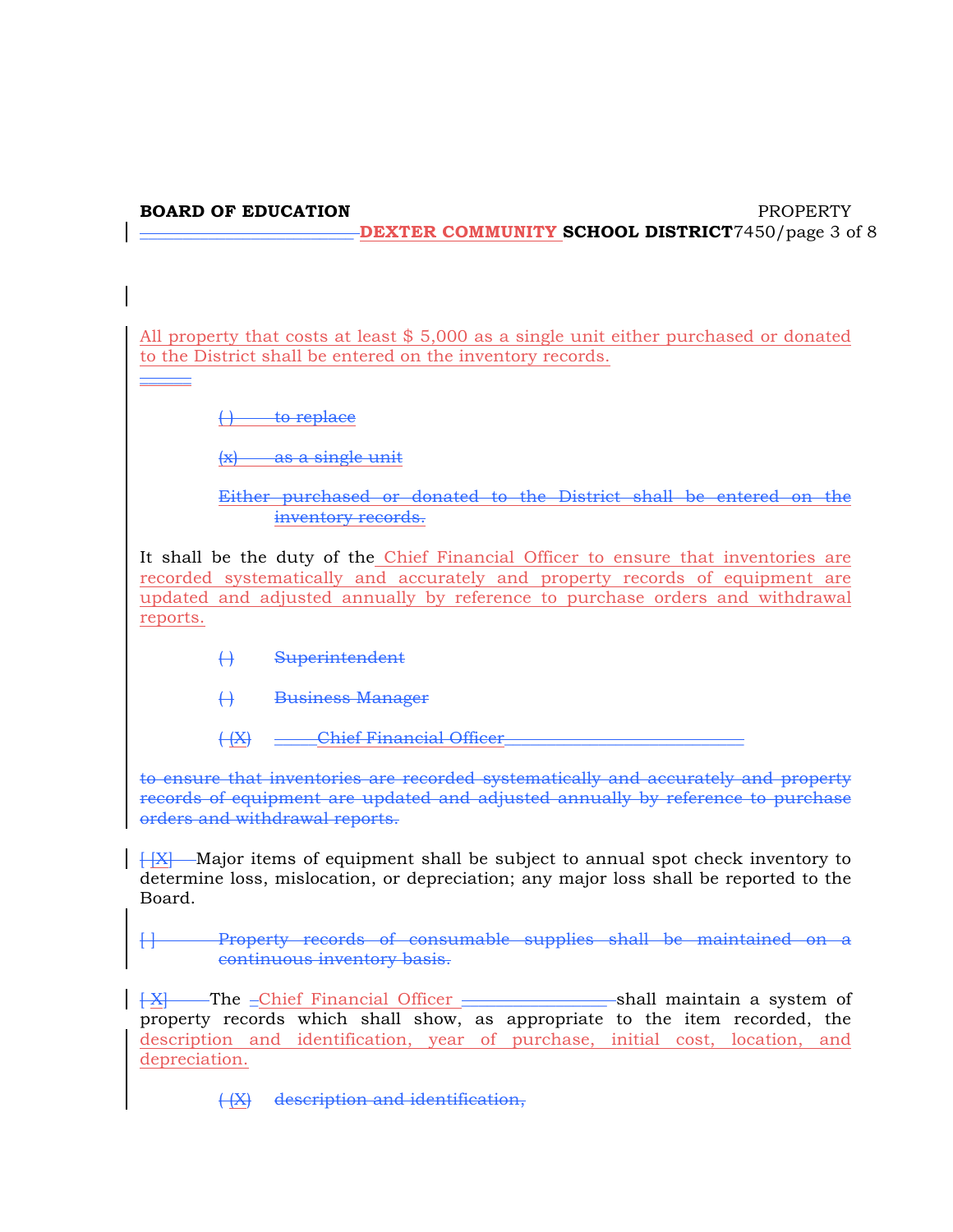## **BOARD OF EDUCATION** PROPERTY **\_\_\_\_\_\_\_\_\_\_\_\_\_\_\_\_\_\_\_\_\_\_\_\_\_ DEXTER COMMUNITY SCHOOL DISTRICT**7450/page 4 of 8

- $\left(\cdot\right)$  manufacturer,
- $\bigoplus_{x}$  year of purchase,
- $(\underline{X})$  initial cost,
- $(X)$  location,
- $(\frac{X}{X})$  condition and depreciation,
- $\left( \cdot \right)$  evaluation in conformity with insurance requirements.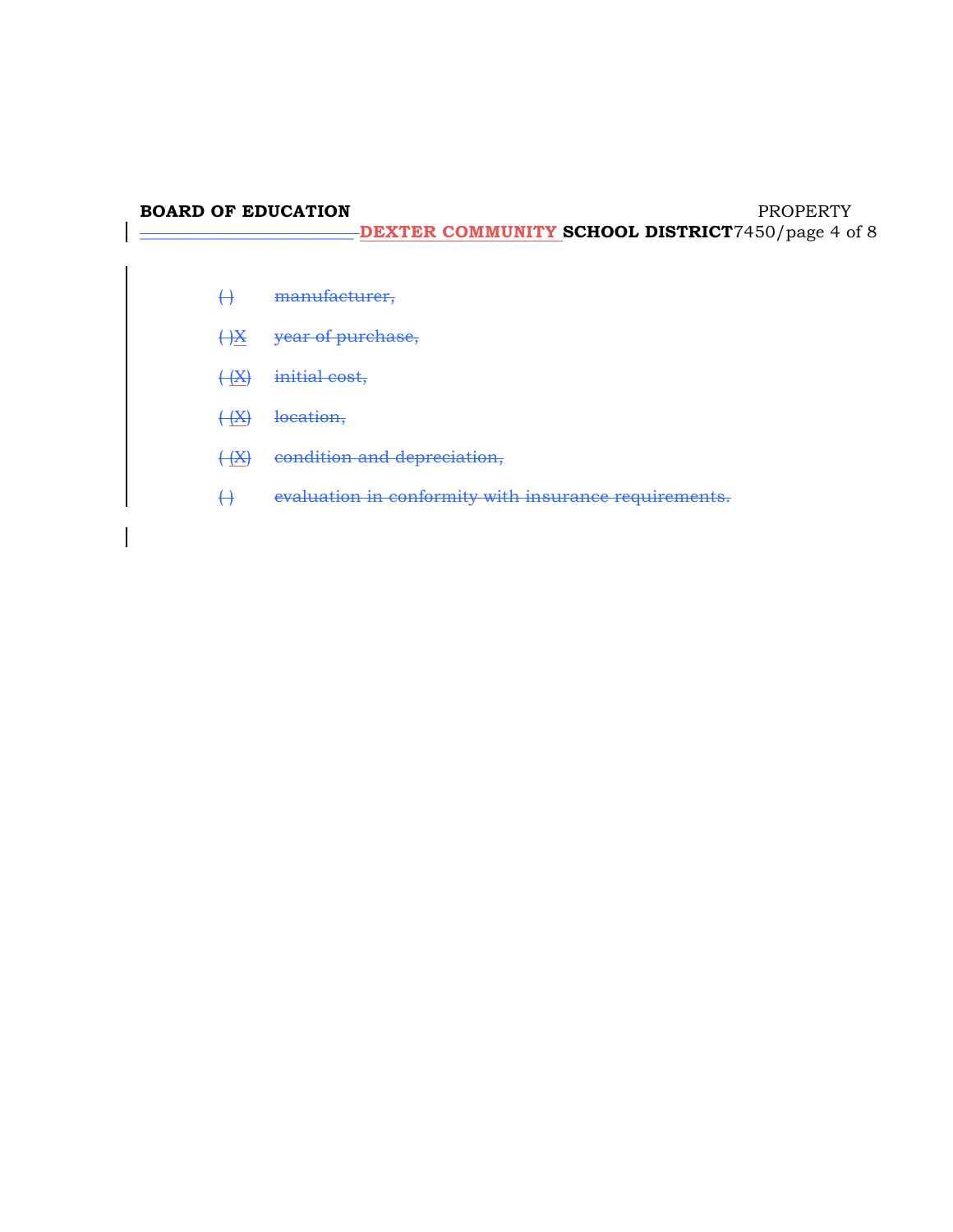**BOARD OF EDUCATION** PROPERTY **\_\_\_\_\_\_\_\_\_\_\_\_\_\_\_\_\_\_\_\_\_\_\_\_\_ DEXTER COMMUNITY SCHOOL DISTRICT**7450/page 5 of 8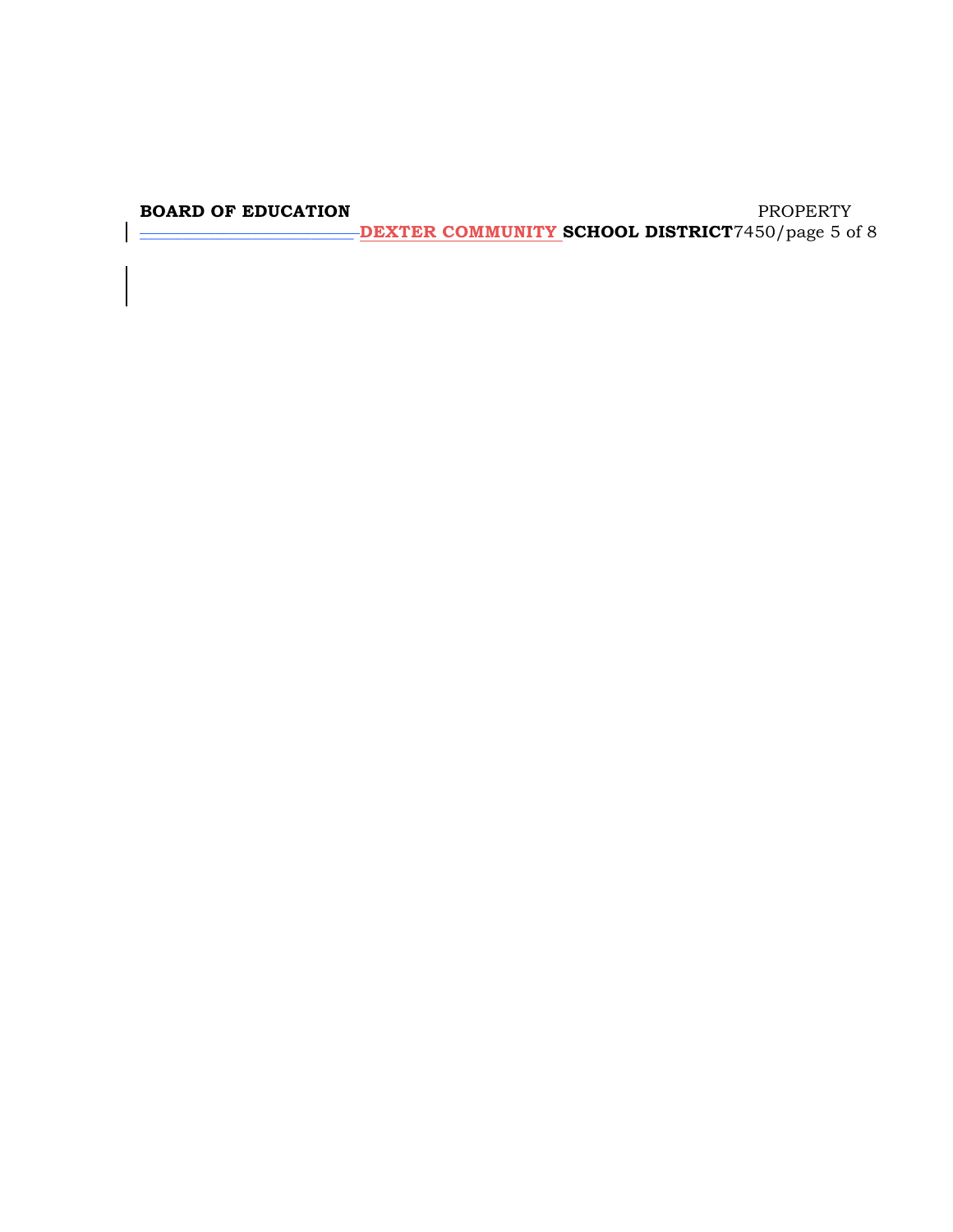## **BOARD OF EDUCATION EXECUTE: PROPERTY -DEXTER COMMUNITY SCHOOL DISTRICT**7450/page 6 of 8

## **Technology Equipment**

Technology equipment with a moderate or high risk of theft must be properly labeled and entered into the technology inventory records. This includes laptop computers, desktop computers, tablet devices, handheld computers, iPads, iPods, fax machines, copiers, projectors, voice enhancement systems, security cameras, video cameras, still cameras, GPS units, document cameras, etc., regardless of the funding source or purchase price.

It shall be the duty of the Technology Director to ensure that inventories are recorded systematically and accurately and property records of technology equipment are updated and adjusted annually by reference to purchase orders and withdrawal reports.

Items of technology equipment shall be observed and accounted for on an ongoing basis and subject to spot check to identify loss or mislocation; any major loss shall be reported to the Board.

- ( ) Superintendent
- ( ) Business Manager
- $\overline{f}$   $\overline{f}$   $\overline{f}$   $\overline{f}$   $\overline{f}$   $\overline{f}$   $\overline{f}$   $\overline{f}$   $\overline{f}$   $\overline{f}$   $\overline{f}$   $\overline{f}$   $\overline{f}$   $\overline{f}$   $\overline{f}$   $\overline{f}$   $\overline{f}$   $\overline{f}$   $\overline{f}$   $\overline{f}$   $\overline{f}$   $\overline{f}$   $\overline{f}$   $\overline{f}$   $\overline{$

to ensure that inventories are recorded systematically and accurately and property records of technology equipment are updated and adjusted annually by reference to purchase orders and withdrawal reports.

[X] Items of technology equipment shall be observed and accounted for on an ongoing basis and subject to spot check to identify loss or mislocation; any major loss shall be reported to the Board.

 $\Box$  Property records of consumable supplies shall be maintained on a continuous inventory basis.

X<sup>-1</sup> The Technology Director shall maintain a system of property records which shall show, as appropriate to the item recorded, the description and identification, manufacturer, year of purchase, initial cost, and location.

(X) description and identification,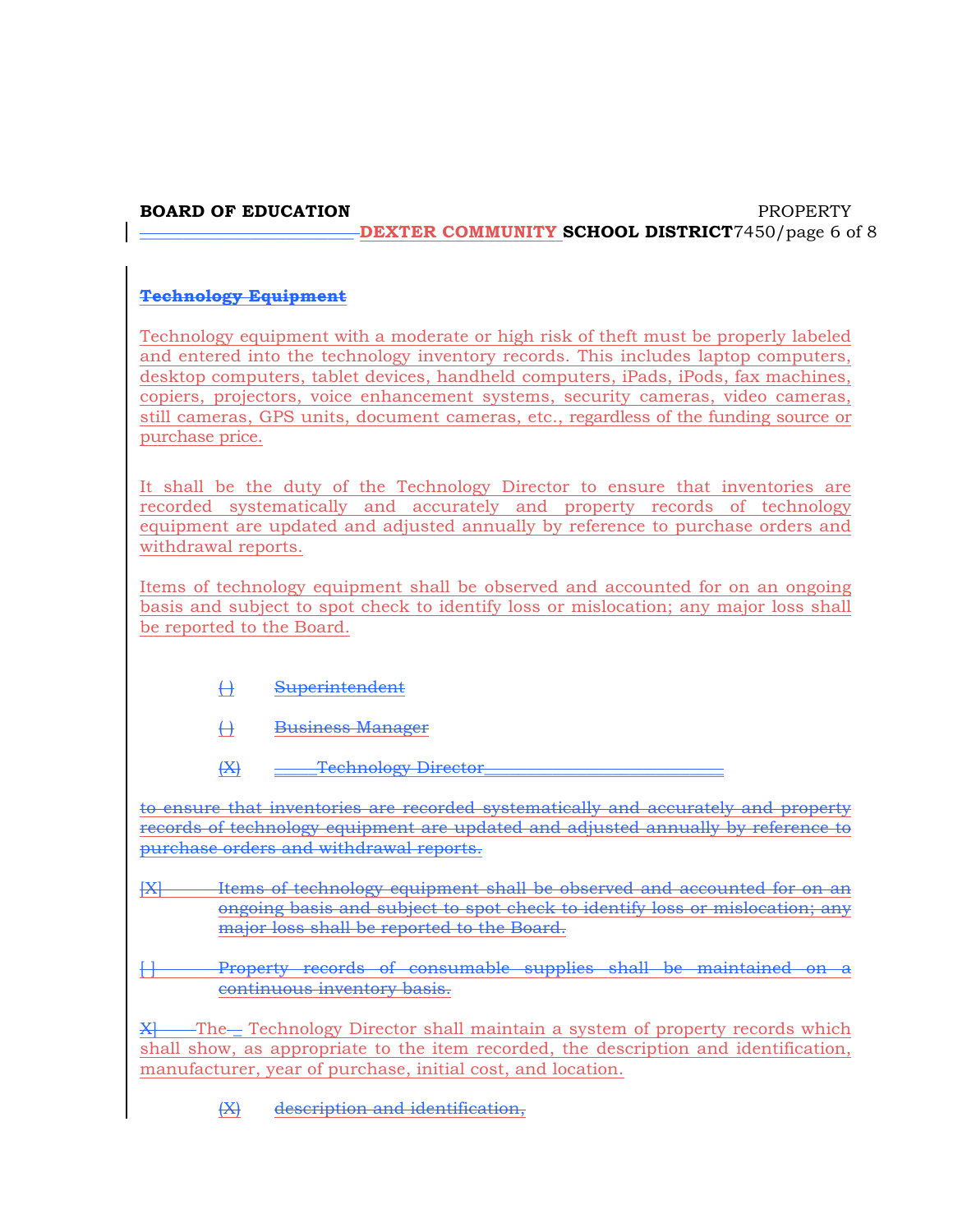## **BOARD OF EDUCATION EXECUTE: PROPERTY \_\_\_\_\_\_\_\_\_\_\_\_\_\_\_\_\_\_\_\_\_\_\_\_\_ DEXTER COMMUNITY SCHOOL DISTRICT**7450/page 7 of 8

- (X) manufacturer,
- X year of purchase,
- (X) initial cost,
- (X) location,
- (a) depreciation,
- $\Theta$  evaluation in conformity with insurance requirements.

## **Federal Funds**

Equipment acquired under a Federal award will vest upon acquisition to the District, subject to the following conditions:

- A. The equipment shall be used for the authorized purposes of the award project during the period of performance or until the equipment is no longer needed for the purposes of the project.
- B. The equipment shall not be encumbered without the approval of the Federal awarding agency or the pass-through entity.
- C. The equipment may only be used and disposed of in accordance with the provisions of the Federal awarding agency or the passthrough entity and Policy 7300 and Policy 7310, and AG 7310.
- D. Property records shall be maintained that include a description of the equipment, a serial number or other identification number, the source of funding for the equipment (including the Federal Award Identification Number (FAIN), title entity, acquisition date, cost of the equipment, percentage of Federal participation in the project costs for the award under which the equipment was acquired, the location, use, and condition of the equipment, and ultimate disposition data, including date of disposal and sale price of the equipment.
- E. A physical inventory of the property must be taken and results reconciled with property records at least once every two (2) years.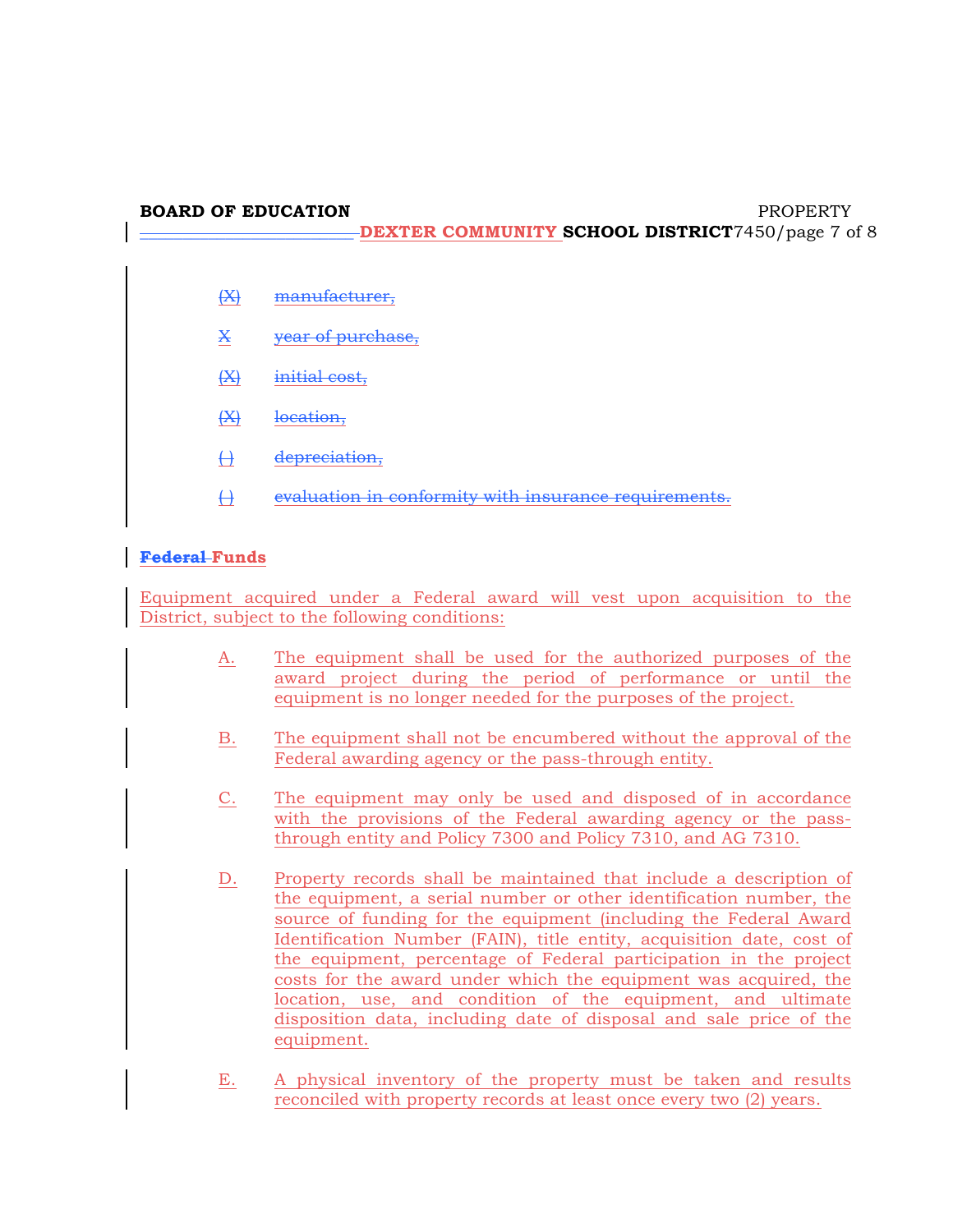## **BOARD OF EDUCATION PROPERTY \_\_\_\_\_\_\_\_\_\_\_\_\_\_\_\_\_\_\_\_\_\_\_\_\_ DEXTER COMMUNITY SCHOOL DISTRICT**7450/page 8 of 8

- F. A control system shall be developed to provide adequate safeguards to prevent loss, damage, or theft of the property. Any such loss, damage, or theft shall be investigated.
- G. Adequate maintenance procedures shall be implemented to keep the property in good condition.

When defining supplies for inventory purposes, no items will be counted whose total value is less than \$5,000.

2 C.F.R. 200.313

**© NEOLA 2016**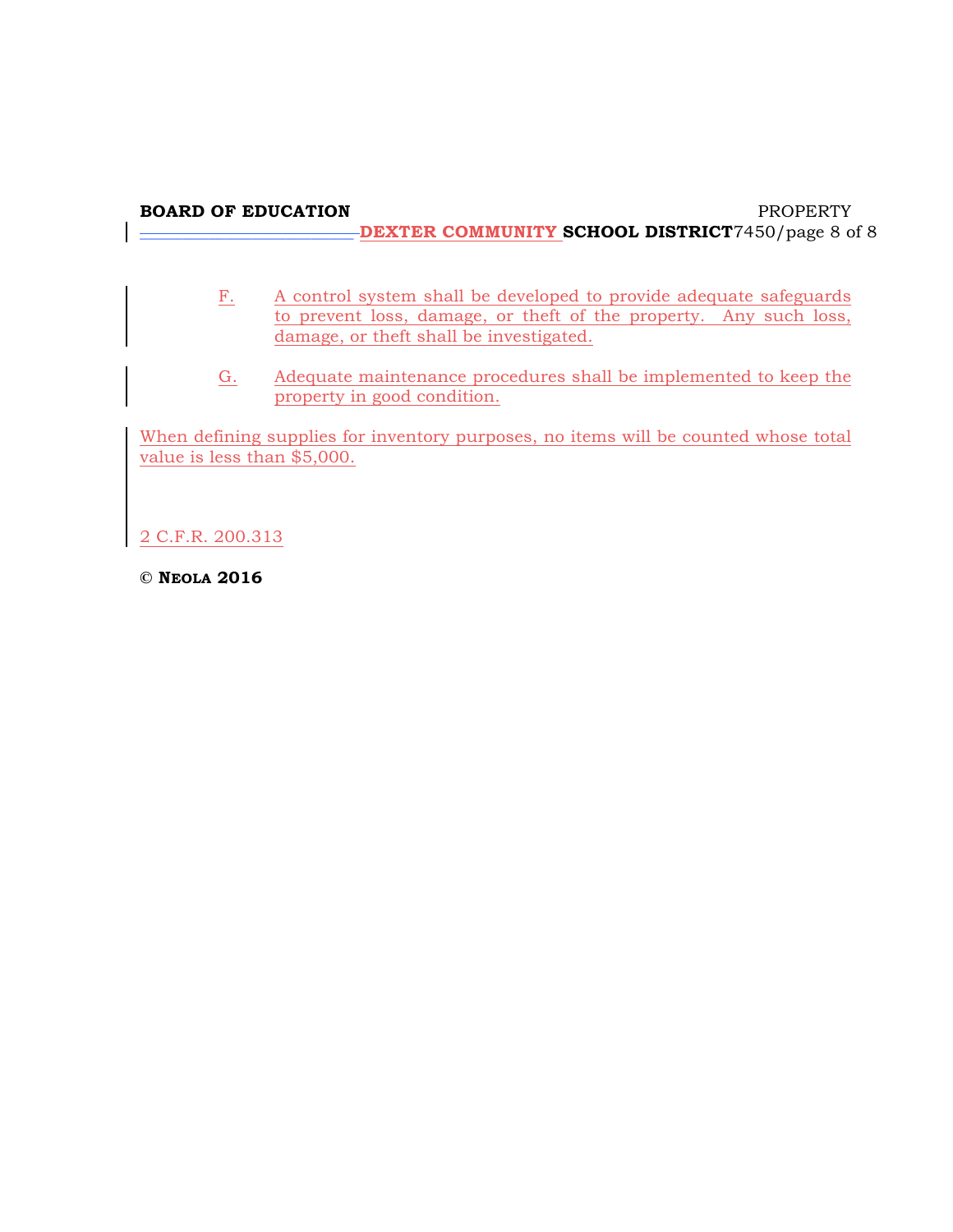### **BOARD OF EDUCATION CONSUMING A REGISTER OF EXAMPLE ASSESSED ASSOCIATE** OPERATIONS

# **DEXTER COMMUNITY SCHOOL DISTRICT** 8500/page 1 of 6

## **REVISED POLICY - VOL. 30, NO. 2**

# FOOD SERVICES

The Board of Education shall provide cafeteria facilities in all school facilities where space and facilities permit, and will provide food service for the purchase and consumption of lunch for all students.

[ ] The Board shall also provide a breakfast program in accordance with procedures established by the Department of Education.

 $\Box$  The Board shall provide a public hearing annually for all parents prior to determining whether or not it will provide a breakfast program for all students. If it chooses not to provide such a program, the Board shall make available the reasons for its decision.

The Board does not discriminate on the basis of race, color, national origin, sex (including sexual orientation or transgender identity), disability, age (except as authorized by law), religion, military status, ancestry, or genetic information (collectively, "Protected Classes") in its educational programs or activities. Students and all other members of the School District community and third parties are encouraged to promptly report incidents of unlawful discrimination and/or retaliation to a teacher, administrator, supervisor, or other District official so that the Board may address the conduct. See Policy 2260 – Nondiscrimination and Access to Equal Educational Opportunity.

The food-service program shall comply with Federal and State regulations pertaining to the selection, preparation, delivery, consumption, and disposal of food and beverages, including but not limited to the current USDA's school meal pattern requirements Dietary Guidelines for Americans and the USDA Smart Snacks in School nutrition standards, as well as to the fiscal management of the program. In addition, as required by law, a food safety program based on the principles of the Hazard Analysis and Critical Control Point (HACCP) system shall be implemented with the intent of preventing food-borne illnesses. For added safety and security, access to the facility and the food stored and prepared therein shall be limited to food service staff and other authorized persons.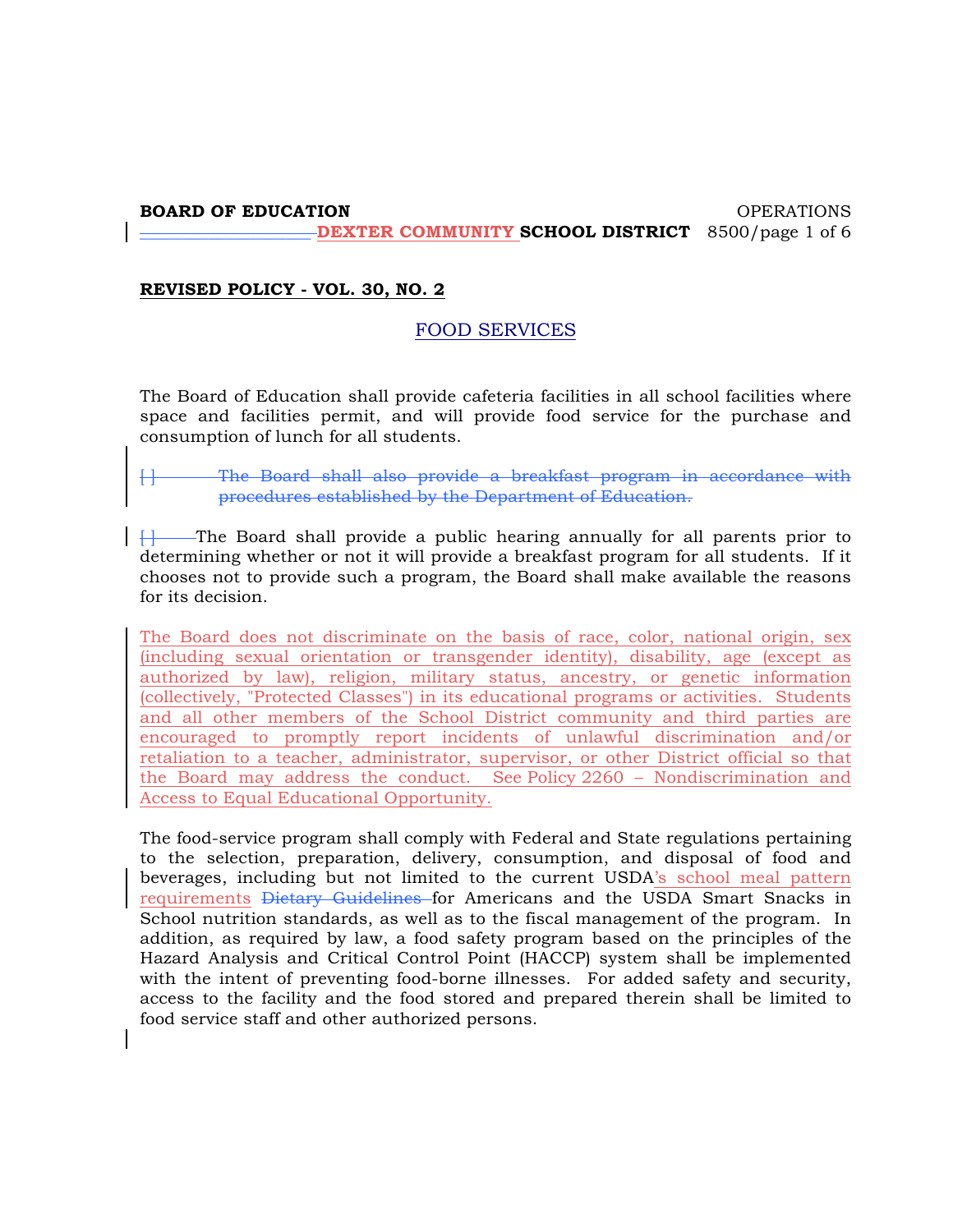**BOARD OF EDUCATION CONSUMING A REAL PROPERATIONS DEXTER COMMUNITY SCHOOL DISTRICT** 8500/page 2 of 6

Substitutions to the standard meal requirements shall be made, at no additional charge, for students for whom a healthcare provider who has prescriptive authority in the State of Michigan has provided medical certification that the student has a disability which restricts his/her diet, in accordance with the criteria set forth in 7 CFR 15(b). To qualify for such substitutions the medical certification must identify:

- A. the student's disability and the major life activity affected by the disability;
- B. an explanation of why the disability affects the students diet; and
- C. the food(s) to be omitted from the student's diet, and the food or choice of foods that must be substituted (e.g., caloric modifications or use of liquid nutritive formula).

[ ] On a case by case basis, substitutions to the standard meal requirements may be made, at no additional charge, for students who are not "disabled persons", but have a signed statement from a qualified medical authority that the student cannot consume certain food items due to medical or other special dietary needs. To qualify for such consideration and substitutions the medical statement must indentify:

- A. the medical or dietary need that restricts the student's diet; and
- B. the food(s) to be omitted from the student's diet and the food(s) or choice of foods that may be substituted.

For non-disabled students who need a nutritional equivalent milk substitute, only a signed request by a parent or guardian is required.

Lunches sold by the school may be purchased by students and staff members and community residents in accordance with the administrative guidelines established by the Superintendent.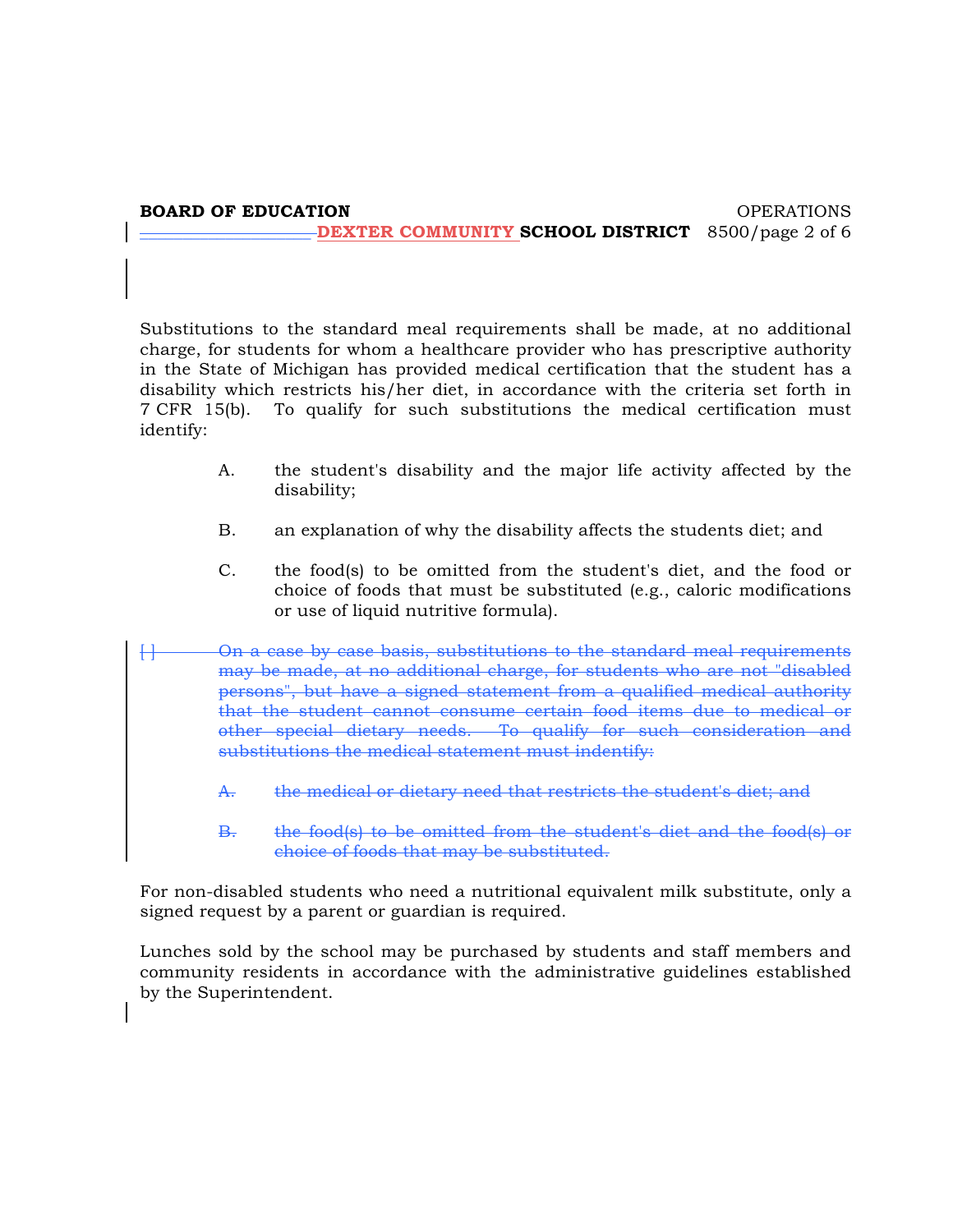TThe operation and supervision of the food-service program shall be the responsibility of the \_\_\_\_\_\_\_\_\_\_\_\_\_\_\_\_\_\_\_\_\_\_\_\_\_\_\_\_\_\_\_\_ Food and Nutrition Director and the \_\_\_\_\_\_\_\_\_\_\_\_\_\_\_\_\_\_\_\_. Chief Financial Officer. Food services shall be operated on a self-supporting basis with revenue from students, staff, Federal reimbursement, and surplus food. The Board shall assist the program by furnishing available space, initial major equipment, and utensils. Maintenance and replacement of equipment is the responsibility of the program.

A periodic review of the food-service accounts shall be made by the -Chief Financial Officer. Any surplus funds from the National School Lunch Program shall be used to reduce the cost of the service to students or to purchase cafeteria equipment. Surplus funds from a-la-carte foods purchased using funds from the nonprofit food service account must accrue to the nonprofit food service account. Bad debt incurred through the inability to collect lunch payment from students is not an allowable cost chargeable to any Federal program. Any related collection costs, including legal cost, arising from such bad debts after they have been determined to be uncollectable are also an unallowable.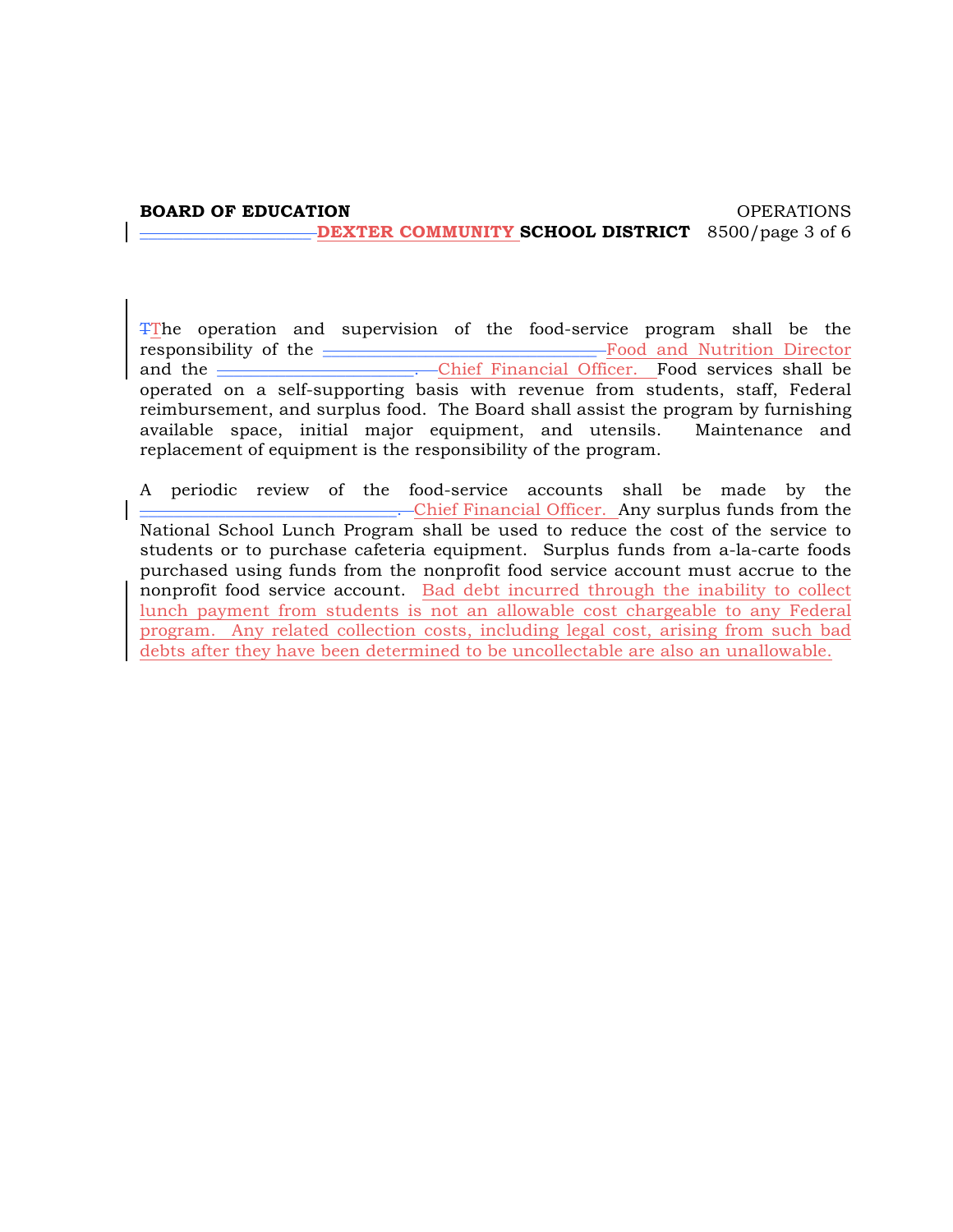### **BOARD OF EDUCATION CONSUMING A REAL PROPERATIONS**

**DEXTER COMMUNITY SCHOOL DISTRICT** 8500/page 4 of 6

With regard to the operation of the school food service program, the Superintendent shall require:

- A. the maintenance of sanitary, neat premises free from fire and health hazards;
- B. the preparation of food that complies with Federal food safety regulations;
- C. the planning and execution of menus in compliance with USDA requirements;
- C.D. the purchase of foods and supplies in accordance with State and Federal law, USDA regulations, and Board policy (See Policy 1130, Policy 3110, and Policy 4110);
- D.E. complying with food holds and recalls in accordance with USDA regulations;
- $E-F$ . the accounting and disposition of food-service funds pursuant to Federal and State law and USDA regulations;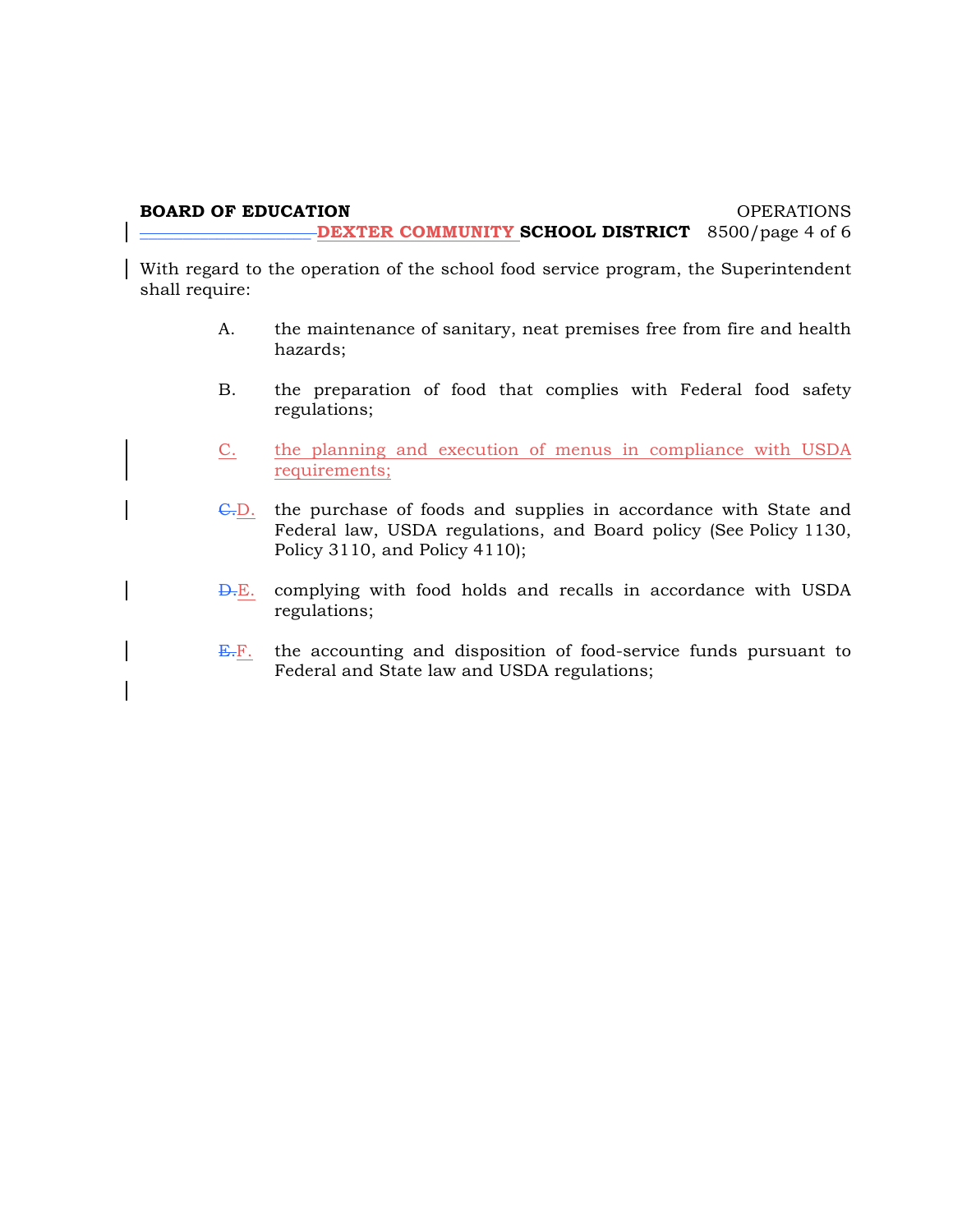- F.G. the safekeeping and storage of food and food equipment pursuant to State and Federal law and USDA regulations.;
- H. the regular maintenance and replacement of equipment;
- I. all District employees whose salaries are paid for with USDA funds or non-federal funds used to meet a match or cost share requirement must comply with the District's time and effort recordkeeping policy (See Policy 6116).

No foods or beverages, other than those associated with the District's food-service program, are to be sold during food-service hours. The District shall serve only nutritious food as determined by the Food Service Department in compliance with the current USDA Nutrition Standards for the National School Lunch and School Breakfast Programs and the USDA Smart Snacks in School nutrition guidelines. Foods and beverages unassociated with the food-service program must comply with the current USDA Nutrition Standards for the National School Lunch and School Breakfast Programs and the USDA Smart Snacks in School nutrition guidelines, and may be vended in accordance with Board Policy 8540.

The Superintendent will require that the food service program serve foods in District schools that are wholesome and nutritious and reinforce the concepts taught in the classroom.

Healthy, Hunger-Free Kids Act of 2010 and Richard B. Russell National School Lunch Act, 42 U.S.C. 1751 et seq. Child Nutrition Act of 1966, 42 U.S.C. 1771 et seq. M.C.L. 380.1272, 1272a, 1272d et seq. 7 C.F.R. Parts 15b, 127, 210, 215, 220, 225, 226, 240, 245, 3015 42 U.S.C. 1758, 1760 OMB Circular No. A–87 USDA Smart Snacks in School Food Guidelines (effective July 1, 2014) SP 32-2015 Statements Supporting Accommodations for Children with Disabilities in the Child Nutrition Programs